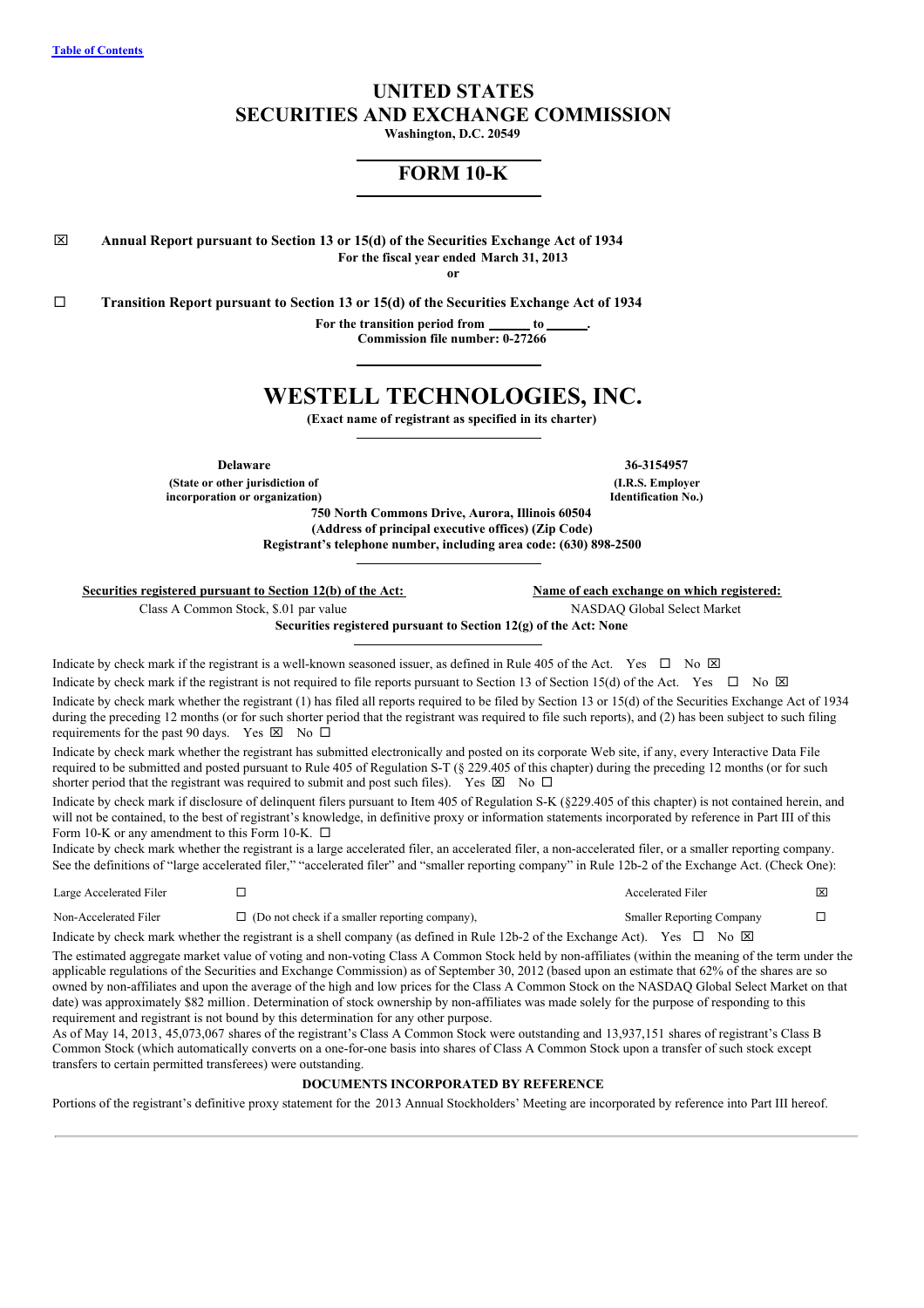# **WESTELL TECHNOLOGIES, INC. 2013 ANNUAL REPORT ON FORM 10-K CONTENTS**

|      |                                                                                                       | Page                                                  |
|------|-------------------------------------------------------------------------------------------------------|-------------------------------------------------------|
| Item | <b>PART I</b>                                                                                         |                                                       |
| 1.   | <b>Business</b>                                                                                       |                                                       |
| 1A.  | <b>Risk Factors</b>                                                                                   |                                                       |
| 1B.  | <b>Unresolved Staff Comments</b>                                                                      |                                                       |
| 2.   | Properties                                                                                            | $rac{1}{6}$<br>$rac{12}{12}$<br>$rac{12}{12}$         |
| 3.   | <b>Legal Proceedings</b>                                                                              |                                                       |
| 4.   | <b>Mine Safety Disclosures</b>                                                                        | 12                                                    |
|      | <b>PART II</b>                                                                                        |                                                       |
|      | Market for the Registrant's Common Equity, Related Stockholder Matters and Issuer Purchases of Equity |                                                       |
| 5.   | <b>Securities</b>                                                                                     | 13                                                    |
| 6.   | <b>Selected Financial Data</b>                                                                        | 14                                                    |
| 7.   | Management's Discussion and Analysis of Financial Condition and Results of Operations                 |                                                       |
| 7A.  | Quantitative and Qualitative Disclosures About Market Risk                                            |                                                       |
| 8.   | <b>Financial Statements and Supplementary Data</b>                                                    |                                                       |
| 9.   | Changes in and Disagreements with Accountants on Accounting and Financial Disclosure                  |                                                       |
| 9A.  | <b>Controls and Procedures</b>                                                                        | $\frac{16}{25}$<br>$\frac{25}{26}$<br>$\frac{26}{26}$ |
| 9B.  | <b>Other Information</b>                                                                              | 27                                                    |
|      | <b>PART III</b>                                                                                       |                                                       |
| 10.  | Directors, Executive Officers and Corporate Governance                                                | 28                                                    |
| 11.  | <b>Executive Compensation</b>                                                                         | 28                                                    |
| 12.  | Security Ownership of Certain Beneficial Owners and Management and Related Stockholder Matters        | $\frac{28}{2}$                                        |
| 13.  | Certain Relationships and Related Transactions, and Director Independence                             | $\frac{28}{2}$                                        |
| 14.  | <b>Principal Accountant Fees and Services</b>                                                         | 28                                                    |
|      | <b>PART IV</b>                                                                                        |                                                       |
| 15.  | <b>Exhibits and Financial Statement Schedule</b>                                                      | 29                                                    |
|      | <b>Signatures</b>                                                                                     | 33                                                    |
|      |                                                                                                       |                                                       |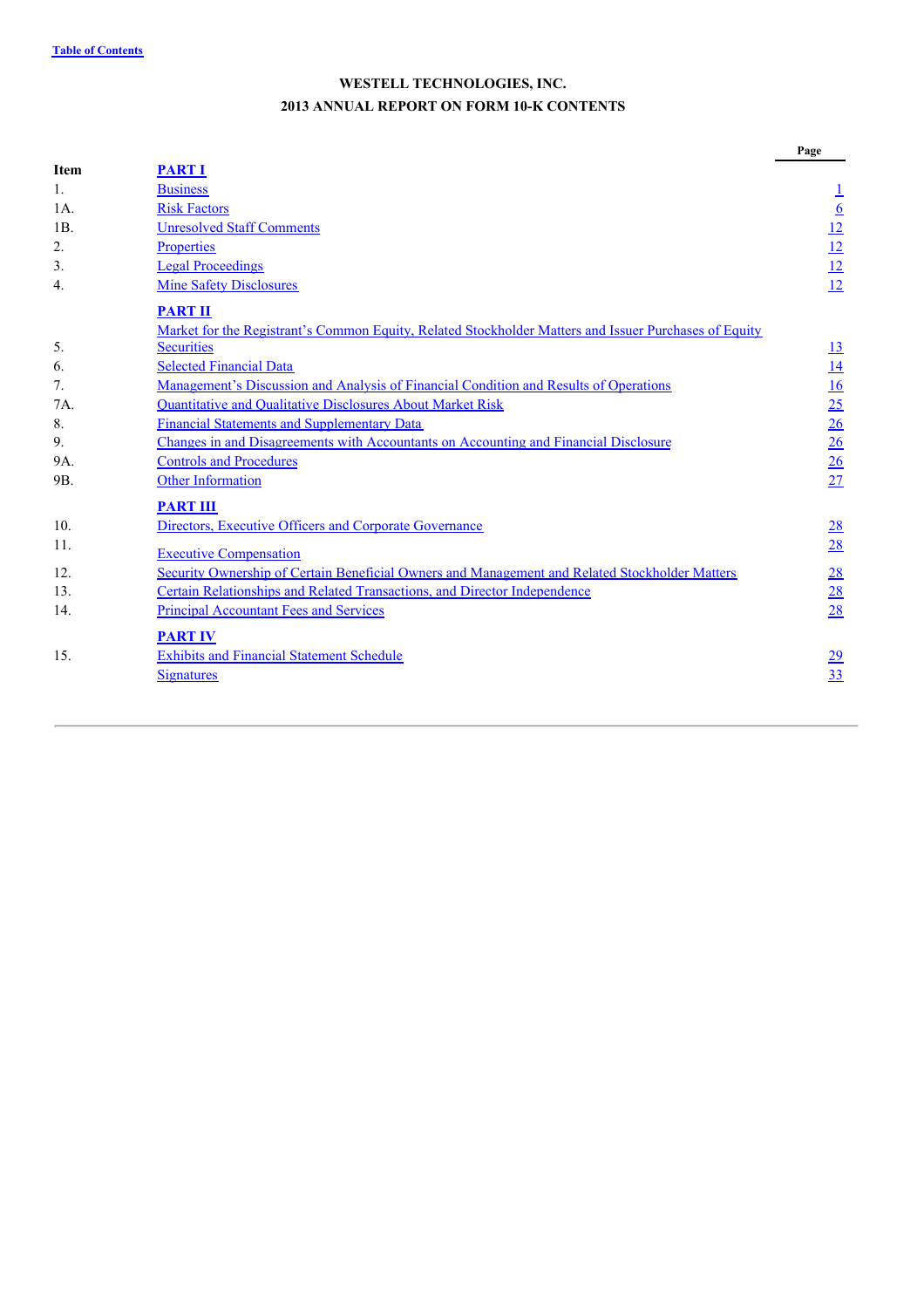#### **CAUTIONARY STATEMENT REGARDING FORWARD-LOOKING INFORMATION**

Certain statements contained herein that are not historical facts or that contain the words "believe," "expect," "intend," "anticipate," "estimate," "may," "will," "plan," "should," or derivatives thereof and other words of similar meaning are forward-looking statements that involve risks and uncertainties. Actual results may differ materially from those expressed in or implied by such forward-looking statements. Factors that could cause actual results to differ materially include, but are not limited to, product demand and market acceptance risks, need for financing and capital, economic weakness in the United States ("U.S.") economy and telecommunications market, the effect of international economic conditions and trade, legal, social and economic risks (such as import, licensing and trade restrictions), the impact of competitive products or technologies, competitive pricing pressures, customer product selection decisions, product cost increases, component supply shortages, new product development, excess and obsolete inventory, commercialization and technological delays or difficulties (including delays or difficulties in developing, producing, testing and selling new products and technologies), the ability to successfully consolidate and rationalize operations, the ability to successfully identify, acquire and integrate acquisitions, effects of the Company's accounting policies, retention of key personnel and other risks more fully described in this Form 10-K for the fiscal year ended March 31, 2013, under Item 1A—Risk Factors. The Company undertakes no obligation to publicly update these forward-looking statements to reflect current events or circumstances after the date hereof or to reflect the occurrence of unanticipated events or otherwise.

#### **Trademarks**

The following terms used in this filing are our trademarks: AIDIRECTOR ®, AIREMOTE®, AISWITCH®, APPLIED INNOVATION®, WESTELL BOXER®, CellPak®, D-SERV®, eSmartAccess™, Homecloud™, Kentrox®, Optima™, OS Plant Systems®, WESTELL SHADE®, WESTELL TECHNOLOGIES™, VirtualEdge and Design® and Westell®. All other trademarks appearing in this filing are the property of their holders.

#### **PART I**

#### **ITEM 1. BUSINESS**

Westell Technologies, Inc., (the "Company") was incorporated in Delaware in 1980 and is headquartered at 750 North Commons Drive, Aurora, Illinois 60504. In fiscal year 2013, the Company was comprised of two operating segments, Westell and Customer Networking Solutions ("CNS"). Segment financial information for fiscal years 2013, 2012 and 2011 is set forth in the footnotes to the March 31, 2013 consolidated financial statements.

#### **Acquisition of Kentrox**

On April 1, 2013, the Company's wholly-owned subsidiary, Westell, Inc. acquired 100% of the Kentrox, Inc. ("Kentrox") stock for \$30.0 million cash, subject to an adjustment for working capital and escrow provisions. Kentrox is a worldwide leader in intelligent site management solutions, providing comprehensive monitoring, management and control of any site. The machine-to-machine communications Kentrox provides enable service providers, tower operators, and other network operators to reduce operating costs while improving network performance. Kentrox provides solutions to customers in North and South America, Australia, Africa, and Europe. The assets and liabilities acquired and the results of operations relating to Kentrox will be included in the Company's Consolidated Financial Statements from the date of acquisition.

#### **Acquisition of ANTONE Wireless**

On May 15, 2012, Westell, Inc. acquired certain assets and liabilities of ANTONE Wireless Corporation, including rights to ANTONE products, for \$2.5 million cash, subject to an adjustment for working capital, plus contingent cash consideration of up to \$3.5 million. The contingent consideration is based upon profitability of the acquired products for post-closing periods through June 30, 2016. The acquisition included inventories, property and equipment, contract rights, intangible assets, and certain specified operating liabilities that existed at the closing date. The Company also hired most of ANTONE's employees. ANTONE products include a line of highperformance Tower-Mounted Amplifiers, Multi-Carrier Power Amplifier Boosters, and cell-site antenna-sharing products.

#### **Sale of ConferencePlus**

On December 31, 2011, the Company sold Conference Plus, Inc. ("ConferencePlus"), its conferencing segment, to Arkadin S.A.S. and Arkadin Inc. ConferencePlus results have been classified as discontinued operations on the Consolidated Statements of Operations for all periods presented.

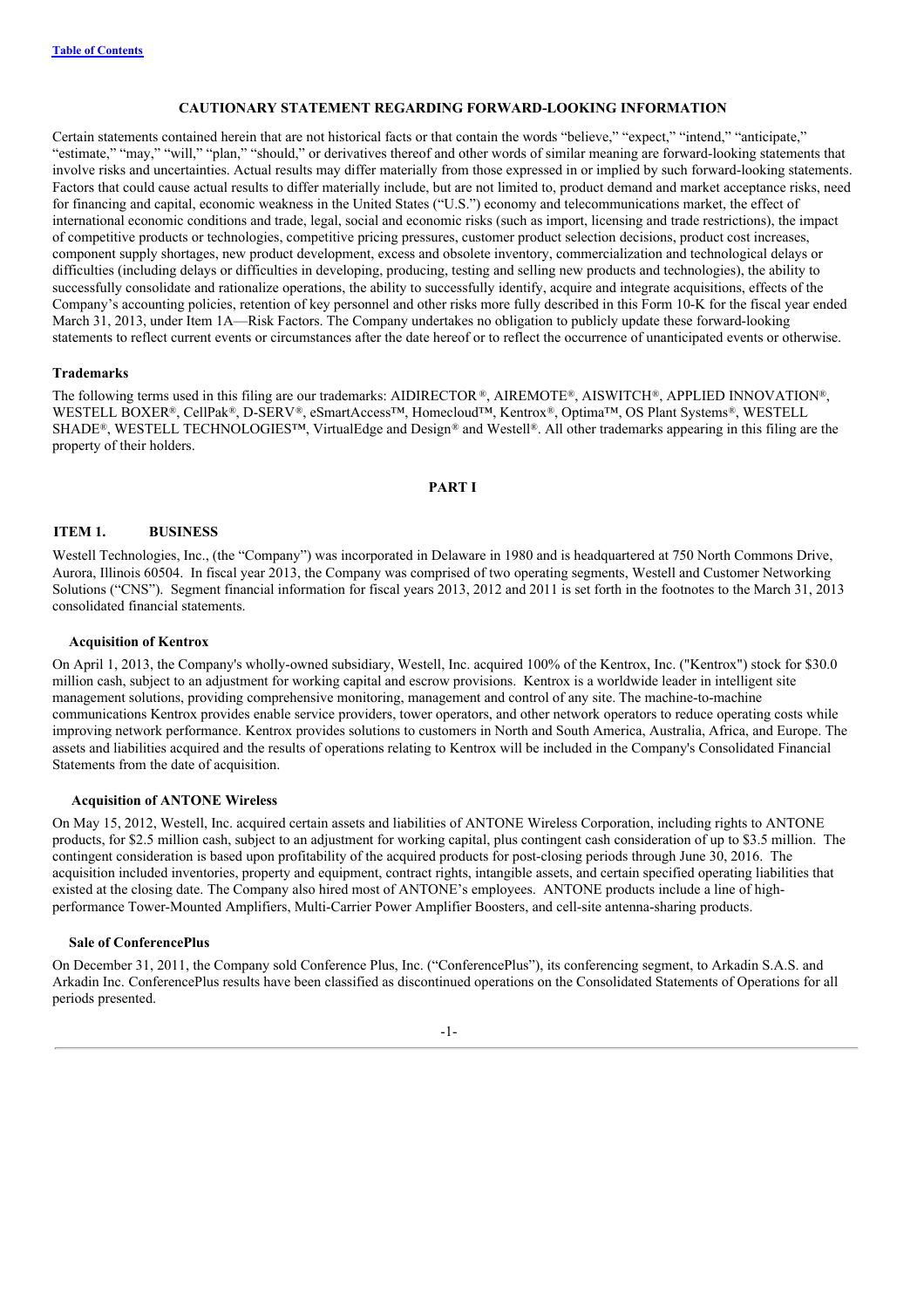#### **Westell Segment**

In the Westell segment, the Company designs, distributes, markets and services a broad range of carrier-class products. The Company's Westell product family consists of indoor and outdoor cabinets, enclosures and mountings; power distribution products; network interface devices ("NIDs") for TDM/SONET networks and service demarcation; span powering equipment; remote site monitoring devices; copper/fiber connectivity panels; managed Ethernet switches for utility and industrial networks; Ethernet extension devices for providing native Ethernet service handoff in carrier applications; wireless signal conditioning and monitoring products for cellular networks; towermounted amplifiers; cell site antenna-sharing products for cell site optimization; and custom systems integration ("CSI") services. Legacy products are sold primarily into wireline markets, but the Company also is actively moving to develop revenues from wireless telecommunications products and from industrial and utility companies. In the quarter ended September 30, 2012, the Company completed the relocation of the majority of the power distribution and remote site monitoring products which were manufactured at the Company's Noran Tel subsidiary located in Regina, Saskatchewan, Canada, to its location in Aurora, Illinois. The remaining operations in Canada are focused on power distribution product development and on sales of Westell products in Canada.

The following table sets forth a list of the Company's principal Westell segment products and their applications:

*Westell Segment Products Table*

| <b>Product Description</b>                                                                                                                                                                                                                                                                                                                                                                                                                                                                                                                 | <b>Applications</b>                                                                                                                                                                                                                                                                                                                                                                                                                                                                                        |  |  |  |  |  |  |  |
|--------------------------------------------------------------------------------------------------------------------------------------------------------------------------------------------------------------------------------------------------------------------------------------------------------------------------------------------------------------------------------------------------------------------------------------------------------------------------------------------------------------------------------------------|------------------------------------------------------------------------------------------------------------------------------------------------------------------------------------------------------------------------------------------------------------------------------------------------------------------------------------------------------------------------------------------------------------------------------------------------------------------------------------------------------------|--|--|--|--|--|--|--|
| Cell Site Optimization: Consists of Tower Mounted Amplifiers,<br>small outdoor-hardened amplifiers mounted next to the antennas on<br>cell towers; and associated ancillary products for powering<br>amplifiers and sharing antenna feeds.                                                                                                                                                                                                                                                                                                 | Used by wireless service providers at cell sites to improve the<br>receive and transmit signal strengths and cell site<br>performance, thereby improving coverage area, data<br>throughput and the overall experience of wireless users, and<br>reducing dropped call rates, dropped packets, and dead zones.                                                                                                                                                                                              |  |  |  |  |  |  |  |
| <b>DAS Interface Panels:</b> Interconnects a wireless Base Transceiver<br>System (BTS) to a Distributed Antenna System (DAS) by providing<br>field-adjustable attenuation and monitoring of the Radio Frequency<br>(RF) levels.                                                                                                                                                                                                                                                                                                            | Used by wireless service providers and neutral-party DAS<br>hosts to fine tune the RF signal levels for maximum<br>performance of a given DAS installation and configuration.<br>Works in both indoor and outdoor DAS locations.                                                                                                                                                                                                                                                                           |  |  |  |  |  |  |  |
| <b>Ethernet Solutions:</b> Consists of eSmartES Managed Ethernet<br>Switches, industrial-hardened, multiport, remotely-managed<br>Ethernet switches with a variety of port count and connectivity<br>options (both fiber and copper), including models with advanced<br>powering and site telemetry features; and eSmartJack Ethernet<br>NIDs, hardened, remotely-managed Ethernet Network Interface<br>Devices (NIDs) to monitor the performance of Ethernet services<br>and provide a point of demarcation between carrier and end user. | Used by service providers, utilities and industrial users to<br>create and interface to public or private Ethernet networks in<br>both indoor and harsh outdoor environments. Also used by<br>service providers to interface to Metro Ethernet networks for<br>the backhaul of cellular traffic from cell sites, and the delivery<br>of business-class Ethernet services to end users. Provides<br>management features to show visibility into the performance<br>of the network and the site environment. |  |  |  |  |  |  |  |
| <b>SONET/TDM Solutions: Network Interface Units with</b><br>Performance Monitoring features for DS3/T3 and DS1/T1 circuits;<br>line repeaters for T1 circuits; and span powering equipment, to<br>inject power onto DS1 spans for powering remote equipment.                                                                                                                                                                                                                                                                               | Facilitates the maintenance, monitoring, extension, and<br>demarcation of DS3/T3 and DS1/T1 facilities. Can be<br>deployed in central offices for a DS3 or DS1 hand-off to<br>alternate carriers, in mid-span locations in the outside plant,<br>and also in customer premises locations to provide a point of<br>demarcation between the telecom service provider's<br>equipment and the customer's equipment.                                                                                            |  |  |  |  |  |  |  |
| Power Distribution: Fuse panels and breaker panels for<br>installation in equipment racks to connect up to bulk power circuits<br>and distribute power to other equipment via individual power feeds<br>with fuses or breakers.                                                                                                                                                                                                                                                                                                            | Standard 19" or 23" rack mounting for service providers<br>central offices, remote terminals and enclosures to provide<br>secondary DC power distribution to operate equipment.<br>Safely protects operating equipment in the event of fault<br>current.                                                                                                                                                                                                                                                   |  |  |  |  |  |  |  |
|                                                                                                                                                                                                                                                                                                                                                                                                                                                                                                                                            |                                                                                                                                                                                                                                                                                                                                                                                                                                                                                                            |  |  |  |  |  |  |  |

**Remote Site Monitoring:** Rack-mounted devices with internal sensors and connections for external sensors to provide visibility into remote site environmental conditions such as temperature, battery voltage, and equipment status and alarms. Status information and alarms are communicated back to a centralized management system typically located at a network operations center.

Applications include service provider's central offices, remote terminals, and enclosures to provide environmental information such as temperature, air flow, humidity and smoke, battery condition, and equipment operating status.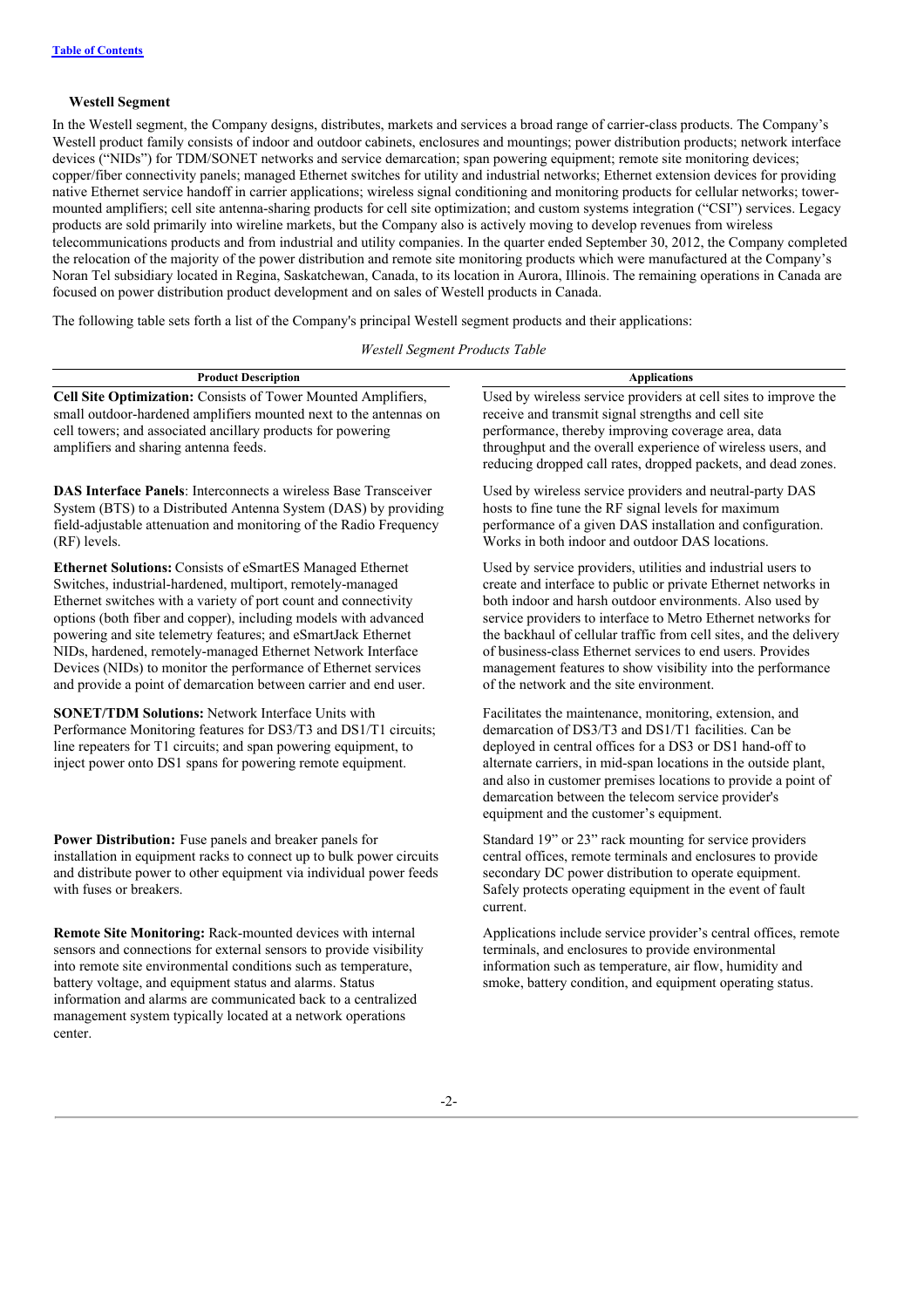(Continued from prior page)

#### **Product Description Applications**

**Cabinets, Enclosures and Mountings:** Includes outdoor cabinets in a variety of sizes and configurations for sheltering equipment and maintaining a proper operating temperature in harsh outdoor environments; enclosures for protecting equipment in both outdoor and indoor environments; and pre-wired mountings to accommodate plug-in cards from Westell and other manufacturers for a variety of telecom technologies, including Ethernet NIDs, T1 NIUs and HDSL remote terminal cards.

**Copper/Fiber Connectivity:** A flexible portfolio of standard 19" or 23" relay rack mount panels and wall mount enclosures designed with a "mix and match" architecture for Ethernet, fiber or coax cable. These products facilitate easy and simple splicing of optical fiber cables, and/or termination of copper-based Ethernet, and coax handoffs.

**Customized Systems Integration Services**: A one-stop shop for complete turnkey solutions of customer-specified equipment installed in a Westell cabinet or enclosure.

Outdoor cabinets and enclosures are used by service providers, utilities and industrial users for locating sensitive equipment in exposed outdoor environments. Indoor enclosures house equipment and protect it from unauthorized access. Mountings are deployed by service providers to accommodate line cards which terminate their Ethernet, T1 and HDSL circuits as a point of demarcation at business enterprise customers and at cell sites for cellular backhaul applications.

Provides a physical demarcation for Ethernet, DS1/T1, DS3/T3, optical fiber and coax based services at the customer premises.

CSI service is ideal for customers benefiting from integrated solutions for backhaul, smart grid and other custom applications. CSI reduces time-to-market and the costs of technicians for field installations, and eliminates the need to design, assemble and test on the job site.

#### **CNS Segment**

On April 15, 2011, the Company sold certain assets and transferred certain liabilities of the CNS segment to NETGEAR, Inc. The Company retained a major CNS customer relationship and contract. The Company completed the remaining contractually required product shipments under the retained contract in December 2011. During the first three quarters of fiscal year 2013, the Company continued to provide warranty services under its contractual obligations and to sell ancillary products and software on a project basis to the retained customer.

The Company also retained within its CNS division the Homecloud product. The Homecloud product provides a suite of services into the home for a variety of applications. These applications include: automated backup; file archival and versioning; file sharing and syncing between personal computers and mobile devices; media streaming; network attached file storage; automated syncing of information to public cloud services; and remote access to information. The Company is actively marketing the Homecloud technology for sale and expects limited CNS expense in fiscal year 2014.

#### **Kentrox Summary**

Effective as of April 1, 2013 with the acquisition of Kentrox, the Company designs, distributes, markets and services intelligent site management solutions, which provide comprehensive monitoring, management and control of a broad range of devices. The machine-tomachine (M2M) communications Kentrox provides enable service providers, tower operators, and other network operators to reduce operating costs while improving network performance. The Company provides a suite of Remote monitoring and control devices, which when combined with its Optima management system provide a comprehensive, bi-directional solution. The Kentrox solution addresses customer needs such as power management (generator management, battery, fuel, and rectifier monitoring, tenant power metering, etc.), environmental management (HVAC monitoring, energy monitoring and control, aircraft warning light management, and environmental monitoring), security management (access management, asset tampering, and surveillance), and communications management (microwave and distributed antenna systems management). Customers include major wireless and fixed-line telecommunications carriers, tower providers, cable and broadband network providers, utility companies, and enterprises. Kentrox provides solutions to customers in North and South America, Australia, Africa, and Europe.

#### *Kentrox Products and Services Descriptions*

**Remote Products:** Includes monitoring and control devices that provide IP management to remote sites and equipment. The Remote suite of products connects to each element via a wide variety of interface options. Remote performs protocol mediation and interface conversion, collects alarms and monitoring data, and supports bi-directional management control with the Optima management system via Ethernet, T1/E1, or wireless communication options.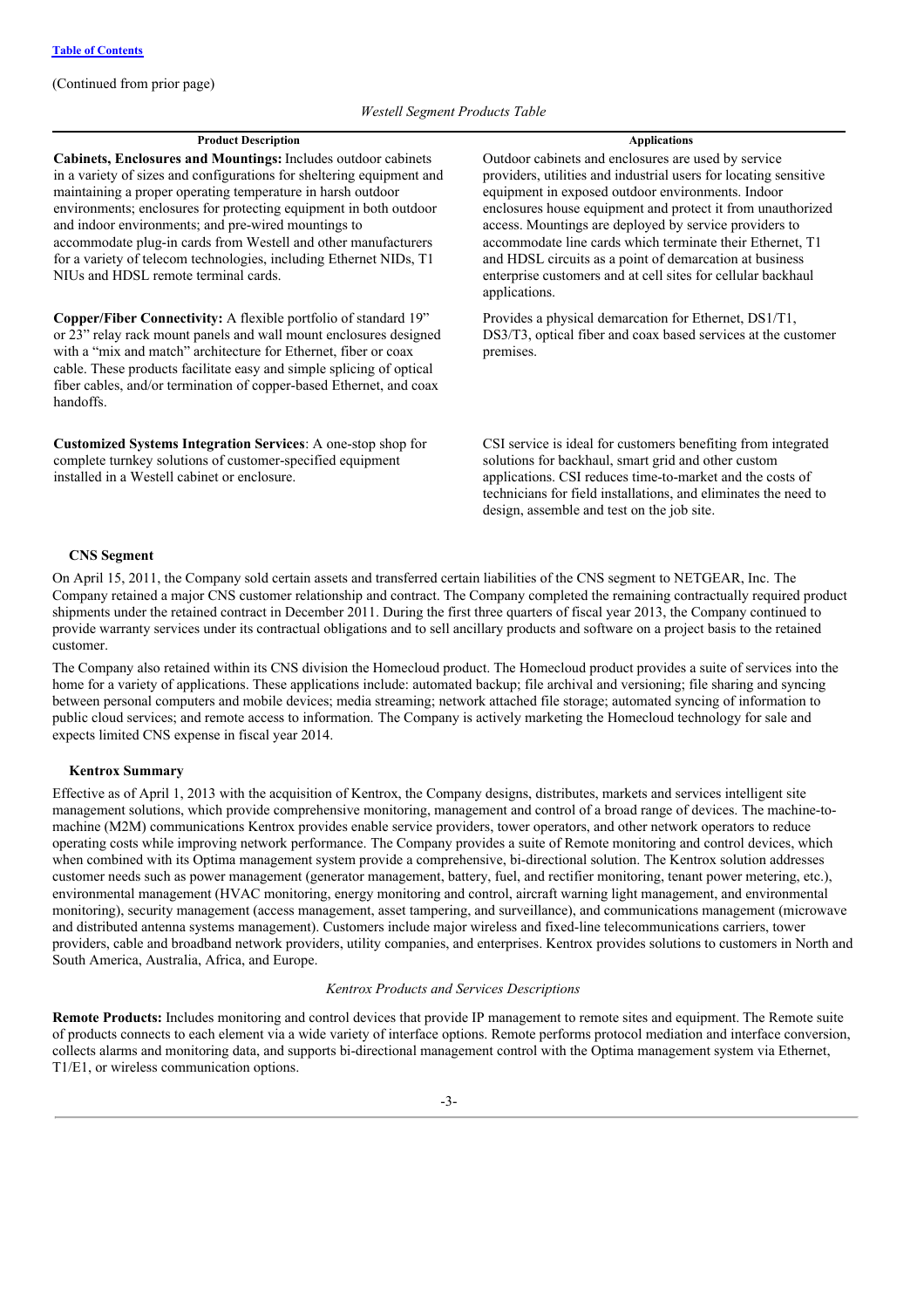**Optima Management System:** Provides network operators a complete, 360 degree view and control of network infrastructure sites. The management portal provides preventative maintenance tools to help identify issues before they occur. It also provides performance reporting to enable operators to view trending and availability of their networks. Key features include: ability to remotely collect, monitor, trend and report on-site performance; real time dashboard and map views of network and physical elements; remote access from anywhere for remote configuration, backup, and restore or to check the health of the network; and element management for status updates of network elements.

**Support and Services:** Includes a range of support, maintenance, deployment and training services tailored to meet specific customer needs. The Company's deployment services help implement Kentrox solutions into a network, including site surveys, installation, provisioning, and project management. The Company's training services provide technical training on its Remote products and Optima Management System. The Company's support and maintenance options provide a range of post-deployment support from access to software updates, to next-day on-site technical support.

#### **Research and Development Capabilities and Engineering Base**

The Company believes that its future success depends, in part, on its ability to maintain the technological capabilities of its products through enhancements of its existing offerings and to develop new products that meet customer needs. Thus, the Company expects to continue to devote substantial resources to product development.

In fiscal years 2013, 2012 and 2011, the Westell segment incurred approximately \$5.7 million, \$5.1 million, and \$3.8 million and the CNS segment incurred approximately \$1.6 million, \$2.6 million, and \$7.9 million, respectively, of expense for research and development ("R&D") activities.

The Company's R&D personnel are organized into product development teams. Each product development team is generally responsible for sustaining technical support of existing products, conceiving new products in cooperation with other groups within the Company and adapting standard products or technologies to meet new customer needs. Additionally, in an effort to remain a highly valued, superior quality, long-term supplier, each product development team is charged with reducing product costs for each succeeding generation of products without compromising functionality or serviceability. The product development teams leverage the Company's relationships with its manufacturing partners and suppliers to achieve these cost reduction objectives.

The Company believes that the key to its R&D strategy is choosing an initial architecture for each product that balances innovation and time-to-market factors while enabling engineering innovations to result in future performance enhancements and cost reductions. The Company's strategy is further enhanced by ensuring products are designed in conjunction with input from customers, procurement, and outsource manufacturing partners. The Company believes it has a quality record that is grounded in a solid interface and transference of knowledge among design and manufacturing teams.

The Company's quality systems, including product development processes, are registered to ISO9001:2008 International Quality System Standard and TL9000, which is the Telecommunication Industry's sector-specific version of the ISO9001:2008. The Company believes product quality and reliability are critical and distinguishing factors in a customer's selection process.

The Company expenses software development costs until its products reach technological feasibility, as defined by software accounting rules.

Pursuant to the Company's strategic plans and in response to customer and market demands, the Company continues to develop additional models, variants and extensions of the products listed in the above *Westell Segment Products* Table.

The Company's products are subject to industry-wide standardization organizations which include Telcordia, the Internet Engineering Task Force, the Metro Ethernet Forum, the American National Standards Institute ("ANSI") in the U.S. and the International Telecommunications Union ("ITU").

#### **Customers**

The Company's principal customers are providers of telecommunications services and infrastructure ("telecom providers"). These include major wireline and wireless service providers, internet service providers, multiple systems operators ("MSOs") and other telecommunications carriers. The Company historically has served customers predominantly in North America, however, with the recent Kentrox acquisition the Company expects to expand solutions to customers in South America, Australia, Africa, and Europe. The Company also sells products to other entities, including utility and industrial companies, systems integrators and distributors.

-4-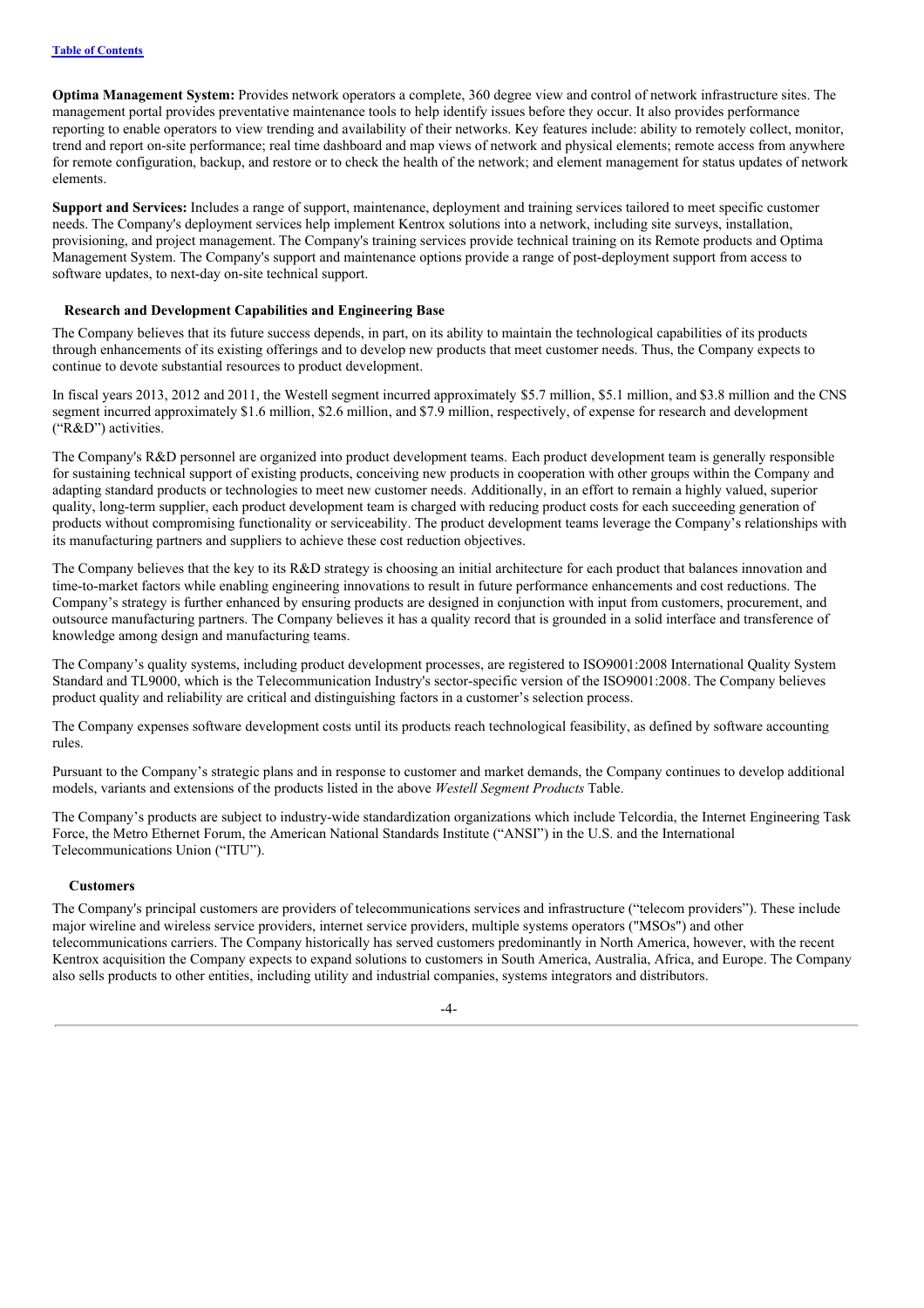#### **Marketing, Sales and Distribution**

The Company sells its products through its domestic field sales organization and selected distributors and markets its products to service providers within the U.S. and Canada.

Major service providers require vendor product approval before use in their networks. Evaluation can take as little as a few months for products that vary slightly from existing products and often longer for products based on new technologies and/or new service offerings. Accordingly, the Company is continually submitting successive generations of its current products, as well as new products, to its customers for approval.

The Company provides customer support, technical consulting, research assistance and training to some of its customers with respect to the installation, operation and maintenance of its products.

The Company's contracts with its major customers are primarily pricing and product specification agreements that detail the commercial terms and conditions for sales. These agreements are requirements-based and typically do not obligate the customer to a specific volume of purchases over time. The agreements may require the Company to accept returns of products within certain time limits, or indemnify such customers against certain liabilities arising out of the use of the Company's products. If these claims or returns are significant, there could be a material adverse effect on the Company's business and results of operations.

Most of the Company's products carry a limited warranty ranging up to seven years for Westell segment products, which generally covers defects in materials or workmanship and failure to meet published specifications, but excludes damages caused by improper use*.* In the event there are material deficiencies or defects in the design or manufacture of the Company's products, the affected products could be subject to recall*.*

#### **Manufacturing and Procurement**

The Company outsources the majority of its manufacturing to both domestic and offshore suppliers. Some Power, Cell Site Optimization, DAS, Ethernet, CSI and remote monitoring products are currently produced at the Company's headquarters in Aurora, IL. Some Kentrox products are produced in Dublin, OH. Reliance on third-party domestic and offshore subcontractors involves risks. Standard commercial components available from multiple suppliers are procured by the suppliers. In some cases, there are also single-sourced components and technology needed to produce products. The Company has direct relationships and purchase contracts with suppliers for these items and may maintain inventory for these items at the subcontractors' locations. Critical components, technology shortages or business interruption at our contract manufacturers could cause production delays that may result in expediting costs or lost business.

A substantial portion of the Company's shipments in any fiscal period can relate to orders received in that period*.* Further, a significant percentage of orders may require delivery within 48 hours. To meet this demand, the Company maintains inventory at its facilities and customers' sites. Because of the rapid technological changes to our products, the Company faces a recurring risk that the inventory it holds may become obsolete.

#### **Competition**

The markets for the Company's products are intensely competitive and the Company has no reason to believe that this competitive environment will ease in the future. The Company's primary competitors vary by market. Some of the Company's principal competitors in the Westell segment include ADTRAN, Inc., Charles Industries, Ciena, Emerson, Purcell, Ruggedcom, TE Connectivity and Telect. Some of the Company's principal competitors in the Kentrox segment include Inala, Quest Controls, Asentria, Invendis and DPS Telecom.

The Westell segment sells demarcation solutions including cabinets, enclosures, T1 network interface units and T1 network protection devices to the cellular backhaul market. The Company believes that as the market transitions from T1 to Ethernet, and as alternative solutions are deployed for cellular backhaul and enterprise connectivity, including Ethernet, fiber and microwave, the demand for the Company's traditional Westell T1-type transmission products will decline. (Also, see Risk Factors in Item 1A of this report.)

#### **Backlog**

Product shipments are generally made pursuant to standard purchase orders, which are officially acknowledged according to standard terms and conditions. Seasonality may cause revenue to differ from quarter to quarter. The Westell segment sells equipment that is installed outdoors and the ordering of such equipment declines during and in advance of the colder months. Budget cycles for our customers may also contribute to revenue variability in those same periods. Purchase orders are generally received less than a month prior to shipment.

-5-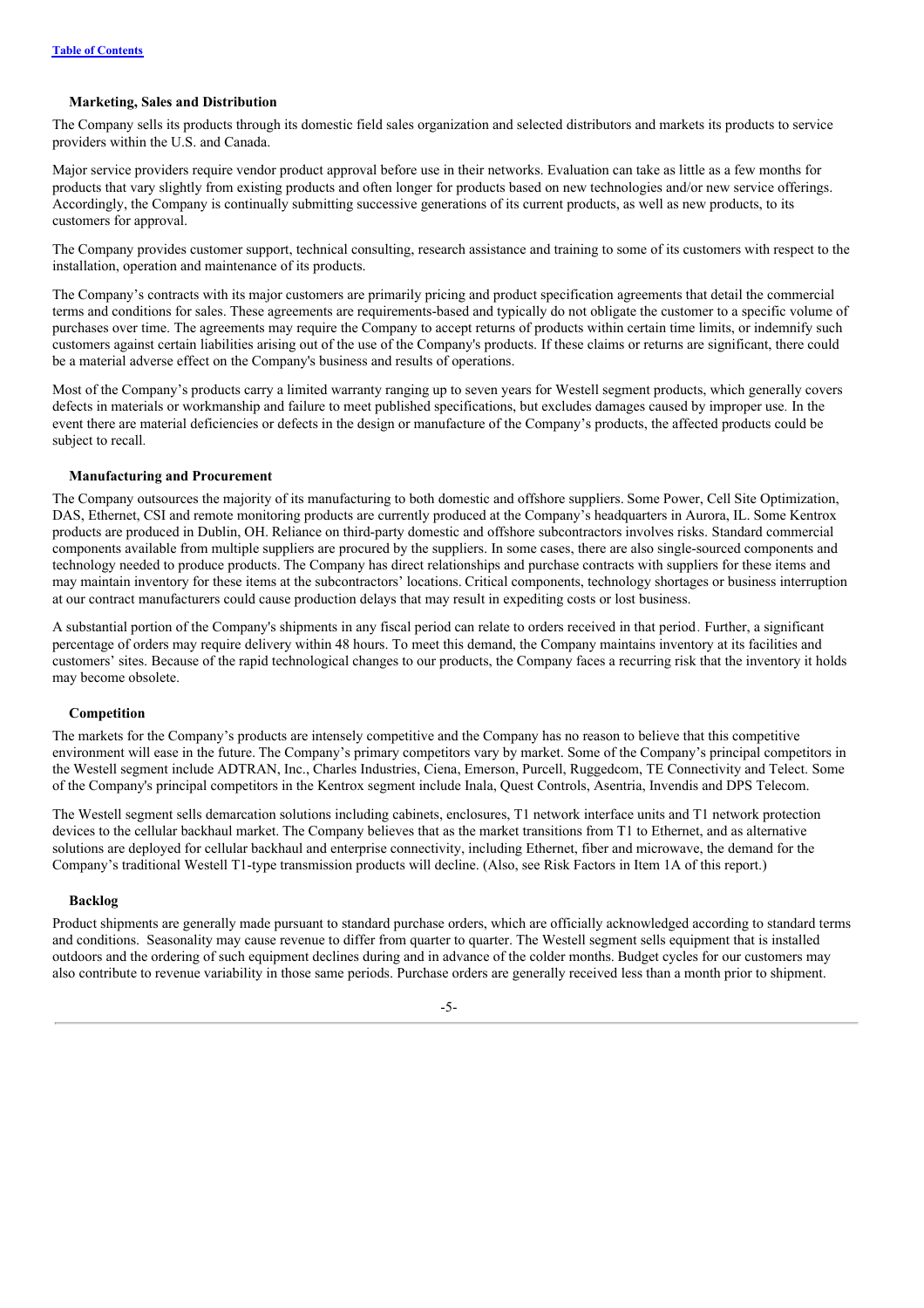As of May 14, 2013, and May 14, 2012, the Westell segment had \$2.0 million and \$2.8 million of backlog, respectively. The recently acquired Kentrox segment had \$10.8 million of backlog as of May 14, 2013.

#### **International Revenue**

Revenues from continuing operations from international customers represented approximately \$2.4 million, \$2.4 million and \$2.5 million of the Company's revenues in fiscal years 2013, 2012, and 2011, respectively, which represents approximately 6.0%, 3.4% and 1.7% of the Company's total revenues in such years.

## **Major Customers**

The Company depends, and may continue to depend, on the telecom service providers and other independent local exchange carriers for the majority of its revenues. Sales to the Company's largest customers, Verizon, Telamon, and Time Warner Cable accounted for 19.7%, 12.0%, and 10.1%, respectively, of the Company's total revenues in fiscal year 2013.

## **Proprietary Rights and Intellectual Property**

The Company's success and future revenue growth will depend, in part, on its ability to protect trade secrets, obtain or license patents and operate without infringing on the rights of others. The Company relies on a combination of technical leadership, copyrights, trademarks, trade secrets and other intellectual property, nondisclosure agreements and other protective measures to protect its proprietary know-how. The Company regards some of its technology as proprietary. The expiration of any of the patents held by the Company would not have a material impact on the Company. From time to time, the Company expects to seek additional patents related to its research and development activities.

#### **Employees**

As of May 1, 2013, the Company had 174 full-time employees. The following table reflects headcount by segment and functional area. No employees remain in the CNS segment.

|                            | Westell | Kentrox | Corporate | Total |
|----------------------------|---------|---------|-----------|-------|
| Operations                 | 21      | 22      |           | 43    |
| Sales and marketing        | 32      | 16      |           | 48    |
| Research and development   | 34      |         |           | 52    |
| General and administrative |         |         | 22        | 31    |
| Total employees            | 88      | 64      |           | 174   |

#### **Available Information**

The SEC maintains an internet site, www.sec.gov, through which you may access the Company's annual report on Form 10-K, quarterly reports on Form 10-Q, current reports on Form 8-K, proxy and other information statements, as well as amendments to these reports. In addition, the Company makes these reports available free of charge on the Company's internet website, www.westell.com. The Company maintains a corporate governance page on the Company's website. This page includes, among other items, the Code of Business Conduct, the Audit Committee Charter, the Compensation Committee Charter and the Corporate Governance and Nominating Committee Charter. The corporate governance information can be found at www.westell.com under Investors.

## **ITEM 1A. RISK FACTORS**

You should carefully consider the risks described below in addition to the other information contained and incorporated by reference in this Form 10-K. The risks described below are not the only risks facing us. Additional risks and uncertainties not currently known to us, or those risks we currently view to be immaterial, may also materially and adversely affect our business, operating results or financial condition. If any of these risks materialize, our business, operating results or financial condition could be materially and adversely *af ected.*

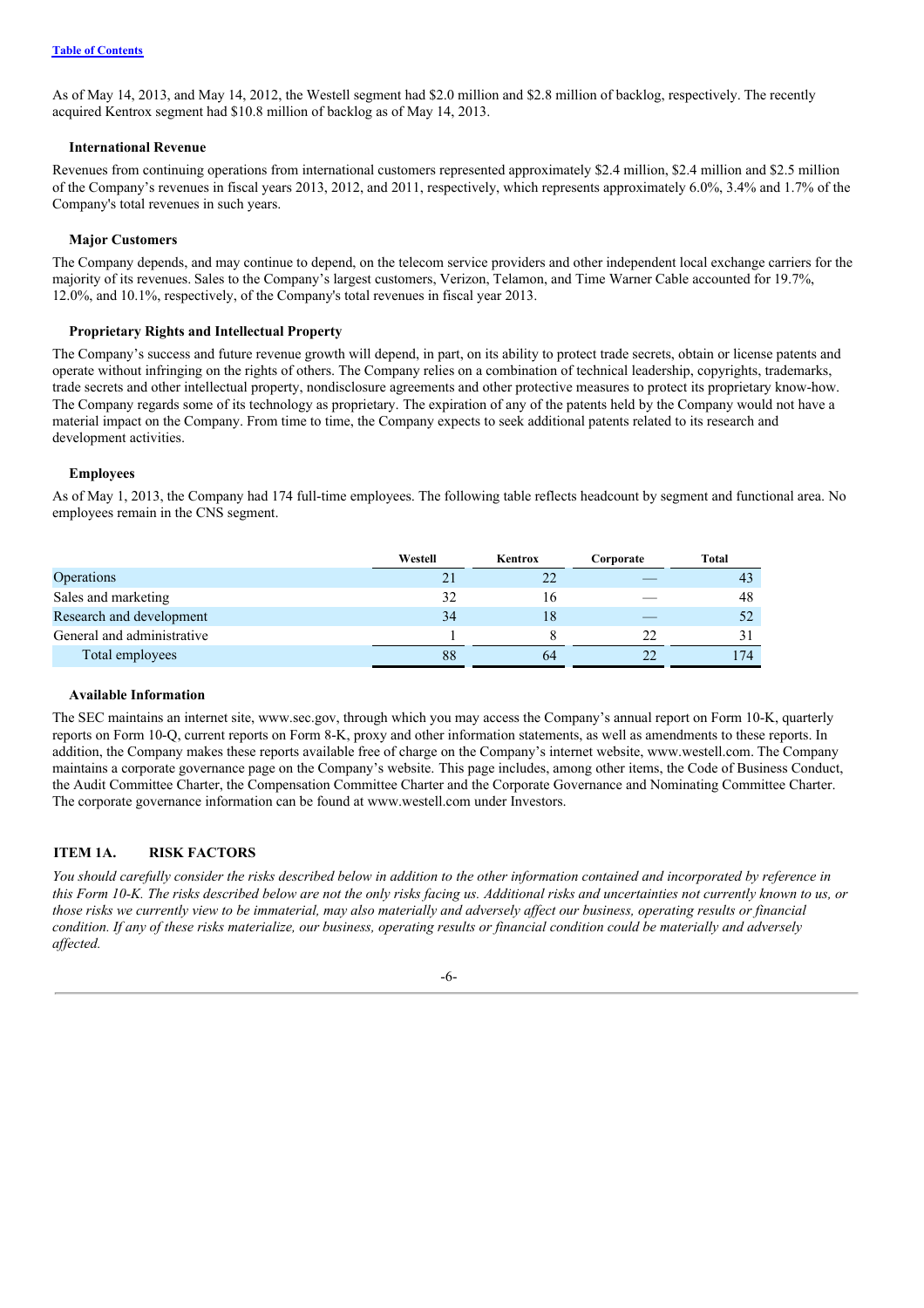## *Risks Related to Our Business*

## **General economic conditions may affect our results.**

The global economy continues to undergo a period of volatility, which has affected the demand for our equipment and services. A further economic decline could have a material adverse effect on our results of operations and financial condition. The Company may experience a decrease in purchases or usage of our products and services if economic conditions lead to lower utilization of telecommunications services. Customers may stop or decrease purchasing due to efforts to reduce inventory and conserve cash. The Company may also experience business disruptions due to an inability to obtain equipment, parts and supplies from suppliers if fragile supply businesses fail.

#### **We have incurred losses in the past and may incur losses in the future.**

We have incurred losses in fiscal years ended March 31, 2013, 2009 and 2008 and historically in fiscal years though 2002. The Company had an accumulated deficit of \$242.9 million as of March 31, 2013.

We also expect to continue to evaluate new product and growth opportunities. As a result, we will continue to invest in research and development and sales and marketing, which could adversely affect our short-term operating results. We cannot provide any certainty that we will be profitable in the future.

## We depend on a limited number of customers who are able to exert a high degree of influence over us and loss of a major customer **could adversely impact our business.**

We have and may continue to depend on U.S. telecommunication service providers for the majority of our revenues. The telecommunications companies and our other customers are significantly larger than we are and are able to exert a high degree of influence over us. These customers may often be permitted to reschedule orders without penalty. Even if demand for our products is high, many telecommunication service providers have sufficient bargaining power to demand low prices and other terms and conditions that may materially adversely affect our business and operating results.

Overall sales and product mix sold to our large customers have fluctuated in the past and could vary in the future resulting in significant fluctuations in quarterly operating results which may adversely impact our stock price.

## We have completed acquisitions and may engage in future acquisitions that could impact our financial results or stock price.

Our growth strategy includes acquisitions. We recently completed two acquisitions and expect to continue to review potential acquisitions, and we may acquire or make investments in businesses, products or technologies in the future. Any existing or substantial future acquisitions or investments would present a number of risks that could harm our business including:

- business integration
	- issues;
- disruption to our ongoing or our acquired business;
- difficulty realizing the intended benefits of the transaction; and
- impairment of assets related to acquired goodwill and intangibles.

Future acquisitions or investments could also result in use of significant cash balances, potential dilutive issuances of equity securities or incurrence of debt, contingent liabilities or amortization expenses related to goodwill and other intangible assets, any of which could adversely affect our financial condition and results of operations.

## We have long-term customer pricing contracts with a limited amount of coverage by way of long-term contracts or arrangements with suppliers, which could adversely affect our ability, with certainty or economically, to purchase components and technologies **used in our products.**

Although we have long-term customer pricing contracts, we have few long-term contracts or arrangements with our suppliers. We may not be able to obtain products or components at competitive prices, in sufficient quantities or under other commercially reasonable terms. We may be unable to pass any significant increase in product costs on to our customers, which could have an adverse impact on our financial results.

## **Our lack of backlog may affect our ability to adjust for unexpected changes in customer demand.**

Customers often place orders for product within the month of their requested delivery date. We therefore typically do not have a material backlog (or known quantity) of unfilled orders, and our revenues in any quarter are substantially dependent on orders booked or orders becoming non-cancellable in that quarter. Our expense levels and inventory commitments are based on anticipated customer demand and are relatively fixed in the short term. If we enter into a high-volume or long-term supply arrangement and subsequently decide that we cannot use the products or services provided for in the supply arrangement then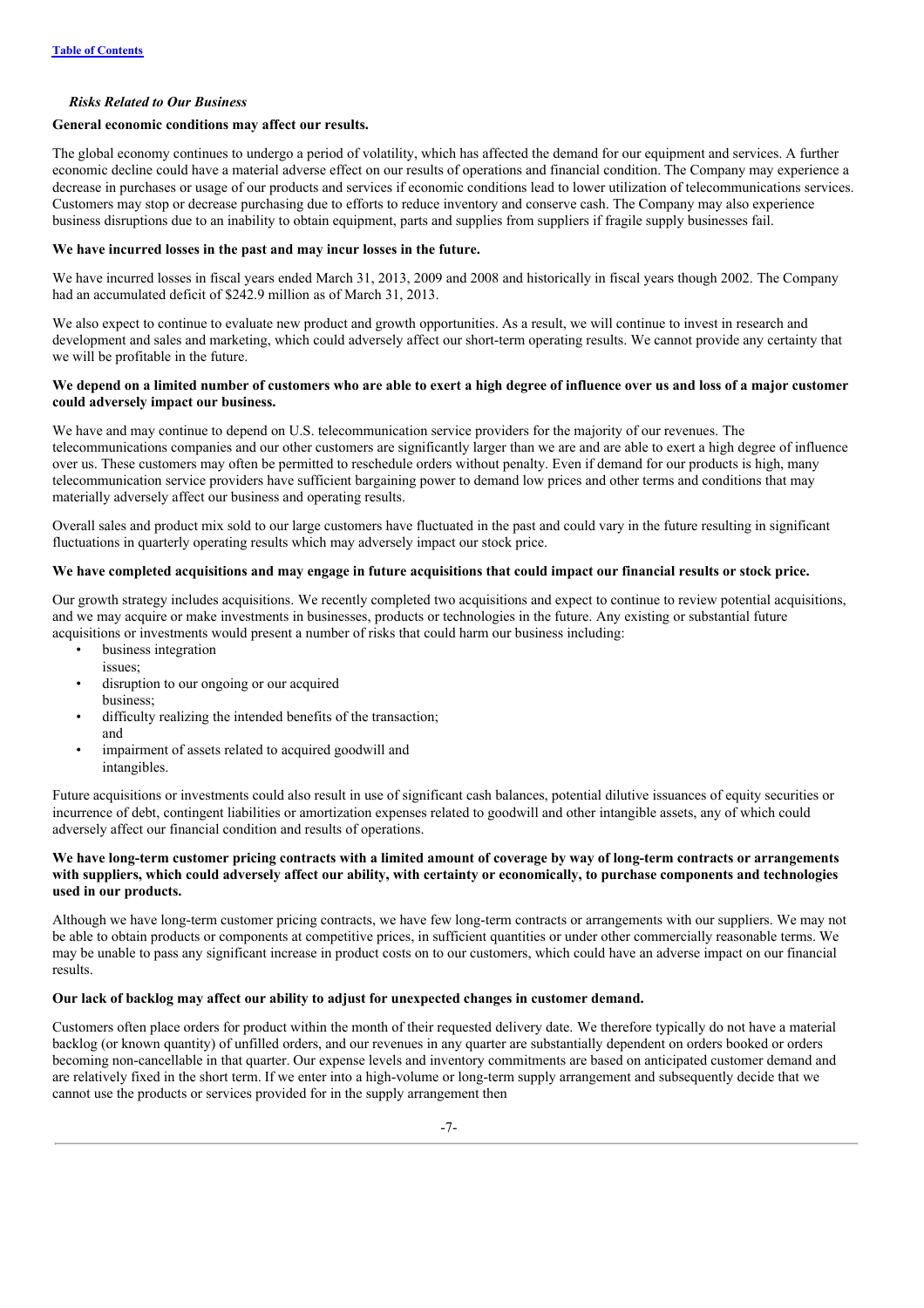our business would also be harmed. We enter into short-term contracts with our suppliers in the form of purchase orders. These purchase orders are issued to vendors based on forecasted customer demand. Therefore, we may be unable to cancel purchase orders with our suppliers or adjust spending in a timely manner to compensate for any unexpected shortfall of orders. Accordingly, any significant shortfall of demand in relation to our expectations or any material delay of customer orders could have an adverse impact on our business, operating and financial results.

Conversely, if we order too little product to meet customer demand, we may have insufficient inventory which could result in unplanned expediting costs or lost revenue opportunities, either of which could have an adverse impact on our financial results.

#### **We may experience delays in the development and deployment of new products.**

Many of our past sales have resulted from our ability to anticipate changes in technology, industry standards and service provider service offerings, and to develop and introduce new and enhanced products and services. Our continued ability to adapt to such changes will be a significant factor in maintaining or improving our competitive position and our prospects for growth.

There can be no assurance that we will successfully introduce new products on a timely basis or achieve sales of new products in the future. In addition, there can be no assurance that we will have the financial and product design resources necessary to continue to successfully develop new products or to otherwise successfully respond to changing technology standards and service provider service offerings. If we fail to deploy new products on a timely basis, then our product sales will decrease and our competitive position and financial condition would be materially and adversely affected.

## Our customers have lengthy purchase cycles and unpredictable purchasing practices that affect our ability to sell our products.

Prior to selling products to service providers, we must undergo lengthy approval and purchase processes. Evaluation can take as little as a few months for products that vary slightly from existing products or up to a year or more for products based on new technologies or utilized for new service offerings. Customers may also choose not to utilize our offerings. Accordingly, we are continually submitting successive generations of our current products as well as new products to our customers for approval.

The requirement that service providers obtain FCC or state regulatory approval for most new telecommunications and broadband services prior to their implementation has in the past delayed the approval process. Such delays in the future could have a material adverse affect on our business and operating results. While we have been successful in the past in obtaining product approvals from our customers, there is no guarantee that such approvals or that ensuing sales of such products will continue to occur.

## **Our business is subject to the risks of international operations.**

We are dependent on our independent offshore manufacturing partners in Asia to manufacture, assemble and test our products. Although there typically is no unique capability with these suppliers, any failure or business disruption by these suppliers to meet delivery commitments would cause us to delay shipments and potentially lose revenue and/or incur contractual penalties. The reliance on third-party subcontractors for assembly of our products involves several risks, including the unavailability of, or interruptions in access to, certain process technologies and reduced control over product quality, delivery schedules, transportation, manufacturing yields, and costs. These risks may be exacerbated by economic or political uncertainties, terrorist actions, or by natural pandemics or other disasters in countries in which our subcontractors or their subcontractors are located. Contracts with our outsource manufacturing partners are generally expressed in U.S. dollars, but volatility in foreign currency rates could increase our costs.

As a result of the April 1, 2013, Kentrox acquisition, we expect to derive an increased portion of our revenue from international operations. As a result, our financial condition and operating results could be significantly affected by risks associated with international activities, such as tax laws, currency translation risks, and complex regulatory requirements as conditions of doing business. Requirements for international expansion may increase our operating expenses or working capital needs.

#### Due to the rapid pace of technological change and volatile customer demand, our products may become obsolete and could cause us **to incur charges for excess and obsolete inventory which would materially harm our business.**

The telecommunications industry is subject to rapid technological change and volatile customer demands, which affected our past results and could result in inventory obsolescence or excess inventory. We have in the past and may in the future devote disproportionate resources to a product that we ultimately may not sell or have to sell for a loss. If we incur substantial inventory impairments that we are not able to recover because of changing market conditions, or if we commit resources that

-8-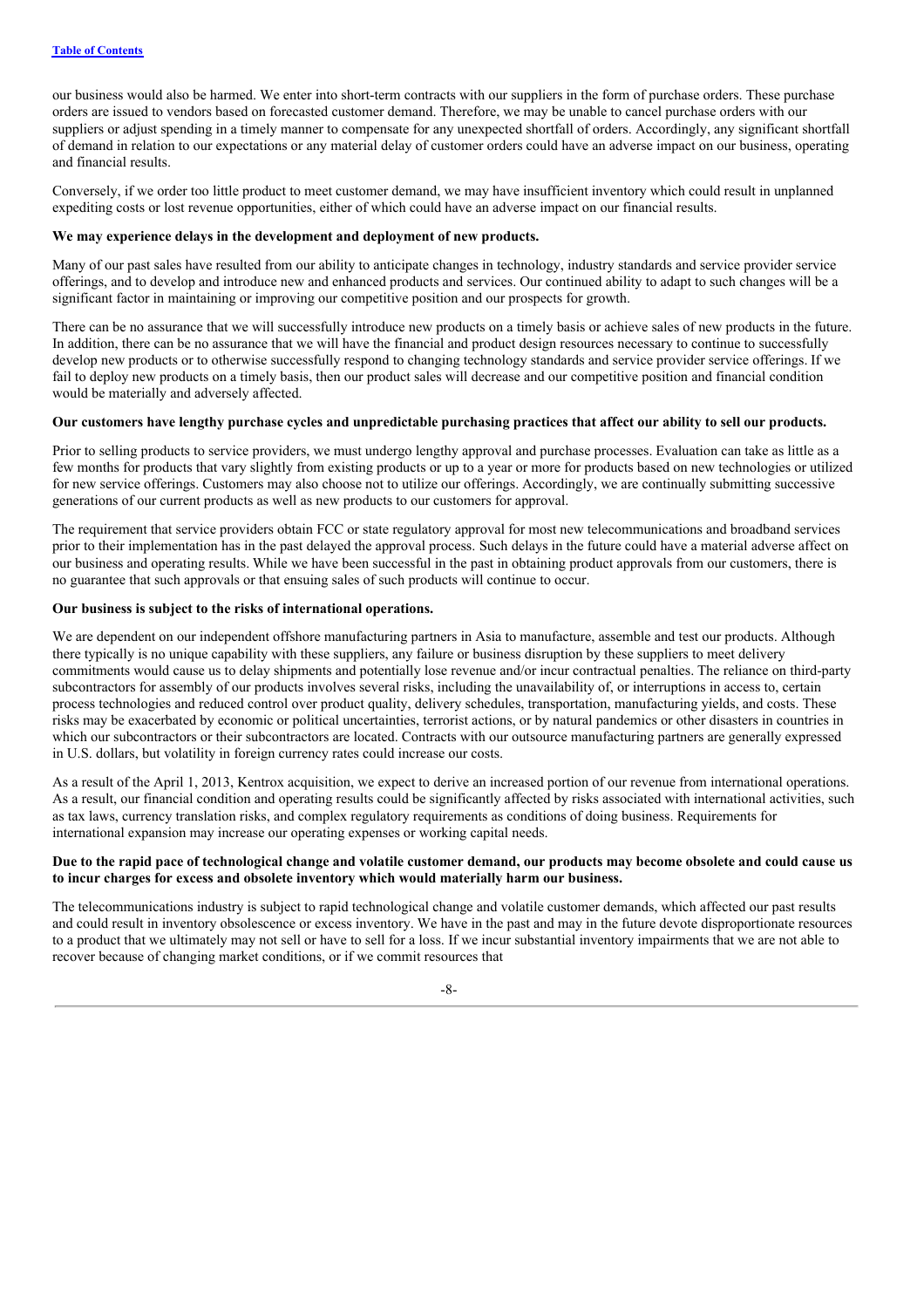do not result in profitable sales, there could be a material adverse effect on our business, financial condition and results of operations.

#### Our products and services face intense competition. Our failure to compete successfully could materially affect our profitability.

Because we are smaller than many of our competitors, we may lack the financial, marketing, technical and other resources needed to increase or maintain our market share. Many of our competitors are larger than we are and may be able to offer a wider array of products and services required for a service provider's business than we do.

Competitors may succeed in establishing more technologically advanced products and services, or products with more favorable pricing or may otherwise gain an advantage over our products which would result in lost business that would adversely impact our profitability.

Because of intense competition, we may price our products and services at low margins in order to win or maintain business. Low margins from our sales of products and services could materially and adversely affect our profitability and ability to achieve our business goals.

#### **We are dependent on third-party technology, the loss of which would harm our business.**

We rely on third parties for technology in our products. Consequently, the Company must rely upon third parties to develop and to introduce technologies which enhance the Company's current products and enable the Company, in turn, to develop its own products on a timely and cost-effective basis to meet changing customer needs and technological trends in the telecommunications industry. Were the Company to lose the ability to obtain needed technology from a supplier, or were that technology no longer available to the Company under reasonable terms and conditions, the Company's business and results of operations could be materially and adversely affected.

#### **Potential product recalls, service failures and warranty expenses could adversely affect our profitability.**

Our products are required to meet rigorous standards imposed by our customers, and we warrant the performance of these products and services. In addition, our supply contracts with our major customers typically require us to accept returns of products within certain time frames and indemnify such customers against certain liabilities arising out of the use of our products or services. Complex products such as those offered by us may contain undetected defects or failures when first introduced or as new versions are released. Despite our testing of products and our comprehensive quality control program, there is no guarantee that our products will not suffer from defects or other deficiencies. If product defects, recalls, warranty returns, failures, indemnification or liquidated-damage claims exceed our anticipated costs for these items, our business could be harmed. Such claims and the associated negative publicity could result in the loss of or delay in market acceptance of our products and services, and could affect our product sales, our customer relationships, and our profitability.

## **We are dependent on sole or limited source suppliers, the loss of which would harm our business.**

Components used in our products may be currently available from only one source or a limited number of suppliers. Our inabilities to obtain sufficient key components or to develop alternative sources for key components as required, could result in delays or reductions in product deliveries, and consequently severely harm our customer relationships and our business. Furthermore, additional sole-source components may be incorporated into our future products, thereby increasing our supplier risks. If any of our sole-source suppliers delay or halt production of any of their components, or fail to supply their components on commercially reasonable terms, then our business and operating results would be harmed.

In the event that these suppliers discontinue the manufacture of materials used in our products, we would be forced to incur the time and expense of finding a new supplier, if available, or to modify our products in such a way that such materials were not necessary, which could result in increased manufacturing costs.

## **New regulations related to conflict minerals could adversely impact our business.**

The Dodd-Frank Wall Street Reform and Consumer Protection Act contains provisions concerning the supply of "conflict" minerals mined from the Democratic Republic of Congo and adjoining countries ("DRC"). As a result, the SEC established annual disclosure and reporting requirements for those companies who may use conflict minerals sourced from the DRC in their products. There will be costs associated with complying with these disclosure requirements, including diligence costs to determine the sources of conflict minerals used in our products. These new requirements also could limit the pool of suppliers who can provide conflict-free minerals and, as a result, we cannot ensure that we will be able to obtain these minerals at competitive prices. In addition, we may face challenges with our customers or with our reputation if we determine that certain

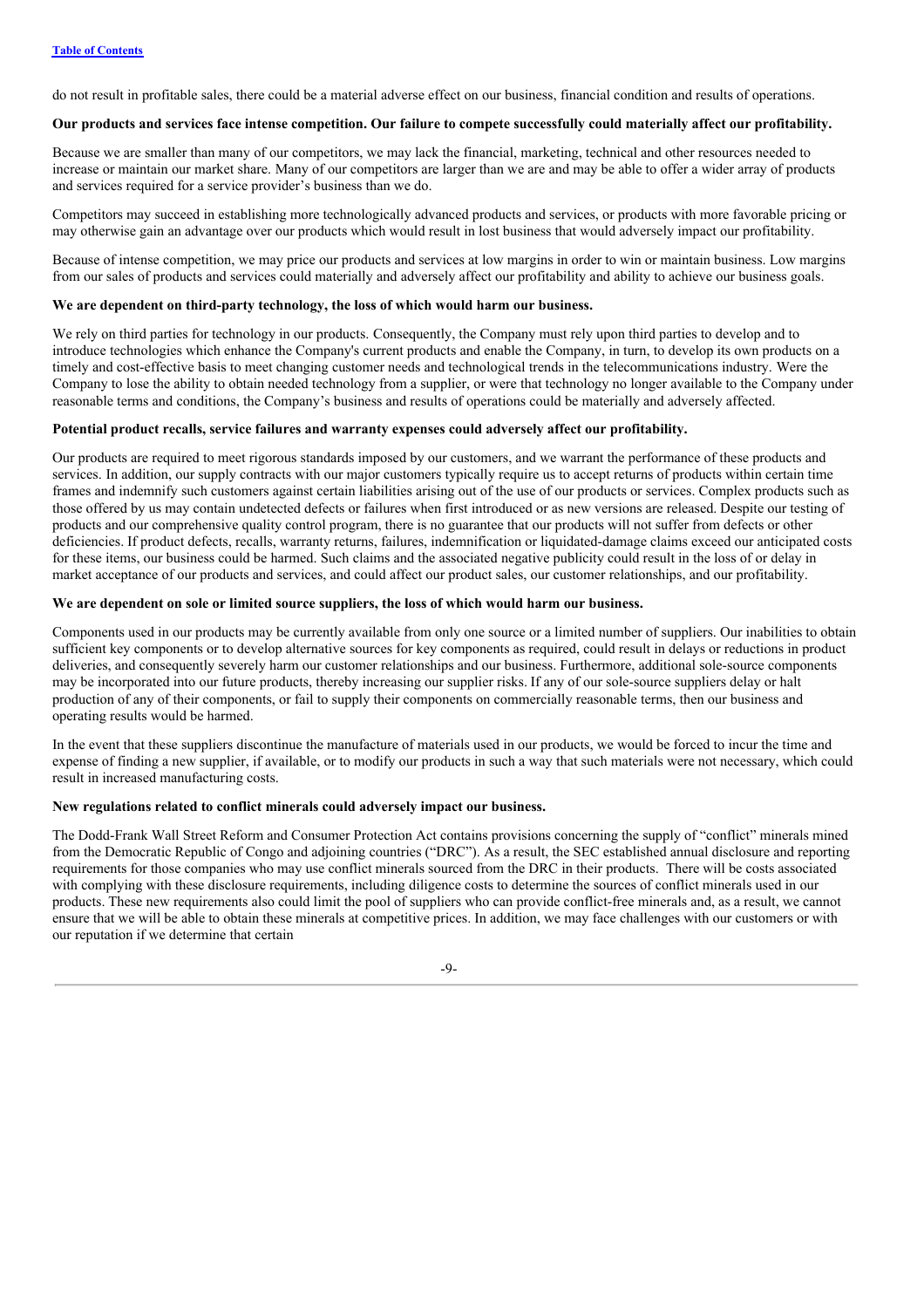of our products contain minerals not determined to be conflict free or if we are unable to sufficiently verify the origins of the minerals used in our products.

## **We may be subject to litigation that could be costly to defend and could impact our profitability.**

Our products use third party and open source intellectual property. The telecommunications industry is characterized by the existence of an increasing number of patents and frequent litigation based on allegations of patent and other intellectual property infringement. From time to time we receive communications from third parties alleging infringement of exclusive patent, copyright and other intellectual property rights to technologies that are important to us. Such litigation, regardless of its outcome, could result in substantial costs and thus adversely impact our profitability. We could face securities litigation or other litigation that could result in the payment of substantial damages or settlement costs in excess of our insurance coverage. Any adverse outcome could harm our business. Even if we were to prevail in any such litigation, we could incur substantial legal costs and management's attention and resources could be diverted from our business which could cause our business to suffer.

## We will not be able to successfully compete, develop and sell products and services if we fail to retain key personnel and hire **additional key personnel.**

Because of our need to continually compete for customer business, our success is dependent on our ability to attract and retain qualified technical, marketing, sales and management personnel. To remain competitive, we must maintain top management talent, employees who are involved in product development and testing and employees who have developed strong customer relationships. Because of the high demand for these types of employees, it may be difficult to retain existing key employees and attract new key employees. In addition, we do not have non-compete contracts with most of our employees. Our inability to attract and retain key employees could harm our ability to successfully sell existing products, develop new products, and implement our business goals.

#### **Industry consolidation and divestiture could make competing more difficult.**

Consolidation of companies offering competing products is occurring through acquisitions, joint ventures and licensing arrangements involving our competitors, our customers and our customers' competitors.

Our customers may acquire, merge or divest territories to other telecommunication service providers. The acquiring companies often use competitor products in their legacy business. We are often required to formally bid to retain existing business or obtain new business in the acquirer's territory.

We cannot provide any assurances that we will be able to compete successfully in an increasingly consolidated telecommunications industry or retain or win business when existing customers divest portions of their business to others. Any heightened competitive pressures that we may face may have a material adverse effect on our business, prospects, financial condition and results of operations.

#### Utilization of our deferred tax assets could be limited by an ownership change as defined by Section 382 of the Internal Revenue **Code, or by a change in the tax code, or by our ability to generate future taxable income.**

We have significant deferred tax assets, primarily in the form of net operating losses, which are generally available to offset future taxable income. If we fail to generate sufficient future taxable income, net operating losses would expire prior to utilization. A valuation allowance was recorded against all deferred tax assets in the fourth quarter of fiscal year 2013. A change in ownership, as defined by Section 382 of the Internal Revenue Code, could reduce the availability of those tax assets. In addition, some tax jurisdictions such as Illinois and California have suspended the use of net operating losses to offset future taxable income for a period of time. Additional federal or state tax code changes could further limit our use of deferred tax assets and harm our business and our investors.

## We have and may incur liabilities in connection with the sale of certain assets and discontinued operations.

In connection with our divestitures of ConferencePlus and substantially all of the assets of the CNS business, we have agreed to indemnify parties against specified losses with respect to those transactions and retained responsibility for various legal liabilities that may accrue. The indemnities relate to, among other things, liabilities which may arise with respect to the period during which we operated the divested business, and to certain ongoing contractual relationships and entitlements with respect to which we made commitments in connection with the divestiture. We have incurred and may incur additional expenses defending indemnity and third party claims. These added expenses to resolve the claim or to defend against the third party action could harm our operating results. In addition, such claims may divert management attention from our continuing business. It may also be difficult to determine whether a claim from a third party stemmed from actions taken by us or by another party and we may expend substantial resources trying to determine which party has responsibility for the claim.

-10-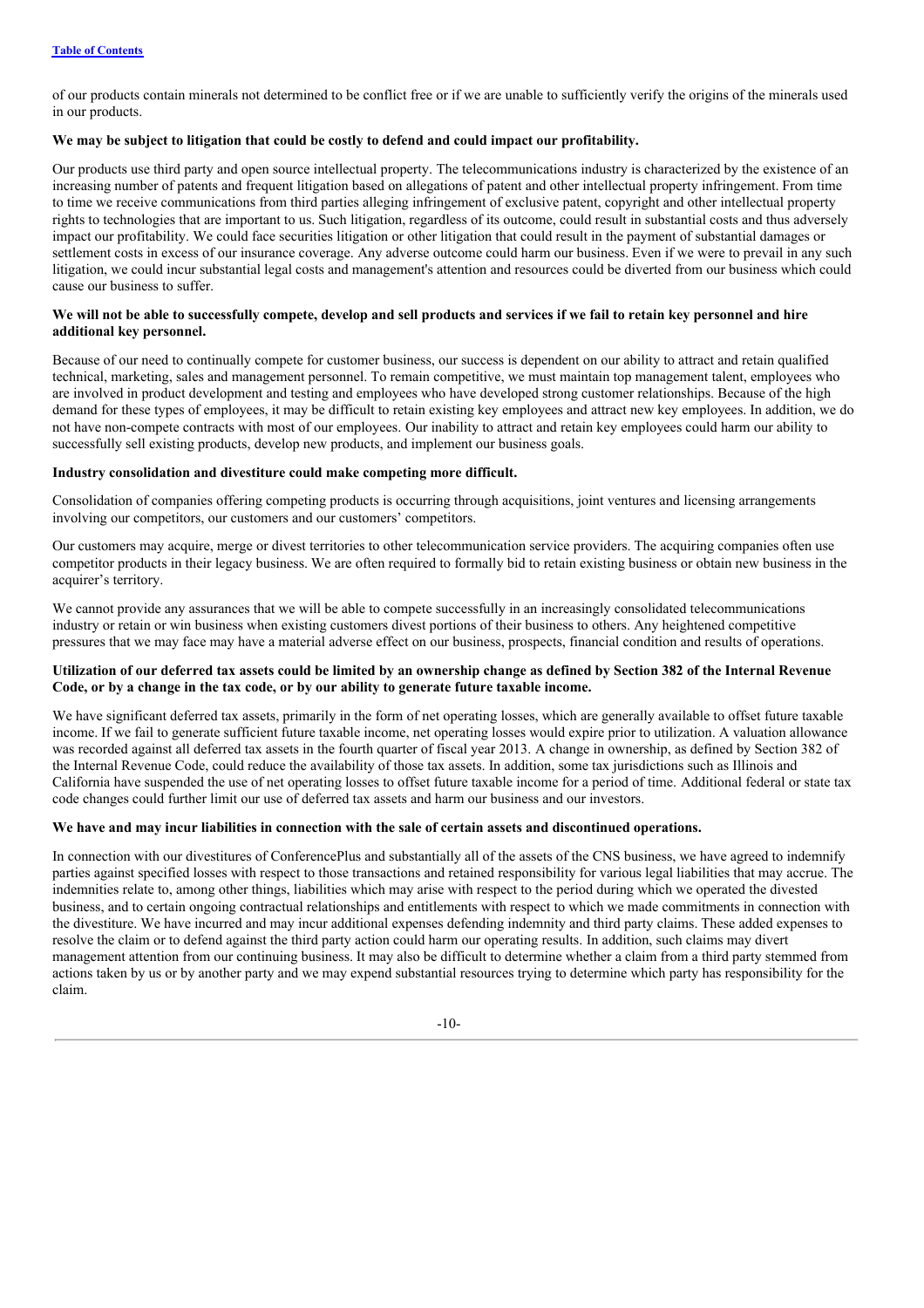## Any restructuring activities that we may undertake may not achieve the benefits anticipated and could result in additional unanticipated costs, which could have a material adverse effect on our business, financial condition, cash flows or results of **operations.**

We regularly evaluate our existing operations and, as a result of such evaluations, may undertake restructuring activities within our business. These restructuring activities may involve higher costs or longer timetables than we anticipate, including costs related to severance and other employee-related matters, litigation risks and expenses, and other costs. These restructuring activities may disrupt sales or operations and may not result in improvements in future financial performance. If we incur unanticipated costs or are unable to realize the benefits related to restructuring activities, the activities could have a material adverse effect on our business, financial condition, cash flows or results of operations.

## **An impairment of goodwill or other intangible assets could adversely impact our reported financial results.**

At least annually, we are required to test our goodwill to determine if impairment has occurred. Events or circumstances could arise that may create a need to record an impairment adjustment related to our goodwill or other intangible assets that could adversely impact our reported financial results. A goodwill impairment charge was recorded in the fourth quarter of fiscal year 2013 that reduced goodwill balances existing at that time to zero.

#### Our business may be affected by uncertain government regulation, and current or future laws or regulations could restrict the way **we operate our business or impose additional costs on our business.**

The telecommunications industry, including most of our customers, is subject to regulation from federal and state agencies, including the FCC and various state public utility and service commissions. While most such regulations do not affect us directly, the effects of regulations on our customers may adversely impact our business and operating results. For example, FCC regulatory policies affecting the availability of telecommunication company services and other terms on which telecommunication companies conduct their business may impede our penetration of local access markets, and/or make the markets less financially attractive.

## *Risks Related to our Common Stock*

## **Our stock price is volatile and could drop unexpectedly.**

Like many technology companies, our stock price has demonstrated and may continue to demonstrate volatility as valuations, trading volumes and prices vary significantly. Such volatility may result in a material decline in the market price of our securities, and may have little relationship to our financial results or prospects.

## We could be the subject of future investigation by the SEC or other governmental authorities that could adversely affect our **financial condition, results of operations and the price of our common stock.**

In the event that an investigation by the SEC or other governmental authorities leads to significant legal expense or to action against the Company or its directors and officers, our financial condition, results of operations and the price of our common stock may be adversely impacted.

## Our principal stockholders can exercise significant influence that could discourage transactions involving a change of control and **may affect your ability to receive a premium for Class A Common Stock that you purchase.**

As of May 14, 2013, as trustees of a voting trust dated February 23, 1994, (the "Voting Trust") containing common stock held for the benefit of the Penny family, Robert C. Penny III and Robert W. Foskett have the exclusive power to vote over 51.4% of the votes entitled to be cast by the holders of our common stock. In addition, members of the Penny family who are beneficiaries under this Voting Trust are parties to a stock transfer restriction agreement which prohibits the beneficiaries from transferring any Class B Common Stock or their beneficial interests in the Voting Trust without first offering such Class B Common Stock to the other Penny family members. Certain Penny family members also own or are beneficiaries of trusts that own shares outside of the Voting Trust. As trustees of the Voting Trust and other trusts, Messrs. Penny and Foskett control 55.4% of the stock vote. Consequently, we are effectively under the control of Messrs. Penny and Foskett, as trustees, who can effectively control the election of all of the directors and determine the outcome of most corporate transactions or other matters submitted to the stockholders for approval. Such control may have the effect of discouraging transactions involving an actual or potential change of control, including transactions in which the holders of Class A Common Stock might otherwise receive a premium for their shares over the then-current market price.

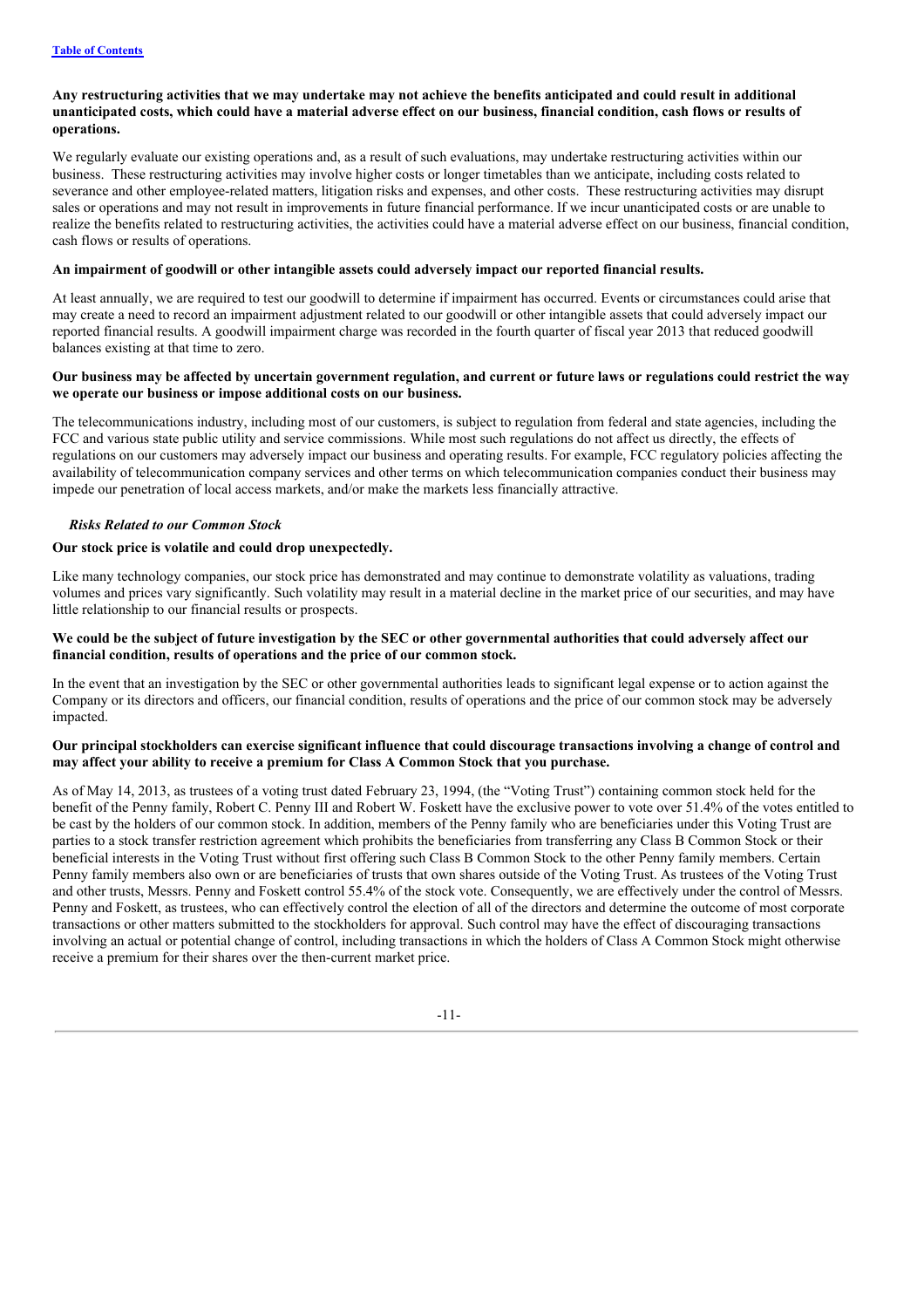## **ITEM 1B. UNRESOLVED STAFF COMMENTS**

None.

## **ITEM 2. PROPERTIES**

The Company leases the following real property:

| Location                     | Purpose                                | Square footage | <b>Termination vear</b> |  |  |  |
|------------------------------|----------------------------------------|----------------|-------------------------|--|--|--|
| Aurora, IL                   | Office, distribution and manufacturing | 185,000        | 2017                    |  |  |  |
| Regina, Saskatchewan, Canada | Office, sales and $R&D$                | 2.500          | 2017                    |  |  |  |
| Goleta, CA                   | Office and R&D                         | 2.611          | 2013                    |  |  |  |

The Aurora facility is used for its corporate headquarters, product distribution, and warranty processing. In November 2012, the company entered into a site license to sublease a portion of the Aurora facility to a third party through May 31, 2013, with a subsequent month-tomonth option. Alternative uses are currently being explored for portions of the Aurora facility that exceed the Company's requirements.

On April 1, 2013, as a result of the Kentrox acquisition, the Company acquired a 16 acre parcel of land in Dublin, Ohio. Additionally, Kentrox leases 13,000 square feet of office and manufacturing space in Dublin, Ohio. This lease terminates December 31, 2013.

## **ITEM 3. LEGAL PROCEEDINGS**

The Company is involved in various legal proceedings incidental to the Company's business and its previously owned operations. In the ordinary course of our business, we are routinely audited and subject to inquiries by governmental and regulatory agencies. Although it is not possible to predict with certainty the outcome of these or other unresolved legal actions or the range of possible loss, management believes that the outcome of such proceedings will not have a material adverse effect on our consolidated operations or financial condition.

## **ITEM 4. MINE SAFETY DISCLOSURES**

Not Applicable.

-12-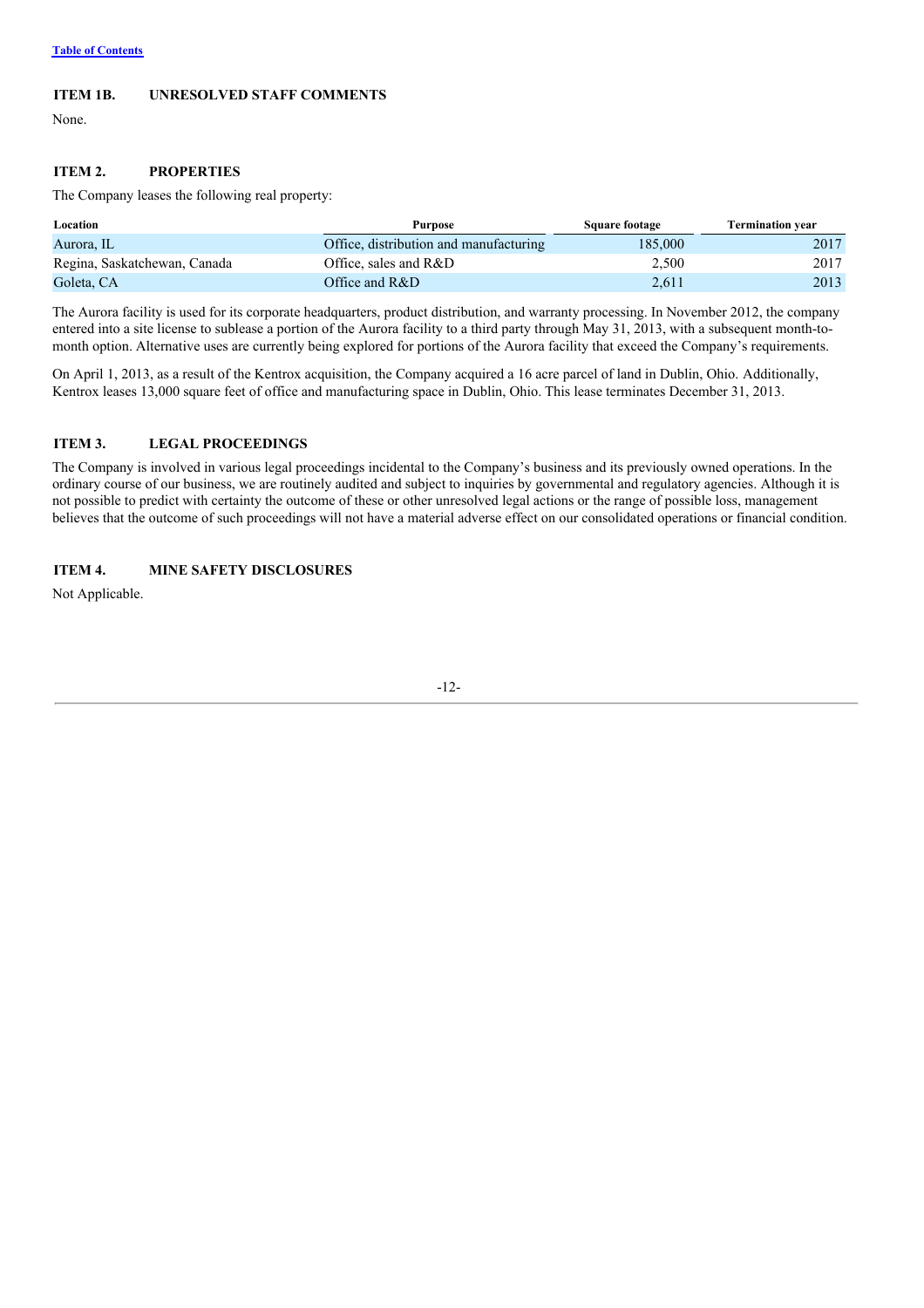## **PART II**

## **ITEM 5. MARKET FOR REGISTRANT'S COMMON EQUITY, RELATED STOCKHOLDER MATTERS AND ISSUER PURCHASES OF EQUITY SECURITIES**

The Company's Class A Common Stock is quoted on the NASDAQ Global Select Market under the symbol "WSTL". The following table sets forth for the periods indicated the high and low sale prices for the Class A Common Stock as reported on the NASDAQ Global Select Market.

|                                         | High |      |      | Low  |
|-----------------------------------------|------|------|------|------|
| Fiscal Year 2013                        |      |      |      |      |
| First Ouarter ended June 30, 2012       | S    | 2.46 | -8   | 2.10 |
| Second Quarter ended September 30, 2012 |      | 2.40 |      | 1.93 |
| Third Ouarter ended December 31, 2012   |      | 2.20 |      | 1.73 |
| Fourth Quarter ended March 31, 2013     |      | 2.17 |      | 1.75 |
| Fiscal Year 2012                        |      |      |      |      |
| First Ouarter ended June 30, 2011       |      | 3.93 | - \$ | 3.16 |
| Second Quarter ended September 30, 2011 |      | 3.61 |      | 2.09 |
| Third Ouarter ended December 31, 2011   |      | 2.52 |      | 1.94 |
| Fourth Ouarter ended March 31, 2012     |      | 2.52 |      | 2.18 |

As of May 14, 2013, there were approximately 575 holders of record of the outstanding shares of Class A Common Stock and five holders of record of Class B Common Stock.

During the fiscal year ended March 31, 2013, no equity securities of the Company were sold by the Company that were not registered under the Securities Act of 1933, as amended.

## *Dividends*

The Company has never declared or paid any cash dividends on its common stock and does not anticipate paying any cash dividends in the foreseeable future.

## *Issuer Purchases of Equity Securities*

The following table provides information about the Company's repurchase activity for its Class A Common Stock during the three months ended March 31, 2013.

| Period              | <b>Total Number of</b><br><b>Shares Purchased (a)</b> |      | <b>Average Price</b><br>Paid per Share (b) | <b>Total Number of</b><br><b>Shares Purchased as</b><br><b>Part of Publicly</b><br>Announced<br>Programs (c) | <b>Maximum Number (or</b><br><b>Approximate Dollar</b><br>Value) that May Yet Be<br><b>Purchased Under the</b><br>Programs (c) |         |  |
|---------------------|-------------------------------------------------------|------|--------------------------------------------|--------------------------------------------------------------------------------------------------------------|--------------------------------------------------------------------------------------------------------------------------------|---------|--|
| January 1-31, 2013  | 17,650                                                |      | 1.9048                                     | 17,650                                                                                                       |                                                                                                                                | 112,741 |  |
| February 1-28, 2013 |                                                       | - \$ |                                            | $-$ S                                                                                                        |                                                                                                                                | 112,741 |  |
| March 1-31, 2013    | 9,412                                                 |      | 1.8300                                     |                                                                                                              |                                                                                                                                | 112,741 |  |
| Total               | 27,062                                                |      | 1.8886                                     | 17,650                                                                                                       |                                                                                                                                | 112.741 |  |

(a) In March 2013, the Company repurchased 9,412 shares from an executive that were surrendered to satisfy the minimum statutory tax withholding obligations on the vesting of restricted stock units. These repurchases were not included in the authorized share repurchase program and had a weighted-average purchase price of \$1.83 per share.

(b) Average price paid per share includes commissions.

(c) In August 2011, the Board of Directors authorized a share repurchase program whereby the Company could repurchase up to an additional aggregate of \$20.0 million of its outstanding Class A Common Stock.

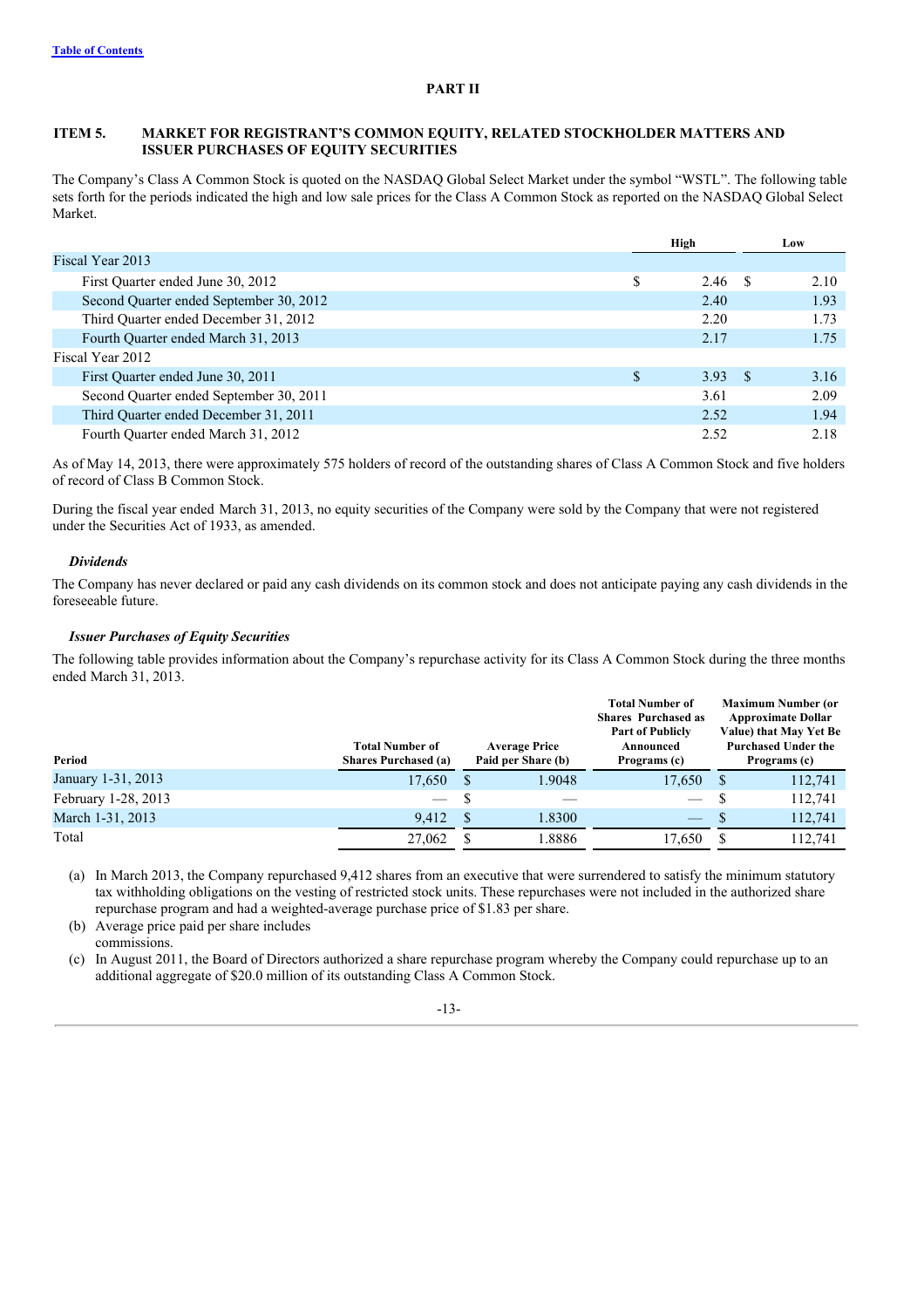## *Performance Graph*

The following performance graph compares the change in the Company's cumulative total stockholder return on its Class A Common Stock with the cumulative total return of the NASDAQ Composite Index and the NASDAQ Telecommunications Index for the period commencing March 31, 2008 and ending March 31, 2013. The stock price performance shown in the performance graph may not be indicative of future stock performance price.



## **ITEM 6. SELECTED FINANCIAL DATA**

The following selected consolidated financial data as of March 31, 2013, 2012, 2011, 2010 and 2009 and for each of the five fiscal years in the period through fiscal year 2013 have been derived from the Company's Consolidated Financial Statements. The Company sold its ConferencePlus subsidiary in fiscal year 2012 and is reporting the results of ConferencePlus as discontinued operations. The data set forth below is qualified by reference to, and should be read in conjunction with, "Management's Discussion and Analysis of Financial Condition and Results of Operations", the Consolidated Financial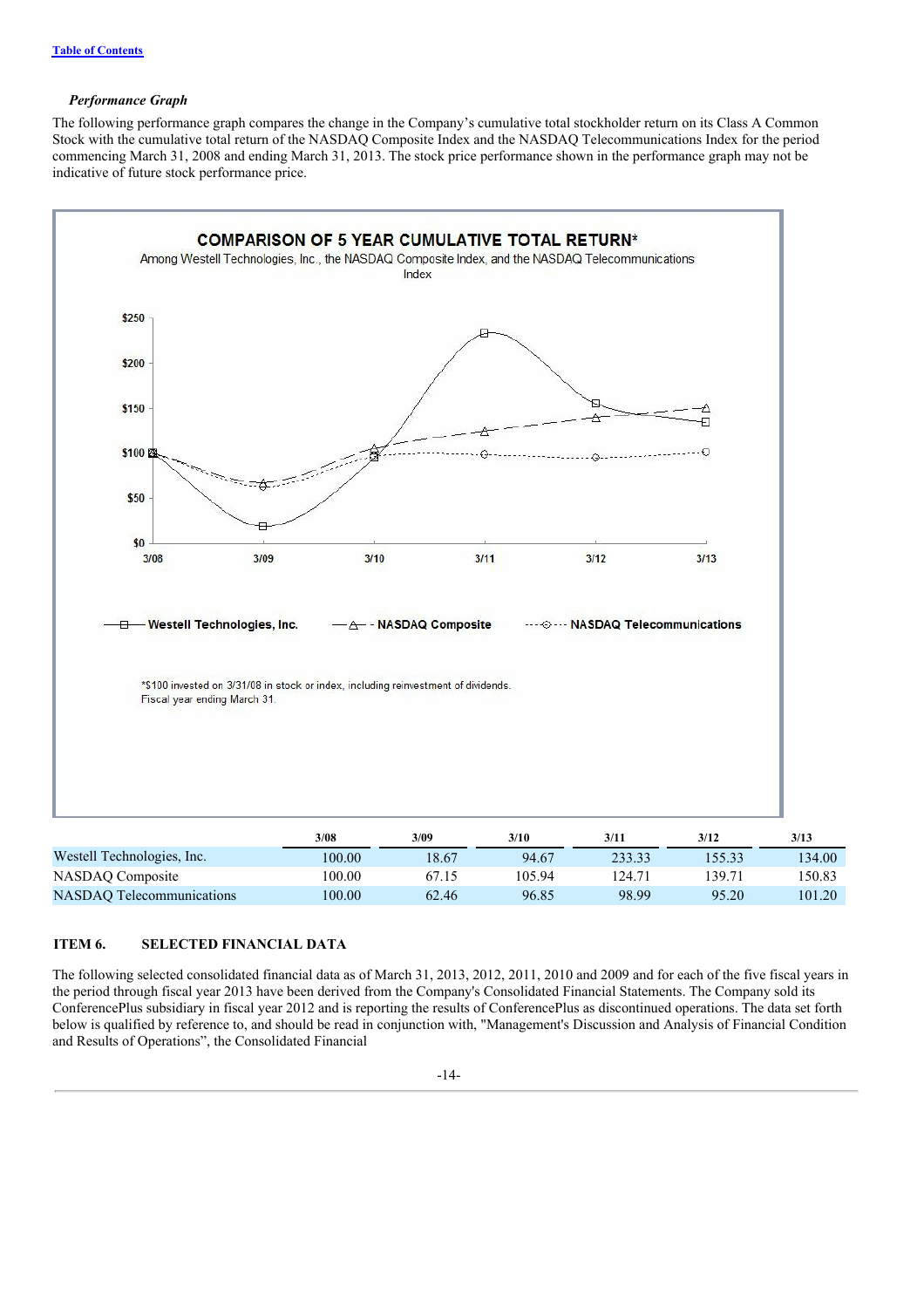## **Table of Contents**

Statements and the related Notes thereto and other financial information appearing elsewhere in this Annual Report on Form 10-K.

| (in thousands, except per share data)                                                                                     | <b>Fiscal Year Ended March 31,</b> |           |              |           |    |         |              |         |              |           |  |  |  |
|---------------------------------------------------------------------------------------------------------------------------|------------------------------------|-----------|--------------|-----------|----|---------|--------------|---------|--------------|-----------|--|--|--|
| <b>Statement of Operations Data:</b>                                                                                      |                                    | 2013      |              | 2012      |    | 2011    |              | 2010    |              | 2009      |  |  |  |
| Revenue                                                                                                                   | $\mathbf{\hat{S}}$                 | 40,044    | \$           | 69,655    | \$ | 147,849 | $\mathbb{S}$ | 139,764 | $\sqrt{\ }$  | 140,714   |  |  |  |
| Cost of goods sold                                                                                                        |                                    | 25,720    |              | 46,398    |    | 106,297 |              | 102,374 |              | 109,762   |  |  |  |
| Gross profit                                                                                                              |                                    | 14,324    |              | 23,257    |    | 41,552  |              | 37,390  |              | 30,952    |  |  |  |
| Operating expenses:                                                                                                       |                                    |           |              |           |    |         |              |         |              |           |  |  |  |
| Sales and marketing                                                                                                       |                                    | 7,439     |              | 6,496     |    | 10,813  |              | 10,770  |              | 14,929    |  |  |  |
| Research and development                                                                                                  |                                    | 7,326     |              | 7,727     |    | 11,774  |              | 11,363  |              | 17,633    |  |  |  |
| General and administrative                                                                                                |                                    | 9,910     |              | 7,615     |    | 8,623   |              | 9,020   |              | 12,151    |  |  |  |
| Intangible amortization                                                                                                   |                                    | 892       |              | 548       |    | 545     |              | 529     |              | 1,820     |  |  |  |
| Restructuring                                                                                                             |                                    | 149       |              | 550       |    |         |              | 460     |              | 591       |  |  |  |
| Goodwill impairment                                                                                                       |                                    | 2,884     |              |           |    |         |              |         |              | 1,381     |  |  |  |
| Total operating expenses                                                                                                  |                                    | 28,600    |              | 22,936    |    | 31,755  |              | 32,142  |              | 48,505    |  |  |  |
| Operating income (loss) from continuing                                                                                   |                                    |           |              |           |    |         |              |         |              |           |  |  |  |
| operations                                                                                                                |                                    | (14,276)  |              | 321       |    | 9,797   |              | 5,248   |              | (17, 553) |  |  |  |
| Gain on CNS asset sale                                                                                                    |                                    |           |              | 31,654    |    |         |              |         |              |           |  |  |  |
| Other income (expense), net                                                                                               |                                    | 175       |              | 331       |    | 20      |              | 13      |              | 791       |  |  |  |
| Income (loss) from continuing operations before                                                                           |                                    |           |              |           |    |         |              |         |              |           |  |  |  |
| income tax                                                                                                                |                                    | (14, 101) |              | 32,306    |    | 9,817   |              | 5,261   |              | (16,762)  |  |  |  |
| Income tax (expense) benefit                                                                                              |                                    | (29, 392) |              | (12, 875) |    | 53,304  |              | 814     |              | 21        |  |  |  |
| Net income (loss) from continuing operations                                                                              |                                    | (43, 493) |              | 19,431    |    | 63,121  |              | 6,075   |              | (16,741)  |  |  |  |
| Gain on sale of discontinued operations, net<br>of tax expense of \$12,359                                                |                                    |           |              | 20,489    |    |         |              |         |              |           |  |  |  |
| Income (loss) from discontinued<br>operations, net of tax expense (benefit) of<br>\$(813), \$1,447, \$53, \$256 and \$98, |                                    |           |              |           |    |         |              |         |              |           |  |  |  |
| respectively                                                                                                              |                                    | (545)     |              | 2,062     |    | 4,815   |              | 4,252   |              | 147       |  |  |  |
| Net income (loss)                                                                                                         | \$                                 | (44, 038) | $\mathbb{S}$ | 41,982    | \$ | 67,936  | $\mathbb S$  | 10,327  | \$           | (16, 594) |  |  |  |
| Basic net income (loss) per share:                                                                                        |                                    |           |              |           |    |         |              |         |              |           |  |  |  |
| Basic net income (loss) from continuing<br>operations                                                                     |                                    | \$(0.73)  |              | \$0.29    |    | \$0.93  |              | \$0.09  |              | \$(0.24)  |  |  |  |
| Basic net income (loss) from discontinued<br>operations                                                                   |                                    | (0.01)    |              | 0.34      |    | 0.07    |              | 0.06    |              | 0.01      |  |  |  |
| Basic net income (loss) per share*                                                                                        |                                    | \$(0.73)  |              | \$0.63    |    | \$1.00  |              | \$0.15  |              | \$(0.24)  |  |  |  |
| Average number of basic common shares<br>outstanding                                                                      |                                    | 59,944    |              | 66,657    |    | 67,848  |              | 67,987  |              | 69,470    |  |  |  |
| Diluted net income (loss) per share:                                                                                      |                                    |           |              |           |    |         |              |         |              |           |  |  |  |
| Diluted net income (loss) from continuing<br>operations                                                                   |                                    | \$(0.73)  |              | \$0.29    |    | \$0.91  |              | \$0.09  |              | \$(0.24)  |  |  |  |
| Diluted net income (loss) from discontinued<br>operations                                                                 |                                    | (0.01)    |              | 0.33      |    | 0.07    |              | 0.06    |              | 0.01      |  |  |  |
| Diluted net income (loss) per share*                                                                                      |                                    | \$(0.73)  |              | \$0.62    |    | \$0.98  |              | \$0.15  |              | \$(0.24)  |  |  |  |
| Average number of diluted common shares<br>outstanding                                                                    |                                    | 59,944    |              | 67,979    |    | 69,477  |              | 68,573  |              | 69,470    |  |  |  |
| <b>Balance Sheet Data (at end of period):</b>                                                                             |                                    |           |              |           |    |         |              |         |              |           |  |  |  |
| Cash and cash equivalents                                                                                                 | \$                                 | 88,233    | \$           | 120,832   | \$ | 86,408  | \$           | 61,315  | \$           | 46,058    |  |  |  |
| Working capital **                                                                                                        |                                    | 12,637    |              | 12,461    |    | 29,457  |              | 17,959  |              | 19,001    |  |  |  |
| Total assets                                                                                                              |                                    | 145,172   |              | 197,426   |    | 201,387 |              | 121,834 |              | 115,564   |  |  |  |
| Total stockholders' equity                                                                                                | $\$$                               | 131,077   | $\mathbb{S}$ | 186,364   | \$ | 159,281 | $\sqrt{3}$   | 87,731  | $\mathbb{S}$ | 76,448    |  |  |  |

\*Per share may not sum to totals because of rounding.

\*\*Working capital is defined as current assets less cash and cash equivalents, restricted cash, short-term investments and current liabilities. See Note 1 for additional information on the recent acquisitions and divestitures.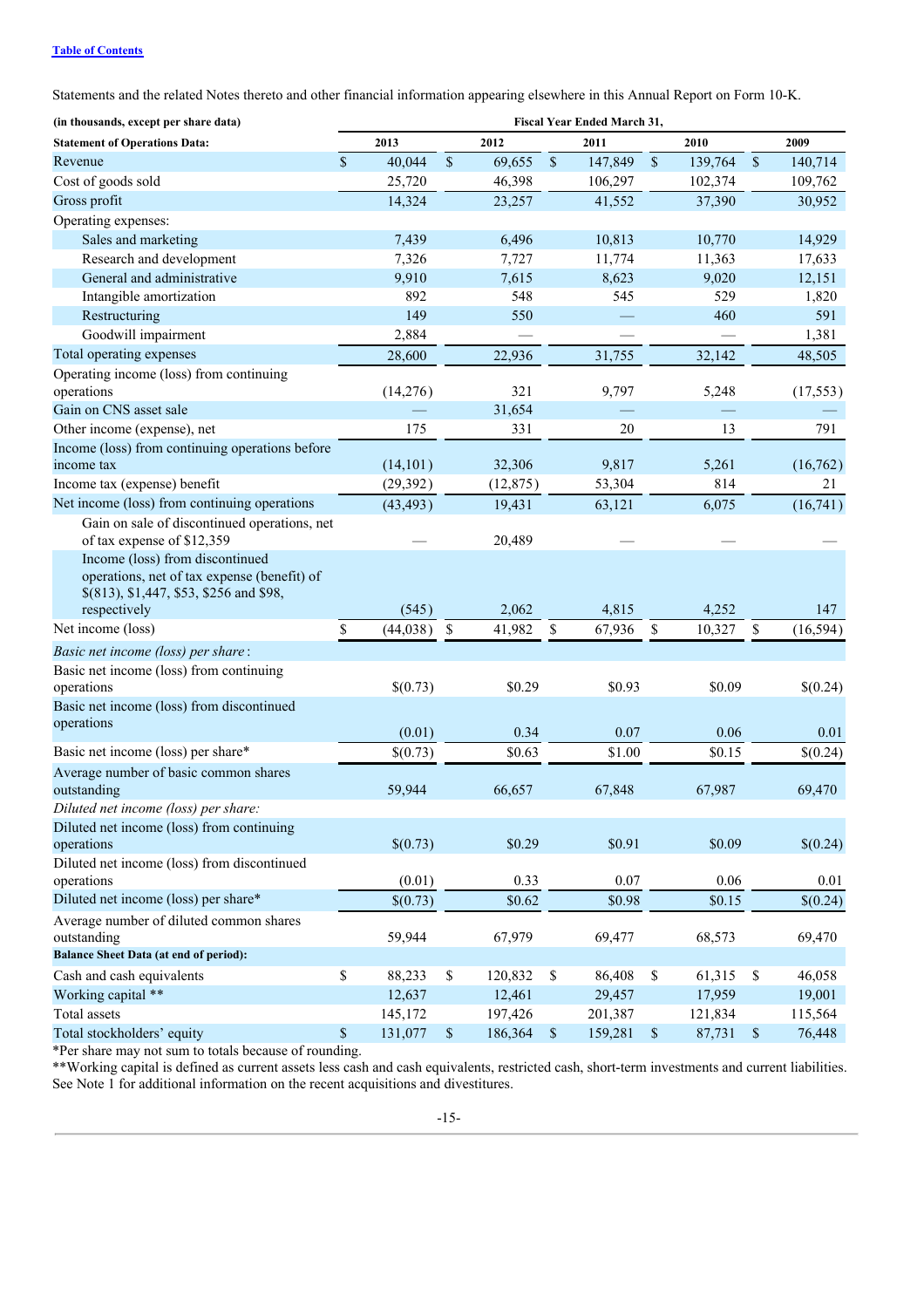## **ITEM 7. MANAGEMENT'S DISCUSSION AND ANALYSIS OF FINANCIAL CONDITION AND RESULTS OF OPERATIONS**

#### *Overview*

The following discussion should be read together with the Consolidated Financial Statements and the related Notes thereto and other financial information appearing elsewhere in this Form 10-K. All references herein to the term "fiscal year" shall mean a year ended *March 31 of the year specified.*

The Company commenced operations in 1980 as a provider of telecommunications network transmission products that enable advanced telecommunications services over copper telephone wires. The Company currently has two reportable segments: Westell and Customer Networking Solutions ("CNS"). Until fiscal 1994, the Company derived substantially all of its revenues from its Westell segment products, particularly the sale of Network Interface Unit ("NIU") products and related products. The Company introduced its first CNS products in fiscal 1993. The Company also provided audio teleconferencing services from fiscal 1989 until Conference Plus, Inc was sold on December 31, 2011. The Company realizes the majority of its revenues from the North American market.

On April 1, 2013, the Company acquired Kentrox, Inc. ("Kentrox") for \$30.0 million, subject to an adjustment for working capital. Kentrox is a worldwide leader in intelligent site management solutions. The Company expects to report Kentrox as a separate segment during fiscal year 2014. The acquisition qualifies as a business combination and will be accounted for from the date of acquisition using the acquisition method of accounting.

On May 15, 2012, the Company acquired certain assets and liabilities of ANTONE Wireless Corporation ("ANTONE"), including rights to ANTONE products, for \$2.5 million cash, subject to an adjustment for working capital, plus contingent cash consideration of up to an additional \$3.5 million. The contingent consideration is based upon profitability of the acquired products for post-closing periods through June 30, 2016, and may be offset by working capital adjustments and indemnification claims. The acquisition included inventories, property and equipment, contract rights, customer relationships, technology, and certain specified operating liabilities that existed at the closing date. The Company hired nine of ANTONE's employees. ANTONE products include high-performance tower-mounted amplifiers, multi-carrier power amplifier boosters, and cell-site antenna sharing products. The acquisition qualifies as a business combination and has been accounted for using the acquisition method of accounting from the date of acquisition.

On December 31, 2011, the Company sold its wholly owned subsidiary, Conference Plus, Inc. including Conference Plus Global Services, Ltd ("CGPS"), a wholly owned subsidiary of ConferencePlus (collectively, "ConferencePlus") to Arkadin for \$40.3 million in cash (the "ConferencePlus sale"). Of the total purchase price, \$4.1 million was placed in escrow at closing for one year as security for certain indemnity obligations of the Company. The Company subsequently agreed to extend the escrow period to June 10, 2013. During the three months ended December 31, 2012, the Company recorded a contingent liability of \$1.5 million, pre-tax, relating to impending claims raised by Arkadin under the indemnity provisions of the purchase sales agreement. In the quarter ended March 31, 2013, \$1.6 million of the escrow was released. The Company expects the cash held in escrow that is in excess of the obligation covered by the indemnity provisions to be released to the Company during fiscal year 2014.

On April 15, 2011, the Company sold certain assets and transferred certain liabilities of the CNS segment to NETGEAR, Inc. for \$36.7 million in cash (the "CNS asset sale"). As part of the CNS asset sale, most of the CNS segment's customer relationships, contracts and employees were transferred to NETGEAR. The Company retained a major CNS customer relationship and contract. The Company completed the remaining contracted product shipments under this contract in December 2011. During the first three quarters of fiscal year 2013, the Company continued to provide warranty services under its contractual obligations and to sell ancillary products and software on a project basis to the retained customer. The Company expects no CNS activity with that retained customer going forward. The Company also retained the Homecloud product development program. The Homecloud product family aims to provide a new suite of services into the home, with an initial focus on media and information management, sharing and delivery, and with prospective functionality applicable to enhanced security, home control, and network management.

In the Westell segment, the Company designs, distributes, markets and services a broad range of carrier-class products. The Company's Westell product family consists of indoor and outdoor cabinets, enclosures and mountings; power distribution products; network interface devices ("NIDs") for TDM/SONET networks and service demarcation; span powering equipment; remote monitoring devices; copper/fiber connectivity panels; managed Ethernet switches for utility and industrial networks; Ethernet extension devices for providing native Ethernet service handoff in carrier applications; wireless signal conditioning and monitoring products for cellular networks; tower-mounted amplifiers; cell site antenna-sharing products for cell site

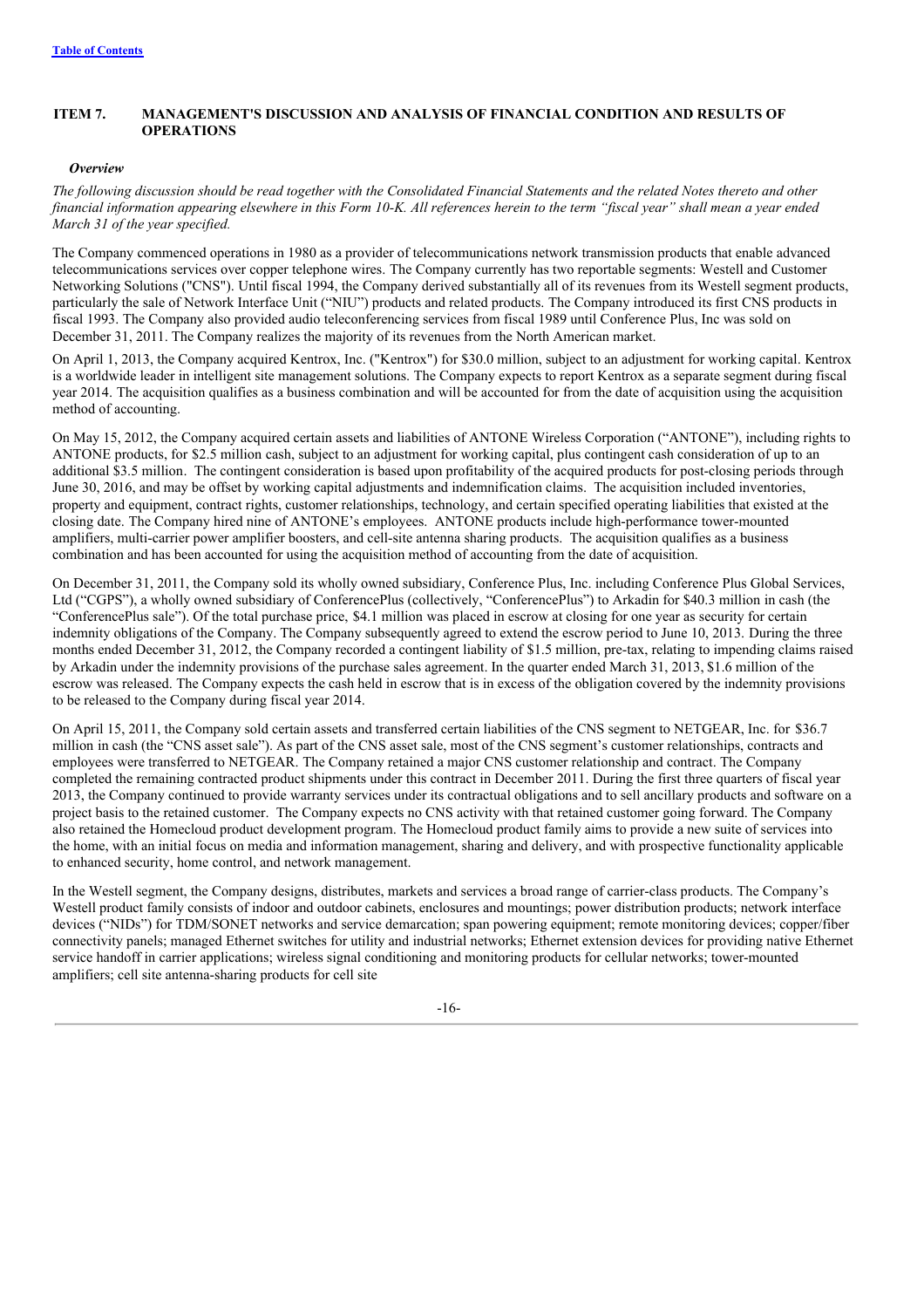optimization; and custom systems integration ("CSI") services. Legacy products are sold primarily into wireline markets, but the Company also is actively moving to develop revenues from wireless telecommunications products. In the quarter ended September 30, 2012, the Company completed the relocation of the production of power distribution and remote monitoring products, which were manufactured at the Company's Noran Tel subsidiary located in Regina, Saskatchewan, Canada, to its location in Aurora, Illinois. The remaining operations in Regina, Canada, are focused on power distribution product development and on sales of Westell products in Canada. Effective as of April 1, 2013 with the acquisition of Kentrox, the Company designs, distributes, markets and services intelligent site management solutions, which provide comprehensive monitoring, management and control of a broad range of devices. The machine-to-machine (M2M) communications Kentrox provides enable service providers, tower operators, and other network operators to reduce operating costs while improving network performance. The Company provides a suite of Remote monitoring and control devices, which when combined with its Optima management system provide a comprehensive, bi-directional solution. The Kentrox solution addresses customer needs such as power management (generator management, battery, fuel, and rectifier monitoring, tenant power metering, etc.), environmental management (HVAC monitoring, energy monitoring and control, aircraft warning light management, and environmental monitoring), security management (access management, asset tampering, and surveillance), and communications management (microwave and distributed antenna systems management). Customers include major wireless and fixed-line telecommunications carriers, tower providers, cable and broadband network providers, utility companies, and enterprises. Kentrox provides solutions to customers in North and South America, Australia, Africa, and Europe.

The prices for the Company's products vary based upon volume, customer specifications and other criteria, and they are subject to change for a variety of reasons, including cost and competitive factors.

The Company's customer base for its products is highly concentrated and comprised primarily of major telecommunications service providers, independent domestic local exchange carriers and public telecom administrations located in the U.S. and Canada. Due to the stringent quality specifications of its customers and the regulated environment in which its customers operate, the Company must undergo lengthy approval and procurement processes prior to selling most of its products. Accordingly, the Company must make significant up-front investments in product and market development prior to actual commencement of sales of new products.

To remain competitive, the Company must continue to invest in new product development and in targeted sales and marketing efforts to launch new product lines. Failure to increase revenues from new products, whether due to lack of market acceptance, competition, technological change meeting technical specifications or otherwise, could have a material adverse effect on the Company's business and results of operations. The Company expects to continue to evaluate new product opportunities and invest in product research and development activities.

In view of the Company's reliance on the telecommunications market for revenues and the unpredictability of orders and pricing pressures, the Company believes that period-to-period comparisons of its financial results are not necessarily meaningful and should not be relied upon as an indication of future performance. The Company has experienced quarterly fluctuations in customer ordering and purchasing activity that appear to result from seasonal factors, including reductions in order volume and product deliveries for outdoor equipment as colder months approach and occur, and including the effects of customer vacation, budgeting and procurement patterns toward the end of the calendar year which may cause reductions or increases in activity. This seasonality can result in weaker revenue primarily in the third quarter of the fiscal year. The seasonal effects do not apply consistently and may not always correlate to financial results. Accordingly, they should not be considered a reliable indicator of our future revenue or results of operations.

#### *Critical Accounting Policies*

The preparation of financial statements in accordance with GAAP requires management to make use of certain estimates and assumptions that affect the reported amounts of assets and liabilities and the disclosure of contingent assets and liabilities at the date of the financial statements, and that affect the reported amounts of revenue and expenses during the reported periods. The Company bases estimates on historical experience and on various other assumptions that management believes are reasonable under the circumstances. These estimates and assumptions form the basis for judgments about carrying values of assets and liabilities that may not be readily apparent from other sources. Actual results could differ from the amounts reported.

In Note 2 to the consolidated financial statements, the Company includes a discussion of its significant accounting policies. The Company believes the following are the most critical accounting policies and estimates used in the preparation of the financial statements. The Company considers an accounting policy or estimate to be critical if it requires assumptions to be made concerning uncertainties, and if changes in these assumptions could have a material impact on financial condition or results of operations.

-17-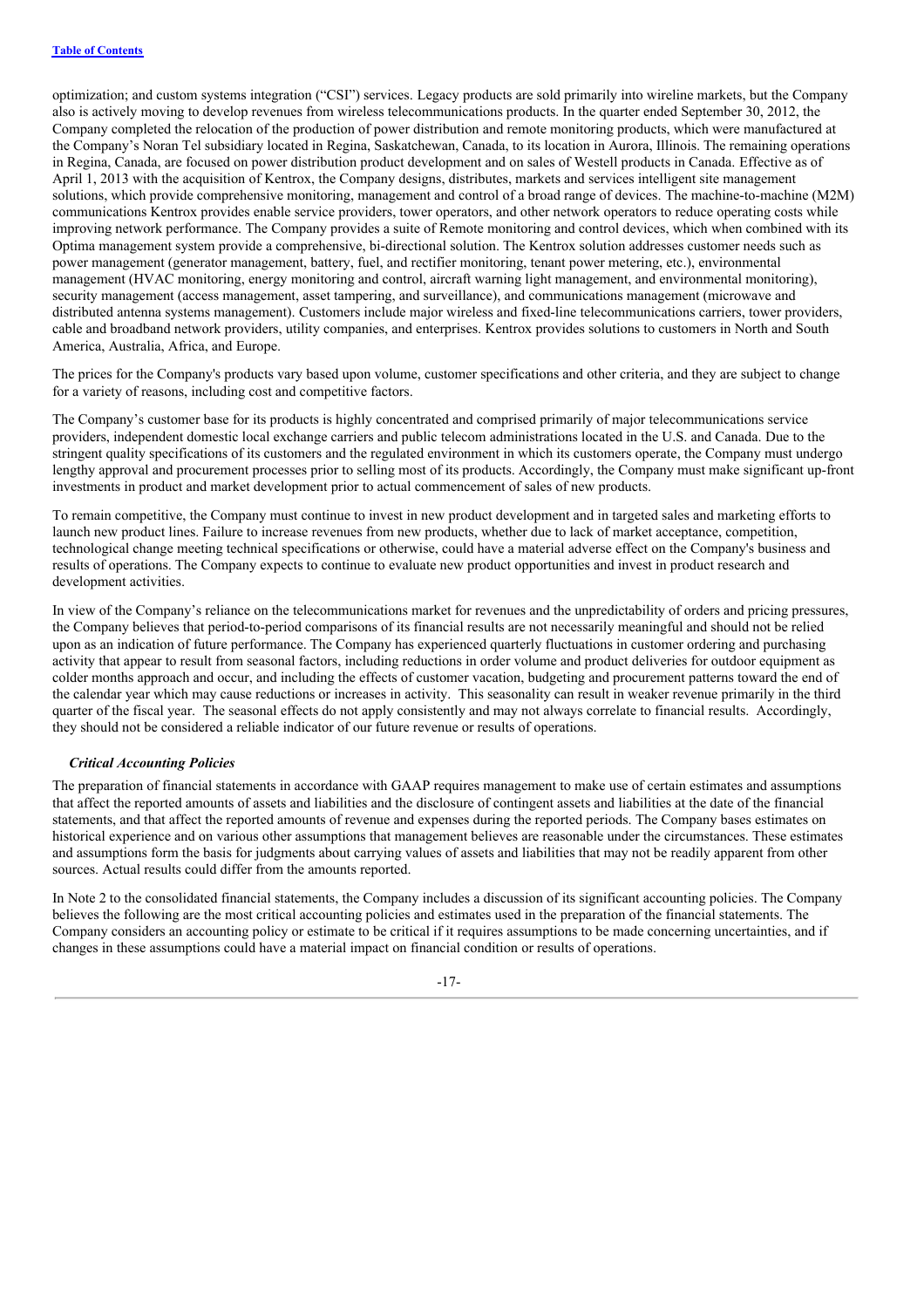#### *Business Combinations*

The Company applies the guidance of ASC topic 805, *Business Combinations*. This guidance requires the acquiring entity in a business combination to recognize the fair value of assets acquired and liabilities assumed in transaction; establish the acquisition date fair value as the measurement objective for all assets acquired and liabilities assumed; requires expensing of transaction and restructuring costs; and requires the acquirer to disclose the information needed to evaluate and understand the nature and financial effect of the business combination.

## *Inventory Valuation*

The Company reviews inventory for excess quantities and obsolescence based on its best estimates of future demand, product lifecycle status and product development plans. The Company uses historical information along with these future estimates to reserve for obsolete and potentially obsolete inventory. The Company also evaluates inventory to adjust valuations to be the lower of cost or market value. Prices anticipated for future inventory demand are compared to current and committed inventory values.

#### *Inventory Purchase Commitments*

In the normal course of business, the Company enters into non-cancellable commitments for the purchase of inventory. The commitments are negotiated to be at market rates. Should there be a significant decline in revenues the Company may absorb excess inventory and subsequent losses as a result of these commitments. The Company establishes reserves for potential losses on at-risk commitments.

#### *Income Taxes*

The Company accounts for income taxes under the provisions of ASC topic 740, Income Taxes ("ASC 740"). ASC 740 requires an asset and liability based approach in accounting for income taxes. Deferred income tax assets, including net operating loss ("NOL") and certain tax credit carryovers and liabilities, are recorded based on the differences between the financial statement and tax bases of assets and liabilities, applying enacted statutory tax rates in effect for the year in which the tax differences are expected to reverse. Valuation allowances are provided against deferred tax assets which are assessed as not likely to be realized. On a quarterly basis, management evaluates the recoverability of deferred tax assets and the need for a valuation allowance. This evaluation requires the use of estimates and assumptions and considers all positive and negative evidence and factors, such as the scheduled reversal of temporary differences, the mix of earnings in the jurisdictions in which the Company operates, and prudent and feasible tax planning strategies. Deferred tax assets and liabilities are adjusted for the effects of changes in tax laws and rates on the dates of enactment. The Company accounts for unrecognized tax benefits based upon its assessment of whether a tax benefit is more likely than not to be sustained upon examination by tax authorities. The Company reports a liability for unrecognized tax benefits resulting from unrecognized tax benefits taken or expected to be taken in a tax return and recognizes interest and penalties, if any, related to its unrecognized tax benefits in income tax expense. See Note 3 for further discussion of the Company's income taxes.

#### *Goodwill and Other Intangibles*

Goodwill is not amortized, but it is tested for impairment at the reporting unit level by first performing a qualitative approach to test goodwill for impairment to determine whether it is more likely than not that the fair value of a reporting unit is less than its carrying value. If it is concluded that this is the case, it is necessary to perform the two-step, quantitative, goodwill impairment test. Otherwise, the twostep goodwill impairment test is not required.

Goodwill and indefinite-lived intangible assets are reviewed for impairment at least annually or when an event occurs or circumstances change between annual tests that would more likely than not reduce the fair value of the reporting unit below its carrying value. The Company performs its annual impairment test in the fourth quarter of each fiscal year and begins with a qualitative assessment to determine if it is more likely than not that the fair value of a reporting unit is less than its carrying value.

If the Company concludes that it is more likely than not that the fair value of a reporting unit is less than its carrying value, it is necessary to perform a two-step goodwill impairment test. The first step tests for impairment by applying fair value-based tests at the reporting unit level. Fair value of a reporting unit is determined by using both an income approach and a market approach, because this combination is considered to produce the most reasonable indication of fair value in an orderly transaction between market participants. Under the income approach, the Company determines fair value based on estimated future cash flows of a reporting unit, discounted by an estimated weighted-average cost of capital, which reflects the level of risk inherent in a reporting unit and its associated estimates of future cash flows as well as the rate of return an experienced investor might expect to earn. Under the market approach, the Company utilizes valuation multiples derived from publicly

-18-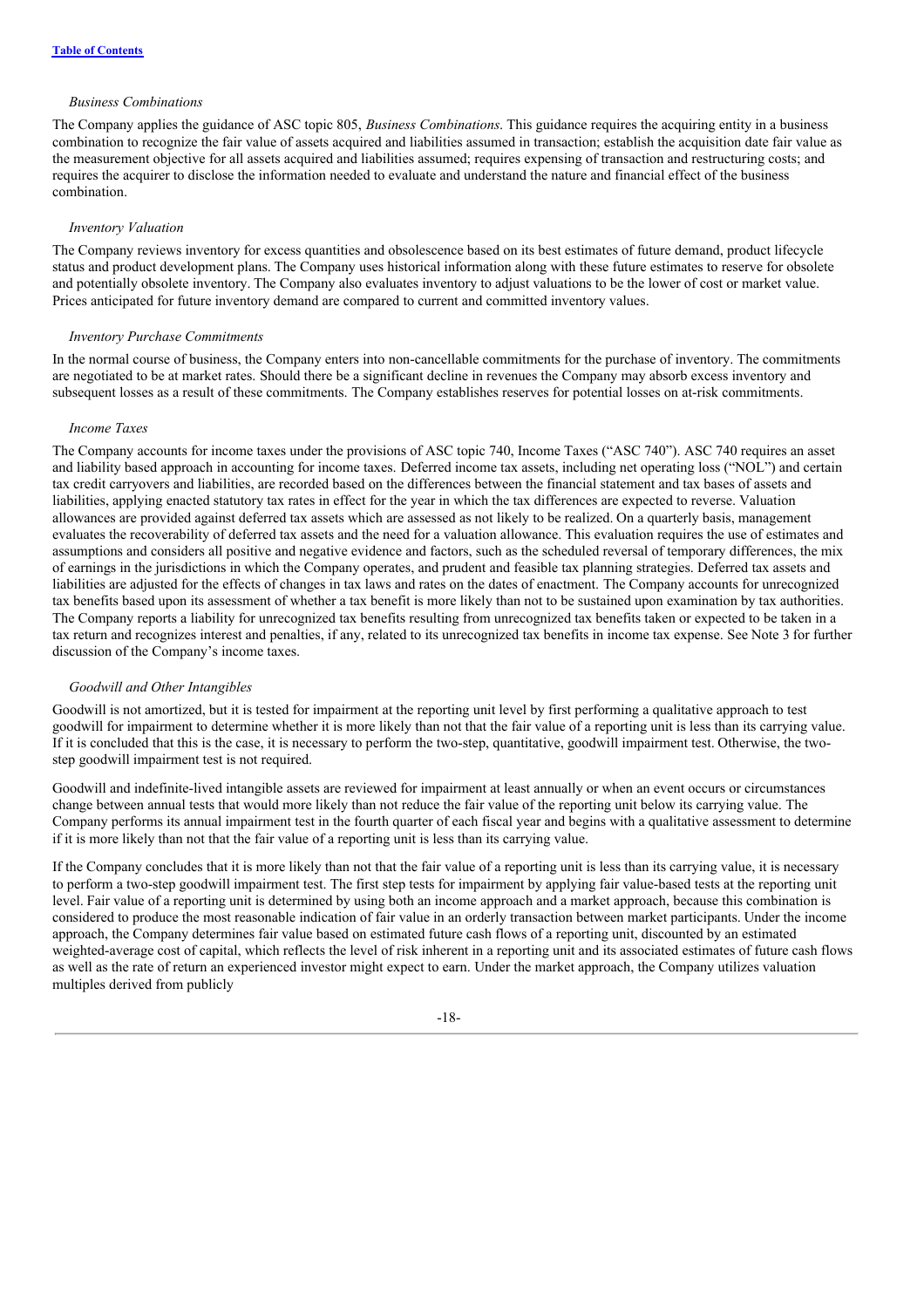available information for comparable companies to provide an indication of how much a knowledgeable investor in the marketplace might be willing to pay for a company. The second step (if necessary) measures the amount of impairment by applying fair-value-based tests to individual assets and liabilities within each reporting unit.

If the Company concludes that it is more likely than not that the fair value of an indefinite-lived intangible asset is less than its carrying value, a quantitative fair value assessment is performed and compared to the carrying value. If the fair value is less than the carrying value, impairment is recorded.

Intangible assets with determinable lives are amortized on a straight-line basis over their respective estimated useful lives. If the Company were to determine that a change to the remaining estimated useful life of an intangible asset was necessary, then the remaining carrying amount of the intangible asset would be amortized prospectively over that revised remaining useful life. On an ongoing basis, the Company reviews intangible assets with a definite life and other long-lived assets other than goodwill for impairment whenever events and circumstances indicate that carrying values may not be recoverable. If such events or changes in circumstances occur, the Company will recognize an impairment loss if the undiscounted future cash flow expected to be generated by the asset is less than the carrying value of the related asset. Any impairment loss would adjust the asset to its implied fair value.

#### *Revenue Recognition*

The Company records revenue from sales transactions when title and risk of loss are passed to the customer, there is persuasive evidence of an arrangement for sale, delivery has occurred and/or services have been rendered, the sales price is fixed or determinable, and collectability is reasonably assured.

Revenue recognition on equipment where software is incidental to the product as a whole, or where software is essential to the equipment's functionality and falls under software accounting scope exceptions, generally occurs when products are shipped, risk of loss has transferred to the customer, objective evidence exists that customer acceptance provisions have been met, no significant obligations remain, collection is reasonably assured and warranty can be estimated.

Where multiple element arrangements exist, fair value of each element is established using the relative selling price method, which requires the Company to use vendor-specific objective evidence ("VSOE"), reliable third-party objective evidence ("TPE") or management's best estimate of selling price, in that order.

#### *Stock–based Compensation*

The Company recognizes stock-based compensation expense for all employee stock-based payments based upon the fair value on the award's grant date over the requisite service period. Determining the fair value of equity-based options requires the Company to estimate the expected volatility of its stock, the risk-free interest rate, expected option term, expected dividend yield and expected forfeitures.

#### *Product Warranties*

Most of the Company's products carry a limited warranty of up to seven years. The Company accrues for estimated warranty costs as products are shipped based on historical sales and cost of repair or replacement trends relative to sales.

#### *New Accounting Standards Adopted*

In July 2012, the FASB issued ASU No. 2012-02, *Intangibles-Goodwill and Other (topic 350): Testing Indefinite-Lived Intangible Assets for Impairment* ("ASU 2012-02"). ASU 2012-02 provides entities with an option to first assess qualitative factors to determine whether events or circumstances indicate that it is more likely than not that the indefinite-lived intangible asset is impaired. If an entity concludes that it is more than 50% likely that an indefinite-lived intangible asset is not impaired, no further analysis is required. However, if an entity concludes otherwise, it would be required to determine the fair value of the indefinite-lived intangible asset to measure the amount of actual impairment, if any, as currently required under the accounting principles generally accepted in the United States ("GAAP"). ASU 2012-02 is effective for fiscal years beginning after September 15, 2012. The adoption of this pronouncement did not materially impact the Company's financial condition or results of operations.

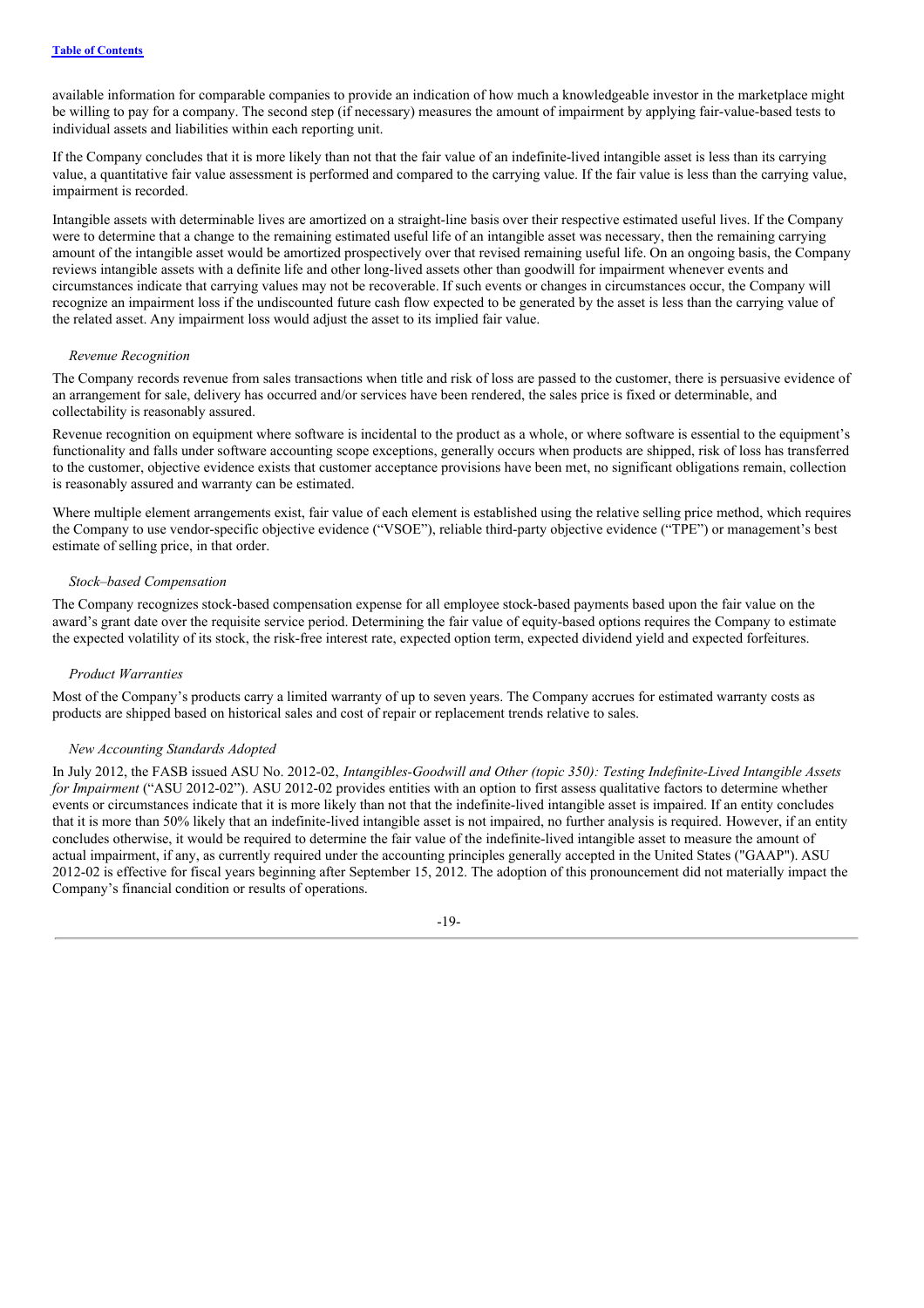## *Results of Operations*

*Fiscal Years Ended March 31, 2013, 2012 and 2011*

| Revenue              |  |        |  | <b>Fiscal Year Ended March 31,</b> | <b>Increase (Decrease)</b> |         |  |                  |  |                  |  |
|----------------------|--|--------|--|------------------------------------|----------------------------|---------|--|------------------|--|------------------|--|
| (in thousands)       |  | 2013   |  | 2012                               |                            | 2011    |  | 2013 vs.<br>2012 |  | 2012 vs.<br>2011 |  |
| Westell              |  | 38,808 |  | 43.629                             |                            | 58,770  |  | (4.821)          |  | (15, 141)        |  |
| <b>CNS</b>           |  | 1.236  |  | 26,026                             |                            | 89.079  |  | (24,790)         |  | (63,053)         |  |
| Consolidated revenue |  | 40,044 |  | 69.655                             |                            | 147,849 |  | (29,611)         |  | (78, 194)        |  |

In fiscal year 2013, consolidated revenue decreased 43% compared to fiscal year 2012. The 11% decrease in the Westell segment resulted primarily from lower demand for legacy products, as a result of a shift from T1 to Ethernet technology for the backhaul of cellular traffic and customer programs to constrain spending, manage inventory levels, and reuse of decommissioned products. The decrease in CNS revenue was due to the CNS asset sale, which closed on April 15, 2011, and the deliberate wind-down of CNS business transacted with the sole customer remaining thereafter. The Company expects no CNS activity with that retained customer going forward.

In fiscal year 2012, consolidated revenue decreased 53% compared to the prior year. The 26% decrease in Westell segment revenue was due primarily to lower demand that the Company believes resulted from a combination of factors, including a technology shift from T1 to Ethernet for the backhaul of cellular traffic, customer inventory management and reuse programs, customer budget constraints, and effects of the Verizon strike which occurred in the quarter ended September 30, 2011. CNS segment revenue decreased 71% due primarily to the CNS asset sale. CNS segment revenue in fiscal year 2012 contained \$1.0 million that was realized prior to the April 15, 2011, closing date and related to customers that transferred with the CNS asset sale. The remaining CNS revenue is from a single customer that did not transfer with the sale and represents revenue from modem, gateway, and ancillary products and from product screening, software projects and other services.

| <b>Gross profit and margin</b> |    |        |       | <b>Fiscal Year Ended March 31,</b> |       | Increase (Decrease) |   |                  |               |                  |
|--------------------------------|----|--------|-------|------------------------------------|-------|---------------------|---|------------------|---------------|------------------|
| (in thousands)                 |    | 2013   |       | 2012                               |       | 2011                |   | 2013 vs.<br>2012 |               | 2012 vs.<br>2011 |
| Westell                        | S  | 13,325 | S     | 17,272                             | S     | 25,667              | S | (3,947)          |               | (8,395)          |
|                                |    |        | 34.3% |                                    | 39.6% | 43.7%               |   | $(5.3)\%$        |               | $(4.1)\%$        |
| <b>CNS</b>                     |    | 999    |       | 5.985                              |       | 15.885              |   | (4,986)          |               | (9,900)          |
|                                |    | 80.8%  |       | 23.0%                              |       | 17.8%               |   | 57.8 %           |               | $5.2 \%$         |
| Consolidated gross profit      | \$ | 14.324 | \$.   | 23,257                             | S     | 41.552              | S | (8,933)          | <sup>\$</sup> | (18,295)         |
| Consolidated gross margin      |    | 35.8%  |       | 33.4%                              |       | $28.1\%$            |   | $2.4\%$          |               | 5.3 $\%$         |

In fiscal year 2013, consolidated margin increased 2.4% compared to fiscal year 2012. Westell segment gross margin decreased 5.3% yearover-year. The decrease was primarily because of higher excess and obsolete inventory charges and lower absorption of overhead costs due to lower revenue. Fiscal year 2013 included a \$1.0 million charge for excess and obsolete inventory compared to a \$0.6 million charge in fiscal year 2012. The inventory charges resulted primarily from the technology shift that decreased demand for T1-related products.

CNS segment gross margin increased 57.8% compared to the prior year primarily due to high-margin project-based software revenue, which was the majority of the revenue in fiscal year 2013, compared to lower-margin product revenue, which was the majority of the revenue in fiscal year 2012.

In fiscal year 2012, consolidated gross margin increased 5.3% compared to fiscal year 2011. Westell segment gross margin decreased 4.1% because of disproportionately reduced sales of higher margin products and lower absorption of overhead costs. CNS segment gross margin increased 5.2% due primarily to higher sales of higher margin ancillary, screening and software products compared to lower margin device sales.

## $-20-$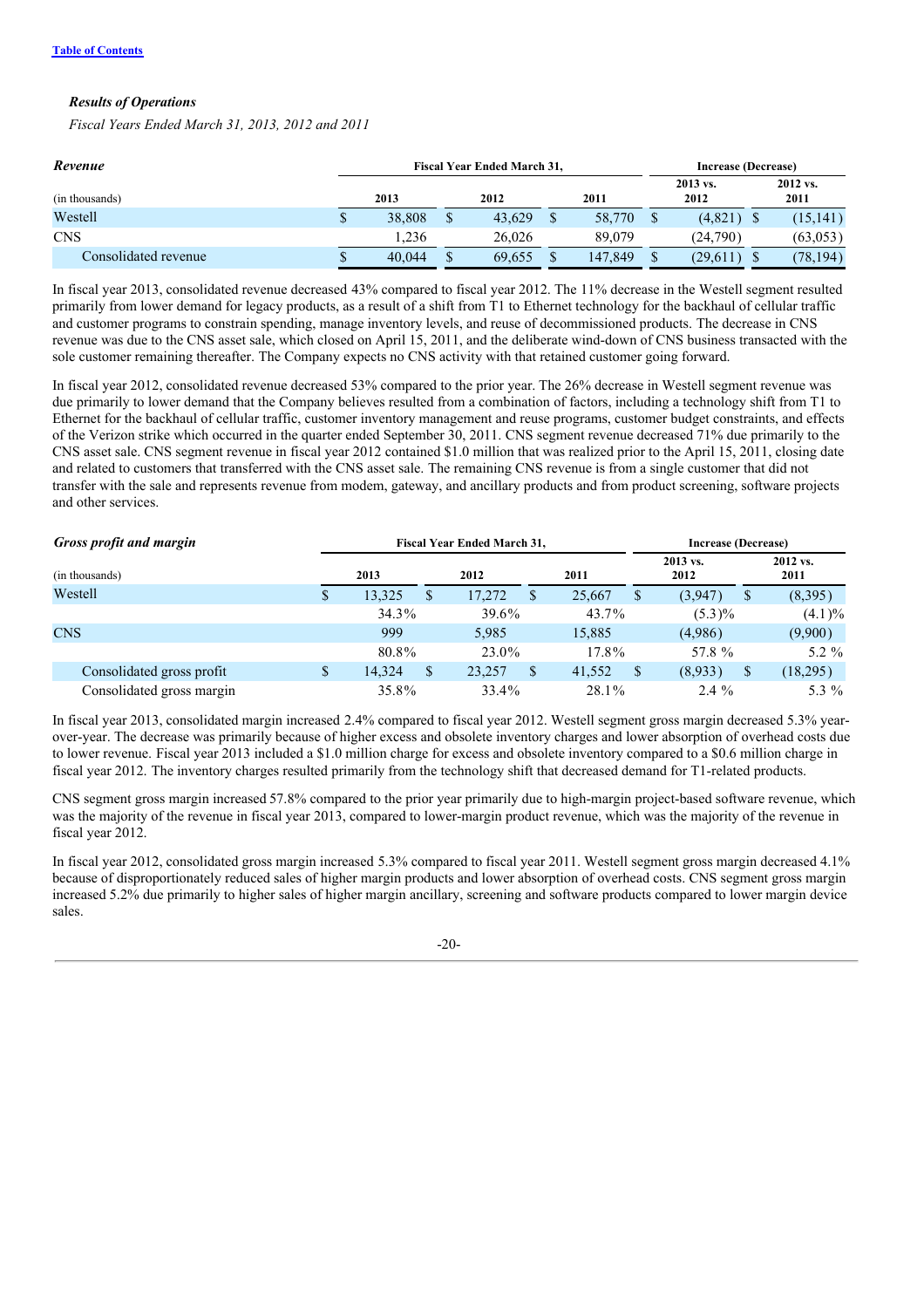#### **Table of Contents**

| Sales and marketing ("S&M") |    |       | <b>Fiscal Year Ended March 31.</b> | Increase (Decrease) |  |        |   |                  |  |                  |  |
|-----------------------------|----|-------|------------------------------------|---------------------|--|--------|---|------------------|--|------------------|--|
| (in thousands)              |    | 2013  |                                    | 2012                |  | 2011   |   | 2013 vs.<br>2012 |  | 2012 vs.<br>2011 |  |
| Westell                     | \$ | 7.492 |                                    | 5.573               |  | 5.922  |   | 1.919            |  | (349)            |  |
| <b>CNS</b>                  |    | (53)  |                                    | 923                 |  | 4.891  |   | (976)            |  | (3,968)          |  |
| Consolidated S&M expense    |    | 7.439 |                                    | 6.496               |  | 10.813 | S | 943              |  | (4,317)          |  |
| Percentage of Revenue       |    | 19%   |                                    | 9%                  |  | $7\%$  |   |                  |  |                  |  |

In fiscal year 2013, consolidated sales and marketing expense increased by 15% or \$0.9 million compared to fiscal year 2012. Sales and marketing expense in the Westell segment increased 34% primarily due to higher compensation and related expenses which resulted from the addition of employees hired with the ANTONE acquisition, the addition of a Senior Vice President of Sales and Marketing and increased commission expense. Sales and marketing expense in the CNS segment decreased compared to the prior fiscal year due to the CNS asset sale. The reversal of expense in fiscal year 2013 resulted from adjustments in accrued warranty.

In fiscal year 2012, consolidated sales and marketing expense decreased 40% or \$4.3 million compared to the prior year. Sales and marketing expense in the Westell segment decreased 6% resulting primarily from lower bonus and commission expenses caused by decreased Westell segment revenue in fiscal year 2012 compared to fiscal year 2011. Sales and marketing expense in the CNS segment decreased 81% due to the CNS asset sale. CNS segment expenses in fiscal year 2012 are primarily for management, shipping and warranty costs for the one CNS remaining customer, plus limited marketing costs related to the Homecloud product.

| Research and development ("R&D") |  |       | <b>Fiscal Year Ended March 31,</b> | Increase (Decrease) |  |        |  |                  |  |                  |  |
|----------------------------------|--|-------|------------------------------------|---------------------|--|--------|--|------------------|--|------------------|--|
| (in thousands)                   |  | 2013  |                                    | 2012                |  | 2011   |  | 2013 vs.<br>2012 |  | 2012 vs.<br>2011 |  |
| Westell                          |  | 5.725 |                                    | 5.117               |  | 3.825  |  | 608              |  | 1,292            |  |
| <b>CNS</b>                       |  | 1.601 |                                    | 2.610               |  | 7.949  |  | (1.009)          |  | (5,339)          |  |
| Consolidated R&D expense         |  | 7.326 |                                    | 7.727               |  | 11.774 |  | (401)            |  | (4,047)          |  |
| Percentage of Revenue            |  | 18%   |                                    | 11%                 |  | 8%     |  |                  |  |                  |  |

In fiscal year 2013, consolidated research and development expenses declined 5% or \$0.4 million. Research and development expenses in the Westell segment increased by 12% compared to the prior fiscal year. The increase was due primarily to the addition of development costs for ANTONE products and increased investment in DAS and Ethernet product development. Research and development expenses in the CNS segment decreased by \$1.0 million compared to the prior fiscal year due to the CNS asset sale and the deliberate wind-down of business transacted with the sole customer remaining thereafter. The Company continued to invest in the development of the Homecloud product, which was launched as a limited release on September 26, 2012. The Company is actively marketing the Homecloud technology for sale and expects limited CNS expense in fiscal year 2014.

In fiscal year 2012, consolidated research and development expenses declined 34% or \$4.0 million. Research and development in the Westell segment increased 34% or \$1.3 million. The increase was due primarily to increased investment in the development of Ethernet and wireless products. Research and development expenses in the CNS segment decreased 67% due to the CNS asset sale. The Company continued to invest in Homecloud product development, the costs of which are included in the CNS segment as R&D expense.

| General and administrative ("G&A") | <b>Fiscal Year Ended March 31.</b> |       |               |        |  | Increase (Decrease) |  |                  |              |                  |  |
|------------------------------------|------------------------------------|-------|---------------|--------|--|---------------------|--|------------------|--------------|------------------|--|
| (in thousands)                     |                                    | 2013  |               | 2012   |  | 2011                |  | 2013 vs.<br>2012 |              | 2012 vs.<br>2011 |  |
| Westell                            |                                    | 4.401 | <sup>\$</sup> | 2.834  |  | 2.023               |  | 1.567            | <sup>S</sup> | 811              |  |
| <b>CNS</b>                         |                                    | 600   |               | 976    |  | 3.365               |  | (376)            |              | (2,389)          |  |
| Unallocated corporate costs        |                                    | 4.909 |               | 3,805  |  | 3,235               |  | 1,104            |              | 570              |  |
| Consolidated G&A expense           |                                    | 9.910 |               | 7.615  |  | 8.623               |  | 2.295            |              | (1,008)          |  |
| Percentage of Revenue              |                                    | 25%   |               | $11\%$ |  | 6%                  |  |                  |              |                  |  |

In fiscal year 2013, G&A changed among segments and unallocated corporate costs primarily because of changes in allocations of such costs. For fiscal year 2013, the CNS segment absorbed only direct costs and the Westell segment absorbed

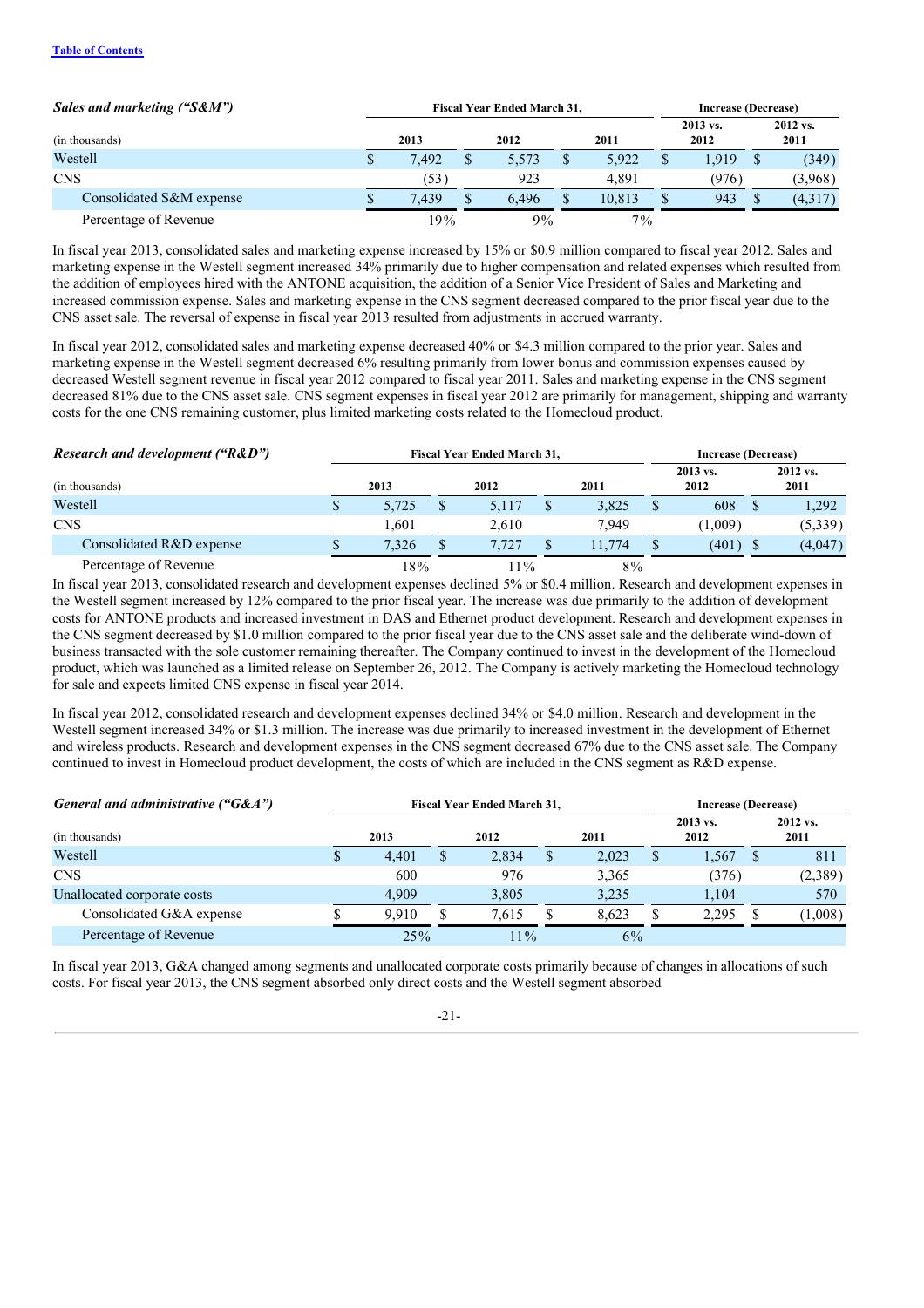substantially all allocated G&A costs. In fiscal year 2012, certain operating expenses were allocated between the Westell and CNS segments, including rent, information technology costs, and accounting costs. The Westell and CNS segment received 72% and 28% of these resource costs in fiscal year 2012, respectively.

In fiscal year 2013, consolidated G&A expense increased 30% or \$2.3 million. The CNS segment expense includes a \$0.5 million expense related to a dispute with NETGEAR that was resolved in fiscal year 2013. The remaining increase in general and administrative expense, on a consolidated basis, resulted primarily from: increased personnel costs resulting from higher bonus and stock based compensation expense, the addition of a Vice President of Corporate Development; legal costs and acquisition costs relating to the Kentrox and ANTONE acquisitions; legal costs associated with the NETGEAR claim; and increased net expense for building rent resulting from a sublease that had reduced rent expense during fiscal year 2012, but not in fiscal year 2013.

In fiscal year 2012, consolidated G&A expense decreased 12% or \$1.0 million. The Westell segment G&A expense increased 40% and the CNS segment G&A expense decreased 71%. The Westell and CNS segments shared G&A resources in fiscal years 2012 and 2011. The Westell segment received 72% and 38% of these resource costs and the CNS segment was allocated 28% and 62% of the costs in fiscal years 2012 and 2011, respectively. The Company determined allocation percentages by estimating G&A resources spent supporting each segment. G&A costs in the combined Westell and CNS segments were down due primarily to lower bonus expense and a decreased allocation of building rent expense. Rent associated with resources supporting the assets sold to NETGEAR was not reallocated between the segments and is reflected in unallocated corporate costs. In addition, in fiscal year 2011, the CNS segment incurred \$0.8 million of expense for the defense and settlement costs of a patent infringement claim. In fiscal year 2012, unallocated corporate G&A expense increased by 18%. The increase resulted primarily from increased stock-based compensation expense and increased building rent expense charged to the unallocated portion of G&A, as referenced above.

| <b>Restructuring</b>               |  |      |  | <b>Fiscal Year Ended March 31.</b> | Increase (Decrease) |      |  |                  |                  |     |
|------------------------------------|--|------|--|------------------------------------|---------------------|------|--|------------------|------------------|-----|
| (in thousands)                     |  | 2013 |  | 2012                               |                     | 2011 |  | 2013 vs.<br>2012 | 2012 vs.<br>2011 |     |
| Westell                            |  | 149  |  | 275                                |                     | __   |  | (126)            |                  | 275 |
| <b>CNS</b>                         |  |      |  | 275                                |                     |      |  | (275)            |                  | 275 |
| Consolidated restructuring expense |  | 149  |  | 550                                |                     |      |  | (401             |                  | 550 |

In fiscal years 2013 and 2012, the Company's Westell business segment recorded a restructuring charge of \$0.1 million and \$0.3 million, respectively, related to the relocation of Noran Tel production from Canada to the Company's headquarters in Aurora, IL, primarily for employee termination benefits. Additionally, in fiscal year 2012, the CNS segment has a restructuring charge of \$0.3 million for a reduction in force resulting from the CNS asset sale in April 2011. There were no restructuring expenses in fiscal year 2011.

| Intangible amortization              |  |      | Fiscal Year Ended March 31, | Increase (Decrease) |      |  |                  |                  |  |  |
|--------------------------------------|--|------|-----------------------------|---------------------|------|--|------------------|------------------|--|--|
| (in thousands)                       |  | 2013 |                             | 2012                | 2011 |  | 2013 vs.<br>2012 | 2012 vs.<br>2011 |  |  |
| Westell                              |  | 887  |                             | 544                 | 540  |  | 343              |                  |  |  |
| <b>CNS</b>                           |  |      |                             |                     |      |  |                  |                  |  |  |
| Consolidated intangible amortization |  | 892  |                             | 548                 | 545  |  | 344              |                  |  |  |

The intangibles assets consist of product technology and customer relationships derived from acquisitions. The increase in intangible amortization in fiscal year 2013, compared to fiscal year 2012, resulted from the ANTONE acquisition.

*Goodwill impairment* The Company recognized goodwill impairment of \$2.9 million in fiscal year 2013. The goodwill impairment was the result of the Company's annual impairment testing which was significantly influenced by continuing operating losses and challenges in forecasting demand for the Company's products. The goodwill related to the Westell reporting unit and included \$0.8 million relating to the 2007 acquisition of Noran Tel and \$2.1 million relating to the fiscal 2013 acquisition of ANTONE.

*Gain on CNS asset sale* During the fiscal year 2012, the Company recorded a pre-tax gain of \$31.7 million on the CNS asset sale.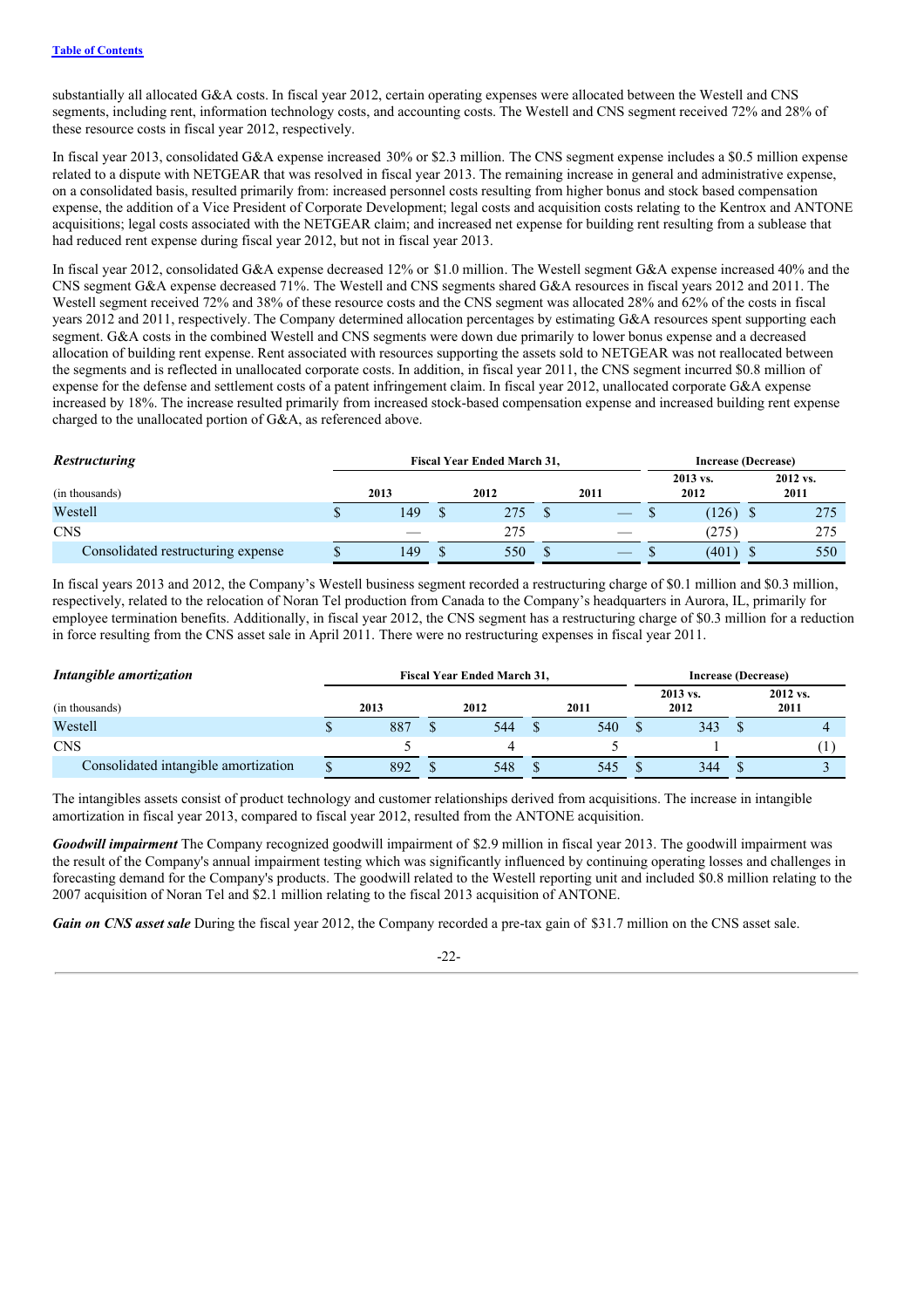*Other income (expense)* Other income (expense), net was \$0.2 million, \$0.3 million, and \$20,000 for fiscal years 2013, 2012, and 2011, respectively*.* Other income (expense), net contains interest income earned on short-term investments and foreign currency gains and losses.

*Income tax (expense) benefit* Income tax in fiscal years 2013 and 2012 was expense of \$29.4 million and \$12.9 million, respectively, compared to an income tax benefit of \$53.3 million in fiscal year 2011*.*

In fiscal year 2013, the Company considered both the positive and negative evidence available to assess the realizability of its deferred tax assets. The Company considered negative factors which included recent losses and a forecasted three-year cumulative loss position, as well as positive evidence consisting primarily of projected future earnings. The Company concluded that the negative evidence outweighed the objectively verifiable positive evidence. As a result, the Company increased the valuation allowance against deferred income tax assets by \$34.0 million, which taken together with the liability for uncertain tax positions, has the effect of reserving in full all of the Company's deferred tax assets as of March 31, 2013.

In fiscal year 2012, the Company sold its ConferencePlus subsidiary and completed the CNS asset sale. These events resulted in a \$64.5 million taxable gain in fiscal year 2012 and changed the outlook for future taxable income, positively with regards to the CNS business which contributed to the majority of the Company's historical losses and negatively in certain states where income generated by ConferencePlus was apportioned. In addition, certain states for which the Company has net operating loss carryforwards, such as Illinois, suspended the use of those carryforwards. The Company therefore was not able to utilize those carryforwards to offset fiscal year 2012 taxable income. The Company considered both the positive and negative evidence and established a forecast of future taxable income to evaluate the deferred tax assets for realizability. On this basis, the Company concluded that it was more likely than not that it would be able to utilize the majority of its deferred tax assets, but that certain state net operating loss carryforwards would expire prior to utilization. As a result, the Company increased the valuation allowance reserve by \$1.7 million to \$(2.3) million in fiscal year 2012. In addition, the Company recognized \$(2.1) million of net tax benefits relating to the change in uncertain tax positions.

In fiscal year 2011, after considering both the positive and negative evidence, including improved financial performance, expected future taxable income, the exit from a three-year cumulative loss, and the sale of the majority of its CNS business for a \$31.7 million taxable gain, the Company concluded that it was more likely than not that it would be able to utilize the majority of its deferred tax assets. Prior to fiscal year 2011, a full valuation allowance on deferred tax assets was in place. As a result of the fiscal year 2011 assessment of realizability of deferred tax assets and current year income, the valuation allowance decreased by \$60.8 million, which was recorded as an income tax benefit in fiscal year 2011. The Company also recognized an additional \$0.7 million of tax benefits relating to changes in or expirations of uncertain tax positions.

*Discontinued operations* On December 31, 2011, the Company sold its ConferencePlus subsidiary for a gain of \$20.5 million after income taxes. The results of operations of ConferencePlus along with the gain on the sale have been classified as income from discontinued operations. In fiscal year 2013, net loss from discontinued operations was \$0.5 million. The loss resulted from a charge taken for a potential indemnification claim that related to the ConferencePlus sale transaction, partially offset by associated tax effects and unrelated discrete tax items. Net income from discontinued operations was \$22.6 million and \$4.8 million in fiscal years 2012 and 2011, respectively.

*Net income (loss)* In fiscal year 2013, the Company incurred a net loss of \$44.0 million. Net income was \$42.0 million and \$67.9 million in fiscal years 2012 and 2011, respectively. The changes were due to the cumulative effects of the variances identified above.

## **Quarterly Results of Operations**

The Company has experienced, and may continue to experience, fluctuations in quarterly results of operations. Such fluctuations in quarterly results may correspond to substantial fluctuations in the market price of the Class A Common Stock. Some factors which have had an influence on and may continue to influence the Company's results of operations in a particular quarter include, but are not limited to, the size and timing of customer orders and subsequent shipments, customer order deferrals in anticipation of new products, timing of product introductions or enhancements by the Company or its competitors, market acceptance of new products, technological changes in the telecommunications industry, competitive pricing pressures, accuracy of customer forecasts of end-user demand, write-offs for excess or obsolete inventory, changes in the Company's operating expenses, personnel changes, foreign currency fluctuations, changes in the mix of products sold, quality control of products sold, disruption in sources of supply, regulatory changes, capital spending, delays of payments by customers, working capital deficits and general economic conditions.

Sales to the Company's customers typically involve long approval and procurement cycles and can involve large purchase commitments. Accordingly, cancellation or deferral of orders could cause significant fluctuations in the Company's quarterly results of operations. As a result, the Company believes that period-to-period comparisons of its results of operations are not

-23-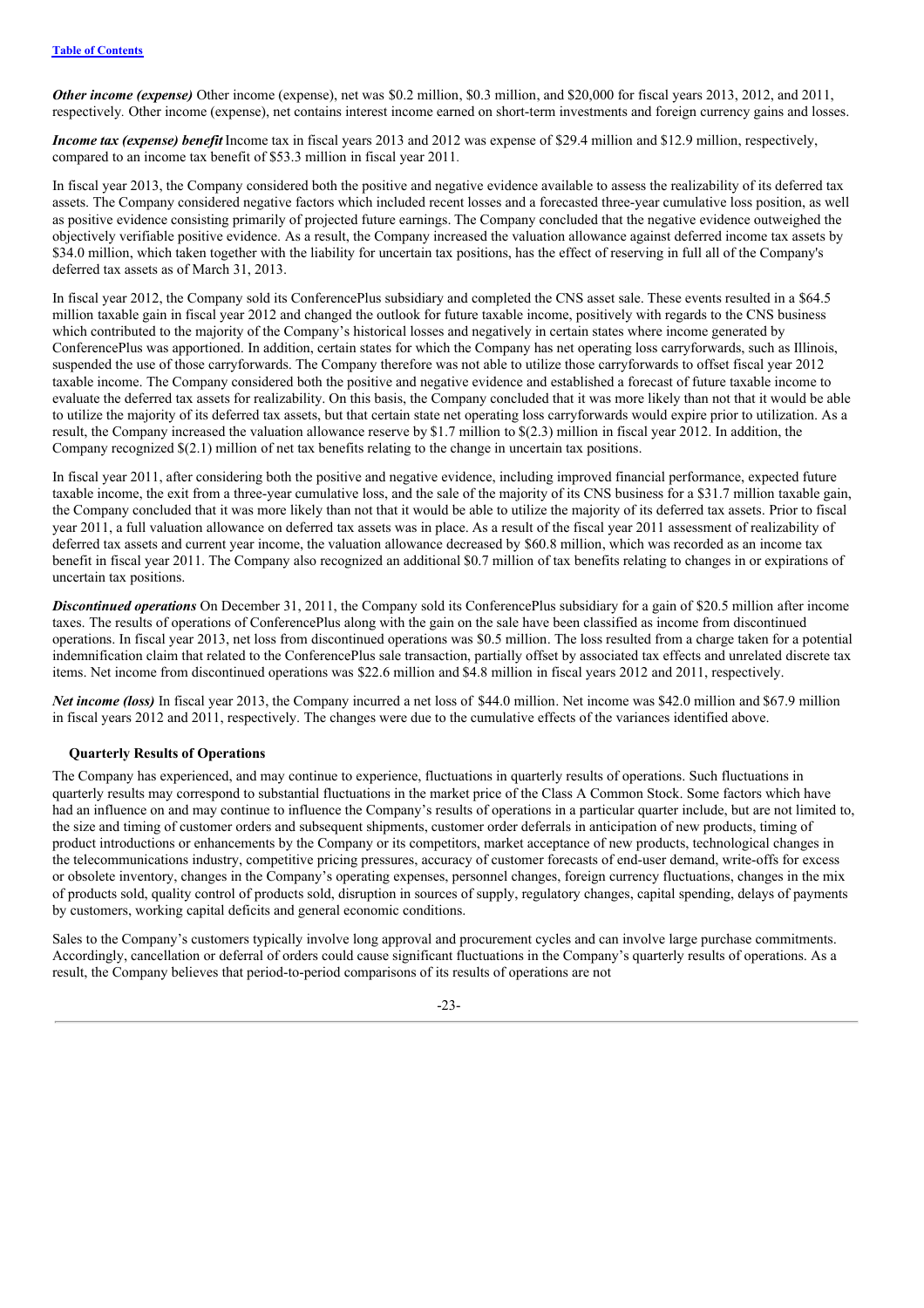necessarily meaningful and caution should be used when placing reliance upon such comparisons as indications of future performance.

For a detailed comparison of the eight quarters ended March 31, 2013, see Note 14, Quarterly Results of Operations (Unaudited), in the Notes to the consolidated financial statements.

#### **Liquidity and Capital Resources**

#### *Overview*

At March 31, 2013, the Company had \$88.2 million in cash and cash equivalents and\$24.3 million in short-term investments, consisting of bank deposits, money market funds, certificates of deposit and pre-refunded municipal bonds.

The Company does not have any significant debt nor does it have material capital expenditure requirements, balloon payments or other payments due on long term obligations. Off-balance sheet arrangements of the Company include the Enginuity note described in Note 9 of the Consolidated Financial Statements and standard operating leases. Total future obligations and commitments as of March 31, 2013, were \$16.6 million. The Company believes that the existing sources of liquidity and cash from operations will satisfy cash flow requirements for the foreseeable future.

The Company did not seek renewal on its \$12.0 million asset-based revolving credit facility that expired on March 31, 2013, because the facility had never been used and it was determined that other sources of liquidity are expected to be sufficient to meet liquidity needs.

On April 1, 2013, the Company used \$30.0 million to acquire Kentrox, subject to an adjustment for working capital. On May 15, 2012, the Company acquired certain assets and liabilities of ANTONE for \$2.5 million cash, subject to an adjustment for working capital, plus contingent cash consideration of up to an additional \$3.5 million. The contingent consideration is based upon profitability of the acquired products for post-closing periods through June 30, 2016, and may be offset by working capital adjustments and indemnification claims. The contingent consideration is paid quarterly through June 30, 2016.

#### *Cash Flows*

The Consolidated Statements of Cash Flows include the ConferencePlus discontinued operations and therefore the explanations below include cash flows of ConferencePlus.

The Company's operating activities used cash of \$12.1 million and \$5.0 million in fiscal years 2013 and 2012, respectively, and generated cash of \$24.2 million in fiscal year 2011. Cash used in fiscal year 2013 resulted primarily from a \$44.0 million net loss that includes \$2.8 million of depreciation, amortization and stock-based compensation expense, a \$29.9 million decrease in deferred tax assets and a \$3.8 million decrease in working capital. Cash used in fiscal year 2012 resulted primarily from net income of \$42.0 million that includes \$3.3 million of depreciation, amortization and stock-based compensation expense, a \$12.4 million decrease in deferred tax assets and an \$11.4 million decrease in working capital. The changes in working capital in fiscal year 2012 resulted predominantly from the sale of the CNS business combined with the wind-down of that business. Cash generated in fiscal year 2011 resulted primarily from net income of \$67.9 million that includes \$3.7 million of depreciation, amortization and stock-based compensation expense, a \$54.2 million increase in deferred tax assets and a \$6.8 million increase in working capital.

The Company's investing activities used \$7.8 million and \$1.3 million in fiscal years 2013 and 2011, respectively and generated \$55.2 million in fiscal year 2012. In fiscal year 2013, the Company had net purchases of investments of \$9.9 million, used \$2.5 million for the ANTONE acquisition, and released \$5.0 million of restricted stock. In fiscal year 2012, the Company generated \$69.6 million from the CNS asset sale and the ConferencePlus business exclusive of cash held in escrow. In addition, the Company used \$14.0 million in cash to purchase short-term investments and \$0.8 million to make capital expenditures. Approximately half of the capital expenditures was in the Westell segment and half was in the discontinued ConferencePlus segment. In fiscal year 2011, the Company used \$0.8 million on capital expenditures, primarily in its discontinued ConferencePlus segment, and \$0.5 million in purchases of short-term investments.

The Company's financing activities used cash of \$12.6 million and \$15.7 million in fiscal years 2013 and 2012, respectively, and provided cash of \$2.0 million in fiscal year 2011. The Company purchased \$12.7 million, \$17.4 million, and \$0.6 million of its outstanding stock, which is recorded as treasury stock, and received proceeds from the exercise of stock options of \$0.1 million, \$1.7 million, and \$2.6 million in fiscal years 2013, 2012 and 2011, respectively.

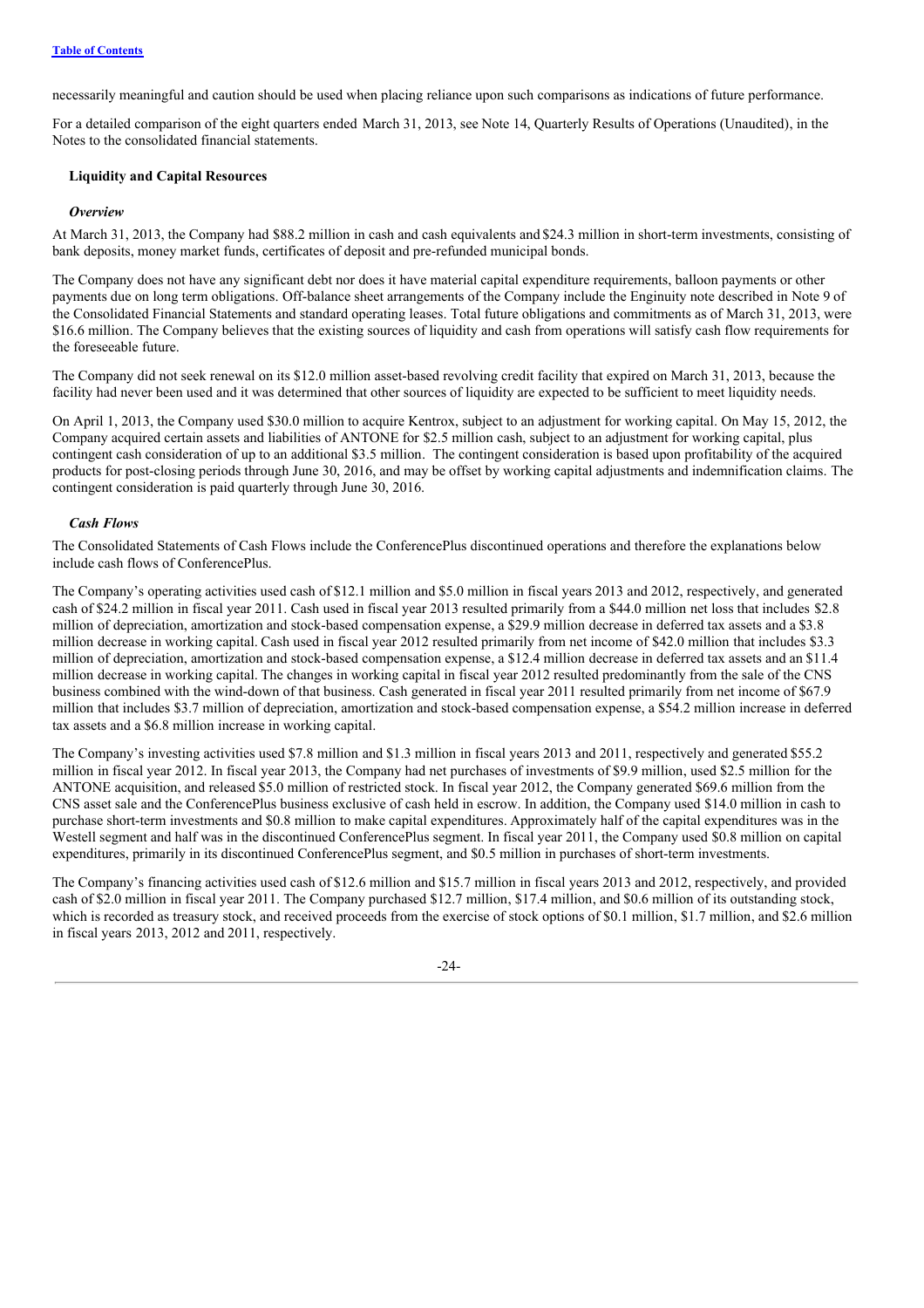Purchase obligations consist of inventory that arises in the normal course of business operations. Future obligations and commitments as of March 31, 2013 consisted of the following:

|                                                       | Payments due by fiscal year |       |  |       |  |       |  |       |  |       |  |                   |        |
|-------------------------------------------------------|-----------------------------|-------|--|-------|--|-------|--|-------|--|-------|--|-------------------|--------|
| (in thousands)                                        |                             | 2014  |  | 2015  |  | 2016  |  | 2017  |  | 2018  |  | <b>Thereafter</b> | Total  |
| Purchase obligations                                  |                             | 6.542 |  | $-$   |  |       |  |       |  |       |  |                   | 6,542  |
| Future minimum lease<br>payments for operating leases |                             | 2,608 |  | 2.111 |  | 2.131 |  | 2.152 |  | .076  |  |                   | 10.078 |
| Future obligations and<br>commitments                 |                             | 9.150 |  | 2.111 |  | 2.131 |  | 2.152 |  | 1.076 |  |                   | 16,620 |

As of March 31, 2013, the Company had deferred tax assets of approximately \$38.7 million before a valuation allowance of \$36.3 million, resulting in a net deferred tax asset of \$2.4 million. Also, as of March 31, 2013, the Company had a \$2.8 million tax contingency reserve related to uncertain tax positions. Federal net operating loss carryforwards begin to expire in fiscal year 2023. Realization of deferred tax assets associated with the Company's future deductible temporary differences, net operating loss carryforwards and tax credit carryforwards is dependent upon generating sufficient taxable income prior to their expiration, among other factors. The Company weighed positive and negative evidence to assess the need for a valuation allowance against deferred tax assets and whether a tax benefit should be recorded when taxable losses are incurred. The existence of a valuation allowance does not limit the availability of tax assets to reduce taxes payable when taxable income arises. Management periodically evaluates the recoverability of the deferred tax assets and may adjust the valuation allowance against deferred tax assets accordingly.

#### **Off-Balance Sheet Arrangements**

In fiscal year 2005, the Company sold its Data Station Termination product lines and specified fixed assets to Enginuity Communications Corporation ("Enginuity"). The Company provided an unconditional guarantee relating to a 10-year term note payable by Enginuity to a third-party lender that financed the transaction (the "Enginuity Note"). The Enginuity Note had an unpaid balance of \$0.3 million as of March 31, 2013. Certain owners of Enginuity personally guaranteed the note and pledged assets as collateral. These personal guarantees will stay in place until the note is paid in full, as will the Company's. Under the Company's guarantee, the Company must pay all amounts due under the note payable upon demand from the lender; however, the Company would have recourse against the assets of Enginuity, the personal guarantees, and pledged assets.

The Company evaluated ASC 810 and concluded that Enginuity is a VIE as a result of the debt guarantee. The Company is not considered the primary beneficiary of the VIE and consolidation therefore is not required. At the time of the product sale, the Company assessed its obligation under this guarantee pursuant to the provisions of ASC topic 460: Guarantees ("ASC 460"), and recorded a \$0.3 million liability for the value of the guarantee. The Company evaluates the fair value of the liability based on Enginuity's operating performance and the current status of the guaranteed debt obligation and determined no liability is needed as of March 31, 2013.

## **ITEM 7A. QUANTITATIVE AND QUALITATIVE DISCLOSURES ABOUT MARKET RISK**

The Company is subject to certain market risks, including foreign currency rate exposures and interest rates*.*

## **Foreign Currency Risk**

The Company's primary foreign currency exposure is to changes in exchange rates for the U.S. dollar versus the Canadian dollar and the related effects on receivables and payables denominated in Canadian dollars. The Company's foreign subsidiary, Noran Tel, is located in Canada. In the quarter ended September 30, 2012, the Company completed the relocation of the production of products from Canada to its headquarters in Aurora, IL. Noran Tel has five remaining employees located in Canada and is now focused on the development of power distribution products and the sale of Westell products in Canada. Noran Tel is funded by the U.S. operations. On August 1, 2012, the functional currency for Noran Tel was changed from the Canadian dollar to the U.S. dollar. The Company will continue to have revenue and expenses denominated in Canadian currency, but it is no longer exposed to gains and losses from fluctuations affecting net investments and earnings of Noran Tel. The Canadian entity revenues, which are denominated in U.S. dollars, are solely from its parent, Westell Inc., located in the U.S. Approximately 3.8% of the Company's fiscal year 2013 revenue was denominated in foreign currencies.

As of March 31, 2013, the balance in the cumulative foreign currency translation adjustment account, which is a component of stockholders' equity, was an unrealized gain of \$0.6 million.

The Company has determined that a change in exchange rates for the U.S. dollar versus the Canadian dollar would have in immaterial impact on the Company's financial results at March 31, 2013. Although the Company's supply contracts are

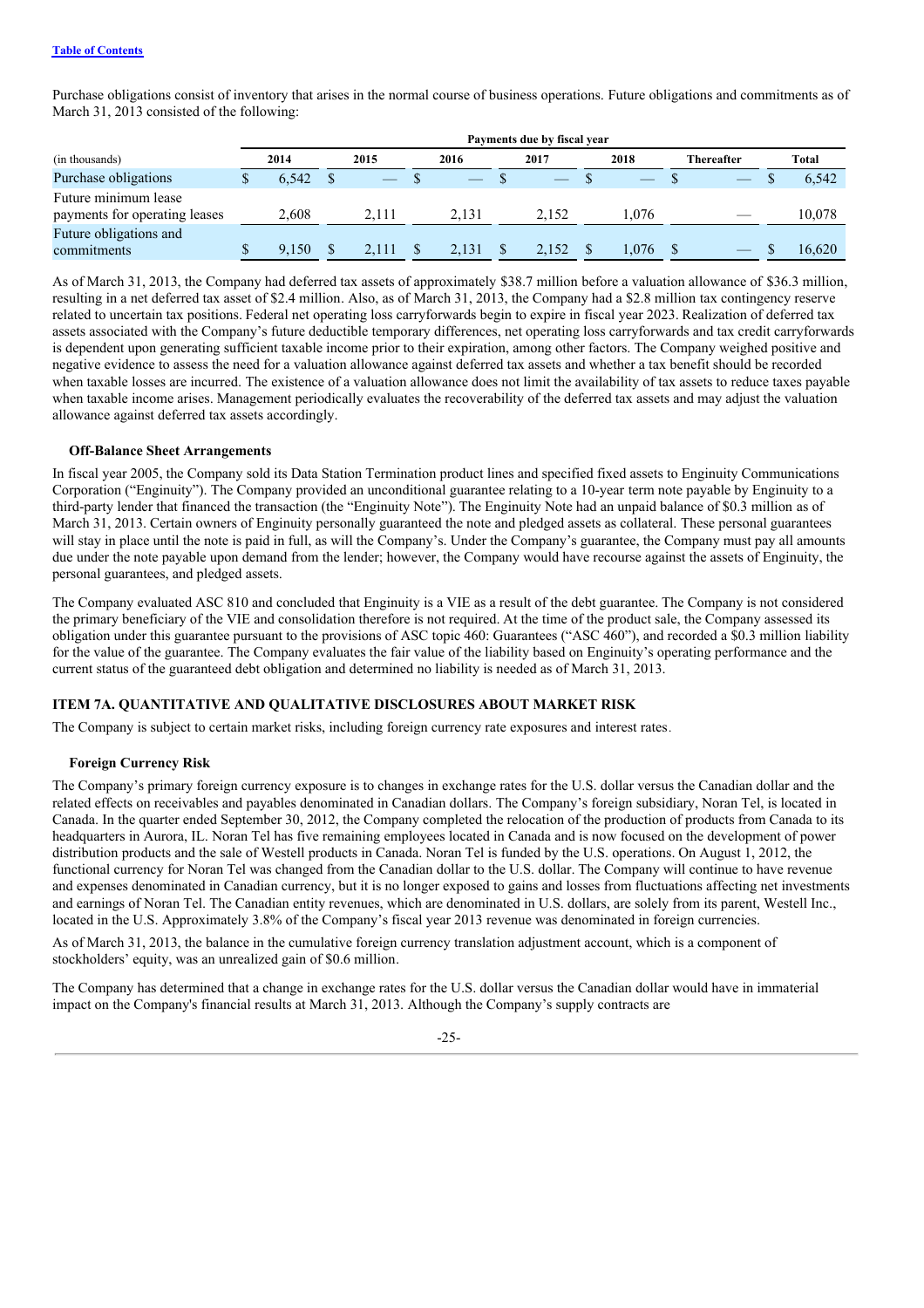denominated in U.S. dollars, changes in foreign currency rates, particularly for Asian currencies, may have indirect impacts on the Company's costs.

## **Interest Rate and Default Risk**

The Company has an investment portfolio consisting of bank deposits, money market funds, certificates of deposit and pre-refunded municipal bonds. These securities, like all fixed income instruments, may be subject to interest rate risk and default risk, and they will fall in value if market interest rates increase or if risks of default rise. Due to the short duration and conservative, high-quality nature of our investment portfolio, a movement of 10% by market interest rates would not have a material impact on our operating results and the total value of the portfolio.

## **ITEM 8. FINANCIAL STATEMENTS AND SUPPLEMENTARY DATA**

The Company's Consolidated Financial Statements required by Item 8, together with the reports thereon of the Independent Registered Public Accounting Firm are set forth on pages 35—66 of this report and are incorporated by reference in this Item 8. The Consolidated Financial Statement schedule listed under Item 15(a)2, is set forth on page 67 of this report and is incorporated by referenced in this Item 8 and should be read in conjunction with the financial statements.

#### **ITEM 9. CHANGES IN AND DISAGREEMENTS WITH ACCOUNTANTS ON ACCOUNTING AND FINANCIAL DISCLOSURE**

None.

## **ITEM 9A. CONTROLS AND PROCEDURES**

## *Evaluation of Disclosure Controls and Procedures*

Under the supervision and with the participation of the Company's senior management, including the Company's Chief Executive Officer and Chief Financial Officer, the Company conducted an evaluation of the effectiveness of the design and operation of the Company's disclosure controls and procedures, as defined in Rules 13a-15(e) and 15d-15(e) under the Securities Exchange Act of 1934, as amended (the "Exchange Act"), as of the end of the period covered by this annual report (the "Evaluation Date"). Based upon this evaluation, the Company's Chief Executive Officer and Chief Financial Officer concluded as of the Evaluation Date that the Company's disclosure controls and procedures were effective such that the information relating to the Company, including consolidated subsidiaries, required to be disclosed in the Company's Securities and Exchange Commission ("SEC") reports (i) is recorded, processed, summarized and reported within the time periods specified in SEC rules and forms, and (ii) is accumulated and communicated to the Company's management, including the Company's Chief Executive Officer and Chief Financial Officer, as appropriate to allow timely decisions regarding required disclosure.

## *Management's Report on Internal Control Over Financial Reporting*

Management is responsible for establishing and maintaining adequate internal control over financial reporting, as such term is defined in Exchange Act Rules 13a-15(f) and 15d-15(f). There are inherent limitations to the effectiveness of any system of internal control over financial reporting, including the possibility of human error and the circumvention or overriding of the controls and procedures. Accordingly, even an effective system of internal control over financial reporting can provide only reasonable assurance with respect to financial statement preparation and presentation in accordance with generally accepted accounting principles. Also, projections of any evaluation of effectiveness to future periods are subject to risk that controls may become inadequate because of changes in conditions, or that the degree of compliance with the policies or procedures may deteriorate.

Management, with participation of the Company's Chief Executive Officer and Chief Financial Officer, assessed the effectiveness of the Company's internal control over financial reporting as of March 31, 2013, based on criteria established in *Internal Control-Integrated Framework* issued by the Committee of Sponsoring Organizations of the Treadway Commission ("COSO") and concluded that the Company's internal control over financial reporting was effective as of March 31, 2013.

The Company's Independent Registered Public Accounting Firm has issued an audit opinion on its assessment of the Company's internal control over financial reporting as of March 31, 2013. This report is included on page 36.

*Changes in Internal Control Over Financial Reporting*

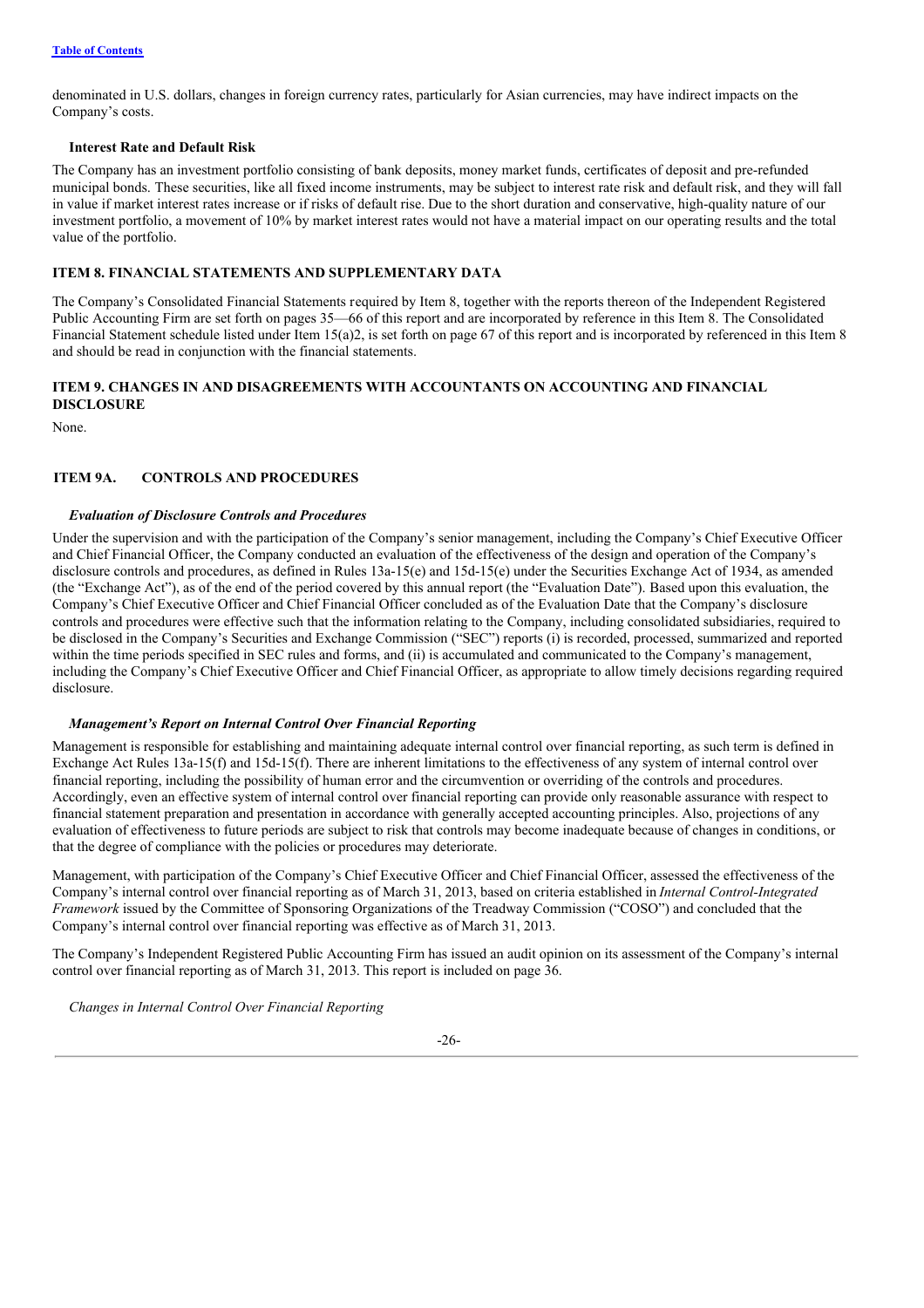There have been no changes in the Company's internal control over financial reporting that occurred during the three months ended March 31, 2013, that have materially affected or are reasonably likely to materially affect the Company's internal control over financial reporting.

The Company acquired ANTONE on May 15, 2012, and during the time between the acquisition and the fourth quarter the Company implemented specific transitional controls for the acquired business. The Company completed integration of ANTONE into the existing system of internal controls over financial reporting during the fourth quarter of 2013.

## **ITEM 9B. OTHER INFORMATION**

None.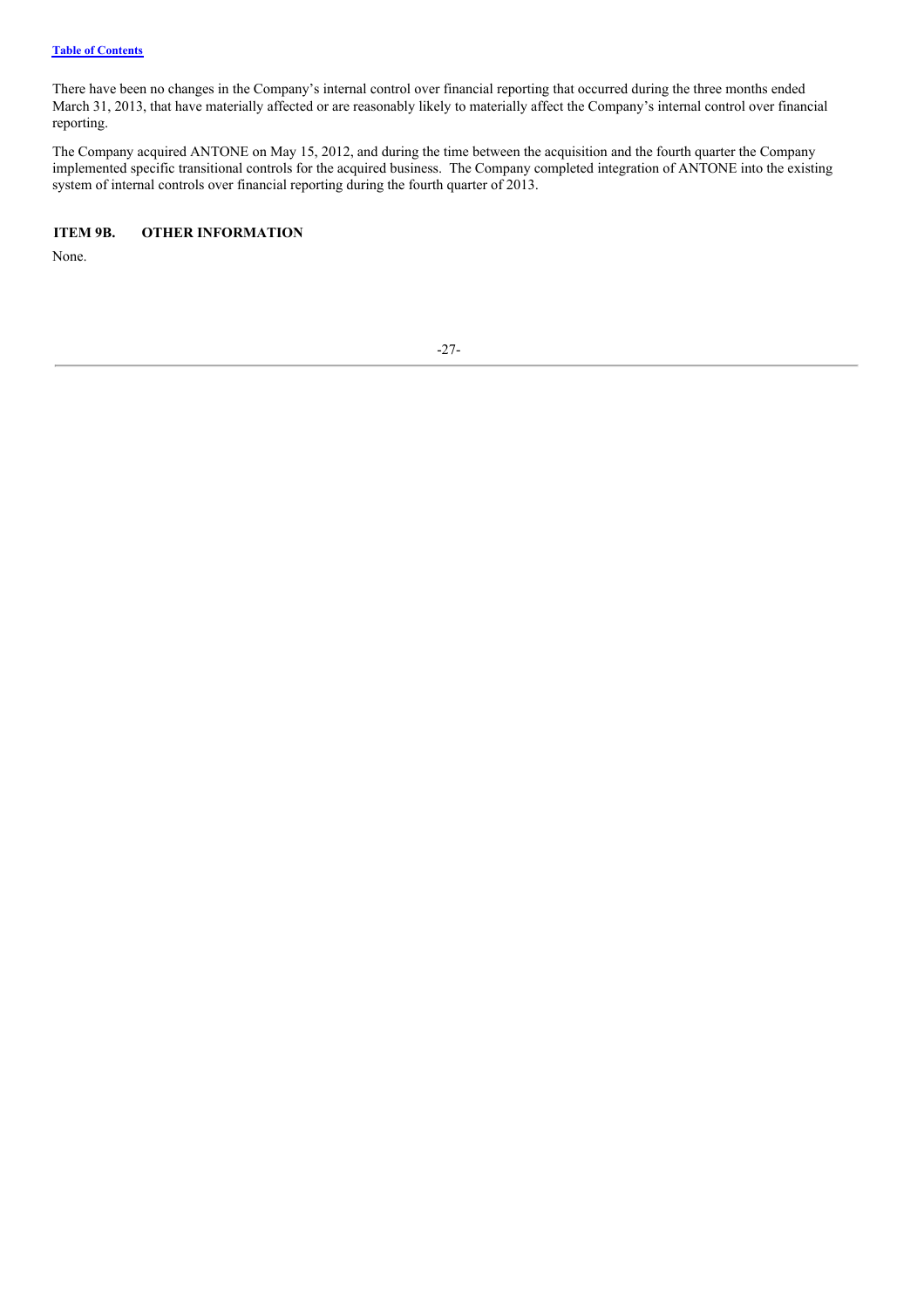## **PART III**

## **ITEM 10. DIRECTORS, EXECUTIVE OFFICERS AND CORPORATE GOVERNANCE**

(a) Directors of the Company

The information required by this Item is set forth in the Company's Proxy Statement for the Annual Meeting of Stockholders to be held in September 2013 under the captions "Election of Directors," "Corporate Governance – Board Committees," and "Section 16(a). Beneficial Ownership Reporting Compliance," which information is incorporated herein by reference.

## (b) Executive Officers of the Company

The information required by this Item is set forth in the Company's Proxy Statement for the Annual Meeting of Stockholders to be held in September 2013 under the caption "Corporate Governance—Executive Officers," which information is incorporated herein by reference.

## *Code of Business Conduct*

We have adopted a Code of Business Conduct within the meaning of Item 406(b) of Regulation S-K. This Code of Business Conduct applies to all of our directors, officers (including the principal executive officer, principal financial officer, principal accounting officer and any person performing similar functions) and employees. This Code of Business Conduct is publicly available in the corporate governance section on our website at http://www.westell.com. The Company intends to satisfy the disclosure requirement under Item 5.05 of Form 8-K by posting on its website any amendments to, or waivers from, its Code of Business Conduct applicable to our principal executive officer, principal financial officer, principal accounting officer and any person performing similar functions. Copies of the Code of Business Conduct will be provided free of charge upon written request directed to the Secretary of the Company at the address of the principal executive offices.

## **ITEM 11. EXECUTIVE COMPENSATION**

The information required by this Item is set forth in the Company's Proxy Statement for the Annual Meeting of Stockholders to be held in September 2013 under the captions "Compensation Discussion and Analysis," "Compensation Committee Interlocks and Insider Participation," "Compensation Committee Report on Executive Compensation," "Summary Compensation Table," "Grants of Plan-Based Awards," "Outstanding Equity Awards at Fiscal Year-End," "Option Exercises and Stock Vested," "Potential Payments Upon Termination or Change in Control," and "Director Compensation," which information is incorporated herein by reference.

## **ITEM 12. SECURITY OWNERSHIP OF CERTAIN BENEFICIAL OWNERS AND MANAGEMENT AND RELATED STOCKHOLDER MATTERS**

The information required by this Item is set forth in the Company's Proxy Statement for the Annual Meeting of Stockholders to be held in September 2013 under the captions "Ownership of the Capital Stock of the Company," and "Equity Compensation Plan Information," which information is incorporated herein by reference.

## **ITEM 13. CERTAIN RELATIONSHIPS AND RELATED TRANSACTIONS, AND DIRECTOR INDEPENDENCE**

The information required by this Item is set forth in the Company's Proxy Statement for the Annual Meeting of Stockholders to be held in September 2013 under the caption "Certain Relationships and Related Party Transactions," and "Corporate Governance – Director Independence," which information is incorporated herein by reference.

## **ITEM 14. PRINCIPAL ACCOUNTANT FEES AND SERVICES**

The information required by this item is incorporated herein by reference to the sections entitled "Fees to the Company's Auditors" and "Approval of Services Provided by Independent Registered Public Accounting Firm" in the Company's Proxy Statement for the Annual Meeting of Stockholders to be held in September 2013.

-28-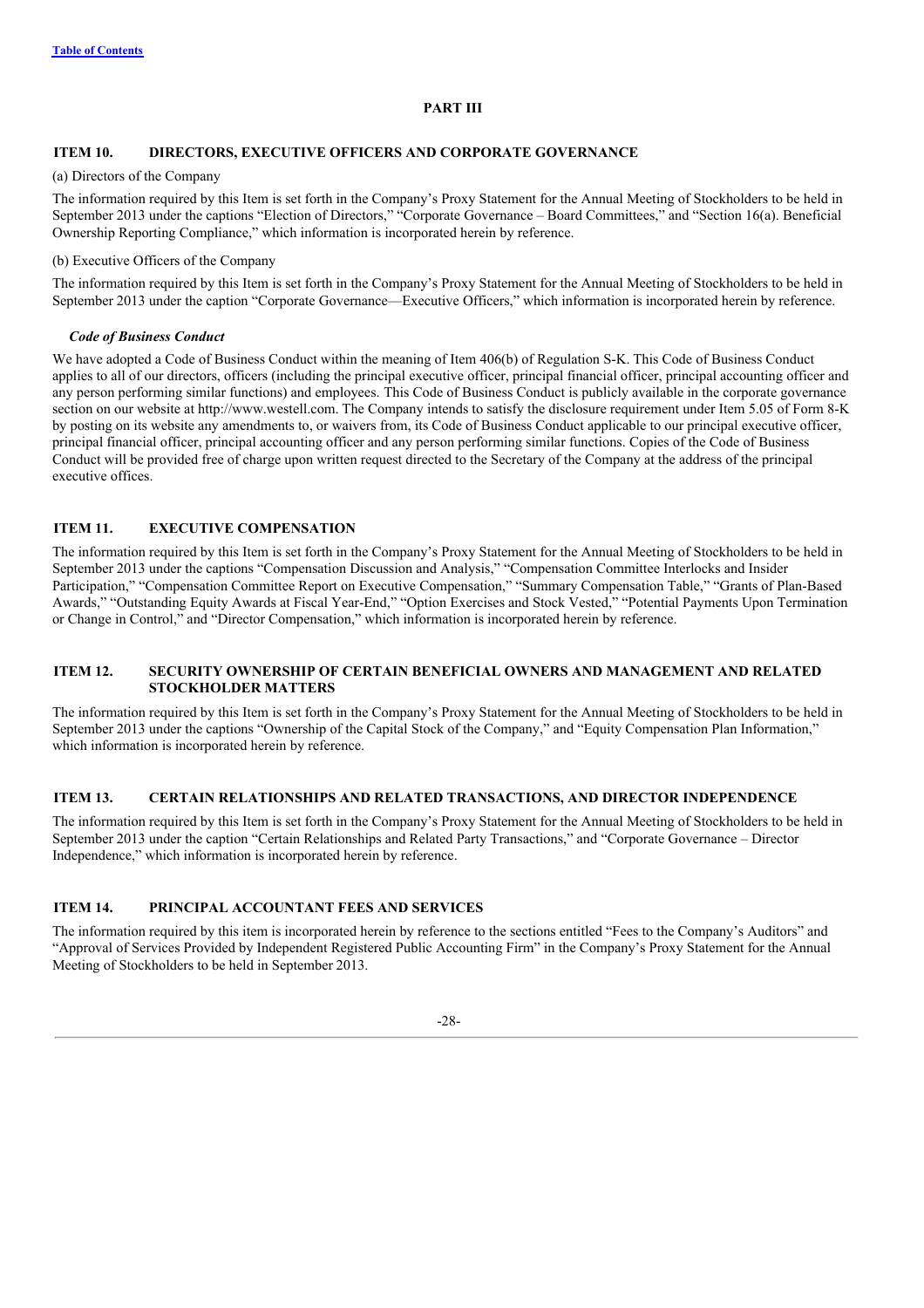## **PART IV**

#### **ITEM 15. EXHIBITS AND FINANCIAL STATEMENT SCHEDULE**

(a)(1) Financial Statements

The following documents are filed as part of this report:

The Consolidated Financial Statements of Westell Technologies, Inc. at March 31, 2013, and 2012, and for each of the three fiscal years in the period ended March 31, 2013, together with the Report of Independent Registered Public Accounting Firm, are set forth on 35 through 66 of this Report.

The supplemental financial information listed and appearing hereafter should be read in conjunction with the Consolidated Financial Statements included in the report.

## (2) Financial Statement Schedule

The following are included in Part IV of this Report for each of the years ended March 31, 2013, 2012, and 2011, as applicable:

Schedule II - Valuation and Qualifying Accounts - page 67

Financial statement schedules not included in this report have been omitted either because they are not applicable or because the required information is shown in the Consolidated Financial Statements or notes thereto, included in this report.

(3) Exhibits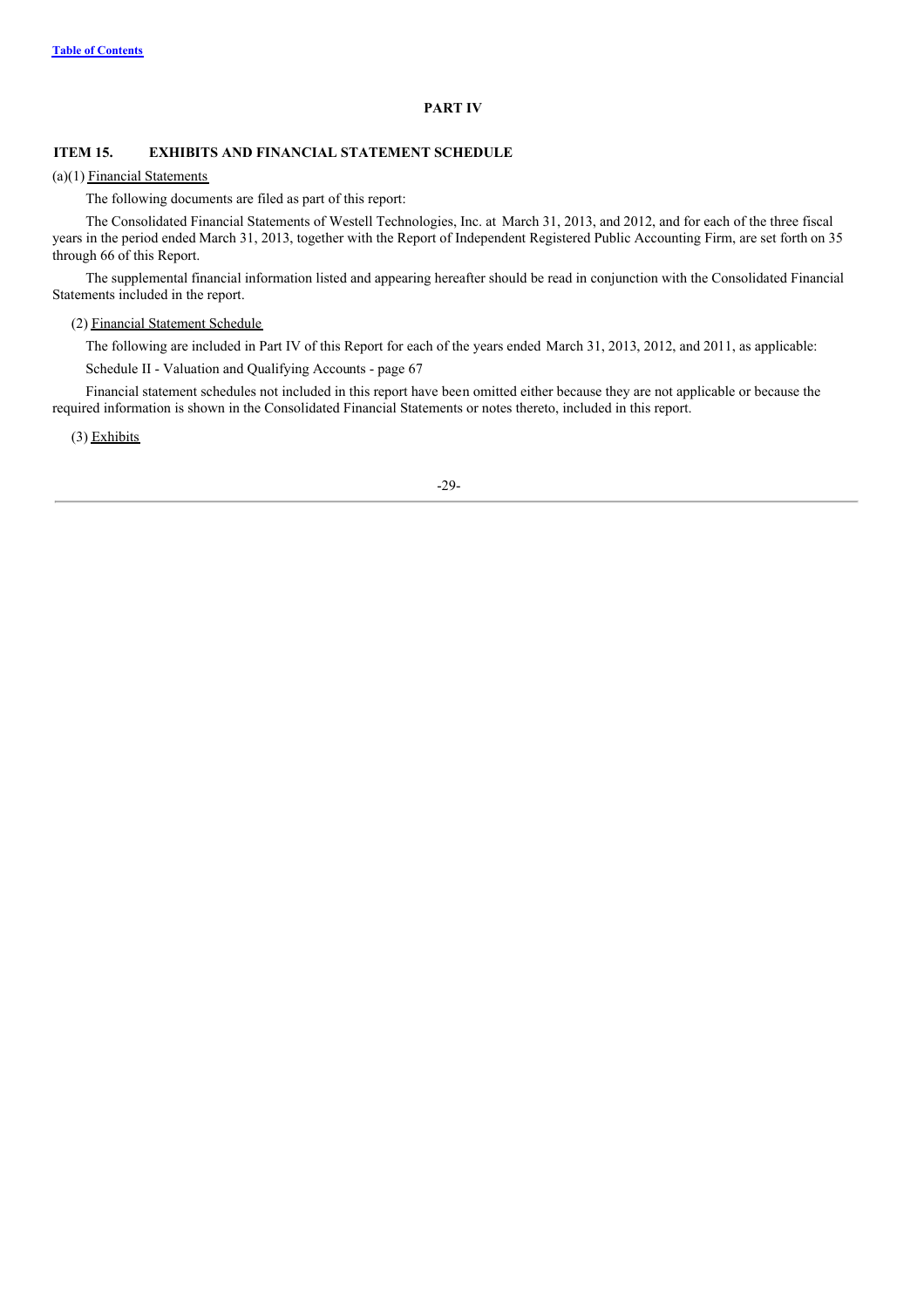| <b>Exhibit</b><br><b>Number</b> | <b>Document Description</b>                                                                                                                                                                                                                                                                                                                                                                           |
|---------------------------------|-------------------------------------------------------------------------------------------------------------------------------------------------------------------------------------------------------------------------------------------------------------------------------------------------------------------------------------------------------------------------------------------------------|
| 2.1                             | Asset Purchase Agreement dated as of March 17, 2011, by and between Westell Technologies, Inc.,<br>Westell, Inc., NETGEAR, Inc., and NETGEAR Ltd. (incorporated herein by reference to Exhibit 2.1 to<br>the Company's Form 8-K filed on March 18, 2011).                                                                                                                                             |
| 2.2                             | Stock Purchase Agreement, dated December 20, 2011, among Arkadin S.A.S, Arkadin, Inc. and Westell<br>Technologies, Inc. (incorporated herein by reference to Exhibit 2.1 to the Company's Current Report on<br>Form 8-K filed on December 21, 2011).                                                                                                                                                  |
| 2.3                             | Agreement and Plan of Merger, dated as of March 15, 2013, by and among Westell, Inc., Wes<br>Acquisition Sub, Inc., Kentrox, Inc., and Investcorp Technology Ventures II, L.P. (incorporated by<br>reference to Exhibit 2.1 to the Westell Technologies, Inc. Form 8-K filed on March 18, 2013).                                                                                                      |
| 3.1                             | Amended and Restated Certificate of Incorporation, as amended (incorporated herein by reference to<br>Exhibit 3.1 to the Company's Quarterly Report on Form 10-Q for the quarter ended June 30, 2005).                                                                                                                                                                                                |
| 3.2                             | Amended and Restated By-laws (incorporated herein by reference to Exhibit 3.1 to the Company's Form<br>8-K filed on December 18, 2009).                                                                                                                                                                                                                                                               |
| 9.1                             | Voting Trust Agreement dated February 23, 1994, as amended (incorporated herein by reference to<br>Exhibit 9.1 to the Company's Registration Statement on Form S-1, as amended, Registration No. 33-<br>98024).                                                                                                                                                                                       |
| 10.1(a)                         | Credit Agreement, dated as of March 5, 2009, among Westell Technologies, Inc., Westell, Inc., Teltrend<br>LLC and Conference Plus, Inc., as borrowers, and The PrivateBank and Trust Company, as lender<br>(incorporated herein by reference to Exhibit 10.37 to the Company's Annual Report on Form 10-K for<br>the year ended March 31, 2009).                                                      |
| 10.1(b)                         | First Amendment, dated as of March 5, 2010, to Credit Agreement dated as of March 5, 2009, by and<br>among Westell Technologies, Inc., Westell, Inc., Teltrend LLC, Conference Plus, Inc. and The<br>PrivateBank and Trust Company (incorporated herein by reference to Exhibit 10.1 to the Company's<br>Form 8-K filed on March 8, 2010).                                                            |
| 10.1(c)                         | Second Amendment, dated as of March 31, 2011, to Credit Agreement dated as of March 5, 2009, by and<br>among Westell Technologies, Inc., Westell, Inc., Teltrend LLC, Conference Plus, Inc. and The<br>PrivateBank and Trust Company (incorporated herein by reference to Exhibit 10.1 to the Company's<br>Form 8-K filed on April 5, 2011).                                                          |
| 10.1(d)                         | Third Amendment, dated as of June 17, 2011, to Credit Agreement dated as of March 5, 2009, by and<br>among Westell Technologies, Inc., Westell, Inc., Teltrend LLC, Conference Plus, Inc. and The<br>PrivateBank and Trust Company (incorporated herein by reference to Exhibit 10.1 to the Company's<br>Form 10-Q filed on July 29, 2011).                                                           |
| 10.1(e)                         | Fourth Amendment, dated as of March 26, 2012, to Credit Agreement dated as of March 5, 2009, by and<br>among Westell Technologies, Inc., Westell, Inc., Teltrend LLC, and The PrivateBank and Trust<br>Company (incorporated herein by reference to Exhibit 10.1 to the Company's Form 8-K filed on<br>March 26, 2012).                                                                               |
| 10.1(f)                         | Guaranty and Security Agreement, dated as of March 5, 2009, among Westell Technologies, Inc.,<br>Westell, Inc., Teltrend LLC, Conference Plus, Inc. and the other parties thereto, as guarantors and<br>grantors, in favor of The PrivateBank and Trust Company (incorporated herein by reference to Exhibit<br>10.38 to the Company's Annual Report on Form 10-K for the year ended March 31, 2009). |
| 10.2                            | Stock Transfer Restriction Agreement entered into by members of the Penny family, as amended<br>(incorporated herein by reference to Exhibits 10.4 and 10.16 to the Company's Registration Statement<br>on Form S-1, as amended, Registration No. 33-98024).                                                                                                                                          |
| 10.3                            | Form of Registration Rights Agreement among Westell Technologies, Inc. and trustees of the Voting<br>Trust dated February 23, 1994 (incorporated herein by reference to Exhibit 10.5 to the Company's<br>Registration Statement on Form S-1, as amended, Registration No. 33-98024).                                                                                                                  |
| $*10.4$                         | 1995 Stock Incentive Plan (incorporated herein by reference to Exhibit 10.6 to the Company's<br>Registration Statement on Form S-1, as amended, Registration No. 33-98024).                                                                                                                                                                                                                           |
|                                 | $-30-$                                                                                                                                                                                                                                                                                                                                                                                                |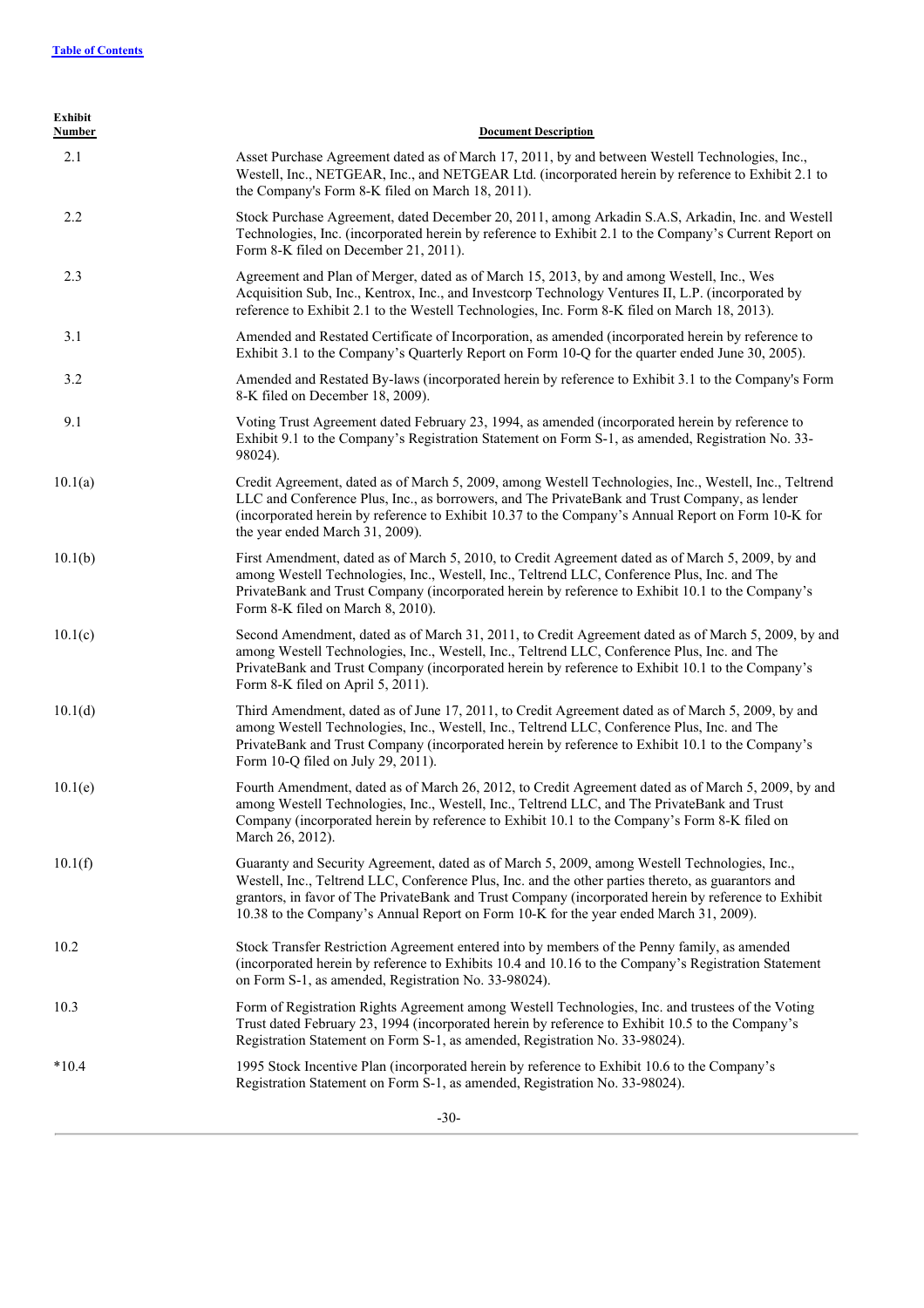## **Table of Contents**

| $*10.5$     | Employee Stock Purchase Plan (as amended) (incorporated herein by reference to the exhibit filed with<br>the Company's Proxy Statement for the 2008 Annual Meeting of Stockholders filed on July 29, 2008).                                                                                           |
|-------------|-------------------------------------------------------------------------------------------------------------------------------------------------------------------------------------------------------------------------------------------------------------------------------------------------------|
| 10.6        | Lease dated September 29, 1997, between WTI (IL) QRS 12-36, Inc., and Westell, Inc. (incorporated<br>herein by reference to Exhibit 99.3 to the Company's Form 8-K filed on October 2, 1997).                                                                                                         |
| 10.7        | Settlement Agreement dated November 30, 2002, with respect to the lease dated September 29, 1997<br>(incorporated herein by reference to Exhibit 10.12 to the Company's Annual Report on Form 10-K for the<br>year ended March 31, 2008).                                                             |
| $*10.8$     | Form of Indemnification Agreement for Directors and Officers of the Company (incorporated herein by<br>reference to Exhibit 10.1 to the Company's Quarterly Report on Form 10-Q for the quarter ended<br>September 30, 2010).                                                                         |
| $*10.9$     | Westell Technologies, Inc. 2004 Stock Incentive Plan, as amended and restated as of June 29, 2010<br>(incorporated herein by reference to Annex A to the Company's Proxy Statement for the 2010 Annual<br>Meeting of Stockholders filed on July 29, 2010).                                            |
| $*10.10(a)$ | Form of Restricted Stock Unit Award for awards granted on or prior to April 4, 2011, under the Westell<br>Technologies, Inc. 2004 Stock Incentive Plan (incorporated herein by reference to Exhibit 10.10 to the<br>Company's Annual Report on Form 10-K for the year ended March 31, 2010).          |
| $*10.10(b)$ | Form of Restricted Stock Unit Award Agreement for awards granted to Richard S. Gilbert and Brian S.<br>Cooper on April 4, 2011 under the Westell Technologies, Inc. 2004 Stock Incentive Plan (incorporated<br>herein by reference to Exhibit 10.1 to the Company's Form 8-K filed on April 6, 2011). |
| $*10.10(c)$ | Form of Restricted Stock Unit Award Agreement for awards granted subsequent to April 4, 2011, under<br>the Westell Technologies, Inc. 2004 Stock Incentive Plan (incorporated by reference to Exhibit 10.10(c)<br>to the Company's Annual Report on Form 10-K for the year ended March 31, 2012).     |
| $*10.11$    | Form of Stock Option Award under the Westell Technologies, Inc. 2004 Stock Incentive Plan<br>(incorporated herein by reference to Exhibit 10.4 to the Company's Quarterly Report on Form 10-Q for<br>the quarter ended December 31, 2008).                                                            |
| $*10.12$    | General Waiver and Release Agreement, dated December 31, 2011, by and between Westell<br>Technologies, Inc. and Timothy J. Reedy (incorporated herein by reference to Exhibit 10.1 to the<br>Company's Current Report on Form 8-K filed on January 6, 2012).                                          |
| $*10.13$    | Settlement Agreement and Release dated December 31, 2011, by and between Westell Technologies, Inc.<br>and Timothy J. Reedy (incorporated herein by reference to Exhibit 10.1 to the Company's Current Report<br>on Form 8-K filed on January 6, 2012).                                               |
| $*10.14$    | Form of Incentive Stock Option Award under the 2004 Stock Incentive Plan (incorporated herein by<br>reference to Exhibit 10.22 to the Company's Annual Report on Form 10-K for the year ended March 31,<br>2010).                                                                                     |
| $*10.15$    | Employment Agreement, dated January 18, 2011, by and among Westell Technologies, Inc., Westell, Inc.<br>and Richard S. Gilbert (incorporated herein by reference to Exhibit 10.1 to the Company's Form 8-K filed<br>on January 19, 2011).                                                             |
| $*10.16$    | Employment Agreement, dated January 18, 2011, by and between Westell Technologies, Inc., Westell,<br>Inc. and Brian S. Cooper (incorporated herein by reference to Exhibit 10.2 to the Company's Form 8-K<br>filed on January 19, 2011).                                                              |
| $*10.17$    | Westell Technologies, Inc. Incentive Compensation Plan (incorporated herein by reference to Annex B to<br>the Company's Proxy Statement for the 2010 Annual Meeting of Stockholders filed on July 29, 2010).                                                                                          |
| $*10.18$    | Summary of Director Compensation (incorporated by reference to Exhibit 10.18 to the Company's Annual<br>Report on Form 10-K for the year ended March 31, 2012).                                                                                                                                       |
| $*10.19$    | Form of Non-Employee Director Restricted Stock Award under the 2004 Stock Incentive Plan for awards<br>granted prior to April 2010 (incorporated herein by reference to Exhibit 10.20 to the Company's Annual<br>Report on Form 10-K for the year ended March 31, 2010).                              |
| $*10.20$    | Form of Non-Employee Director Restricted Stock Award under the 2004 Stock Incentive Plan for awards<br>granted on or after April 1, 2010 (incorporated herein by reference to Exhibit 10.21 to the Company's<br>Annual Report on Form 10-K for the year ended March 31, 2010).                        |
|             |                                                                                                                                                                                                                                                                                                       |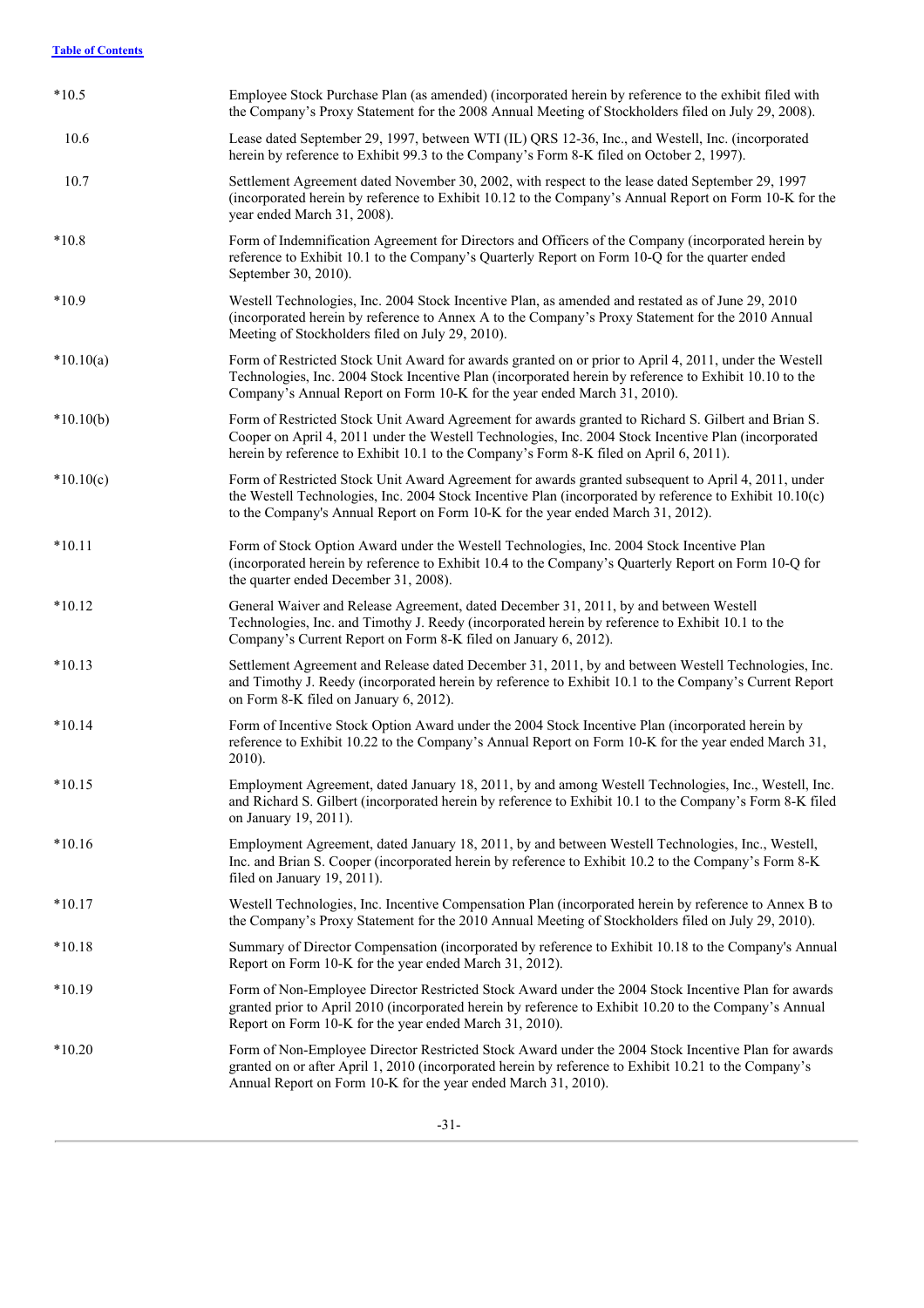## **Table of Contents**

| 21.1 | Subsidiaries of the Registrant.                                                                                                                                                                                                                                                                                                                                                                                                                                                                                 |
|------|-----------------------------------------------------------------------------------------------------------------------------------------------------------------------------------------------------------------------------------------------------------------------------------------------------------------------------------------------------------------------------------------------------------------------------------------------------------------------------------------------------------------|
| 23.1 | Consent of Ernst & Young LLP.                                                                                                                                                                                                                                                                                                                                                                                                                                                                                   |
| 31.1 | Certification of the Chief Executive Officer pursuant to Section 302 of Sarbanes-Oxley Act of 2002.                                                                                                                                                                                                                                                                                                                                                                                                             |
| 31.2 | Certification of the Chief Financial Officer pursuant to Section 302 of Sarbanes-Oxley Act of 2002.                                                                                                                                                                                                                                                                                                                                                                                                             |
| 32.1 | Certification of the Chief Executive Officer and Chief Financial Officer pursuant to Section 906 of<br>Sarbanes-Oxley Act of 2002.                                                                                                                                                                                                                                                                                                                                                                              |
| 101  | The following financial information from the Annual Report on Form 10-K for the year ended March 31,<br>2013, formatted in XBRL (eXtensible Business Reporting Language): (i) the Consolidated Balance<br>Sheets; (ii) the Consolidated Statements of Operations; (iii) the Consolidated Statements of<br>Comprehensive Income (Loss); (iv) the Consolidated Statements of Stockholders' Equity; (v) the<br>Consolidated Statements of Cash Flows; and (vi) the Notes to the Consolidated Financial Statements. |

\* Management contract or compensatory plan or arrangement.

## (b) Exhibits

The exhibits filed as part of this Annual Report on Form 10-K are as specified in Item 15(a)(3) herein.

## (c) Financial Statement Schedule

The financial statement schedule filed as part of this Annual Report on Form 10-K is as specified in Item 15(a)(2) herein.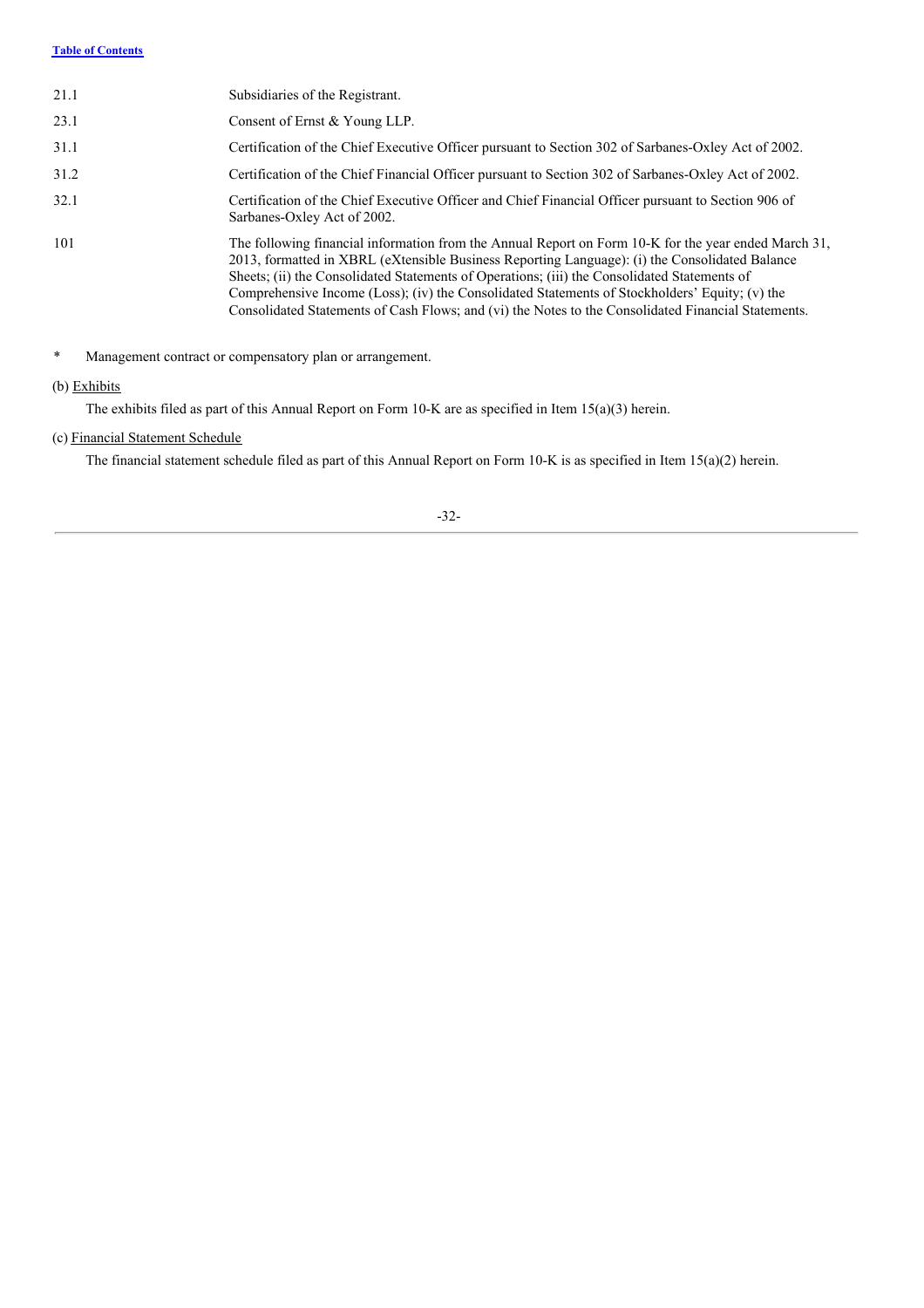## **SIGNATURES**

Pursuant to the requirements of Section 13 or 15(d) of the Securities Exchange Act of 1934, the registrant has duly caused this report to be signed on its behalf by the undersigned, thereunto duly authorized on May 24, 2013.

## WESTELL TECHNOLOGIES, INC.

By /s/ Richard S. Gilbert **Richard S. Gilbert President and Chief Executive**

**Officer**

Pursuant to the requirements of the Securities Exchange Act of 1934, this report has been signed below by the following persons on behalf of the registrant and in the capacities indicated on May 24, 2013.

| Signature                         | <b>Title</b>                                           |
|-----------------------------------|--------------------------------------------------------|
| Richard S. Gilbert<br>$\sqrt{s}$  | President, Chief Executive Officer and Chairman of the |
| <b>Richard S. Gilbert</b>         | Board (Principal Executive Officer)                    |
| Brian S. Cooper<br>$\sqrt{s}$     | Chief Financial Officer, Treasurer and Secretary       |
| <b>Brian S. Cooper</b>            | (Principal Financial Officer)                          |
| Amy T. Forster<br>$\sqrt{s}$      | Vice President and Corporate Controller                |
| Amy T. Forster                    | (Principal Accounting Officer)                         |
| Kirk R. Brannock<br>$\sqrt{s}$    | Director                                               |
| <b>Kirk R. Brannock</b>           |                                                        |
| Robert W. Foskett<br>$\sqrt{s}$   | Director                                               |
| <b>Robert W. Foskett</b>          |                                                        |
| James M. Froisland<br>$\sqrt{s}$  | Director                                               |
| <b>James M. Froisland</b>         |                                                        |
| Dennis O. Harris<br>/s/           | Director                                               |
| <b>Dennis O. Harris</b>           |                                                        |
| Martin Hernandez<br>$\sqrt{s}$    | Director                                               |
| <b>Martin Hernandez</b>           |                                                        |
| Eileen A. Kamerick<br>$\sqrt{s}$  | Director                                               |
| Eileen A. Kamerick                |                                                        |
| Robert C. Penny III<br>$\sqrt{s}$ | Director                                               |
| <b>Robert C. Penny III</b>        |                                                        |

-33-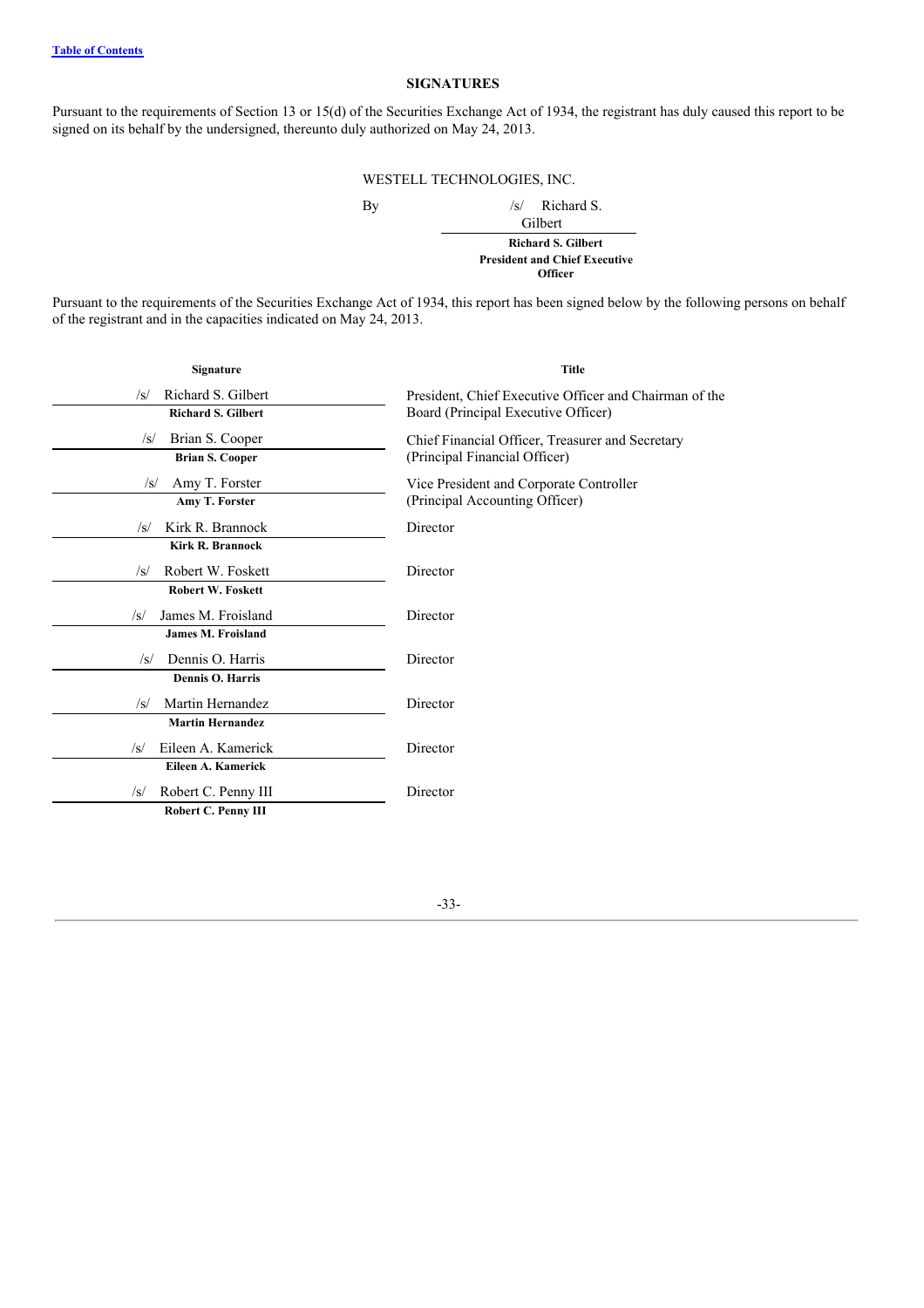## **INDEX TO CONSOLIDATED FINANCIAL STATEMENTS AND SUPPLEMENTARY DATA**

|                                                                                                          | Page      |
|----------------------------------------------------------------------------------------------------------|-----------|
| Item                                                                                                     |           |
| <b>Consolidated Financial Statements:</b>                                                                |           |
| Report of Independent Registered Public Accounting Firm                                                  | 35        |
| Report of Independent Registered Public Accounting Firm on Internal Control Over Financial Reporting     | <u>36</u> |
| Consolidated Balance Sheets — March 31, 2013 and 2012                                                    | 37        |
| Consolidated Statements of Operations for the years ended March 31, 2013, 2012 and 2011                  | 38        |
| Consolidated Statements of Comprehensive Income (Loss) for the years ended March 31, 2013, 2012 and 2011 | <u>39</u> |
| Consolidated Statements of Stockholders' Equity for the years ended March 31, 2013, 2012 and 2011        | 40        |
| Consolidated Statements of Cash Flows for the years ended March 31, 2013, 2012 and 2011                  | 41        |
| <b>Notes to Consolidated Financial Statements</b>                                                        | 42        |
| Financial Statement Schedule:                                                                            |           |
| Schedule II — Valuation and Qualifying Accounts                                                          | 67        |

-34-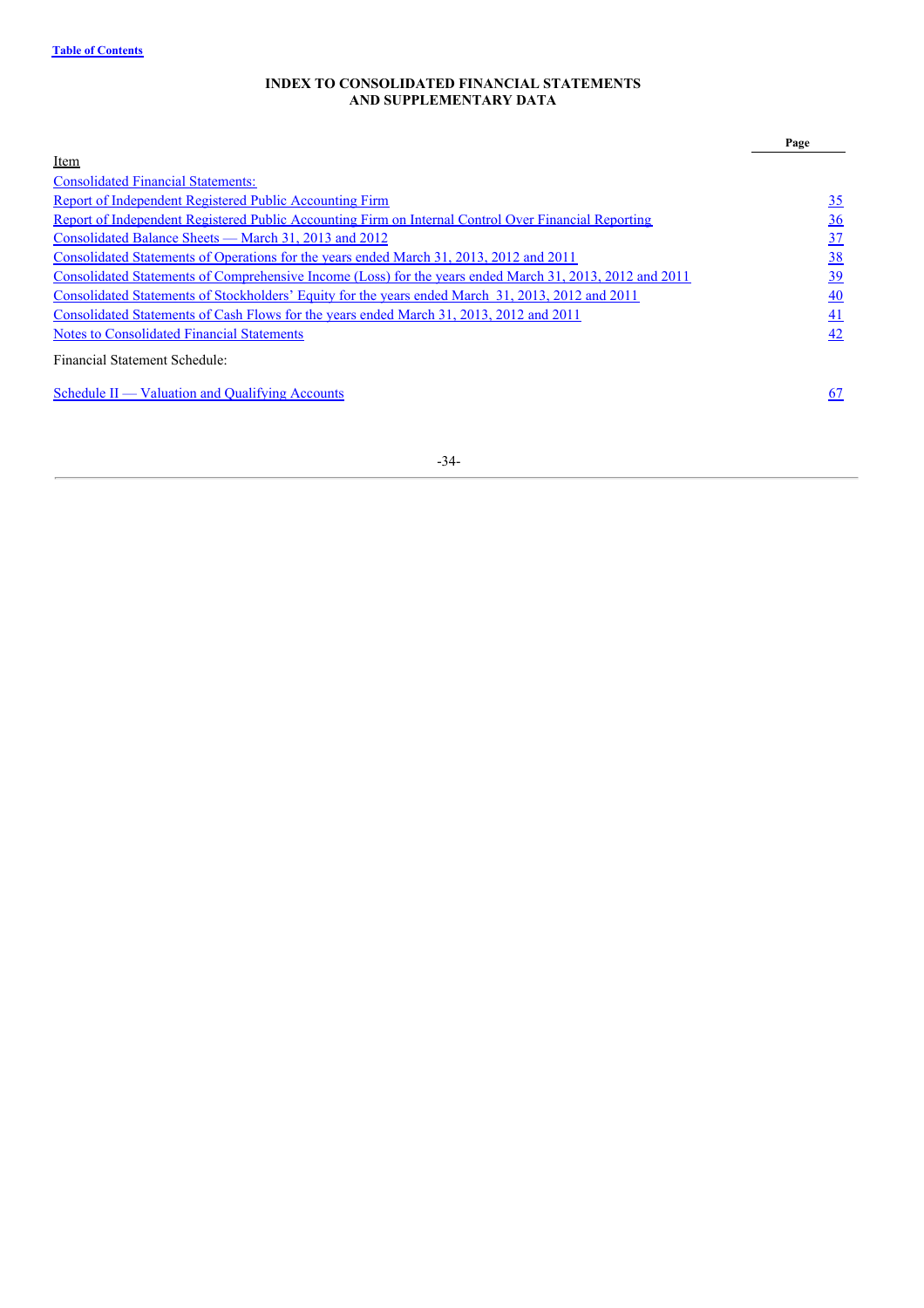### **Report of Independent Registered Public Accounting Firm**

The Board of Directors and Stockholders of Westell Technologies, Inc. and Subsidiaries

We have audited the accompanying consolidated balance sheets of Westell Technologies, Inc. and Subsidiaries (the Company) as of March 31, 2013 and 2012, and the related consolidated statements of operations, comprehensive income (loss), stockholders' equity, and cash flows for each of the three years in the period ended March 31, 2013. Our audits also included the financial statement schedule listed in the Index at Item 15(a)(2). These financial statements and schedule are the responsibility of the Company's management. Our responsibility is to express an opinion on these financial statements and schedule based on our audits.

We conducted our audits in accordance with the standards of the Public Company Accounting Oversight Board (United States). Those standards require that we plan and perform the audit to obtain reasonable assurance about whether the financial statements are free of material misstatement. An audit includes examining, on a test basis, evidence supporting the amounts and disclosures in the financial statements. An audit also includes assessing the accounting principles used and significant estimates made by management, as well as evaluating the overall financial statement presentation. We believe that our audits provide a reasonable basis for our opinion.

In our opinion, the financial statements referred to above present fairly, in all material respects, the consolidated financial position of Westell Technologies, Inc. and Subsidiaries at March 31, 2013 and 2012, and the consolidated results of its operations and its cash flows for each of the three years in the period ended March 31, 2013, in conformity with U.S. generally accepted accounting principles. Also, in our opinion, the related financial statement schedule, when considered in relation to the basic financial statements taken as a whole, presents fairly, in all material respects, the information set forth therein.

We also have audited, in accordance with the standards of the Public Company Accounting Oversight Board (United States), Westell Technologies, Inc. and Subsidiaries' internal control over financial reporting as of March 31, 2013, based on criteria established in Internal Control - Integrated Framework issued by the Committee of Sponsoring Organizations of the Treadway Commission, and our report dated May 24, 2013, expressed an unqualified opinion thereon.

/s/ Ernst & Young LLP Chicago, Illinois May 24, 2013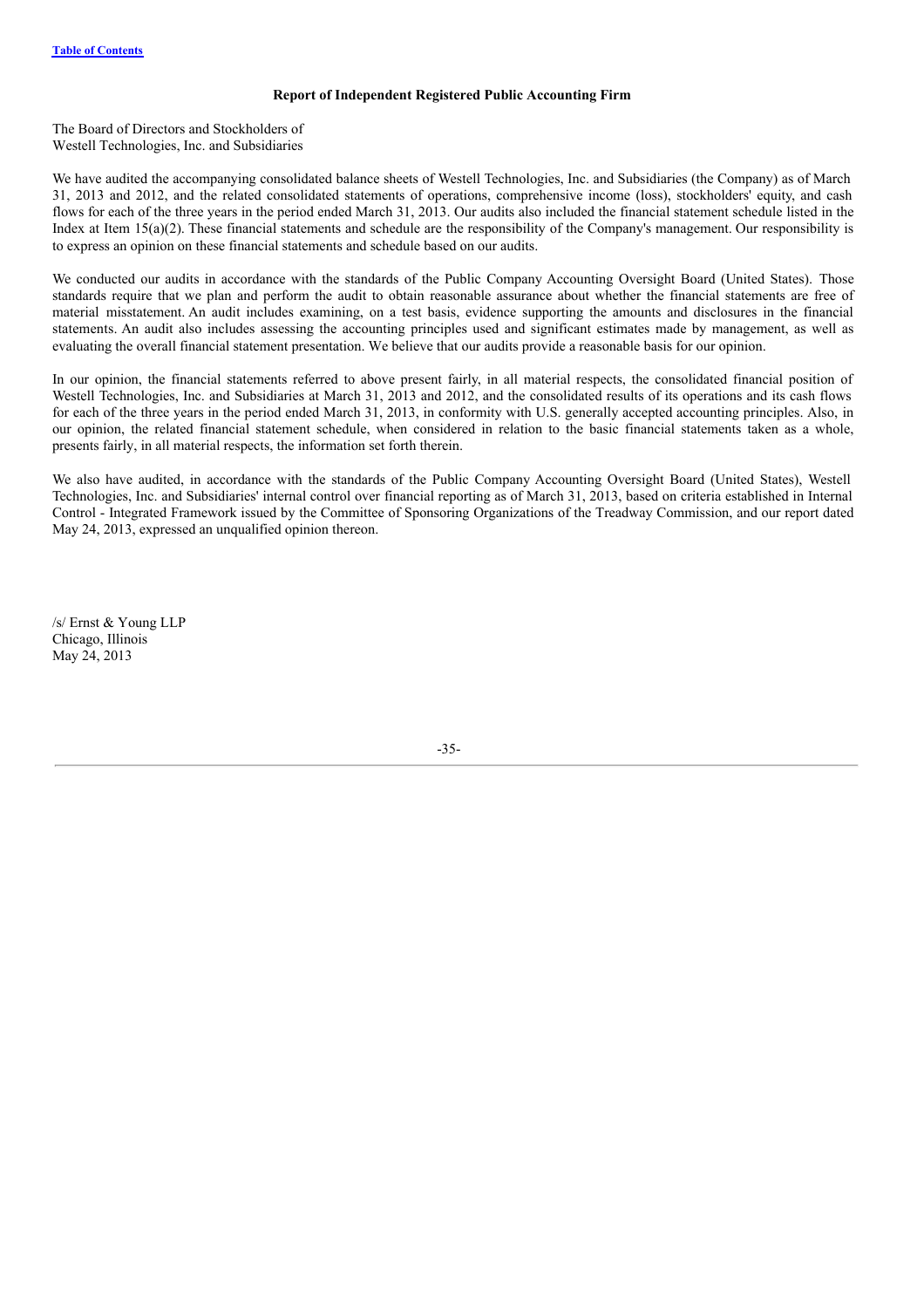### **Report of Independent Registered Public Accounting Firm on Internal Control Over Financial Reporting**

The Board of Directors and Stockholders of Westell Technologies, Inc. and Subsidiaries

We have audited Westell Technologies, Inc. and Subsidiaries' internal control over financial reporting as of March 31, 2013, based on criteria established in Internal Control - Integrated Framework issued by the Committee of Sponsoring Organizations of the Treadway Commission (the COSO criteria). Westell Technologies, Inc. and Subsidiaries' management is responsible for maintaining effective internal control over financial reporting and for its assessment of the effectiveness of internal control over financial reporting included in the accompanying Management's Annual Report on Internal Control over Financial Reporting. Our responsibility is to express an opinion on the company's internal control over financial reporting based on our audit.

We conducted our audit in accordance with the standards of the Public Company Accounting Oversight Board (United States). Those standards require that we plan and perform the audit to obtain reasonable assurance about whether effective internal control over financial reporting was maintained in all material respects. Our audit included obtaining an understanding of internal control over financial reporting, assessing the risk that a material weakness exists, testing and evaluating the design and operating effectiveness of internal control based on the assessed risk, and performing such other procedures as we considered necessary in the circumstances. We believe that our audit provides a reasonable basis for our opinion.

A company's internal control over financial reporting is a process designed to provide reasonable assurance regarding the reliability of financial reporting and the preparation of financial statements for external purposes in accordance with generally accepted accounting principles. A company's internal control over financial reporting includes those policies and procedures that (1) pertain to the maintenance of records that, in reasonable detail, accurately and fairly reflect the transactions and dispositions of the assets of the company; (2) provide reasonable assurance that transactions are recorded as necessary to permit preparation of financial statements in accordance with generally accepted accounting principles, and that receipts and expenditures of the company are being made only in accordance with authorizations of management and directors of the company; and (3) provide reasonable assurance regarding prevention or timely detection of unauthorized acquisition, use, or disposition of the company's assets that could have a material effect on the financial statements.

Because of its inherent limitations, internal control over financial reporting may not prevent or detect misstatements. Also, projections of any evaluation of effectiveness to future periods are subject to the risk that controls may become inadequate because of changes in conditions, or that the degree of compliance with the policies or procedures may deteriorate.

In our opinion, Westell Technologies, Inc. and Subsidiaries maintained, in all material respects, effective internal control over financial reporting as of March 31, 2013, based on the COSO criteria.

We also have audited, in accordance with the standards of the Public Company Accounting Oversight Board (United States), the consolidated balance sheets of Westell Technologies, Inc. and Subsidiaries' as of March 31, 2013 and 2012, and the related consolidated statements of operations, comprehensive income (loss), stockholders' equity, and cash flows for each of the three years in the period ended March 31, 2013 of Westell Technologies, Inc. and Subsidiaries, and our report dated May 24, 2013, expressed an unqualified opinion thereon.

/s/ Ernst & Young LLP Chicago, Illinois May 24, 2013

-36-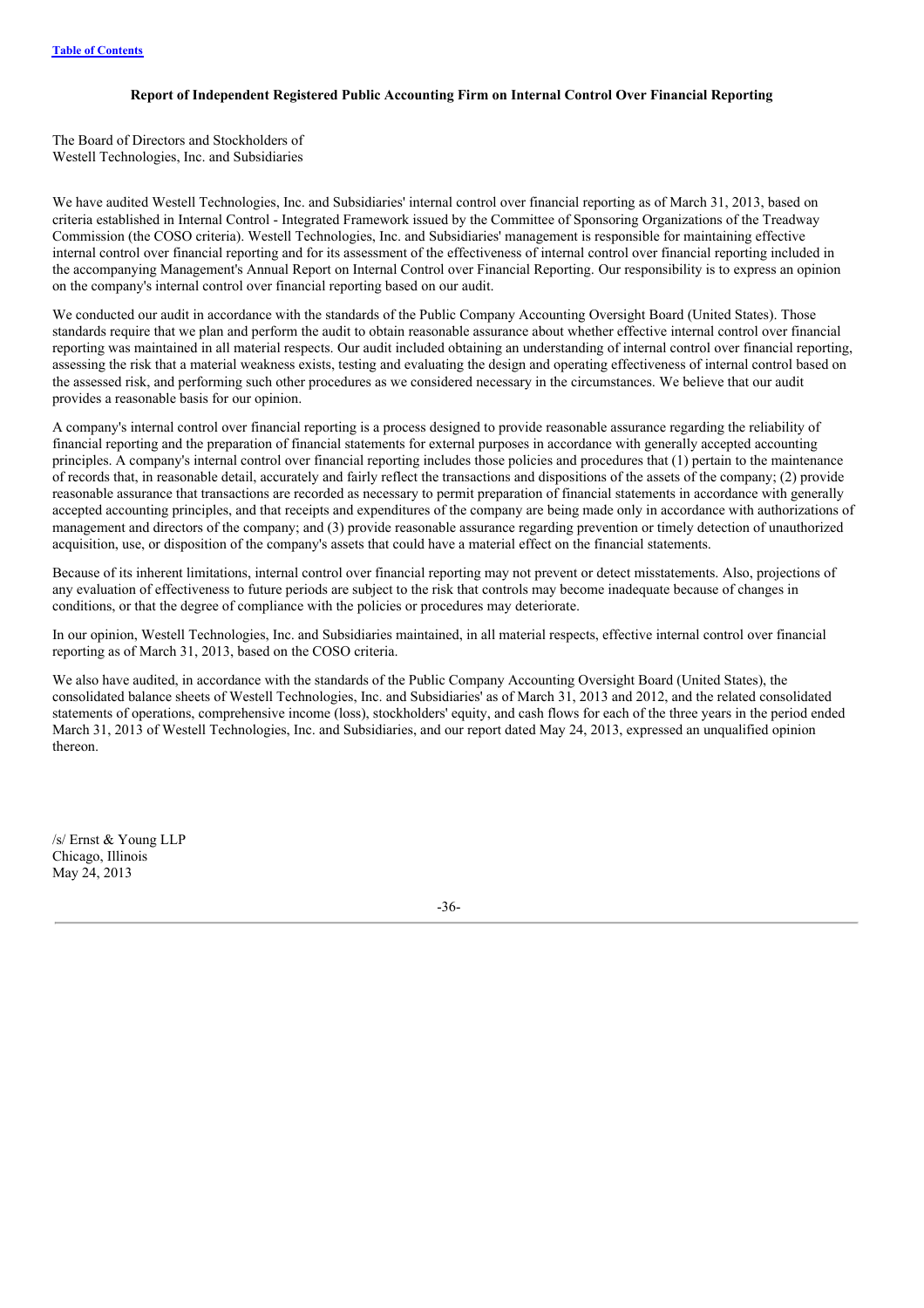# **WESTELL TECHNOLOGIES, INC. AND SUBSIDIARIES CONSOLIDATED BALANCE SHEETS (In thousands, except share amounts**)

|                                                                                         |              | March 31, 2013 |               | March 31, 2012 |
|-----------------------------------------------------------------------------------------|--------------|----------------|---------------|----------------|
| <b>Assets</b>                                                                           |              |                |               |                |
| Current assets:                                                                         |              |                |               |                |
| Cash and cash equivalents                                                               | \$           | 88,233         | $\sqrt{S}$    | 120,832        |
| Restricted cash                                                                         |              | 2,500          |               | 7,451          |
| Short-term investments                                                                  |              | 24,349         |               | 14,455         |
| Accounts receivable (net of allowance of \$10 and \$12 as of March 31, 2013 and 2012,   |              |                |               |                |
| respectively)                                                                           |              | 6,689          |               | 5,710          |
| Inventories                                                                             |              | 12,223         |               | 9,906          |
| Prepaid expenses and other current assets                                               |              | 1,804          |               | 1,456          |
| Deferred income tax assets                                                              |              |                |               | 1,859          |
| Total current assets                                                                    |              | 135,798        |               | 161,669        |
| Property and equipment:                                                                 |              |                |               |                |
| Machinery and equipment                                                                 |              | 1,162          |               | 1,174          |
| Office, computer and research equipment                                                 |              | 8,659          |               | 8,837          |
| Leasehold improvements                                                                  |              | 7,515          |               | 7,720          |
| Total property and equipment, gross                                                     |              | 17,336         |               | 17,731         |
| Less accumulated depreciation and amortization                                          |              | (16, 255)      |               | (16, 534)      |
| Property and equipment, net                                                             |              | 1,081          |               | 1,197          |
| Goodwill                                                                                |              |                |               | 801            |
| Intangibles, net                                                                        |              | 5,063          |               | 2,728          |
| Deferred income tax assets                                                              |              | 2,735          |               | 30,740         |
| Other assets                                                                            |              | 495            |               | 291            |
| <b>Total assets</b>                                                                     | \$           | 145,172        | $\mathbb{S}$  | 197,426        |
| <b>Liabilities and Stockholders' Equity</b>                                             |              |                |               |                |
| Current liabilities:                                                                    |              |                |               |                |
| Accounts payable                                                                        | $\mathbb{S}$ | 4,126          | <sup>\$</sup> | 3,142          |
| Accrued expenses                                                                        |              | 2,957          |               | 2,125          |
| Accrued compensation                                                                    |              | 996            |               | 1,203          |
| Total current liabilities                                                               |              | 8,079          |               | 6,470          |
| Accrual for uncertain tax benefits                                                      |              | 2,768          |               | 3,483          |
| Contingent consideration payable                                                        |              | 2,333          |               |                |
| Other long-term liabilities                                                             |              | 915            |               | 1,109          |
| <b>Total liabilities</b>                                                                |              | 14,095         |               | 11,062         |
| Commitments and contingencies (Notes 1 and 5)                                           |              |                |               |                |
| Stockholders' equity:                                                                   |              |                |               |                |
| Class A common stock, par \$0.01, Authorized - 109,000,000 shares                       |              |                |               |                |
| Outstanding - 44,969,841 and 50,429,399 shares at March 31, 2013 and 2012, respectively |              | 450            |               | 504            |
| Class B common stock, par $$0.01$ , Authorized $-25,000,000$ shares                     |              |                |               |                |
| Issued and outstanding - 13,937,151 shares at both March 31, 2013 and 2012              |              | 139            |               | 139            |
| Preferred stock, par $$0.01$ , Authorized - 1,000,000 shares                            |              |                |               |                |
| Issued and outstanding – none                                                           |              |                |               |                |
| Additional paid-in capital                                                              |              | 406,638        |               | 405,147        |
| Treasury stock at cost - 16,969,296 and 11,180,931 shares at March 31, 2013 and 2012,   |              |                |               |                |
| respectively                                                                            |              | (33, 848)      |               | (21, 173)      |
| Cumulative translation adjustment                                                       |              | 608            |               | 619            |
| Accumulated deficit                                                                     |              | (242,910)      |               | (198, 872)     |
| Total stockholders' equity                                                              |              | 131,077        |               | 186,364        |
| Total liabilities and stockholders' equity                                              | $\mathbb{S}$ | 145,172        | $\mathcal{S}$ | 197,426        |

The accompanying notes are an integral part of these Consolidated Financial Statements.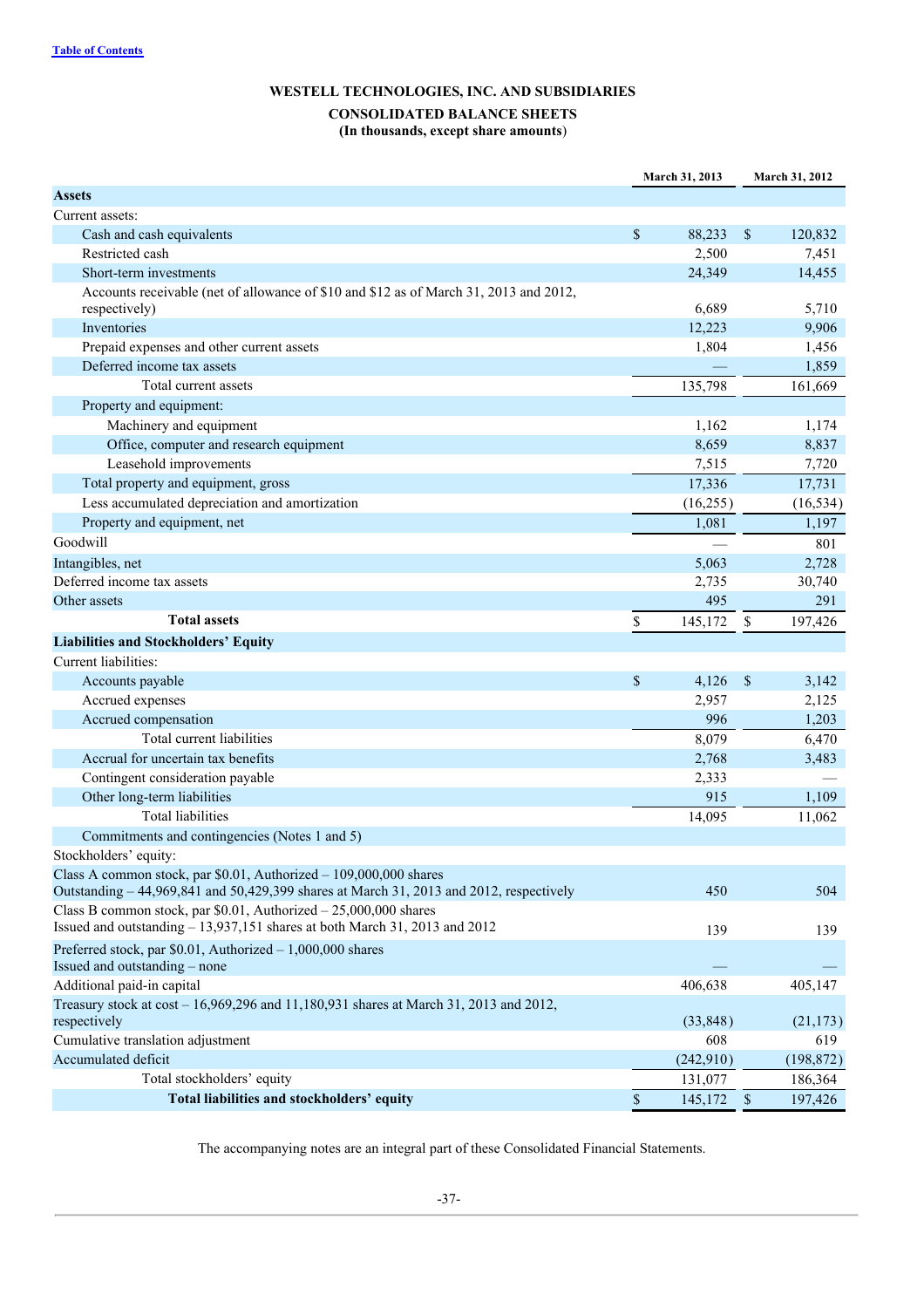# **WESTELL TECHNOLOGIES, INC. AND SUBSIDIARIES CONSOLIDATED STATEMENTS OF OPERATIONS (In thousands, except per share amounts)**

|                                                                                                                                                               | <b>Fiscal Year Ended March 31,</b> |             |                    |           |               |         |  |
|---------------------------------------------------------------------------------------------------------------------------------------------------------------|------------------------------------|-------------|--------------------|-----------|---------------|---------|--|
|                                                                                                                                                               |                                    | 2013        |                    | 2012      |               | 2011    |  |
| Revenue                                                                                                                                                       | $\mathbf{\$}$                      | 40,044      | $\mathbf{\hat{S}}$ | 69,655    | $\mathcal{S}$ | 147,849 |  |
| Cost of goods sold                                                                                                                                            |                                    | 25,720      |                    | 46,398    |               | 106,297 |  |
| Gross profit                                                                                                                                                  |                                    | 14,324      |                    | 23,257    |               | 41,552  |  |
| Operating expenses:                                                                                                                                           |                                    |             |                    |           |               |         |  |
| Sales and marketing                                                                                                                                           |                                    | 7,439       |                    | 6,496     |               | 10,813  |  |
| Research and development                                                                                                                                      |                                    | 7,326       |                    | 7,727     |               | 11,774  |  |
| General and administrative                                                                                                                                    |                                    | 9,910       |                    | 7,615     |               | 8,623   |  |
| Intangible amortization                                                                                                                                       |                                    | 892         |                    | 548       |               | 545     |  |
| Restructuring                                                                                                                                                 |                                    | 149         |                    | 550       |               |         |  |
| Goodwill impairment                                                                                                                                           |                                    | 2,884       |                    |           |               |         |  |
| Total operating expenses                                                                                                                                      |                                    | 28,600      |                    | 22.936    |               | 31.755  |  |
| Operating income (loss)                                                                                                                                       |                                    | (14,276)    |                    | 321       |               | 9,797   |  |
| Gain on CNS asset sale                                                                                                                                        |                                    |             |                    | 31,654    |               |         |  |
| Other income (expense), net                                                                                                                                   |                                    | 175         |                    | 331       |               | 20      |  |
| Income (loss) before income taxes and discontinued operations                                                                                                 |                                    | (14, 101)   |                    | 32,306    |               | 9,817   |  |
| Income tax (expense) benefit                                                                                                                                  |                                    | (29, 392)   |                    | (12, 875) |               | 53,304  |  |
| Net income (loss) from continuing operations                                                                                                                  |                                    | (43, 493)   |                    | 19,431    |               | 63,121  |  |
| Discontinued operations (Note 1):                                                                                                                             |                                    |             |                    |           |               |         |  |
| Gain on sale of discontinued operations, net of tax expense of \$12,359                                                                                       |                                    |             |                    | 20,489    |               |         |  |
| Income (loss) from discontinued operations, net of tax benefit (expense) of<br>\$813, \$(1,447) and \$(53) for fiscal years 2013, 2012 and 2011, respectively |                                    | (545)       |                    | 2,062     |               | 4,815   |  |
| Net income (loss)                                                                                                                                             | \$                                 | (44, 038)   | $\mathcal{S}$      | 41,982    | $\mathbb{S}$  | 67,936  |  |
| Basic net income (loss) per share:                                                                                                                            |                                    |             |                    |           |               |         |  |
| Basic net income (loss) from continuing operations                                                                                                            | \$                                 | $(0.73)$ \$ |                    | 0.29      | $\mathbb{S}$  | 0.93    |  |
| Basic net income (loss) from discontinued operations                                                                                                          |                                    | (0.01)      |                    | 0.34      |               | 0.07    |  |
| Basic net income (loss) per share *                                                                                                                           | \$                                 | $(0.73)$ \$ |                    | 0.63      | $\mathcal{S}$ | 1.00    |  |
| Diluted net income (loss) per share:                                                                                                                          |                                    |             |                    |           |               |         |  |
| Diluted net income (loss) from continuing operations                                                                                                          | $\mathbb{S}$                       | (0.73)      | $\sqrt{3}$         | 0.29      | $\mathbf{s}$  | 0.91    |  |
| Diluted net income (loss) from discontinued operations                                                                                                        |                                    | (0.01)      |                    | 0.33      |               | 0.07    |  |
| Diluted net income (loss) per share *                                                                                                                         | \$                                 | $(0.73)$ \$ |                    | 0.62      | $\mathbb{S}$  | 0.98    |  |
| Weighted-average number of shares outstanding:                                                                                                                |                                    |             |                    |           |               |         |  |
| <b>Basic</b>                                                                                                                                                  |                                    | 59,944      |                    | 66,657    |               | 67,848  |  |
| Effect of dilutive securities: restricted stock, restricted stock                                                                                             |                                    |             |                    |           |               |         |  |
| units, performance stock units and stock options**                                                                                                            |                                    |             |                    | 1,322     |               | 1,629   |  |
| Diluted                                                                                                                                                       |                                    | 59,944      |                    | 67,979    |               | 69,477  |  |
|                                                                                                                                                               |                                    |             |                    |           |               |         |  |

The accompanying notes are an integral part of these Consolidated Financial Statements.

\*Per share amounts may not sum to totals because of rounding.

\*\* In periods with a net loss, the basic loss per share equals the diluted loss per share as all common stock equivalents are excluded from the per share calculation. The Company had 1.2 million and 2.4 million options outstanding as of March 31, 2012 and 2011, respectively, which were not included in the computation of average diluted shares outstanding because they were anti-dilutive.

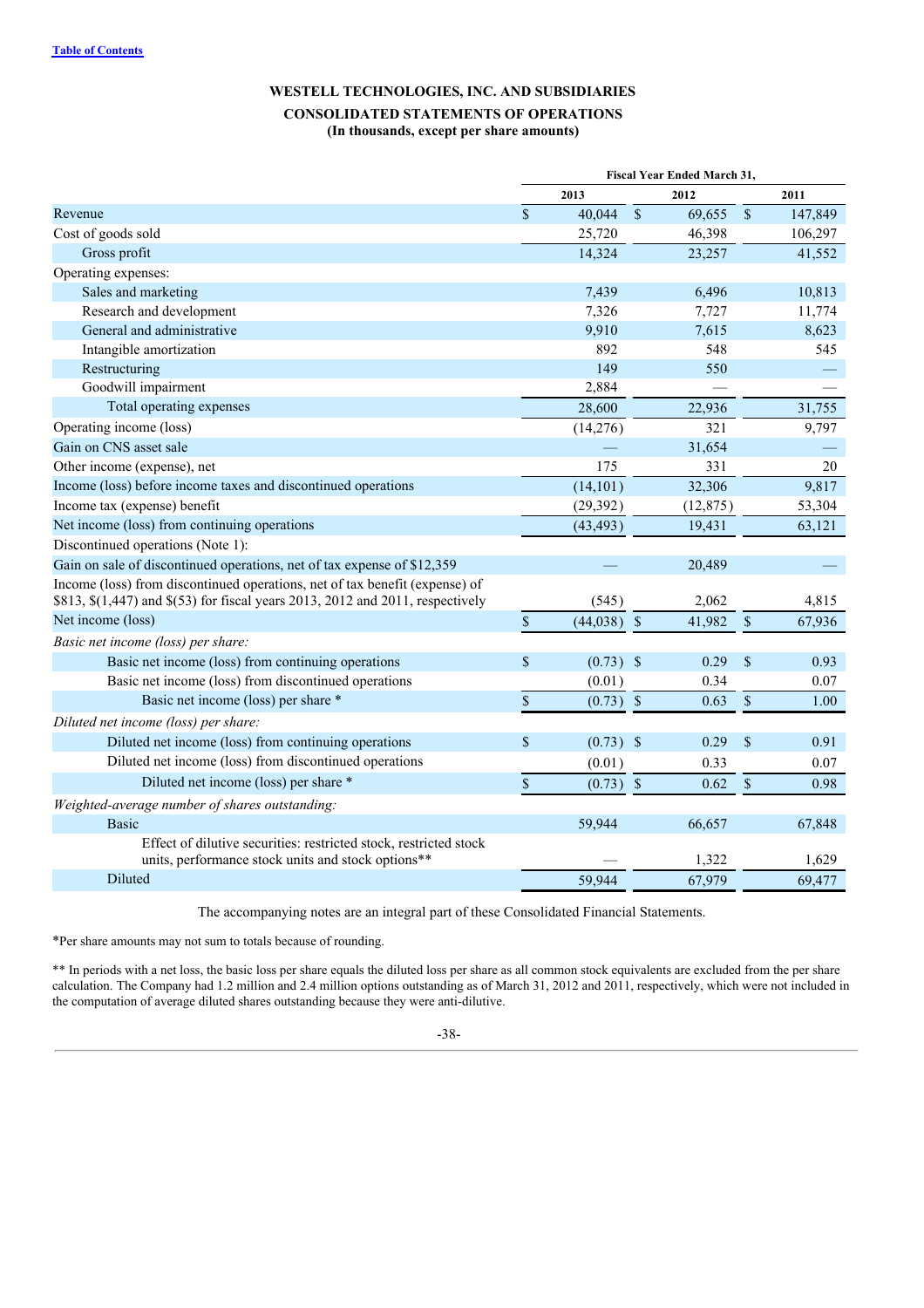# **WESTELL TECHNOLOGIES, INC. AND SUBSIDIARIES CONSOLIDATED STATEMENTS OF COMPREHENSIVE INCOME (LOSS) (In thousands)**

|                                         | <b>Fiscal Year Ended March 31,</b> |               |  |        |  |        |  |  |  |
|-----------------------------------------|------------------------------------|---------------|--|--------|--|--------|--|--|--|
|                                         | 2013                               |               |  | 2012   |  | 2011   |  |  |  |
| Net income (loss)                       |                                    | $(44,038)$ \$ |  | 41.982 |  | 67,936 |  |  |  |
| Other comprehensive income (loss):      |                                    |               |  |        |  |        |  |  |  |
| Foreign currency translation adjustment |                                    | (11)          |  | (346)  |  | 320    |  |  |  |
| Total other comprehensive income (loss) |                                    | (11)          |  | (346)  |  | 320    |  |  |  |
| Total comprehensive income (loss)       |                                    | (44,049)      |  | 41,636 |  | 68,256 |  |  |  |

The accompanying notes are an integral part of these Consolidated Financial Statements.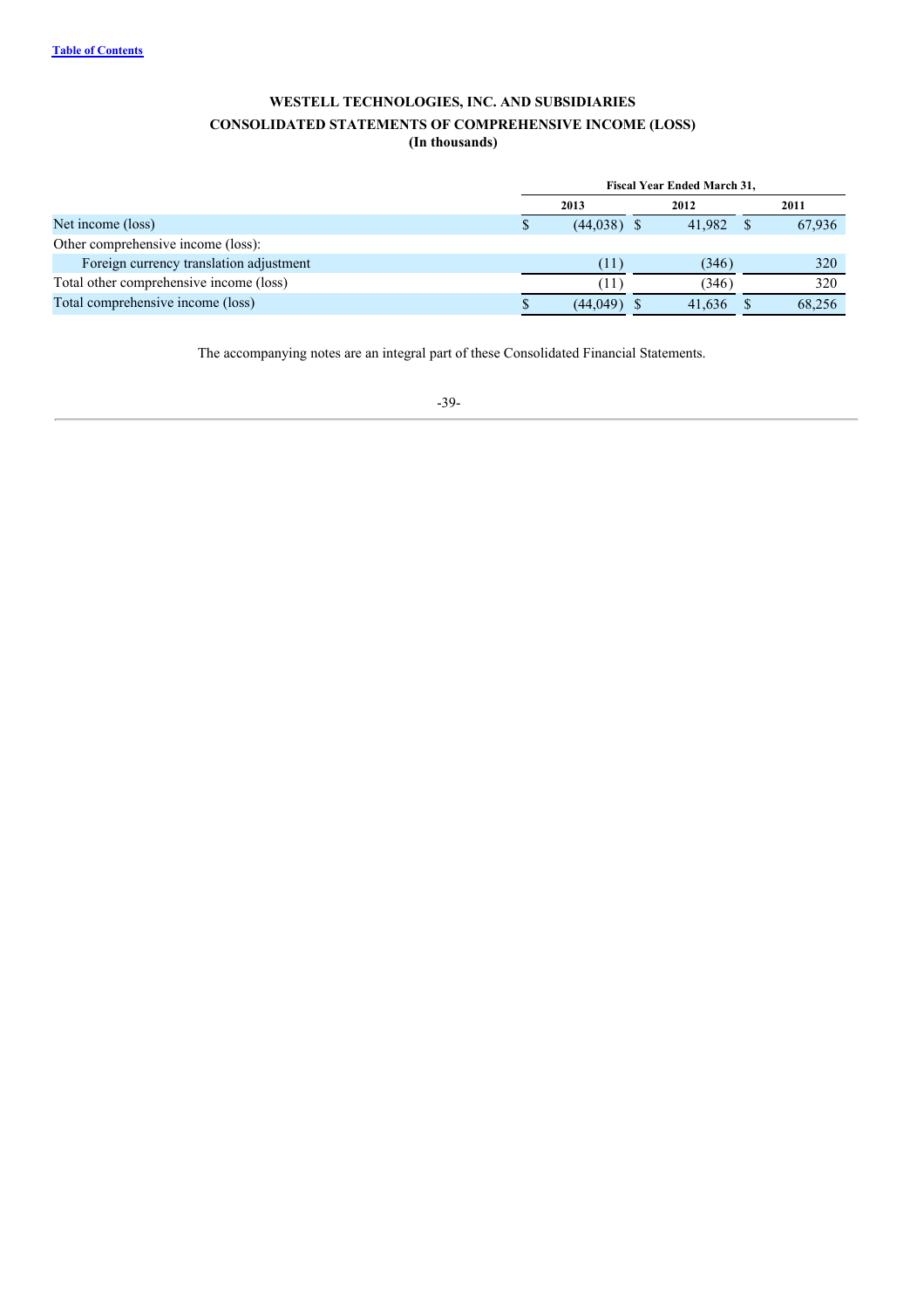# **WESTELL TECHNOLOGIES, INC. AND SUBSIDIARIES CONSOLIDATED STATEMENTS OF STOCKHOLDERS' EQUITY (In thousands)**

|                                                      |              | Common<br><b>Stock</b><br><b>Class A</b> |              | Common<br><b>Stock</b><br><b>Class B</b> |               | <b>Additional</b><br>Paid-in<br>Capital |               | Cumulative<br><b>Translation</b><br>Adjustment |      | Accumulated<br><b>Deficit</b> |               | <b>Treasury</b><br><b>Stock</b> |               | <b>Total</b><br>Stockholders'<br>Equity |
|------------------------------------------------------|--------------|------------------------------------------|--------------|------------------------------------------|---------------|-----------------------------------------|---------------|------------------------------------------------|------|-------------------------------|---------------|---------------------------------|---------------|-----------------------------------------|
| Balance, March 31, 2010                              | \$           | 528                                      | $\mathbb{S}$ | 147                                      | $\mathbf S$   | 398,756                                 | $\mathsf{\$}$ | 645                                            |      | \$ (309,043) \$               |               | (3,302)                         | $\mathcal{S}$ | 87,731                                  |
| Net income                                           |              |                                          |              |                                          |               |                                         |               |                                                |      | 67,936                        |               |                                 |               | 67,936                                  |
| <b>Translation adjustment</b>                        |              |                                          |              |                                          |               |                                         |               | 320                                            |      |                               |               |                                 |               | 320                                     |
| Class B stock converted to                           |              |                                          |              |                                          |               |                                         |               |                                                |      |                               |               |                                 |               |                                         |
| Class A stock                                        |              | $\mathbf{1}$                             |              | (1)                                      |               |                                         |               |                                                |      |                               |               |                                 |               |                                         |
| Deconsolidation of Contineo                          |              |                                          |              |                                          |               |                                         |               |                                                |      | 253                           |               |                                 |               | 253                                     |
| Repurchase of subsidiary stock<br>options            |              |                                          |              |                                          |               | (36)                                    |               |                                                |      |                               |               |                                 |               | (36)                                    |
| Options exercised                                    |              | 15                                       |              |                                          |               | 2,601                                   |               |                                                |      |                               |               |                                 |               | 2,616                                   |
| Purchase of treasury stock                           |              | (4)                                      |              |                                          |               | (5)                                     |               |                                                |      |                               |               | (552)                           |               | (561)                                   |
| Restricted stock grant, net of<br>forfeitures        |              | $\mathbf{1}$                             |              |                                          |               |                                         |               |                                                |      |                               |               |                                 |               | $\mathbf{1}$                            |
| Stock-based compensation                             |              |                                          |              |                                          |               | 1,021                                   |               |                                                |      |                               |               |                                 |               | 1,021                                   |
| Balance, March 31, 2011                              | $\mathbb{S}$ | 541                                      | \$           | 146                                      | $\mathsf{\$}$ | 402,337                                 | \$            | 965                                            | $\$$ | (240, 854)                    | $\mathcal{S}$ | (3,854)                         | $\mathcal{S}$ | 159,281                                 |
| Net income                                           |              |                                          |              |                                          |               |                                         |               |                                                |      | 41,982                        |               |                                 |               | 41,982                                  |
| Translation adjustment                               |              |                                          |              |                                          |               |                                         |               | (346)                                          |      |                               |               |                                 |               | (346)                                   |
| Class B stock converted to                           |              |                                          |              |                                          |               |                                         |               |                                                |      |                               |               |                                 |               |                                         |
| Class A stock                                        |              | $\overline{7}$                           |              | (7)                                      |               |                                         |               |                                                |      |                               |               |                                 |               |                                         |
| Repurchase of subsidiary stock                       |              |                                          |              |                                          |               |                                         |               |                                                |      |                               |               |                                 |               |                                         |
| options                                              |              |                                          |              |                                          |               | (117)                                   |               |                                                |      |                               |               |                                 |               | (117)                                   |
| Options exercised                                    |              | 9                                        |              |                                          |               | 1,675                                   |               |                                                |      |                               |               |                                 |               | 1,684                                   |
| Purchase of treasury stock                           |              | (66)                                     |              |                                          |               |                                         |               |                                                |      |                               |               | (17, 319)                       |               | (17, 385)                               |
| Restricted stock grant, net of<br>forfeitures        |              | (1)                                      |              |                                          |               |                                         |               |                                                |      |                               |               |                                 |               | (1)                                     |
| Conversion of RSUs to<br>restricted stock            |              | 14                                       |              |                                          |               | (14)                                    |               |                                                |      |                               |               |                                 |               |                                         |
| Tax benefits related to stock-<br>based compensation |              |                                          |              |                                          |               | 61                                      |               |                                                |      |                               |               |                                 |               | 61                                      |
| Stock-based compensation                             |              |                                          |              |                                          |               | 1,205                                   |               |                                                |      |                               |               |                                 |               | 1.205                                   |
| Balance, March 31, 2012                              | \$           | 504                                      | \$           | 139                                      | \$            | 405,147                                 | \$            | 619                                            | \$   | $(198,872)$ \$                |               | $(21, 173)$ \$                  |               | 186,364                                 |
| Net loss                                             |              |                                          |              |                                          |               |                                         |               |                                                |      | (44, 038)                     |               |                                 |               | (44, 038)                               |
| Translation adjustment                               |              |                                          |              |                                          |               |                                         |               | (11)                                           |      |                               |               |                                 |               | (11)                                    |
| Options exercised                                    |              | $\overline{2}$                           |              |                                          |               | 85                                      |               | $\overline{\phantom{0}}$                       |      |                               |               |                                 |               | 87                                      |
| Purchase of treasury stock                           |              | (58)                                     |              |                                          |               |                                         |               |                                                |      |                               |               | (12,675)                        |               | (12, 733)                               |
| Restricted stock grant, net of<br>forfeitures        |              | 1                                        |              |                                          |               |                                         |               |                                                |      |                               |               |                                 |               | 1                                       |
| Conversion of RSUs to<br>restricted stock            |              | $\mathbf{1}$                             |              |                                          |               | (1)                                     |               |                                                |      |                               |               |                                 |               |                                         |
| Stock-based compensation                             |              |                                          |              |                                          |               | 1,407                                   |               |                                                |      |                               |               |                                 |               | 1,407                                   |
| Balance, March 31, 2013                              | \$           | 450                                      | \$           | 139                                      | \$            | 406,638                                 | \$            | 608                                            | \$   | (242,910)                     | \$            | (33, 848)                       | \$            | 131,077                                 |

The accompanying notes are an integral part of these Consolidated Financial Statements.

-40-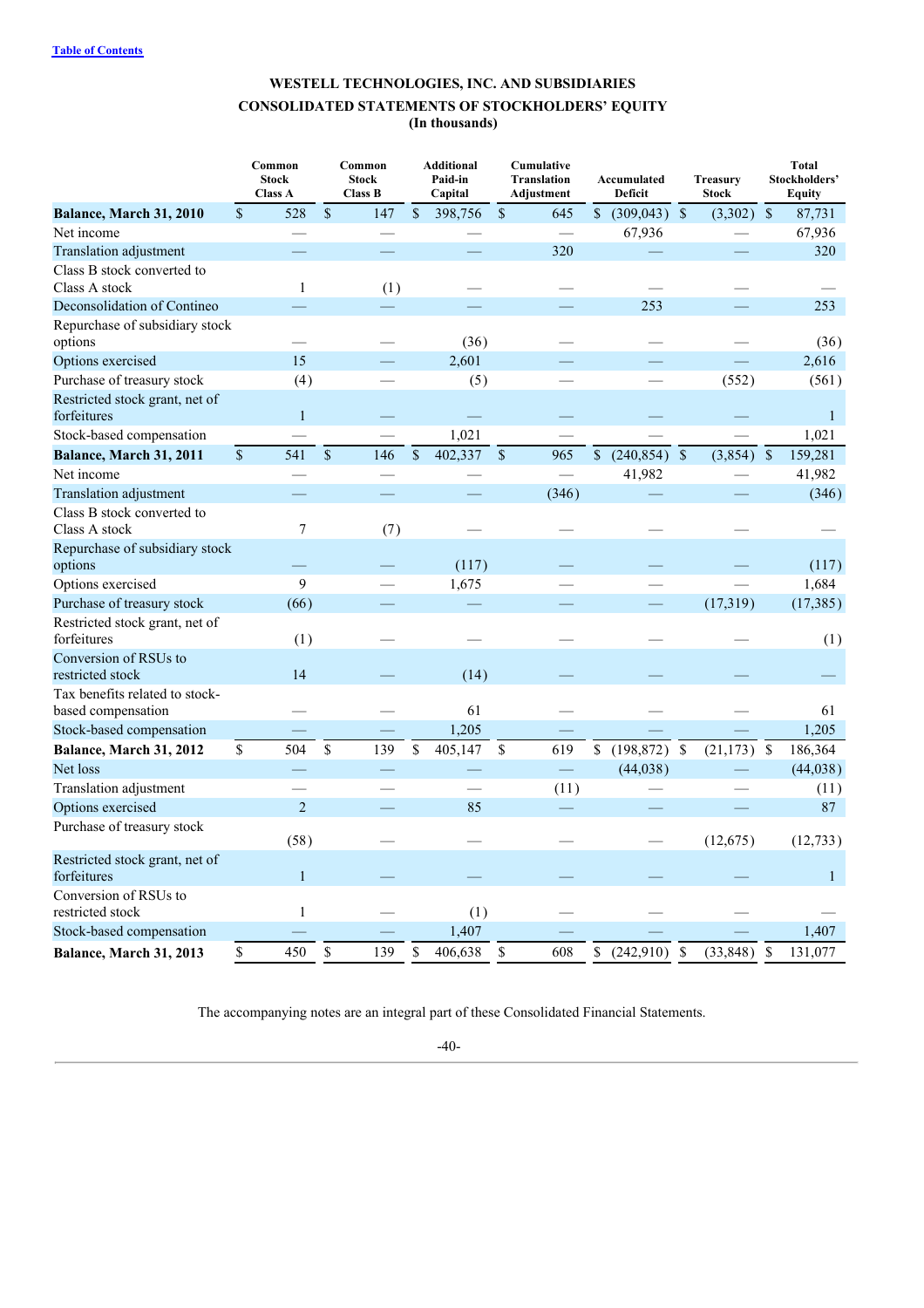# **WESTELL TECHNOLOGIES, INC. AND SUBSIDIARIES CONSOLIDATED STATEMENTS OF CASH FLOWS (In thousands)**

|                                                                                                | <b>Fiscal Year Ended March 31,</b> |                |    |           |               |          |
|------------------------------------------------------------------------------------------------|------------------------------------|----------------|----|-----------|---------------|----------|
|                                                                                                |                                    | 2013           |    | 2012      |               | 2011     |
| Cash flows from operating activities:                                                          |                                    |                |    |           |               |          |
| Net income (loss)                                                                              | \$                                 | $(44,038)$ \$  |    | 41,982    | <sup>\$</sup> | 67,936   |
| Reconciliation of net income (loss) to net cash provided by (used in) operating<br>activities: |                                    |                |    |           |               |          |
| Depreciation and amortization                                                                  |                                    | 1,381          |    | 2,053     |               | 2,700    |
| Goodwill impairment                                                                            |                                    | 2,884          |    |           |               |          |
| Stock-based compensation                                                                       |                                    | 1,407          |    | 1,205     |               | 1,021    |
| Foreign currency transaction (gain) loss                                                       |                                    |                |    | 17        |               | (52)     |
| Gain on CNS asset sale                                                                         |                                    |                |    | (31, 654) |               |          |
| Gain on sale of ConferencePlus, net of tax                                                     |                                    |                |    | (20, 489) |               |          |
| (Gain) loss on sale or disposal of fixed assets                                                |                                    | (8)            |    | 18        |               | 2        |
| Gain on sale of non-operating asset                                                            |                                    |                |    | (325)     |               |          |
| Restructuring                                                                                  |                                    | 149            |    | 1,217     |               |          |
| Deferred taxes                                                                                 |                                    | 29,865         |    | 12,438    |               | (54,200) |
| Changes in assets and liabilities:                                                             |                                    |                |    |           |               |          |
| Accounts receivable                                                                            |                                    | (979)          |    | 12,396    |               | (6,426)  |
| Inventory                                                                                      |                                    | (2,002)        |    | 1,852     |               | 3,702    |
| Prepaid expenses and other current assets                                                      |                                    | (233)          |    | 1,002     |               | 1,132    |
| Other assets                                                                                   |                                    | (240)          |    | (265)     |               | 167      |
| Deferred revenue                                                                               |                                    | (128)          |    | 336       |               | (705)    |
| Accounts payable and accrued expenses                                                          |                                    | 23             |    | (23, 820) |               | 8,522    |
| Accrued compensation                                                                           |                                    | (206)          |    | (2,919)   |               | 436      |
| Net cash provided by (used in) operating activities                                            |                                    | (12, 125)      |    | (4,956)   |               | 24,235   |
| Cash flows from investing activities:                                                          |                                    |                |    |           |               |          |
| Maturities of held-to maturity short-term debt securities                                      |                                    | 16,817         |    | 8,352     |               |          |
| Maturities of other short-term investments                                                     |                                    | 6,796          |    | 1,370     |               | 245      |
| Purchases of held-to maturity short-term debt securities                                       |                                    | (29,090)       |    | (16,746)  |               |          |
| Purchases of other short-term investments                                                      |                                    | (4, 417)       |    | (6,941)   |               | (735)    |
| Purchases of property and equipment                                                            |                                    | (379)          |    | (819)     |               | (785)    |
| Proceeds from sale of assets                                                                   |                                    | 15             |    | 325       |               |          |
| Proceeds from the sale of ConferencePlus, net of cash transferred                              |                                    |                |    | 40,331    |               |          |
| Proceeds from CNS asset sale                                                                   |                                    |                |    | 36,729    |               |          |
| Payment for business acquisition                                                               |                                    | (2,524)        |    |           |               |          |
| Changes in restricted cash                                                                     |                                    | 4,951          |    | (7, 451)  |               |          |
| Net cash provided by (used in) investing activities                                            |                                    | (7, 831)       |    | 55,150    |               | (1,275)  |
| Cash flows from financing activities:                                                          |                                    |                |    |           |               |          |
| Purchase of treasury stock                                                                     |                                    | (12, 733)      |    | (17, 385) |               | (561)    |
| Excess tax benefits from stock-based compensation                                              |                                    |                |    | 145       |               |          |
| Proceeds from stock options exercised                                                          |                                    | 87             |    | 1,684     |               | 2,616    |
| Repurchase of subsidiary stock options                                                         |                                    |                |    | (117)     |               | (36)     |
| Net cash provided by (used in) financing activities                                            |                                    | (12, 646)      |    | (15, 673) |               | 2,019    |
| Effect of exchange rate changes on cash                                                        |                                    | $\overline{3}$ |    | (97)      |               | 114      |
| Net increase (decrease) in cash and cash equivalents                                           |                                    | (32, 599)      |    | 34,424    |               | 25,093   |
| Cash and cash equivalents, beginning of period                                                 |                                    | 120,832        |    | 86,408    |               | 61,315   |
| Cash and cash equivalents, end of period                                                       | \$                                 | 88,233         | \$ | 120,832   | $\$$          | 86,408   |
| Supplemental disclosures of cash flow information:                                             |                                    |                |    |           |               |          |
| Cash paid (refunded) for income taxes, net                                                     | \$                                 | $(524)$ \$     |    | 2,901     | $\$$          | 874      |

The accompanying notes are an integral part of these Consolidated Financial Statements.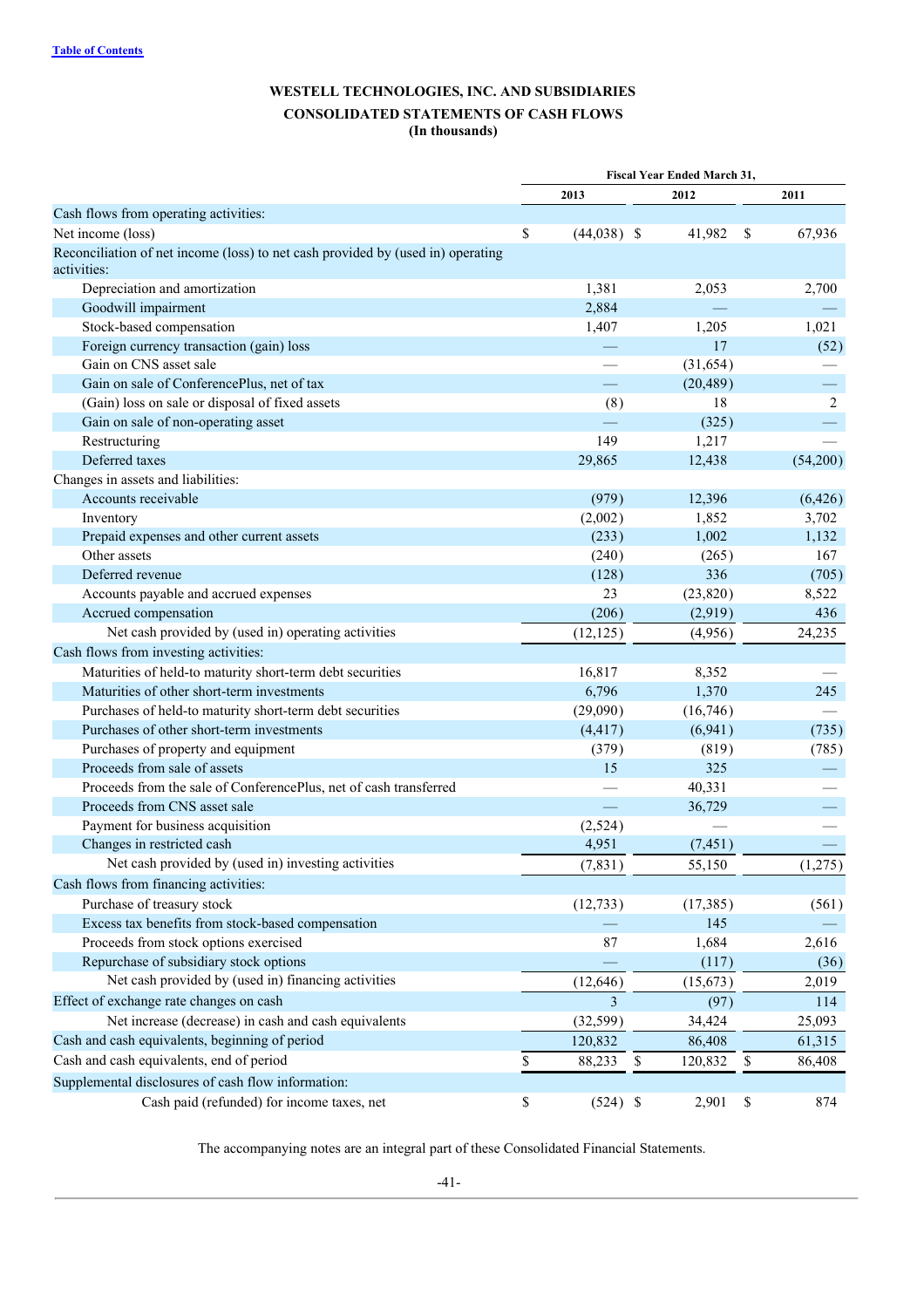# **WESTELL TECHNOLOGIES, INC. AND SUBSIDIARIES NOTES TO CONSOLIDATED FINANCIAL STATEMENTS**

### **Note 1. Basis of Presentation:**

#### *Description of Business*

Westell Technologies, Inc. (the "Company") is a holding company. Its wholly owned subsidiary, Westell, Inc., designs and distributes telecommunications products which are sold primarily to major telecom service providers. Noran Tel, Inc. is a wholly owned subsidiary of Westell, Inc. The Company completed the plan to relocate the majority of its Noran Tel operations to the Company's location in Aurora, Illinois, with the intent to optimize operations (the "Noran Tel relocation"). The relocation was completed in fiscal year 2013 and impacted approximately 35 employees located in Canada. Noran Tel's remaining Canadian operations focus on power distribution product development and sales of Westell products in Canada.

### *Business Acquisition*

On May 15, 2012, the Company acquired certain assets and liabilities of ANTONE Wireless Corporation ("ANTONE"), including rights to ANTONE products, for \$2.5 million cash, subject to an adjustment for working capital, plus contingent cash consideration of up to an additional \$3.5 million (the "ANTONE acquisition"). The contingent consideration is based upon profitability of the acquired products for post-closing periods through June 30, 2016, and may be offset by working capital adjustments and indemnification claims. The acquisition included inventories, property and equipment, contract rights, customer relationships, technology, and certain specified operating liabilities that existed at the closing date. The Company hired nine of ANTONE's employees. ANTONE products include high-performance towermounted amplifiers, multi-carrier power amplifier boosters, and cell-site antenna sharing products. The acquisition qualifies as a business combination and is accounted for using the acquisition method of accounting.

The results of ANTONE's operations have been included in the Consolidated Financial Statements since the date of acquisition and are reported in the Westell operating segment. The Company incurred \$0.1 million of related acquisition costs in fiscal year 2013 which are reflected in general and administrative costs in the Consolidated Statement of Operations.

In accordance with the acquisition method of accounting for business combinations, the Company allocated the total purchase price to identifiable tangible and intangible assets based on each element's fair value. Purchased intangibles are amortized over their respective estimated useful lives. Goodwill recorded from this acquisition is the residual purchase price after allocating the total consideration to the preliminary fair value of assets acquired and liabilities assumed, and represents the expected synergies and other benefits from this acquisition that relates to the Company's market position, customer relationships and supply chain capabilities. All goodwill recorded on the ANTONE acquisition is expected to be amortized and deductible for U.S. federal and state income tax purposes. The goodwill, which was evaluated under the Westell reporting segment, was determined to be impaired and therefore written off in the fourth quarter of fiscal year 2013. Refer to Note 4, Goodwill and Intangible Assets.

The following table summarizes the fair values of the assets and liabilities assumed as of the May 15, 2012, acquisition date:

| (in thousands)                         |         |
|----------------------------------------|---------|
| Inventories                            | \$326   |
| Deposit                                |         |
| Intangibles                            | 3,230   |
| Liabilities                            | (612)   |
| Goodwill                               | 2,086   |
| Net assets acquired                    | \$5,033 |
| Cash consideration transferred         | \$2,524 |
| Contingent consideration               | 3,038   |
| Working capital adjustment (shortfall) | (529)   |
| Total preliminary consideration        | \$5,033 |
|                                        |         |

The identifiable intangible assets include \$2.8 million designated to technology and\$0.4 million designated to customer relationships, each with estimated useful lives of 8 years. The Company calculated values based on the present value of the

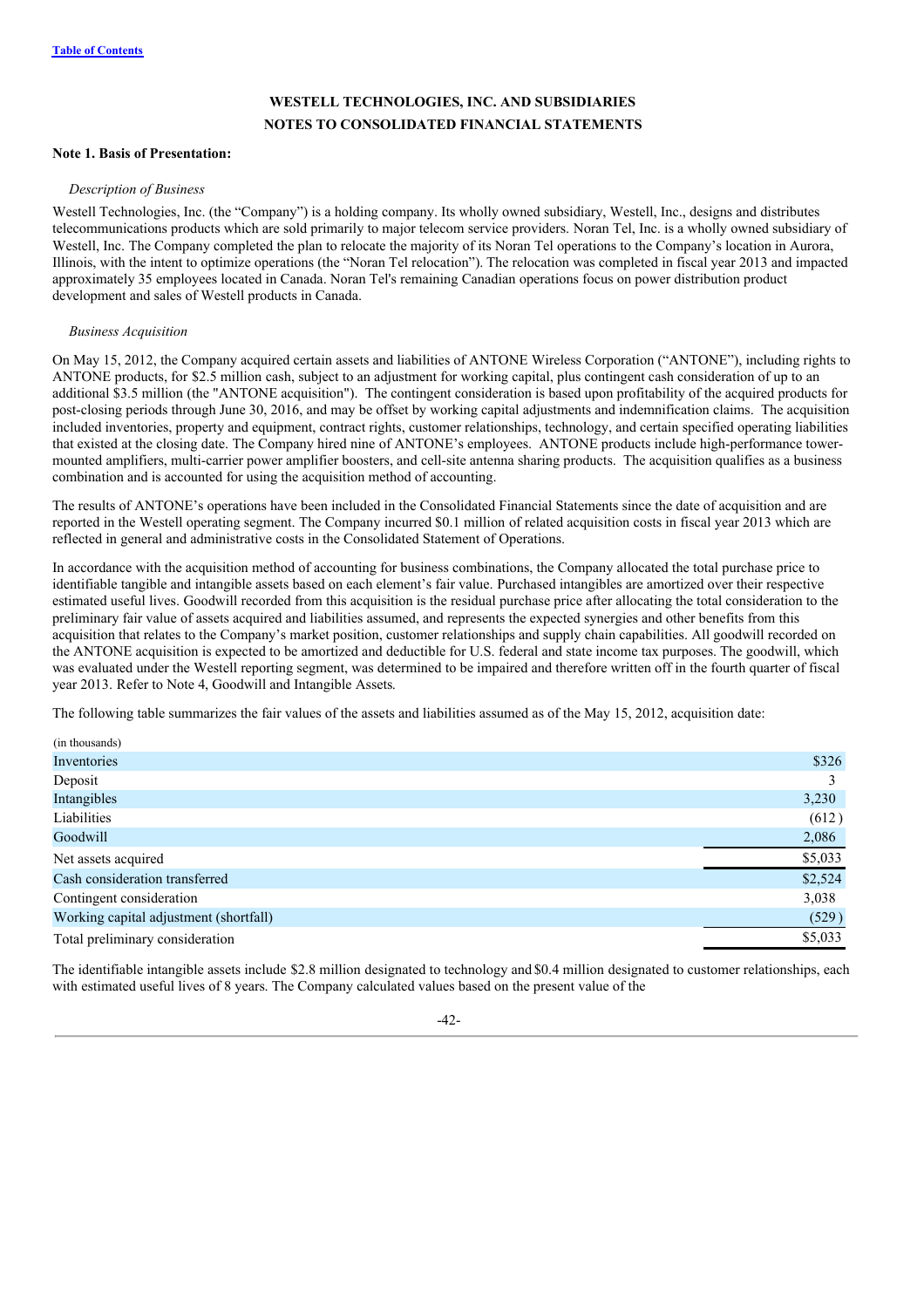future estimated cash flows derived from operations attributable to technology and existing customer contracts and relationships. The \$2.1 million of goodwill, which was evaluated under the Westell reporting segment, which is comprised of the entire business except the CNS segment, was determined to be impaired and therefore written off in the fourth quarter of fiscal year 2013. See Note 2, Summary of Significant Accounting Policies.

In the twelve months ended March 31, 2013, the Company recorded a \$303,000 warranty obligation for pre-acquisition sales made by ANTONE related to a specific product failure. See Note 6, Product Warranties. Pre-acquisition warranty costs in excess of \$25,000 are indemnified by the seller and have been adjusted in the valuation of the contingent consideration. Refer to further discussion of the contingent consideration in Note 13, Fair Value Measurements.

#### *Sale of Conference Plus, Inc.*

On December 31, 2011, the Company sold its wholly owned subsidiary, Conference Plus, Inc. including Conference Plus Global Services, Ltd ("CGPS"), a wholly owned subsidiary of ConferencePlus (collectively, "ConferencePlus") to Arkadin for \$40.3 million in cash (the "ConferencePlus sale"). Of the total purchase price, \$4.1 million was placed in escrow at closing for one year as security for certain indemnity obligations of the Company. The Company subsequently agreed to extend the escrow period to June 10, 2013. During the three months ended December 31, 2012, the Company recorded a contingent liability of \$1.5 million, pre-tax, relating to impending claims raised by Arkadin under the indemnity provisions of the purchase sales agreement. This, along with certain other adjustments, resulted in a \$1.4 million loss for fiscal year 2013 and is presented in the table below. In the quarter ended March 31, 2013, \$1.6 million of the escrow was released. The Company expects the cash held in escrow that is in excess of the obligation covered by the indemnity provisions to be released to the Company during fiscal year 2014. The escrow amount has been classified as restricted cash on the Consolidated Balance Sheets as of March 31, 2013, and March 31, 2012. The results of operations of ConferencePlus presented herein have been classified as discontinued operations. The Consolidated Statements of Cash Flows include discontinued operations.

During fiscal year 2012, the Company recorded an after-tax gain of \$20.5 million on the ConferencePlus sale which is included in discontinued operations on the Consolidated Statement of Operations.

The gain on the sale is calculated as follows:

| (in thousands)                                                                           |          |
|------------------------------------------------------------------------------------------|----------|
| <b>Cash Proceeds</b>                                                                     | 40.331   |
| Less: Net value of assets and liabilities as of December 31, 2011, and transaction costs | (7, 483) |
| Total gain before income taxes                                                           | 32,848   |
| Income tax                                                                               | (12,359) |
| Total gain, net of tax                                                                   | 20.489   |

ConferencePlus revenue and income before income taxes reported in discontinued operations is as follows:

|                                   |  |                   | <b>Twelve months ended</b><br>March 31. |      |        |
|-----------------------------------|--|-------------------|-----------------------------------------|------|--------|
| (in thousands)                    |  | 2013              | 2012                                    | 2011 |        |
| Revenue                           |  | $\qquad \qquad -$ | 31,746                                  |      | 42,328 |
| Income (loss) before income taxes |  | 1,358)            | 3.509                                   |      | 4,868  |

#### *CNS Asset Sale*

On April 15, 2011, the Company sold certain assets and transferred certain liabilities of the Customer Networking Solutions ("CNS") segment to NETGEAR, Inc. for \$36.7 million in cash (the "CNS asset sale"). The Company retained a major CNS customer relationship and contract, and also retained the Homecloud product development program. The Company completed the remaining contractually required product shipments under the retained contract in December 2011.

As part of the agreement, the Company agreed to indemnify NETGEAR following the closing of the sale against specified losses in connection with the CNS business and generally retained responsibility for various legal liabilities that may accrue. An escrow balance of \$3.4 million was established for one year for this purpose or for other claims and is reflected as restricted cash on the Consolidated Balance Sheet. NETGEAR made a \$0.9 million claim against the escrow balance for a dispute and indemnity claim regarding an interpretation of the Asset Purchase Agreement. The Company had previously recorded a \$0.4 million contingency reserve for this claim at the time of the sale and recorded an additional expense of \$0.5 million during fiscal year 2013. In fiscal year 2013, the Company resolved the dispute through arbitration and the escrow was released with \$2.6 million refunded to the Company and \$0.9 million paid to NETGEAR.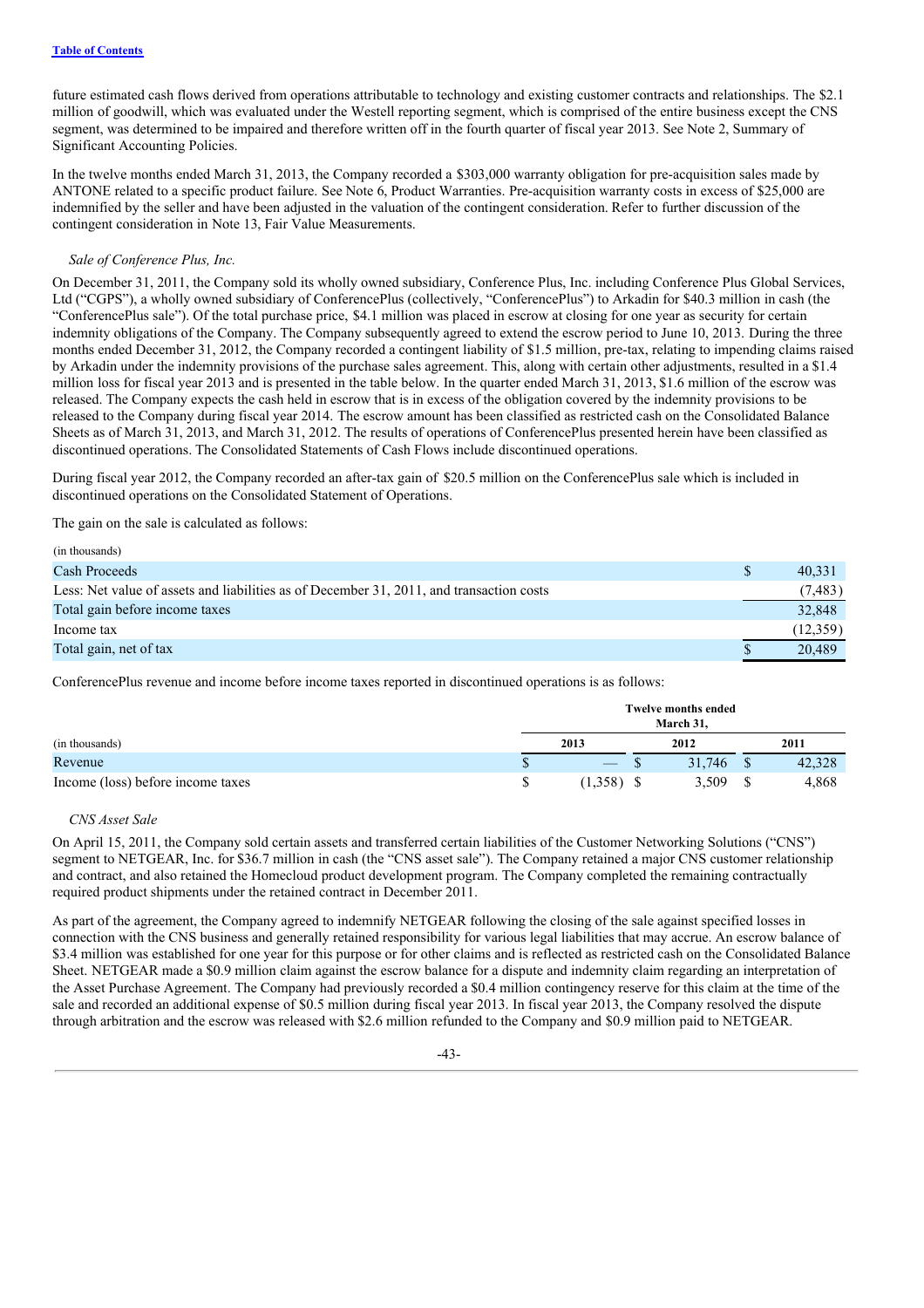(in thousands)

During fiscal year 2012, the Company recorded a pre-tax gain of \$31.7 million in connection with this asset sale. In connection with the CNS asset sale, the Company entered into a Master Services Agreement and an Irrevocable Site License Agreement under which the Company provided transition services and subleased office space to NETGEAR. The sublease expired in April 2012.

The pre-tax gain on the CNS asset sale for the twelve months ended March 31, 2012, is calculated as follows:

| TIIL UIOUSAIIUS J                                                                                         |         |
|-----------------------------------------------------------------------------------------------------------|---------|
| <b>Cash Proceeds</b>                                                                                      | 36.729  |
| Less: Net value of assets and liabilities sold or transferred as of April 15, 2011, and transaction costs | (5,075) |
| Total gain before income taxes                                                                            | 31.654  |

#### *Principles of Consolidation*

The accompanying Consolidated Financial Statements include the accounts of the Company and its wholly owned subsidiaries. The Consolidated Financial Statements have been prepared using accounting principles generally accepted in the United States ("GAAP"). All intercompany accounts and transactions have been eliminated in consolidation.

### *Use of Estimates*

The preparation of financial statements in conformity with GAAP requires management to make estimates and assumptions that affect the reported amounts of assets and liabilities and disclosure of contingent assets and liabilities at the date of the financial statements, and that affect revenue and expenses during the periods reported. Estimates are used when accounting for the allowance for uncollectible accounts receivable, net realizable value of inventory, product warranty accrued, relative selling prices, stock-based compensation, goodwill and intangible assets fair value, depreciation, income taxes, and contingencies, among other things. Actual results could differ from those estimates.

#### *Reclassifications*

Certain amounts in the Consolidated Financial Statements for prior periods have been reclassified to conform to the current period presentation. Previously reported amounts in the Consolidated Statement of Operations have been adjusted for the effects of the discontinued operations described above. The reclassifications related to discontinued operations had no impact on previously reported amounts for total assets, total liabilities, total stockholders' equity or net income (loss).

#### **Note 2. Summary of Significant Accounting Policies:**

#### *Business Combinations*

The Company applies the guidance of ASC topic 805, *Business Combinations*. This guidance requires the acquiring entity in a business combination to recognize the full fair value of assets acquired and liabilities assumed in transactions; established the acquisition date fair value as the measurement objective for all assets acquired and liabilities assumed; requires expensing of transaction and restructuring costs; and required the acquirer to disclose the information needed to evaluate and understand the nature and financial effect of the business combination.

#### *Cash and Cash Equivalents*

Cash and cash equivalents consist of highly liquid investments with maturities of three months or less when purchased and include bank deposits, money market funds and debt instruments consisting of pre-refunded municipal bonds. The pre-refunded municipal bonds are classified as held-to-maturity and are carried at amortized cost. Money market funds are accounted for as available-for-sale securities under the requirements of ASC topic 320, *Investments – Debt and Equity Securities* ("ASC 320").

#### *Short-term Investments*

Certificates of deposit held for investment with an original maturity greater than 90 days are carried at cost and reported as Short-term investments on the Consolidated Balance Sheets. The certificates of deposit are not debt securities. The Company also invests in debt instruments consisting of pre-refunded municipal bonds. The income and principal from these pre-refunded bonds are secured by an irrevocable trust holding U.S Treasury securities. The bonds have original maturities of greater than 90 days, but have remaining maturities of less than one year. The pre-refunded municipal bonds are classified as held-to-maturity and are carried at amortized cost.

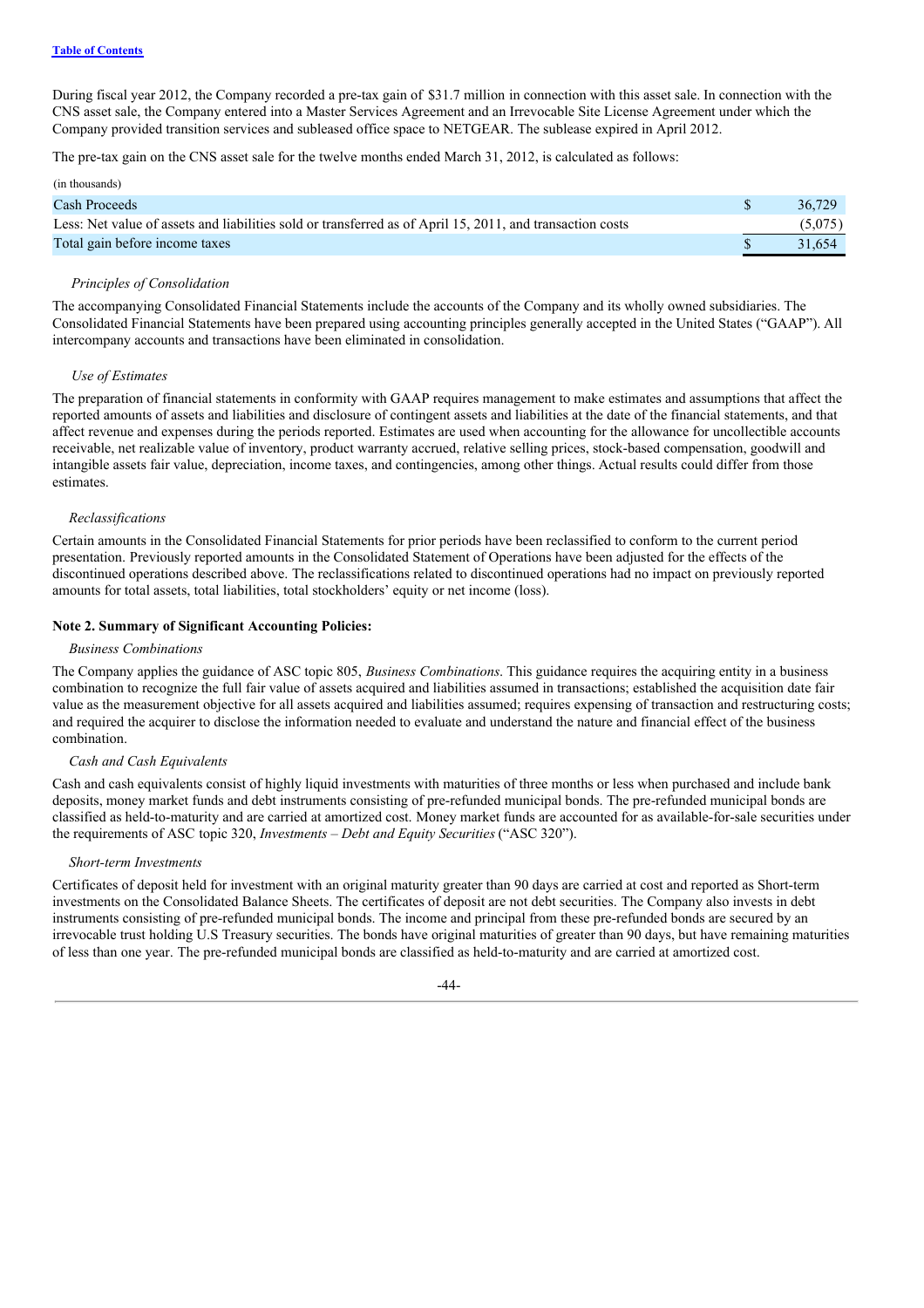### *Accounts Receivable*

Trade accounts receivable are recorded at the invoiced amount and typically do not bear interest. The Company provides allowances for doubtful accounts related to accounts receivable for estimated losses resulting from the inability of its customers to make required payments. The Company takes into consideration the overall quality of the receivable portfolio along with specifically identified customer risks.

### *Concentrations of Credit Risk*

Financial instruments that potentially subject the Company to concentrations of credit risk consist principally of cash equivalents, shortterm investments, and trade receivables. The Company currently invests its excess cash in money market funds, certificates of deposit and debt investments consisting of pre-refunded municipal bonds that are secured by an irrevocable trust holding U.S. Treasury securities.

#### *Earnings (Loss) per Share*

The computation of basic net income (loss) per share is computed using the weighted-average number of common shares outstanding during the period. Diluted net income per share includes the number of additional common shares that would have been outstanding if the dilutive potential shares had been issued. In periods with a net loss, all common stock equivalents are excluded from the per share calculation; therefore, the basic loss per share equals the diluted loss per share.

#### *Inventories*

Inventories are stated at the lower of first-in, first-out ("FIFO") cost or market value. The components of inventories are as follows:

|                                                                    | March 31, |  |          |  |
|--------------------------------------------------------------------|-----------|--|----------|--|
| (in thousands)                                                     | 2013      |  | 2012     |  |
| Raw material                                                       | 7.021     |  | 5,290    |  |
| Finished goods                                                     | 7.234     |  | 6.095    |  |
| Reserve for excess and obsolete inventory and net realizable value | (2,032)   |  | (1, 479) |  |
| Total inventories                                                  | 12.223    |  | 9.906    |  |
|                                                                    |           |  |          |  |

The Company reviews inventory for excess quantities and obsolescence based on its best estimates of future demand, product lifecycle status and product development plans. The Company uses historical information along with these future estimates to reserve for obsolete and potentially obsolete inventory. The Company also evaluates inventory to adjust valuations to be the lower of cost or market value. Prices anticipated for future inventory demand are compared to current and committed inventory values.

#### *Prepaid Expenses and Other Current Assets*

Prepaid and current assets generally consisting of prepaid product royalty, prepaid maintenance agreements and prepaid rent, which are amortized as expense generally over the term of the underlying contract or estimated product life.

#### *Property and Equipment*

Property and equipment are stated at cost, net of depreciation. Depreciation is computed using the straight-line method over the estimated useful lives of the assets, or for leasehold improvements, the shorter of the remaining lease term or the estimated useful life. Expenditures for major renewals and improvements that extend the useful life of property and equipment are capitalized. The following table shows estimated useful lives of property and equipment, as follows:

| Machinery and equipment                 | $5 - 7$ years |
|-----------------------------------------|---------------|
| Office, computer and research equipment | $2 - 5$ years |

Depreciation expense from continuing operations was \$0.5 million, \$0.5 million and \$0.7 million for fiscal years 2013, 2012 and 2011, respectively. In accordance with ASC topic 360, *Property, Plant and Equipment* ("ASC 360")*,* the Company assesses all of its long-lived assets, including intangibles, for impairment when impairment indicators are identified. If the carrying value of an asset exceeds its undiscounted cash flows, an impairment loss may be necessary. An impairment loss is calculated as the difference between the carrying value and the fair value of the asset. No impairment losses were recorded in fiscal years 2013, 2012, or 2011.

#### $-45-$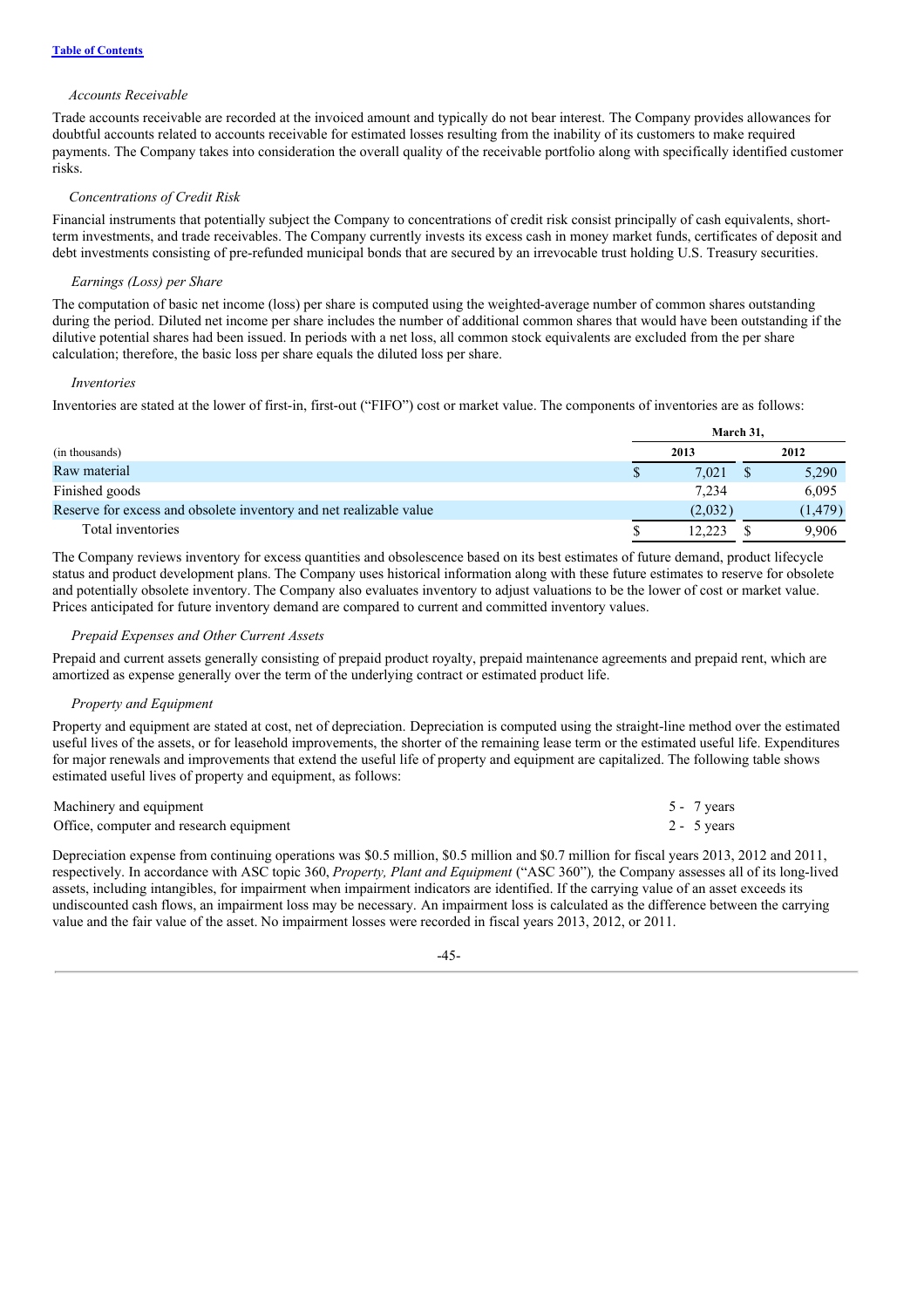### *Goodwill and Other Intangibles*

Goodwill is not amortized, but it is tested for impairment at the reporting unit level by first performing a qualitative approach to test goodwill for impairment to determine whether it is more likely than not that the fair value of a reporting unit is less than its carrying value. If it is concluded that this is the case, it is necessary to perform the two-step, quantitative, goodwill impairment test. Otherwise, the twostep goodwill impairment test is not required.

Goodwill and indefinite-lived intangible assets are reviewed for impairment at least annually or when an event occurs or circumstances change between annual tests that would more likely than not reduce the fair value of the reporting unit below its carrying value. The Company performs its annual impairment test in the fourth quarter of each fiscal year and begins with a qualitative assessment to determine if it is more likely than not that the fair value of a reporting unit is less than its carrying value.

If the Company concludes that it is more likely than not that the fair value of a reporting unit is less than its carrying value, it is necessary to perform a two-step goodwill impairment test. The first step tests for impairment by applying fair value-based tests at the reporting unit level. Fair value of a reporting unit is determined by using both an income approach and a market approach, because this combination is considered to produce the most reasonable indication of fair value in an orderly transaction between market participants. Under the income approach, the Company determines fair value based on estimated future cash flows of a reporting unit, discounted by an estimated weighted-average cost of capital, which reflects the level of risk inherent in a reporting unit and its associated estimates of future cash flows as well as the rate of return an experienced investor might expect to earn. Under the market approach, the Company utilizes valuation multiples derived from publicly available information for comparable companies to provide an indication of how much a knowledgeable investor in the marketplace might be willing to pay for a company. The second step (if necessary) measures the amount of impairment by applying fair-value-based tests to individual assets and liabilities within each reporting unit.

If the Company concludes that it is more likely than not that the fair value of an indefinite-lived intangible asset is less than its carrying value, a quantitative fair value assessment is performed and compared to the carrying value. If the fair value is less than the carrying value, impairment is recorded.

Intangible assets with determinable lives are amortized on a straight-line basis over their respective estimated useful lives. If the Company were to determine that a change to the remaining estimated useful life of an intangible asset was necessary, then the remaining carrying amount of the intangible asset would be amortized prospectively over that revised remaining useful life. On an ongoing basis, the Company reviews intangible assets with a definite life and other long-lived assets other than goodwill for impairment whenever events and circumstances indicate that carrying values may not be recoverable. If such events or changes in circumstances occur, the Company will recognize an impairment loss if the undiscounted future cash flow expected to be generated by the asset is less than the carrying value of the related asset. Any impairment loss would adjust the asset to its implied fair value.

#### *Revenue Recognition and Deferred Revenue*

The Company records revenue from sales transactions when title and risk of loss are passed to the customer, there is persuasive evidence of an arrangement for sale, delivery has occurred and/or services have been rendered, the sales price is fixed or determinable, and collectability is reasonably assured.

Revenue recognition on equipment where software is incidental to the product as a whole, or where software is essential to the equipment's functionality and falls under software accounting scope exceptions, generally occurs when products are shipped, risk of loss has transferred to the customer, objective evidence exists that customer acceptance provisions have been met, no significant obligations remain, collection is reasonably assured and warranty can be estimated.

Where multiple element arrangements exist, fair value of each element is established using the relative selling price method, which requires the Company to use vendor-specific objective evidence ("VSOE"), reliable third-party objective evidence ("TPE") or management's best estimate of selling price, in that order.

The Company's product return policy allows customers to return unused equipment for partial credit if the equipment is non-custom product, is returned within specified time limits, and is currently being manufactured and sold. Credit is not offered on returned products that are no longer manufactured and sold. The Company's reserve for returns is not significant. The Company's ConferencePlus segment, which is shown in discontinued operations, recognized revenue for conference calls and other services upon completion of the conference call or services.

The Company records revenue net of taxes in accordance with ASC topic 605, *Revenue Recognition* ("ASC 605")*.*

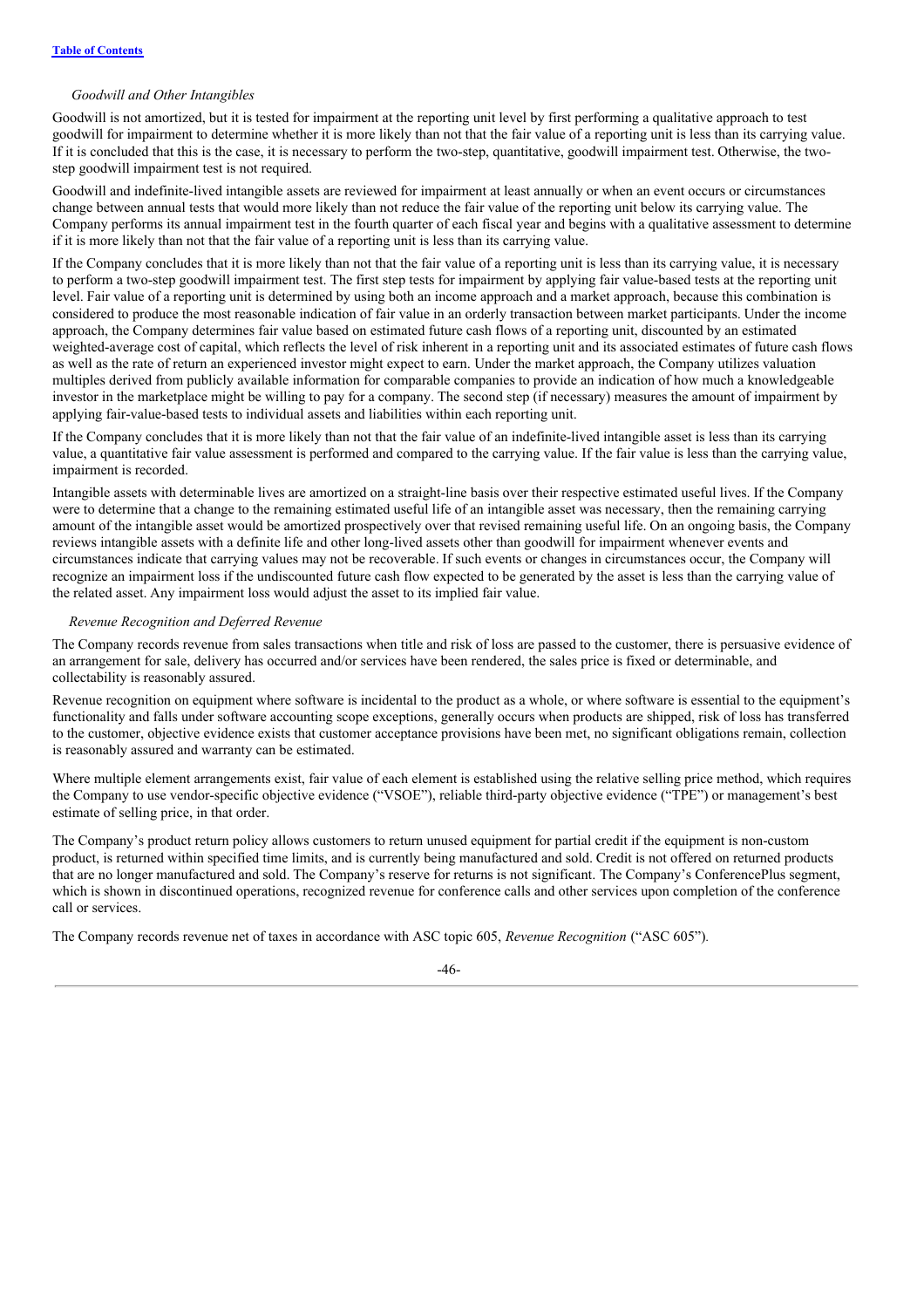### *Shipping and Handling*

Freight billed to customers is recorded as revenue. The Company recorded costs related to shipping and handling expense of \$0.7 million, \$0.7 million and \$1.1 million in sales and marketing expense for the fiscal years 2013, 2012 and 2011, respectively.

#### *Product Warranties*

Most of the Company's products carry a limited warranty of up to seven years. The Company accrues for estimated warranty costs as products are shipped based on historical sales and cost of repair or replacement trends relative to sales. See Note 6 for further discussion of the Company's product warranties.

### *Research and Development Costs*

Engineering and product research and development costs are charged to expense as incurred.

#### *Stock-based Compensation*

The Company recognizes stock-based compensation expense for all employee stock-based payments based upon the fair value on the award's grant date over the requisite service period. Determining the fair value of equity-based options requires the Company to estimate the expected volatility of its stock, the risk-free interest rate, expected option term, expected dividend yield and expected forfeitures. See Note 8 for further discussion of the Company's stock-based compensation plans.

#### *Fair Value Measurements*

The Company accounts for the fair value of assets and liabilities in accordance with ASC topic 820, *Fair Value Measurements and Disclosures* ("ASC 820"). ASC 820 defines fair value and establishes a framework for measuring fair value as required by other accounting pronouncements. See Note 13 for further discussion of the Company's fair value measurements.

#### *Foreign Currency Translation and Transaction*

The Company's primary foreign currency exposure is to changes in exchange rates for the U.S. dollar versus the Canadian dollar and the related effects on receivables and payables denominated in Canadian dollars. The Company's foreign subsidiary, Noran Tel, is located in Canada. In the quarter ended September 30, 2012, the Company completed the relocation of the production of products from Canada to its headquarters in Aurora, IL. Noran Tel has five remaining employees located in Canada and is now focused on the development of power distribution products and the sale of Westell products in Canada. Noran Tel is funded by the U.S. operations. On August 1, 2012, the functional currency for Noran Tel was changed from the Canadian dollar to the U.S. dollar. The Company will continue to have revenue and expenses denominated in Canadian currency, but it is no longer exposed to gains and losses from fluctuations affecting net investments and earnings of Noran Tel. The Canadian entity revenues, which are denominated in U.S. dollars, are solely from its parent, Westell Inc., located in the U.S. As of March 31, 2013, and March 31, 2012, the balance in the cumulative foreign currency translation adjustment account, which is a component of stockholders' equity, was an unrealized gain of \$0.6 million and \$0.6 million, respectively.

The Company records transaction gains (losses) for fluctuations on foreign currency rates on accounts receivable, accounts payable, and cash as a component of other income (expense), net on the Consolidated Statements of Operations.

#### *Income Taxes*

The Company accounts for income taxes under the provisions of ASC topic 740, Income Taxes ("ASC 740"). ASC 740 requires an asset and liability based approach in accounting for income taxes. Deferred income tax assets, including net operating loss ("NOL") and certain tax credit carryovers and liabilities, are recorded based on the differences between the financial statement and tax bases of assets and liabilities, applying enacted statutory tax rates in effect for the year in which the tax differences are expected to reverse. Valuation allowances are provided against deferred tax assets which are assessed as not likely to be realized. On a quarterly basis, management evaluates the recoverability of deferred tax assets and the need for a valuation allowance. This evaluation requires the use of estimates and assumptions and considers all positive and negative evidence and factors, such as the scheduled reversal of temporary differences, the mix of earnings in the jurisdictions in which the Company operates, and prudent and feasible tax planning strategies. Deferred tax assets and liabilities are adjusted for the effects of changes in tax laws and rates on the dates of enactment. The Company accounts for unrecognized tax benefits based upon its assessment of whether a tax benefit is more likely than not to be sustained upon examination by tax authorities. The Company reports a liability for unrecognized tax benefits resulting from unrecognized tax benefits taken or expected to be taken in a tax return and recognizes interest and penalties, if any, related to its unrecognized tax benefits in income tax expense. See Note 3 for further discussion of the Company's income taxes.

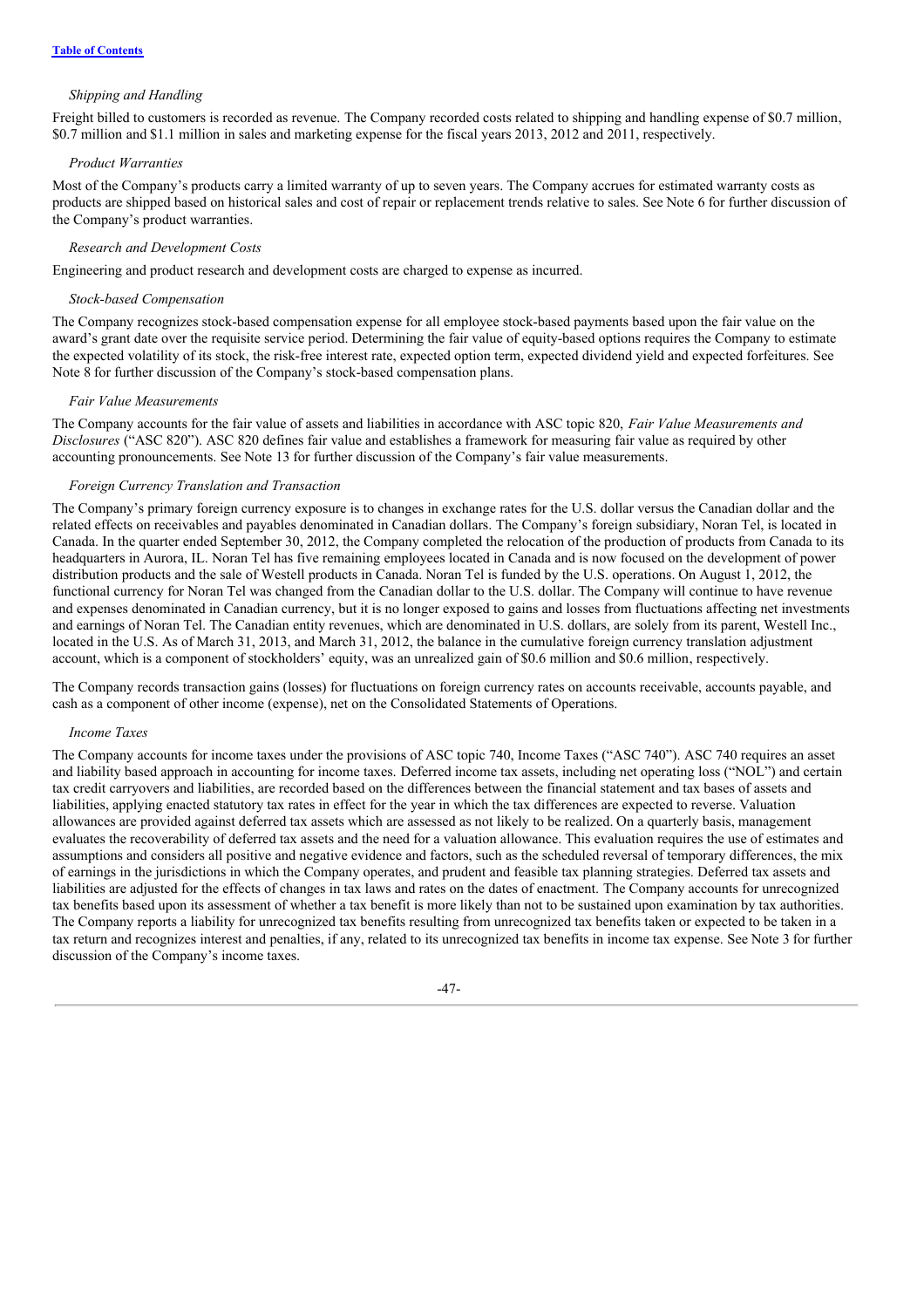### *New Accounting Standards Adopted*

In July 2012, the FASB issued ASU No. 2012-02, *Intangibles-Goodwill and Other (topic 350): Testing Indefinite-Lived Intangible Assets for Impairment* ("ASU 2012-02"). ASU 2012-02 provides entities with an option to first assess qualitative factors to determine whether events or circumstances indicate that it is more likely than not that the indefinite-lived intangible asset is impaired. If an entity concludes that it is more than 50% likely that an indefinite-lived intangible asset is not impaired, no further analysis is required. However, if an entity concludes otherwise, it would be required to determine the fair value of the indefinite-lived intangible asset to measure the amount of actual impairment, if any, as currently required under U.S. GAAP. ASU 2012-02 is effective for fiscal years beginning after September 15, 2012. The adoption of this pronouncement did not materially impact the Company's financial condition or results of operations.

### **Note 3. Income Taxes:**

The income tax expenses (benefits) from continuing operations are summarized as follows:

|                | Fiscal Year Ended March 31, |                          |    |            |    |           |  |
|----------------|-----------------------------|--------------------------|----|------------|----|-----------|--|
| (in thousands) |                             | 2013                     |    | 2012       |    | 2011      |  |
| Federal:       |                             |                          |    |            |    |           |  |
| Current        | \$                          | $\overline{\phantom{0}}$ | \$ | $(775)$ \$ |    | 685       |  |
| Deferred       |                             | 24,578                   |    | 9,604      |    | (53,606)  |  |
|                |                             | 24,578                   |    | 8,829      |    | (52, 921) |  |
| State:         |                             |                          |    |            |    |           |  |
| Current        |                             | $\overline{2}$           |    | 1,219      |    | (130)     |  |
| Deferred       |                             | 4,797                    |    | 2,770      |    | (288)     |  |
|                |                             | 4,799                    |    | 3,989      |    | (418)     |  |
| Foreign:       |                             |                          |    |            |    |           |  |
| Current        |                             | (8)                      |    | 50         |    | 71        |  |
| Deferred       |                             | 23                       |    |            |    | (36)      |  |
|                |                             | 15                       |    | 57         |    | 35        |  |
| Total          |                             | 29,392                   | \$ | 12,875     | \$ | (53, 304) |  |

The statutory federal income tax rate is reconciled to the Company's effective income tax rates below:

|                                             | <b>Fiscal Year Ended March 31,</b> |          |             |  |  |  |
|---------------------------------------------|------------------------------------|----------|-------------|--|--|--|
|                                             | 2013                               | 2012     | 2011        |  |  |  |
| Statutory federal income tax rate           | 34.0 $%$                           | 35.0     | 35.0 $%$    |  |  |  |
| Meals and entertainment                     | (0.2)                              | 0.1      | 0.3         |  |  |  |
| State income tax, net of federal tax effect | 3.1                                | 3.1      | 4.0         |  |  |  |
| Valuation allowance                         | (241.3)                            | 5.3      | (591.7)     |  |  |  |
| Goodwill impairment                         | (1.9)                              |          |             |  |  |  |
| Deferred tax adjustments                    | 0.5                                | 2.6      | 14.7        |  |  |  |
| Contingent tax reserves                     | _                                  | (6.3)    | (4.0)       |  |  |  |
| Other                                       | (2.6)                              | 0.1      | (1.3)       |  |  |  |
|                                             | $(208.4)\%$                        | 39.9 $%$ | $(543.0)\%$ |  |  |  |

-48-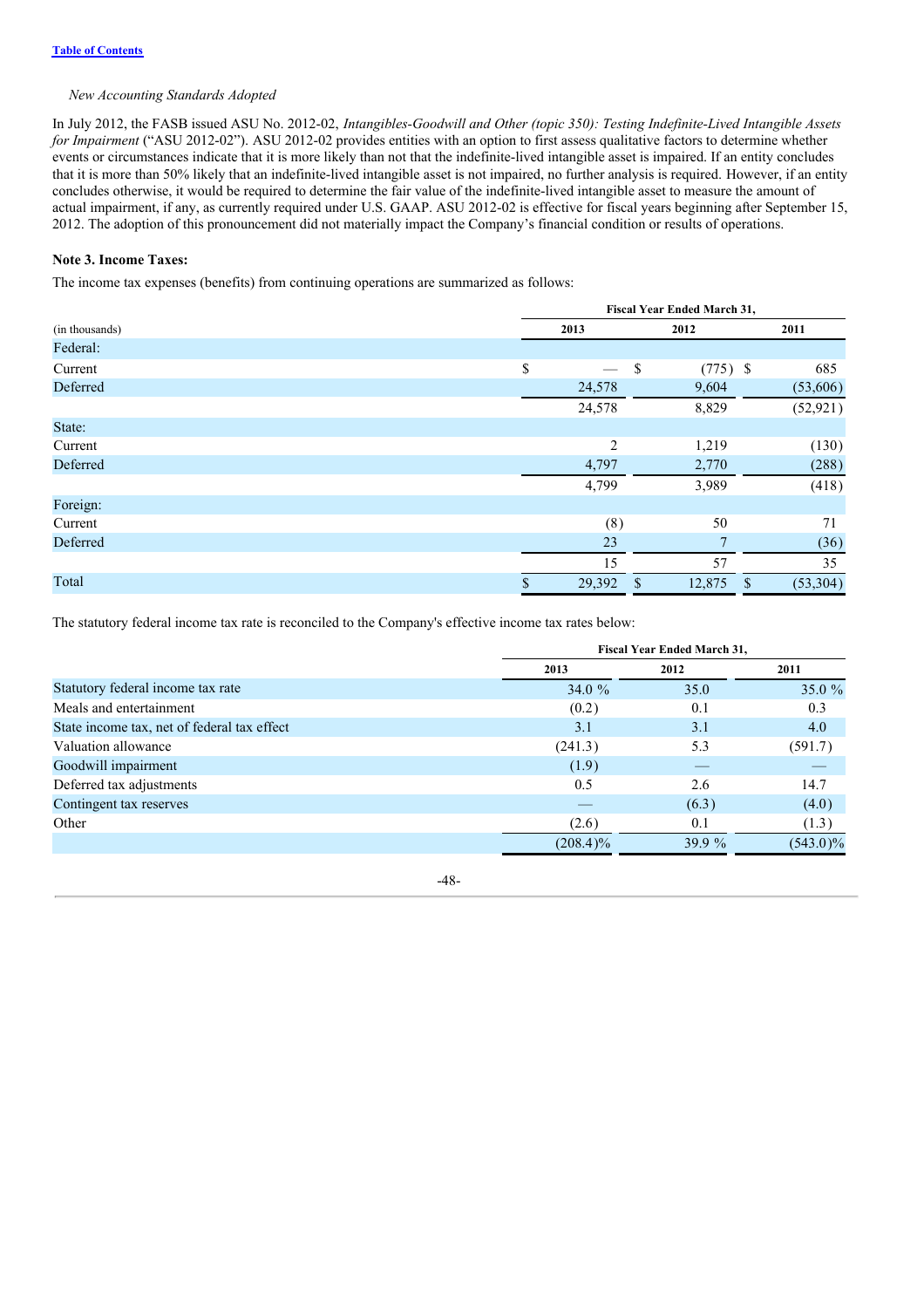Components of the net deferred income tax assets are as follows:

|                                              |                      | March 31,     |         |  |
|----------------------------------------------|----------------------|---------------|---------|--|
| (in thousands)                               | 2013                 |               | 2012    |  |
| Deferred income tax assets:                  |                      |               |         |  |
| Allowance for doubtful accounts              | \$<br>$\overline{4}$ | S             | 3       |  |
| Alternative minimum tax credit carryforward  | 697                  |               | 697     |  |
| Foreign tax credit carryforward              | 674                  |               | 718     |  |
| Research and development credit carryforward | 2,735                |               | 3,451   |  |
| Depreciation                                 | 1,224                |               | 1,286   |  |
| Compensation accruals                        | 1,326                |               | 1,186   |  |
| Inventory reserves                           | 888                  |               | 575     |  |
| Warranty reserves                            | 57                   |               | 90      |  |
| Net operating loss carryforward              | 29,315               |               | 25,874  |  |
| Intangibles and goodwill                     | 689                  |               | 172     |  |
| Other                                        | 1,105                |               | 518     |  |
|                                              | 38,714               |               | 34,570  |  |
| Valuation allowance                          | (36, 285)            |               | (2,253) |  |
| Net deferred income tax assets               | 2,429                | <sup>\$</sup> | 32,317  |  |

Classified in Consolidated Balance Sheets as follows:

|                                                                         | March 31. |  |        |  |  |
|-------------------------------------------------------------------------|-----------|--|--------|--|--|
| (in thousands)                                                          | 2013      |  | 2012   |  |  |
| Deferred income tax assets                                              | 2.735     |  | 32.599 |  |  |
| Deferred income tax liability – included in other long-term liabilities | (306)     |  | (282)  |  |  |
| Net deferred income tax assets                                          | 2.429     |  | 32.317 |  |  |

In addition to the deferred tax assets listed in the table above, the Company has \$1.0 million and \$0.9 million of unrecorded tax benefits at March 31, 2013, and March 31, 2012, respectively, primarily attributable to the difference between the amount of the financial statement expense and the allowable tax deduction for stock issued under the Company's stock compensation plans. Although not recognized for financial reporting purposes, this unrecognized tax benefit is available to reduce future income and is incorporated as a reduction to the Company's federal and state NOL carry forwards, which are discussed below.

The Company utilizes the liability method of accounting for income taxes and deferred taxes which are determined based on the differences between the financial statements and tax bases of assets and liabilities given the provisions of the enacted tax laws. The Company evaluates the need for valuation allowances on the net deferred tax assets under the rules of ASC 740 *Income Taxes*. In assessing the realizability of the deferred tax assets, the Company considered whether it is more likely than not that some portion or all of the deferred tax assets will not be realized through the generation of future taxable income. In making this determination, the Company assessed all of the evidence available at the time including recent earnings, the then forecasted income projections, and historical financial performance.

In fiscal year 2013, the Company considered both the positive and negative evidence available to assess the realizability of its deferred tax assets. The Company considered negative factors which included recent losses and a forecasted three-year cumulative loss position, as well as positive evidence consisting primarily of projected future earnings. The Company concluded that the negative evidence outweighed the objectively verifiable positive evidence. As a result, the Company increased the valuation allowance against deferred income tax assets by \$34.0 million, which taken together with the liability for uncertain tax positions, has the effect of reserving in full all of the Company's deferred tax assets as of March 31, 2013.

In fiscal year 2012, the Company sold its ConferencePlus subsidiary and completed the CNS asset sale. These events resulted in a \$64.5 million taxable gain in fiscal year 2012 and changed the outlook for future taxable income, positively with regards to the CNS business which contributed to the majority of the Company's historical losses and negatively in certain states where income generated by ConferencePlus was apportioned. In addition, certain states for which the Company has net operating loss carryforwards, such as Illinois, suspended the use of those carryforwards. The Company therefore was not able to utilize those carryforwards to offset fiscal year 2012 taxable income. The Company considered both the positive and negative evidence and established a forecast of future taxable income to evaluate the deferred tax assets for realizability. On this basis, the Company concluded that it was more likely than not that it would be able to utilize the majority of its deferred tax assets, but that certain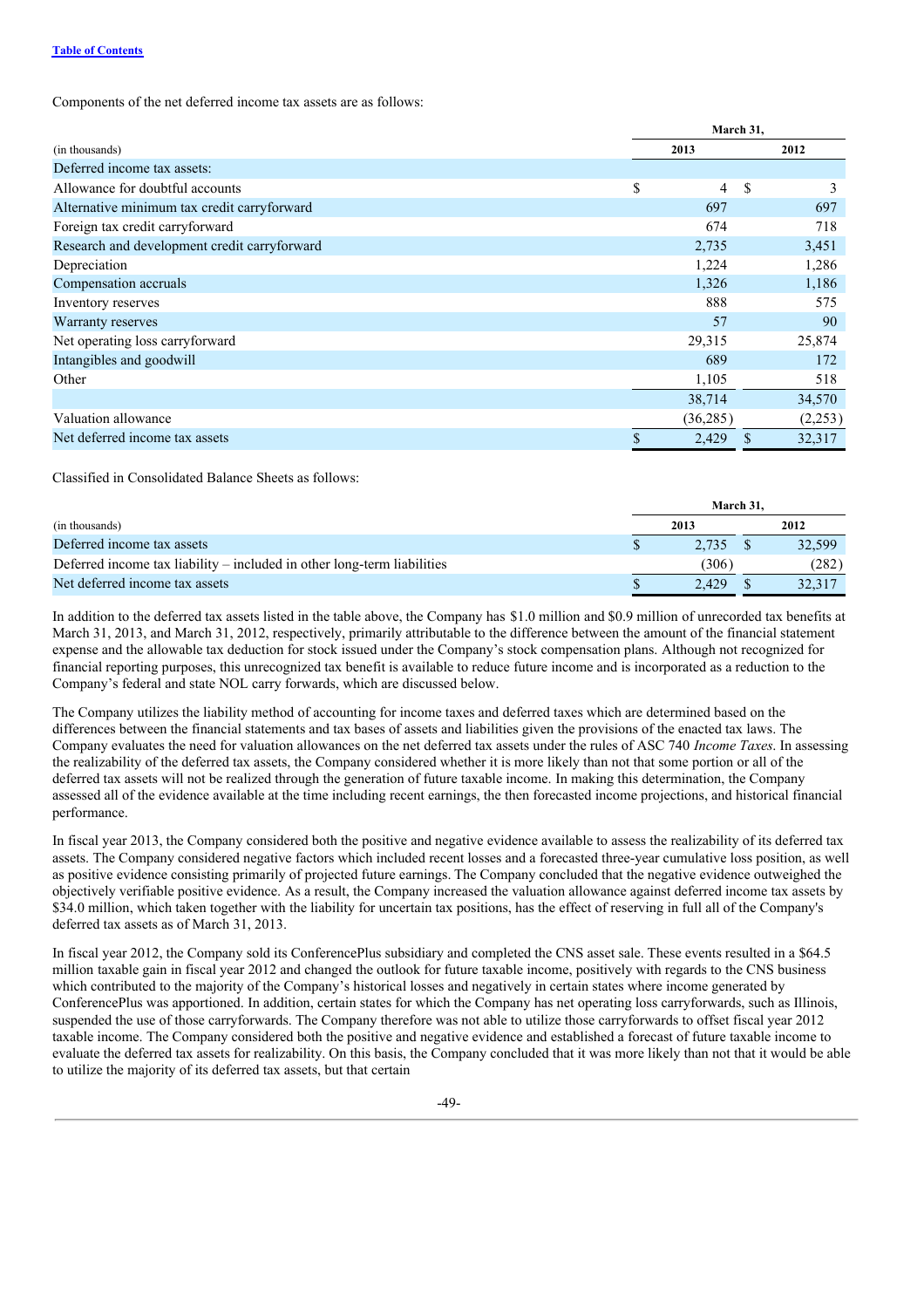state net operating loss carryforwards would expire prior to utilization. As a result, the Company increased the valuation allowance reserve by \$1.7 million to \$2.3 million in fiscal year 2012. In addition, the Company recognized \$2.1 million of net tax benefits relating to the change in uncertain tax positions. The Company also changed the federal rate used on deferred taxes from 35% to 34%. This change resulted in a \$0.6 million tax expense.

In fiscal year 2011, after considering both the positive and negative evidence, including improved financial performance, expected future taxable income, the exit from a three-year cumulative loss, and the sale of the majority of its CNS business for a \$31.7 million taxable gain, the Company concluded that it was more likely than not that it would be able to utilize the majority of its deferred tax assets. Prior to fiscal year 2011, a full valuation allowance on deferred tax assets was in place. As a result of the fiscal year 2011 assessment of realizability of deferred tax assets and current year income, the valuation allowance decreased by \$60.8 million, which was recorded as an income tax benefit in fiscal year 2011. The Company also recognized an additional \$0.7 million of tax benefits relating to changes in or expirations of uncertain tax positions.

The Company has approximately \$4.1 million in tax credit carryforwards and \$73.8 million of federal net operating loss carryforwards that are available to offset taxable income in the future. The tax credit carryforwards will begin to expire in fiscal year 2020. The federal net operating loss carryforwards begin to expire in fiscal year 2023. State net operating loss carryforwards, net of federal tax benefits, are \$5.3 million and have varying carryforward periods of from 5 to 20 years.

An income tax benefit of \$0.1 million related to stock-based compensation was credited to additional paid-in-capital during fiscal year 2012. No related benefit was recorded in fiscal years 2013 or 2011.

The Company accounts for uncertainty in income taxes under ASC 740, which prescribes a recognition threshold and measurement of a tax position taken or expected to be taken in a tax return. ASC 740 also provides guidance on derecognition*,* classification, interest and penalties, accounting in interim periods, disclosure and transition.

A reconciliation of the beginning and ending balances of the total amounts of unrecognized tax benefits for fiscal years 2012 and 2013 is as follows:

#### (in thousands)

| Unrecognized tax benefits at March 31, 2011                                 | \$ | 6.259   |
|-----------------------------------------------------------------------------|----|---------|
| Additions based on positions related to fiscal year 2012                    |    |         |
| Additions for tax positions of years prior to fiscal year 2012              |    | 32      |
| Reductions for tax positions of years prior to fiscal year 2012             |    | (8)     |
| Reductions as a result of expirations of applicable statutes of limitations |    | (699)   |
| <b>Settlements</b>                                                          |    | (2,101) |
| Unrecognized tax benefits at March 31, 2012                                 | ъ  | 3,483   |
| Additions based on positions related to fiscal year 2013                    |    |         |
| Additions for tax positions of years prior to fiscal year 2013              |    |         |
| Reductions for tax positions of years prior to fiscal year 2013             |    |         |
| Reductions as a result of expirations of applicable statutes of limitations |    | (716)   |
| <b>Settlements</b>                                                          |    |         |
| Unrecognized tax benefits at March 31, 2013                                 |    | 2,768   |

The unrecognized tax benefits are presented in other long-term liabilities on the Consolidated Balance Sheets.

If the unrecognized tax benefit balances at March 31, 2013, and 2012, were recognized, it would affect the effective tax rate. During fiscal year 2012, \$2.1 million of unrecognized tax benefits was recognized as income because the item was settled.

The Company recognized interest and penalties of \$12,000, \$14,000 and \$(28,000) as a component of income tax expense as of March 31, 2013, 2012, and 2011, respectively. Interest and penalty credits result from reductions in uncertain tax positions. As of March 31, 2013, and March 31, 2012, accrued interest and penalties was \$9,000 and \$7,000, respectively.

The Company files its tax returns as prescribed by the tax laws of the jurisdictions in which it operates.

-50-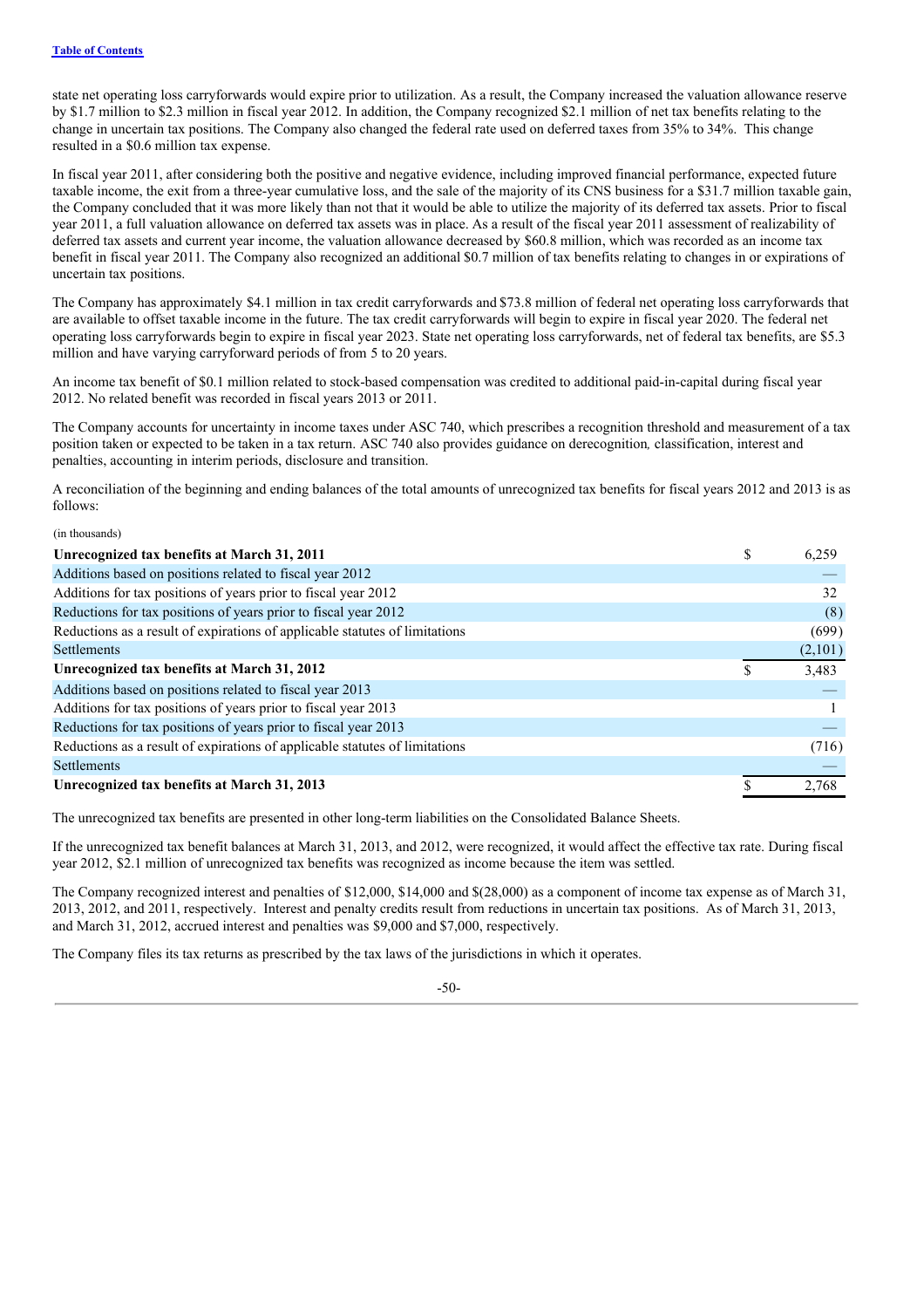With few exceptions, the major jurisdictions subject to examination by the relevant taxable authorities, and open tax years, stated as the Company's fiscal years, are as follows:

| Jurisdiction | <b>Open Tax Years</b> |
|--------------|-----------------------|
| U.S. Federal | $2009 - 2013$         |
| U.S. State   | $2008 - 2013$         |
| Foreign      | $2008 - 2013$         |
|              |                       |

#### **Note 4. Goodwill and Intangible Assets:**

#### *Goodwill*

The Company is required to perform an evaluation of goodwill on an annual basis or more frequently if circumstances indicate a potential impairment. The annual test for impairment is conducted in the fourth quarter of each fiscal year. The Company performs a qualitative assessment of a reporting unit's fair value to determine whether it is more likely than not the fair value of a reporting unit is less than its carrying value. If it is concluded that this is the case, it is necessary to perform the two-step, quantitative, goodwill impairment test. The first step compares the fair value of a reporting unit with its carrying amount, including goodwill. If the carrying amount of a reporting unit exceeds its fair value, the second step compares the implied fair value of reporting unit goodwill with the carrying amount of that goodwill to determine the amount of impairment loss. Fair value of a reporting unit is determined by using a both an income approach and a market approach, as this combination is considered to produce the most reasonable indication of the Company's fair value in an orderly transaction between market participants. Under the income approach, the Company determined fair value based on estimated future cash flows of a reporting unit, discounted by an estimated weighted-average cost of capital, which reflects the level of risk inherent in a reporting unit and its associated estimates of future cash flows as well as the rate of return an experienced investor might expect to earn. Under the market approach, the Company utilized valuation multiples derived from publicly available information for guideline companies to provide an indication of how much a knowledgeable investor in the marketplace might be willing to pay for a company. The valuation multiples were applied to the reporting unit. Determining the fair value of a reporting unit is judgmental in nature and requires the use of significant estimates and assumptions, including estimates for revenue growth, operating expenses, gross margins, operating margins, discount rates and future market conditions, among others.

Prior to the relocation of Noran Tel production and revenue to Westell Inc., the Company's reporting units, for the purpose of evaluating goodwill, consisted of Noran Tel, Westell, and CNS. After the Noran Tel relocation, the Company evaluates the performance and goodwill for the combined reporting units consisting of Noran Tel and Westell. The combined unit is the same as the Westell segment. The CNS reporting unit does not carry any goodwill.

#### *January 1, 2013 Evaluation*

The Company performed its annual evaluation of goodwill as of January 1, 2013. The Company assessed whether it was more likely than not that combined Westell/Noran Tel fair value was less than its carrying amount including goodwill by considering the following factors: macroeconomic conditions, industry and market considerations, financial market considerations, and overall financial performance. Based on these factors, the Company determined it was necessary to perform a two-step goodwill impairment test. The first step of a two-step evaluation performed by the Company tested for impairment by applying a fair value-based test at the reporting unit level. The Company's step-one evaluation indicated impairment. Upon completing the step-two analysis, the Company determined that, pursuant to the standards applied, the full carrying amount of goodwill of \$2.9 million was impaired. As a consequence, the Company recorded a charge during the fourth quarter of fiscal 2013 for the full carrying value of the goodwill. The Company did not recognize any impairment loss on goodwill in fiscal years 2012 or 2011.

-51-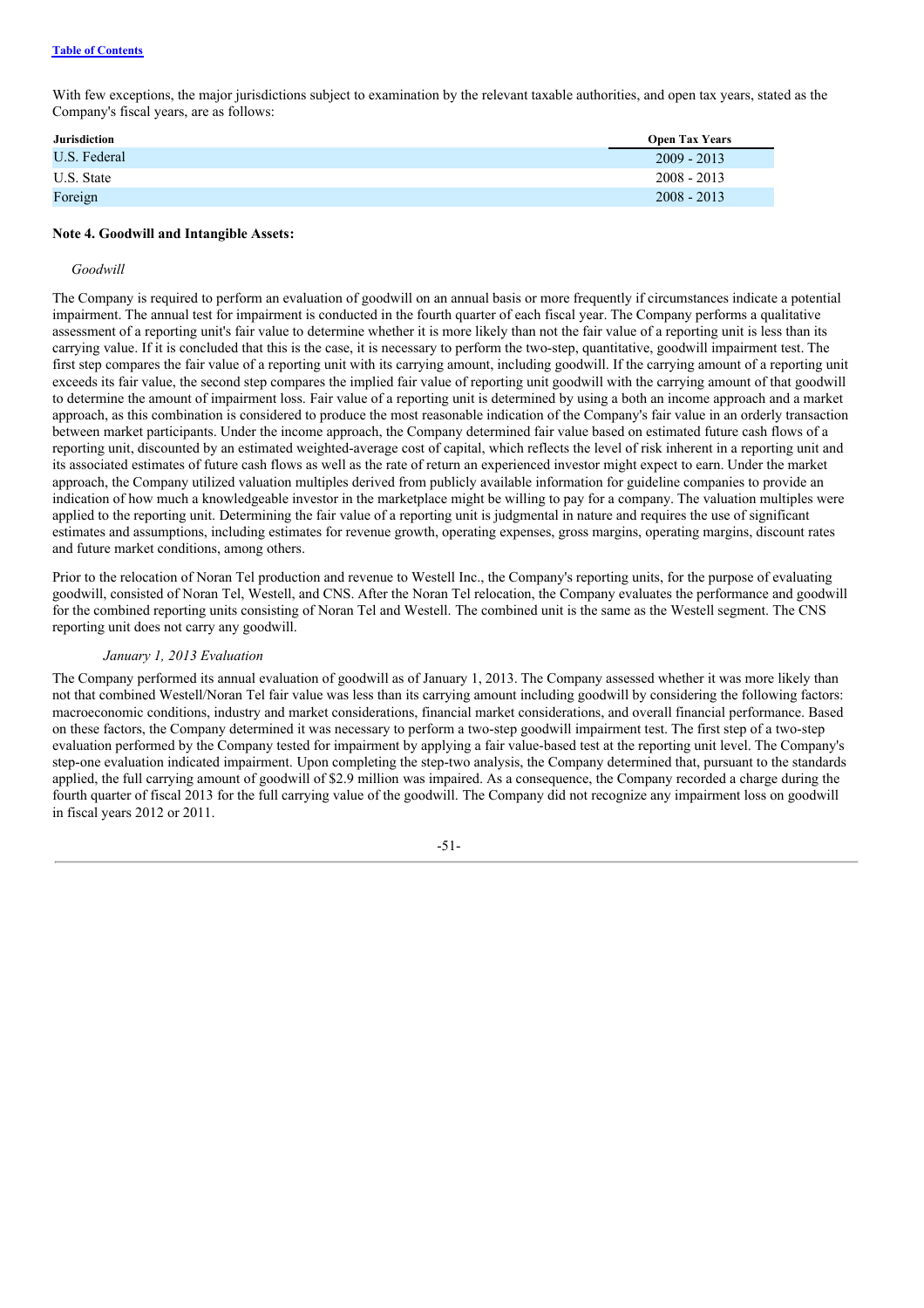#### **Table of Contents**

Changes in the carrying amounts of goodwill by reporting units are as follows:

|                             |                |         |               | ConferencePlus<br>Global | Noran       |                        |     |           |
|-----------------------------|----------------|---------|---------------|--------------------------|-------------|------------------------|-----|-----------|
| (in thousands)              | ConferencePlus |         |               | <b>Services</b>          | Tel         | Westell                |     | Total     |
| Gross goodwill              | S.             | 1,052   | <sup>\$</sup> | 322                      | \$<br>1,890 | 9,651<br><sup>\$</sup> | \$. | 12,915    |
| Accumulated impairment      |                |         |               |                          | (1,381)     | (9,651)                |     | (11, 032) |
| Currency translation        |                |         |               |                          | 314         |                        |     | 314       |
| April 1, 2011 balance, net  |                | 1,052   |               | 322                      | 823         |                        |     | 2,197     |
| ConferencePlus sale         |                | (1,052) |               | (322)                    |             |                        |     | (1,374)   |
| Currency translation        |                |         |               |                          | (22)        |                        |     | (22)      |
| March 31, 2012 balance, net |                |         |               |                          | 801         |                        |     | 801       |
| Noran Tel relocation        |                |         |               |                          | (798)       | 798                    |     |           |
| <b>ANTONE</b> acquisition   |                |         |               |                          |             | 2,086                  |     | 2,086     |
| Impairment                  |                |         |               |                          |             | (2,884)                |     | (2,884)   |
| Currency translation        |                |         |               |                          | (3)         |                        |     | (3)       |
| March 31, 2013 balance, net |                |         |               |                          |             |                        |     |           |

Goodwill decreased \$0.8 million during fiscal 2013 with a\$2.1 million increase resulting from the ANTONE acquisition and with a\$2.9 million decrease resulting from impairment. As of March 31, 2013, the Company had no goodwill.

### *Intangible Assets*

The Company has an indefinite-lived intangible asset related to the Noran Tel trade name. To determine the fair value of the trade name, the Company calculates the present value of royalty income it could generate if the name was licensed in an arm's length transaction to a third party. No impairment loss was recognized related to indefinite-lived assets in fiscal years 2013, 2012 or 2011.

Intangible assets with determinable lives are amortized on a straight-line basis over their respective estimated useful lives. If the Company were to determine that a change to the remaining estimated useful life of an intangible asset was necessary, then the remaining carrying amount of the intangible asset would be amortized prospectively over that revised remaining useful life. On an ongoing basis, the Company reviews intangible assets with a definite life and other long-lived assets other than goodwill for impairment whenever events and circumstances indicate that carrying values may not be recoverable. If such events or changes in circumstances occur, the Company will recognize an impairment loss if the undiscounted future cash flow expected to be generated by the asset is less than the carrying value of the related asset. Any impairment loss would adjust the asset to its implied fair value. In the fourth quarter of fiscal year 2013, indicators of impairment became present as a result of the Company's decision to write-down goodwill. The Company performed an evaluation to test intangible assets for recoverability and concluded that no impairment existed as of March 31, 2013. During the years ended March, 2013, 2012 and 2011, no impairment existed with respect to the Company's intangible assets with determinable lives and no significant changes to the remaining useful lives were necessary.

The following table presents details of the Company's intangibles from historical acquisitions, including the fiscal year 2013 ANTONE acquisition:

|                          | March 31, |           |    |           |  |  |  |
|--------------------------|-----------|-----------|----|-----------|--|--|--|
| (in thousands)           |           | 2013      |    | 2012      |  |  |  |
| Gross intangible assets  |           | 42,190    | -S | 39,062    |  |  |  |
| Accumulated amortization |           | (13, 458) |    | (12, 566) |  |  |  |
| Impairment               |           | (23, 868) |    | (23, 868) |  |  |  |
| Currency translation     |           | 199       |    | 202       |  |  |  |
| ConferencePlus sale      |           |           |    | (102)     |  |  |  |
| Net carrying amount      |           | 5,063     |    | 2,728     |  |  |  |

The finite-lived intangibles are being amortized over periods of five to ten years. Finite-lived intangible amortization expense from continuing operations was \$0.9 million, \$0.5 million and \$0.5 million in fiscal years 2013, 2012 and 2011. The following is the expected future amortization by fiscal year:

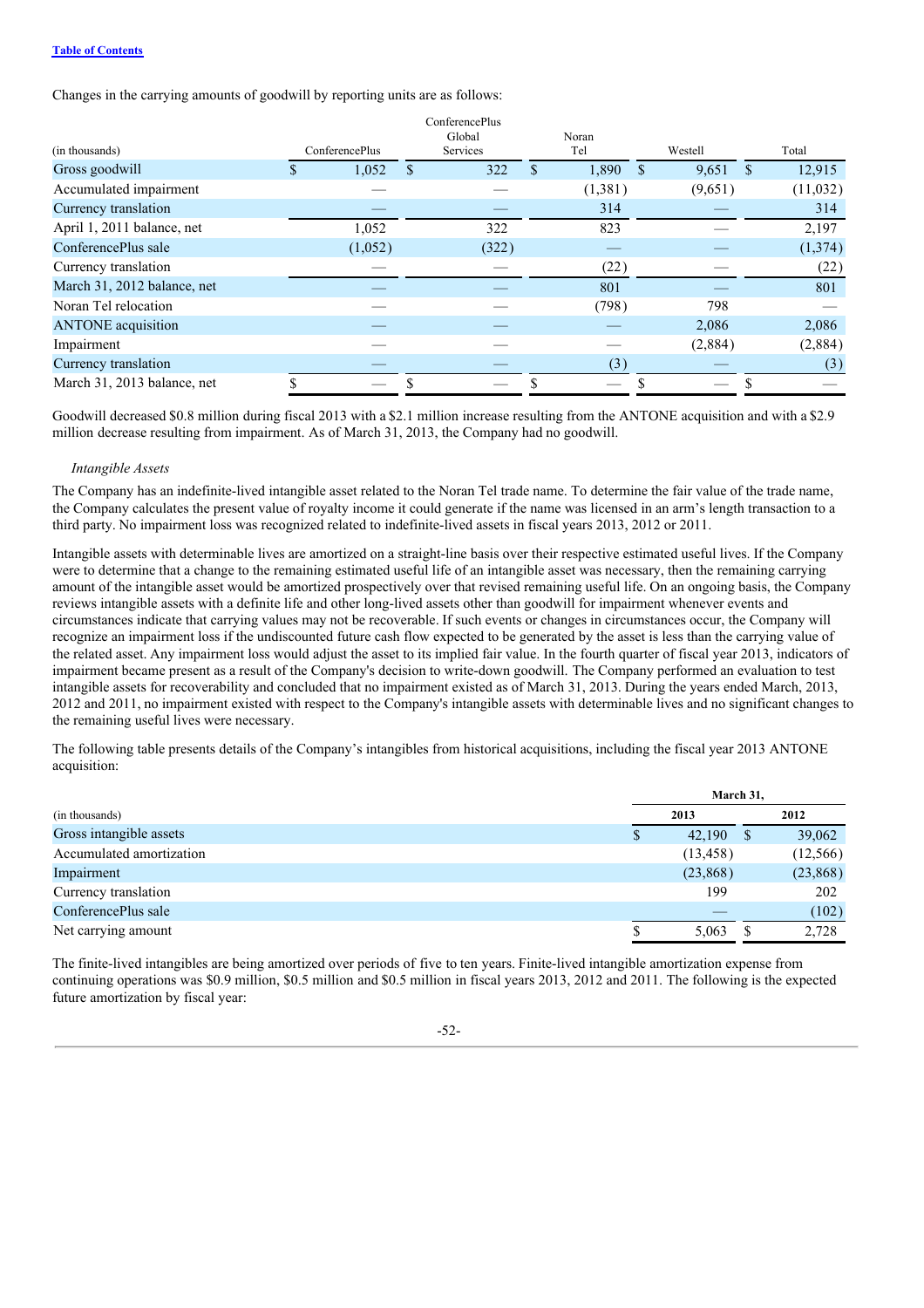| (in thousands)                  | 2014   | 2015   | 2016             | 2017   | 2018 | thereafteı |
|---------------------------------|--------|--------|------------------|--------|------|------------|
| Intangible amortization expense | 943 \$ | 941 \$ | 846 <sup>°</sup> | 553 \$ | 499  | 929        |
|                                 |        |        |                  |        |      |            |

Net carrying amounts of intangible assets are as follows:

|                                                                                                                                                                                                                                |       | March 31, |       |  |  |  |
|--------------------------------------------------------------------------------------------------------------------------------------------------------------------------------------------------------------------------------|-------|-----------|-------|--|--|--|
| (in thousands)                                                                                                                                                                                                                 | 2013  |           | 2012  |  |  |  |
| Finite-lived intangible assets:                                                                                                                                                                                                |       |           |       |  |  |  |
| Product technology <sup>(1)</sup>                                                                                                                                                                                              | 2,832 | -S        | 464   |  |  |  |
| Customer relationships <sup>(1)</sup>                                                                                                                                                                                          | 1,879 |           | 1,912 |  |  |  |
| Total finite-lived intangible assets, net                                                                                                                                                                                      | 4,711 |           | 2,376 |  |  |  |
| Infinite-lived intangible assets:                                                                                                                                                                                              |       |           |       |  |  |  |
| Trade Name                                                                                                                                                                                                                     | 352   |           | 352   |  |  |  |
| Total intangible assets                                                                                                                                                                                                        | 5,063 |           | 2,728 |  |  |  |
| the second contract of the contract of the contract of the contract of the contract of the contract of the contract of the contract of the contract of the contract of the contract of the contract of the contract of the con |       |           |       |  |  |  |

(1) Change due to amortization and adjustments due to foreign currency translation.

### **Note 5. Commitments and Contingencies:**

### *Obligations*

The Company leases a 185,000 square foot corporate facility in Aurora, Illinois, to house product distribution, engineering, sales, marketing, manufacturing and administration pursuant to a lease that originated in 1997 and runs through September, 2017. The rental payments are currently \$2.0 million a year and increase 2% every other year. In accordance with FASB Technical Bulletin 88-1, *Issues Related to Accounting of Leases,* as codified in ASC topic 840, *Leases* ("ASC 840"), the Company recorded a long-term deferred lease liability of \$551,000 and \$665,000 presented in other long-term liabilities and a short-term deferred lease liability of \$114,000 and \$94,000 presented in accrued expenses on the Consolidated Balance Sheets as of March 31, 2013, and 2012, respectively, to account for the straightline impact on the rental payments. The Company leases two other offices, each approximately 2,500 square feet located in Goleta, CA and Regina, Canada. The Goleta lease is short-term and the Regina lease runs through October, 2017. The leases require the Company to pay utilities, insurance and real estate taxes on the facilities. Total rent expense for all facilities was \$2.3 million, \$2.2 million and \$2.0 million for fiscal years 2013, 2012 and 2011, respectively. In fiscal years 2013 and 2012, rent expense was offset by \$0.1 million and \$0.4 million of sublease income, respectively.

Purchase obligations consist of inventory that arises in the normal course of business operations. Future obligations and commitments as of March 31, 2013 consisted of the following:

|                                                       |       |       |       | Payments due by fiscal year |       |                   |        |
|-------------------------------------------------------|-------|-------|-------|-----------------------------|-------|-------------------|--------|
| (in thousands)                                        | 2014  | 2015  | 2016  | 2017                        | 2018  | <b>Thereafter</b> | Total  |
| Purchase obligations                                  | 6.542 |       |       |                             |       |                   | 6,542  |
| Future minimum lease<br>payments for operating leases | 2.608 | 2.111 | 2.131 | 2.152                       | 1.076 |                   | 10.078 |
| Future obligations and<br>commitments                 | 9.150 | 2.111 | 2.131 | 2.152                       | 1.076 |                   | 16,620 |

#### *Litigation and Contingency Reserves*

The Company and its subsidiaries are involved in various assertions, claims, proceedings and requests for indemnification concerning intellectual property, including patent infringement suits involving technologies that are incorporated in the Company's products, which are being handled and defended in the ordinary course of business. These matters are in various stages of investigation and litigation, and are being vigorously defended. The Company is also subject to audit by tax authorities in various jurisdictions. Although the Company does not expect that the outcome in any of these matters, individually or collectively, will have a material adverse effect on its financial condition or results of operations, litigation is inherently unpredictable and therefore the Company is sometimes unable to make a reasonable estimate or range of estimates of the potential liability. Therefore, judgments could be rendered or settlements entered, which could adversely affect the Company's operating results or cash flows in a particular period. The Company routinely assesses all of its litigation and threatened litigation as to the probability of ultimately incurring a liability, and it records its best estimate of the ultimate loss in situations where it assesses the likelihood of loss as probable. As of March 31, 2013, and March 31, 2012, the Company has not recorded any contingent liability attributable to existing litigation.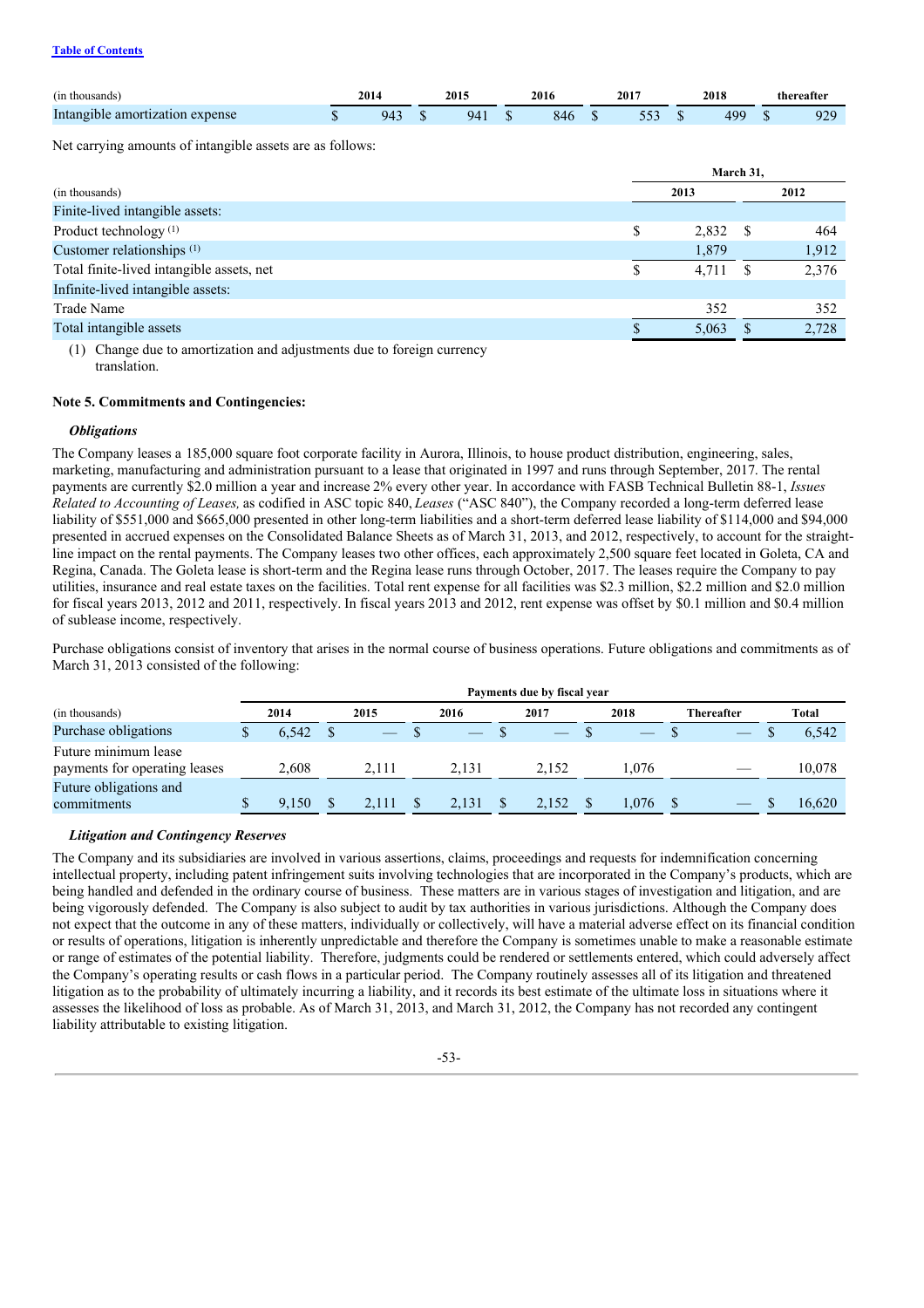### *Wi-LAN Inc. v. Westell Technologies, Inc. et al.*

In October 2007, Wi-LAN Inc. ("Wi-LAN"), a patent-holding company existing under the laws of Canada, filed two complaints against the Company, amongst other defendants, in the U.S. District Court for the Eastern District of Texas, Marshall Division. In the complaint, Wi-LAN alleged that certain of the Company's products infringe U.S. patent numbers 5,282,222 and RE37,802. Wi-LAN sought monetary damages and other relief. In February 2011, the Company settled the lawsuit with the plaintiff. The settlement agreement was not material to the Company and concludes the lawsuit.

As of March 31, 2013, and March 31, 2012, the Company had total contingency reserves of\$1.7 million and \$0.8 million, respectively, related to certain intellectual property and indemnification claims. The contingency reserves are classified as accrued expenses on the Consolidated Balance Sheets.

As of March 31, 2013, and March 31, 2012, the Company had \$1.7 million and \$0.4 million, respectively, of the contingency reserves related to the discontinued operations of ConferencePlus. The \$1.3 million increase in fiscal year 2013 related to impending indemnity claims related to the discontinued operation of ConferencePlus.

In the quarter ended December 31, 2012, the Company resolved, through arbitration, a dispute with NETGEAR regarding an interpretation of the Asset Purchase Agreement covering the CNS asset sale at a cost of \$0.9 million. As of March 31, 2012, the Company had a \$0.4 million contingency reserve for this claim and recorded an additional expense of \$0.5 million during the three months ended September 30, 2012. All amounts have been paid as of March 31, 2013.

Additionally, as of March 31, 2013, the Company had contingent cash consideration payable related to the ANTONE acquisition. The ANTONE contingent consideration becomes payable based upon the profitability of the acquired products for post-closing periods through June 30, 2016, and is offset by working capital adjustments and certain indemnification claims. The maximum earn-out that could be paid before offsets was \$3.5 million. As of March 31, 2013, the fair value of the contingent consideration liability, after an offset for a working capital adjustment and an indemnification claim for warranty obligations, is \$2.3 million (see Notes 1, 5 and 12).

#### **Note 6. Product Warranties:**

Most of the Company's products carry a limited warranty of up to seven years. The specific terms and conditions of those warranties vary depending upon the customer and the product sold. Factors that enter into the estimate of the Company's warranty reserve include: the number of units shipped historically, anticipated rates of warranty claims, and cost per claim. The Company periodically assesses the adequacy of its recorded warranty liability and adjusts the reserve as necessary. In fiscal year 2011, the Company modified its policy of replacing CNS segment product to repairing product. The change resulted in a reduction in the cost per claim previously accrued. In addition, the actual number of CNS segment units that were serviced under warranty decreased in fiscal years 2011 and 2012, resulting in lower forecasted future warranty claims. The impact of those changes resulted in a change in estimate and a lower warranty reserve. The change in estimate is shown as a credit in warranty expense in the table below. In fiscal year 2013, the Company recorded a \$303,000 warranty obligation for pre-acquisition sales made by ANTONE related to a specific product failure. As of March 31, 2013, the warranty reserve includes \$2,000 related to this specific obligation. A corresponding indemnification claim of \$303,000 for this warranty obligation has been adjusted in the valuation of the contingent consideration related to the ANTONE acquisition (see Note 1, Note 5, and Note 13). The current portions of the warranty reserve were \$94,000 and \$110,000 as of March 31, 2013, and 2012, respectively, and are presented on the Consolidated Balance Sheets as accrued expenses. The long-term portions of the warranty reserve were \$58,000 and \$133,000 as of March 31, 2013, and 2012, respectively, and are presented on the Consolidated Balance Sheets as other long-term liabilities.

The following table presents the changes in our product warranty reserve:

|                                                                              | <b>Fiscal Year Ended March 31,</b> |       |  |       |    |       |  |  |
|------------------------------------------------------------------------------|------------------------------------|-------|--|-------|----|-------|--|--|
| (in thousands)                                                               |                                    | 2013  |  | 2012  |    | 2011  |  |  |
| Total product warranty reserve at the beginning of the period                | D                                  | 243   |  | 758.  | -8 | 1.263 |  |  |
| Warranty reserve acquired from ANTONE                                        |                                    | 25    |  |       |    |       |  |  |
| Specific pre-acquisition ANTONE product warranty in excess of acquired limit |                                    | 303   |  |       |    |       |  |  |
| Warranty reserve held-for-sale transferred with sale of CNS                  |                                    |       |  | (194) |    |       |  |  |
| Warranty expense (reversal)                                                  |                                    | (45)  |  | (89)  |    | (223) |  |  |
| Utilization                                                                  |                                    | (374) |  | (232) |    | (282) |  |  |
| Total product warranty reserve at the end of the period                      |                                    | 152   |  | 243   |    | 758   |  |  |

-54-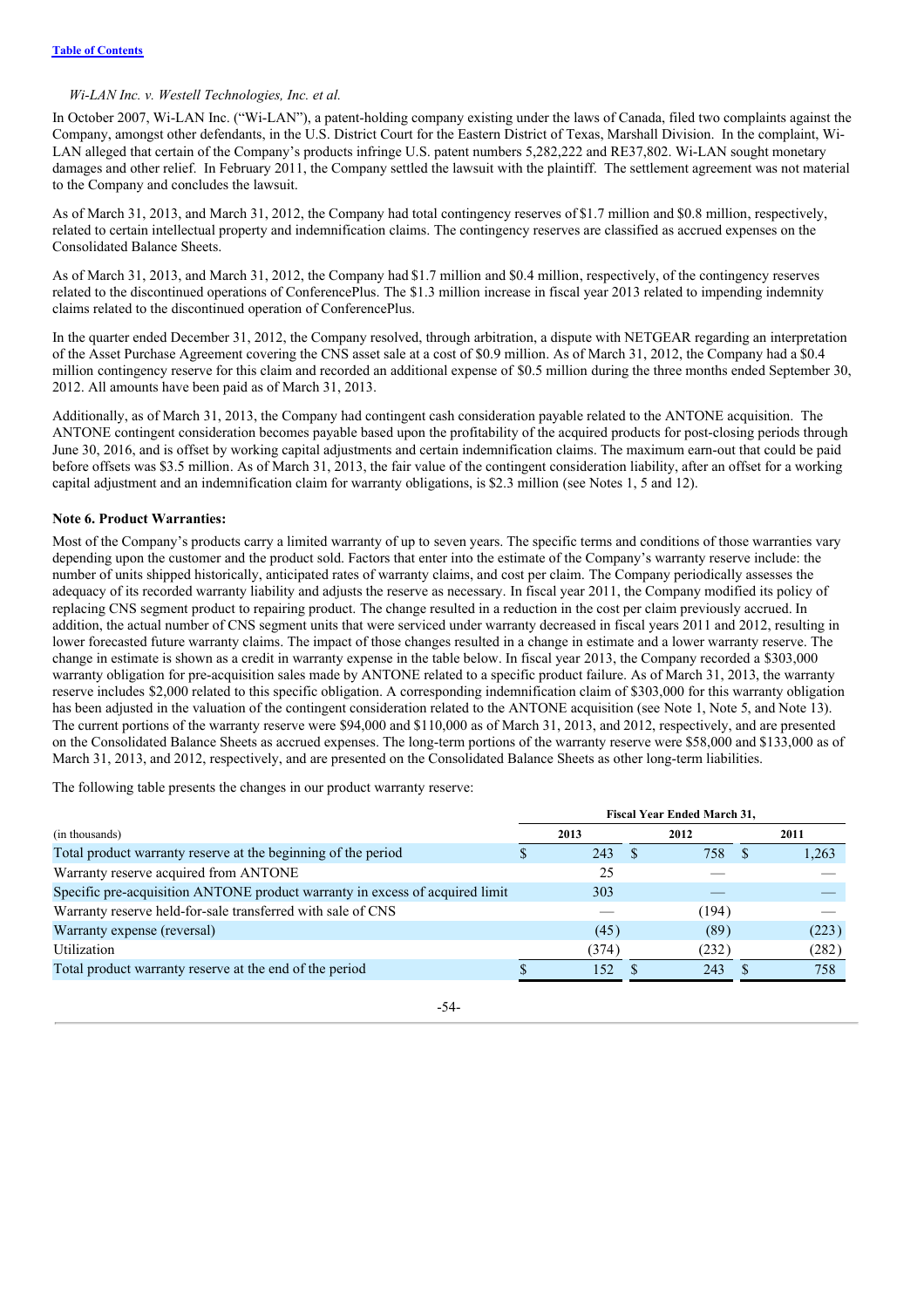### **Note 7. Capital Stock and Stock Restriction Agreements:**

### *Capital Stock Activity*

The Board of Directors has the authority to issue up to 1,000,000 shares of preferred stock in one or more series and to fix the rights, preferences, privileges and restrictions thereof, including dividend rights, conversion rights, voting rights, terms of redemption, liquidation preferences, sinking fund terms and the number of shares constituting any series or the designation of such series, without any further vote or action by stockholders.

### *Share Repurchase Programs*

In February 2010, the Board of Directors authorized a share repurchase program (the "February 2010 authorization") allowing a repurchase of up to an aggregate of \$10.0 million of its outstanding Class A Common Shares. During fiscal year 2011, 356,064 shares were repurchased under this program at weighted-average per share price of \$1.56. The February 2010 authorization was fully utilized as of November 2011.

In August 2011, the Board of Directors authorized an additional share repurchase program whereby the Company may repurchase up to an aggregate of \$20.0 million of its outstanding Class A Common Stock (the "August 2011 authorization"). During fiscal year 2012, under the February 2010 authorization and the August 2011 authorization, 6.4 million shares were repurchased with a weighted-average per share purchase price of \$2.63. Repurchases include a purchase on May 31, 2011, of 1,000,000 shares of its Class A Common Stock, including 618,664 shares that were converted from the Company's Class B Common Stock. These shares were purchased from a voting trust dated February 23, 1994, (the "Voting Trust") and from other trusts associated with certain members of Mr. Robert C. Penny III's family. Robert C. Penny III and Robert W. Foskett currently are members of the Company's Board of Directors. Mr. Foskett is Mr. Penny's nephew. Messrs. Penny and Foskett also serve as co-trustees and are beneficiaries of the Voting Trust. The Company paid a total of \$3.4 million or approximately \$3.43 per share, which represented the weighted-average price of the Company's Class A Common Stock for the three daily trading sessions on May 23, 24, and 25, 2011, as reported on the NASDAQ Global Select Market.

In fiscal year 2013, the Company repurchased 5.7 million shares under the August 2011 authorization with a weighted-average per share purchase price of \$2.20. As of March 31, 2013, there was approximately \$0.1 million remaining for additional share repurchases under the August 2011 authorization.

Additionally, in fiscal year 2013 and 2012, the Company repurchased 133,816 shares and 113,734 shares, respectively, from certain executives that were surrendered to satisfy the minimum statutory tax withholding obligations on the vesting of restricted stock units and performance-based restricted stock units. These repurchases are not included in the authorized share repurchase programs and had a weighted-average purchase price of \$2.32 and \$3.52, respectively.

### *Stock Restriction Agreements*

The members of the Penny family (principal stockholders) have a Stock Transfer Restriction Agreement which prohibits, with limited exceptions, such members from transferring their Class B Common Stock acquired prior to November 30, 1995, without first offering such stock to the other members of the Penny family. If converted, Class B stock converts on a one-for-one basis into shares of Class A Common Stock upon a transfer. As of March 31, 2013, a total of 13,937,150 shares of Class B Common Stock are subject to this Stock Transfer Restriction Agreement.

### *Voting Rights*

The Company's Common Stock is divided into two classes. Class A Common Stock is entitled to one vote per share while Class B Common Stock is entitled to four votes per share. As of May 14, 2013, as trustees the Voting Trust, containing common stock held for the benefit of the Penny family, Robert C. Penny III and Robert W. Foskett have the exclusive power to vote over 51.4% of the votes entitled to be cast by the holders of our common stock. Certain Penny family members also own, or are beneficiaries of trusts that own shares outside of the Voting Trust. As trustees of the Voting Trust and other trusts, Messrs. Penny and Foskett control 55.4% of the voting power of the Company's outstanding stock and therefore effectively control the Company.

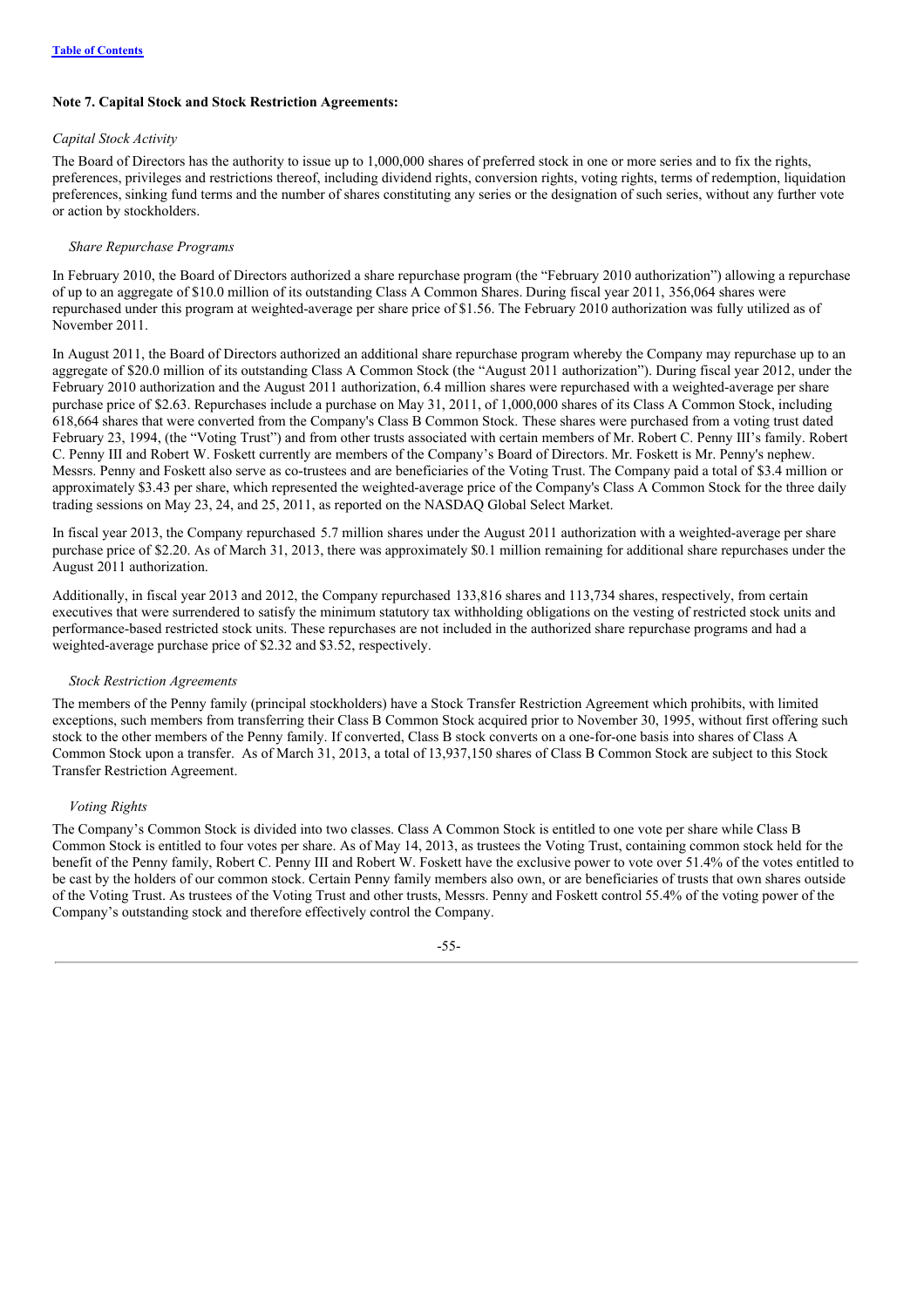### **Table of Contents**

### *Shares Issued and Outstanding*

The following table summarizes Common Stock transactions for fiscal years 2011, 2012 and 2013:

|                                                                                               | <b>Common Shares Outstanding</b> |                |                 |
|-----------------------------------------------------------------------------------------------|----------------------------------|----------------|-----------------|
| (in thousands)                                                                                | <b>Class A</b>                   | <b>Class B</b> | <b>Treasury</b> |
| Balance, March 31, 2010                                                                       | 52,762                           | 14,694         | (4,273)         |
| Options exercised                                                                             | 1,540                            |                |                 |
| Class B converted to Class A                                                                  | 138                              | (138)          |                 |
| Purchase of Treasury Stock                                                                    | (356)                            |                | (356)           |
| Restricted stock grants, net of forfeitures                                                   | 90                               |                |                 |
| Total shares outstanding, March 31, 2011                                                      | 54,174                           | 14,556         | (4,629)         |
| Options exercised                                                                             | 912                              |                |                 |
| Class B converted to Class A                                                                  | 619                              | (619)          |                 |
| <b>Purchase of Treasury Stock</b>                                                             | (6, 552)                         |                | (6, 552)        |
| Restricted stock grants, including conversion of certain RSUs and PSUs, net of<br>forfeitures | 1,276                            |                |                 |
| Total shares outstanding, March 31, 2012                                                      | 50,429                           | 13,937         | (11, 181)       |
| Options exercised                                                                             | 158                              |                |                 |
| Class B converted to Class A                                                                  |                                  |                |                 |
| Purchase of Treasury Stock                                                                    | (5,788)                          |                | (5,788)         |
| Restricted stock grants, including conversion of certain RSUs and PSUs, net of<br>forfeitures | 171                              |                |                 |
| Total shares outstanding, March 31, 2013                                                      | 44,970                           | 13,937         | (16,969)        |

#### **Note 8. Stock-based Compensation:**

#### *Employee Stock Incentive Plans*

In September 2010, stockholders approved the amendment and restatement of the Westell Technologies, Inc. 2004 Stock Incentive Plan (the "2004 SIP Plan") that permits the issuance of restricted Class A Common Stock, nonqualified stock options, incentive stock options, stock appreciation rights, restricted stock units and performance stock units share awards to selected officers, employees, and non-employee directors of the Company. There are a total of 4,824,090 shares available for issuance under this plan as of March 31, 2013.

#### *Stock-Based Compensation Expense*

Total stock-based compensation, excluding the impact of discontinued operations, is reflected in the Consolidated Statements of Operations as follows:

|                                                    | <b>Fiscal Year Ended March 31,</b> |       |  |       |      |      |  |  |
|----------------------------------------------------|------------------------------------|-------|--|-------|------|------|--|--|
| (in thousands)                                     |                                    | 2013  |  | 2012  |      | 2011 |  |  |
| Cost of goods sold                                 |                                    | 27    |  | 55    | - \$ | 50   |  |  |
| Sales and marketing                                |                                    | 190   |  | 173   |      | 273  |  |  |
| Research and development                           |                                    | 115   |  | 58    |      | 95   |  |  |
| General and administrative                         |                                    | 1.075 |  | 915   |      | 463  |  |  |
| Stock-based compensation expense                   |                                    | 1,407 |  | 1,201 |      | 881  |  |  |
| Income tax benefit                                 |                                    |       |  | (61)  |      |      |  |  |
| Total stock-based compensation expense after taxes |                                    | 1,407 |  | 1,140 |      | 881  |  |  |

-56-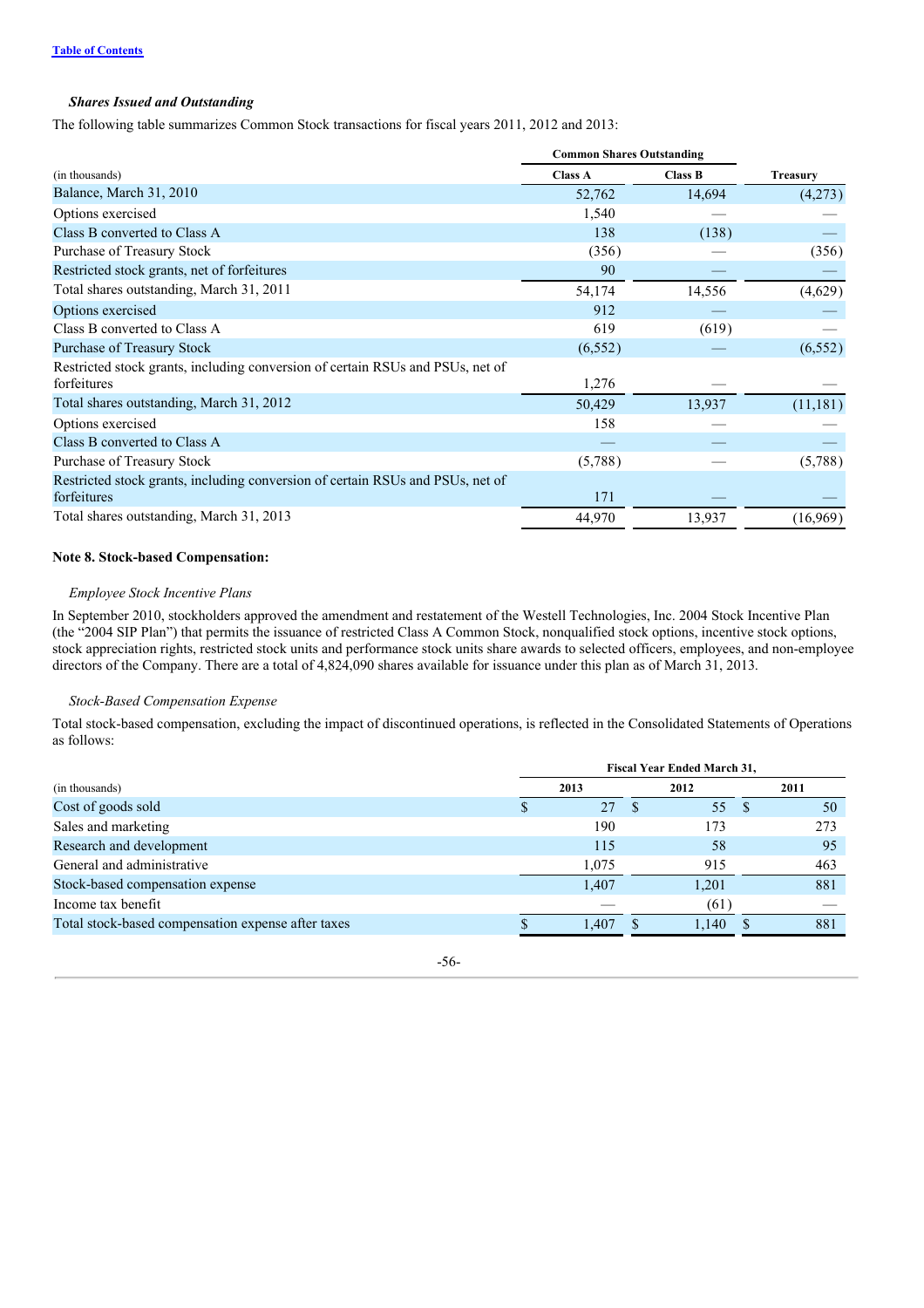#### *Stock Options*

Stock options that have been granted by the Company have an exercise price that is equal to the reported value of the Company's stock on the grant date. Options usually vest annually from the date of grant over a period of 4 years. The Company's options have a contractual term of 7 or 10 years. Compensation expense is recognized ratably over the vesting period. Certain options provide for accelerated vesting if there is a change in control (as defined in the 2004 SIP Plan) or when provided within individual employment contracts.

The Company uses the Black-Scholes model to estimate the fair value of employee stock options on the date of grant. That model employs parameters for which the Company has made estimates according to the assumptions noted below. Expected volatilities were based on historical volatilities of the Company's stock. The expected option lives were derived from the output of the options valuation model and represent the period of time that options granted are expected to be outstanding based on historical trends. The risk-free interest rates were based on the United States Treasury yield curve for the same term as the expected term in effect at the time of grant. The dividend yield was based on expected dividends at the time of grant, which has always been zero.

The Company recorded expense of \$0.2 million, \$0.3 million, and \$0.4 million in the twelve months ended March 31, 2013, 2012 and 2011, respectively, related to stock options. The Company received proceeds from the exercise of stock options of \$0.1 million, \$1.7 million, and \$2.6 million in fiscal years 2013, 2012 and 2011, respectively. The total intrinsic value of options exercised during the years ended March 31, 2013, 2012 and 2011 was \$0.2 million, \$1.3 million, and \$0.9 million, respectively.

Option activity for the twelve months ended March 31, 2013 is as follows:

|                                                 | <b>Shares</b>   |               | Weighted-<br>Average<br><b>Exercise</b><br><b>Price Per</b><br><b>Share</b> | Weighted-<br>Average<br>Remaining<br>Contractual<br>Term (in<br>years) | Aggregate<br><b>Intrinsic</b><br>Value(a)<br>(in thousands) |
|-------------------------------------------------|-----------------|---------------|-----------------------------------------------------------------------------|------------------------------------------------------------------------|-------------------------------------------------------------|
| Outstanding on March 31, 2012                   | 2,254,103       | - \$          | 2.04                                                                        | 3.3 <sup>°</sup>                                                       | 1,483                                                       |
| Granted                                         | 340,000         | -\$           | 2.15                                                                        |                                                                        |                                                             |
| Exercised                                       | $(157,807)$ \$  |               | 0.55                                                                        |                                                                        |                                                             |
| Forfeited                                       | $(80,440)$ \$   |               | 2.06                                                                        |                                                                        |                                                             |
| Expired                                         | $(241, 410)$ \$ |               | 2.90                                                                        |                                                                        |                                                             |
| Outstanding on March 31, 2013                   | 2,114,446       | <sup>S</sup>  | 2.07                                                                        | 2.8 <sup>°</sup>                                                       | 868                                                         |
| Vested or expected to vest as of March 31, 2013 | 2,089,420       | <sup>\$</sup> | 2.07                                                                        | 2.8 <sup>°</sup>                                                       | 867                                                         |
| Exercisable on March 31, 2013                   | 1,650,683       | -S            | 2.15                                                                        | 2.2 <sup>5</sup>                                                       | 726                                                         |

(a) The intrinsic value for the stock options is calculated based on the difference between the exercise price of the underlying awards and the average of the high and low Westell Technologies' stock price as of the reporting date.

As of March 31, 2013, there was \$0.2 million of pre-tax stock option compensation expense related to non-vested awards not yet recognized, including estimated forfeitures, which is expected to be recognized over a weighted-average period of 2.7 years.

The fair value of each option was estimated on the date of grant using the Black-Scholes option pricing model with the following weighted-average assumptions:

|                                               | <b>Fiscal Year Ended March 31</b> |         |            |  |  |  |  |
|-----------------------------------------------|-----------------------------------|---------|------------|--|--|--|--|
|                                               | 2013                              | 2012    | 2011       |  |  |  |  |
| Input assumptions:                            |                                   |         |            |  |  |  |  |
| Expected volatility                           | 49%                               | 70%     | <b>71%</b> |  |  |  |  |
| Risk-free interest rate                       | $0.7\%$                           | $1.4\%$ | $1.6\%$    |  |  |  |  |
| Expected life                                 | 5 years                           | 5 years | 5 years    |  |  |  |  |
| Expected dividend yield                       | $-$ %                             | $-$ %   | $-$ %      |  |  |  |  |
| Output weighted-average grant-date fair value | 0.89<br>S                         | $-93$   | 1.12       |  |  |  |  |

The Company issues new shares of stock when stock options are exercised.

-57-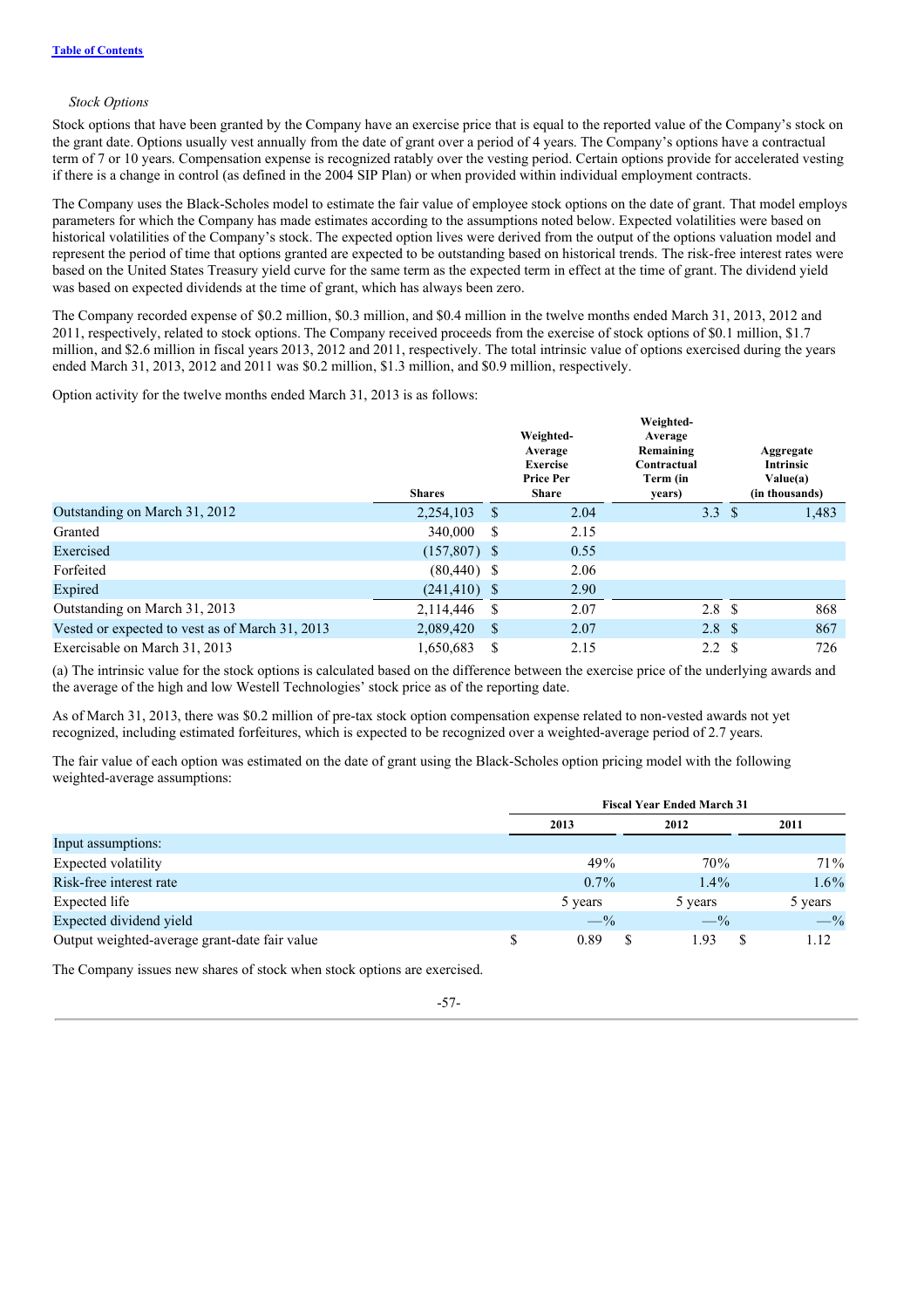### *Restricted Stock*

Vesting of restricted stock is subject to continued employment with the Company. During fiscal years 2013, 2012 and 2011, non-employee directors received grants of 70,000, 70,000 and 90,000 shares, respectively, that each vest annually over 4 years.

The Company recognizes compensation expense on a straight-line basis over the vesting periods of the awards based on the market value of Westell Technologies stock on the date of grant adjusted for estimated forfeitures.

The following table sets forth restricted stock activity for the twelve months ended March 31, 2013:

|                                 | <b>Shares</b>  |    | Weighted-Average<br><b>Grant Date Fair</b><br>Value |
|---------------------------------|----------------|----|-----------------------------------------------------|
| Non-vested as of March 31, 2012 | 1,045,000      |    | 1.54                                                |
| Granted                         | 70,000         |    | 2.36                                                |
| Vested                          | $(352,500)$ \$ |    | 1.49                                                |
| Forfeited                       | (24,000)       | -S | 1.43                                                |
| Non-vested as of March 31, 2013 | 738,500        |    | 1.65                                                |

The Company recorded \$0.6 million, \$0.5 million, and \$0.1 million of expense in the twelve months ended March 31, 2013, 2012 and 2011, respectively, related to restricted stock. As of March 31, 2013, there was \$0.7 million of pre-tax unrecognized compensation expense, including estimated forfeitures, related to non-vested restricted stock, which is expected to be recognized over a weighted-average period of 1.6 years.

#### *Restricted Stock Units ("RSUs") and Performance-based RSUs ("PSUs")*

In fiscal years 2013 and 2012, 530,000 and 500,000 shares, respectively, of RSUs were awarded to certain key employees. These awards convert into shares of Class A Common Stock on a one-for-one basis upon vesting and vest in equal annual installments over 4 years from the grant dates.

In fiscal year 2011, certain executives were granted 620,000 RSUs with time-based vesting conditions, which converted into shares of Class A Common Stock during the first quarter of fiscal year 2012. Of these units, 25% vested on April 1, 2011, and the remaining shares vest 25% annually each April 1 thereafter. In addition, executives received 620,000 PSUs which converted to shares of restricted Class A Common Stock at the maximum rate of 140% during the first quarter of fiscal year 2012. The conversion rate was based upon fiscal year 2011 achievement against a return on assets ("ROA") metric. The actual conversion rate was 140%. On May 18, 2011, the first 25% of the PSUs vested and the remaining awards are scheduled to vest 25% annually on each subsequent April 1.

The Company recorded stock-based compensation expense of \$0.6 million, \$0.3 million and \$0.4 million for RSUs and PSUs in fiscal years 2013, 2012 and 2011, respectively. As of March 31, 2013, there was approximately \$1.8 million of pre-tax unrecognized compensation expense, including estimated forfeitures, related to the RSUs, which is expected to be recognized over a weighted-average period of 2.6 years.

The following table sets forth the RSUs activity for the twelve months ended March 31, 2013:

|                                 | <b>Shares</b> |     | Weighted-Average<br><b>Grant Date Fair</b><br>Value |
|---------------------------------|---------------|-----|-----------------------------------------------------|
| Non-vested as of March 31, 2012 | 500,000       |     | 3.25                                                |
| Granted                         | 530,000       |     | 2.25                                                |
| Vested                          | (125,000)     | - S | 3.25                                                |
| Forfeited                       | (30,000)      |     | 2.36                                                |
| Non-vested as of March 31, 2013 | 875,000       |     | 2.68                                                |

*Non-qualified Non-public Discontinued Subsidiary Stock Options*

The Company's ConferencePlus subsidiary had a stock option plan for the purchase of ConferencePlus stock. There were no options granted since fiscal year 2009. As a result of the sale of ConferencePlus, during the third quarter of fiscal year 2012, the Company purchased all outstanding ConferencePlus options with a fair market value above strike price. The purchase price for each option was equal to the difference between the fair market value of a share of ConferencePlus stock and the strike price for each option, resulting in an aggregate purchase price of \$117,000 for the options. All remaining outstanding options were forfeited.

-58-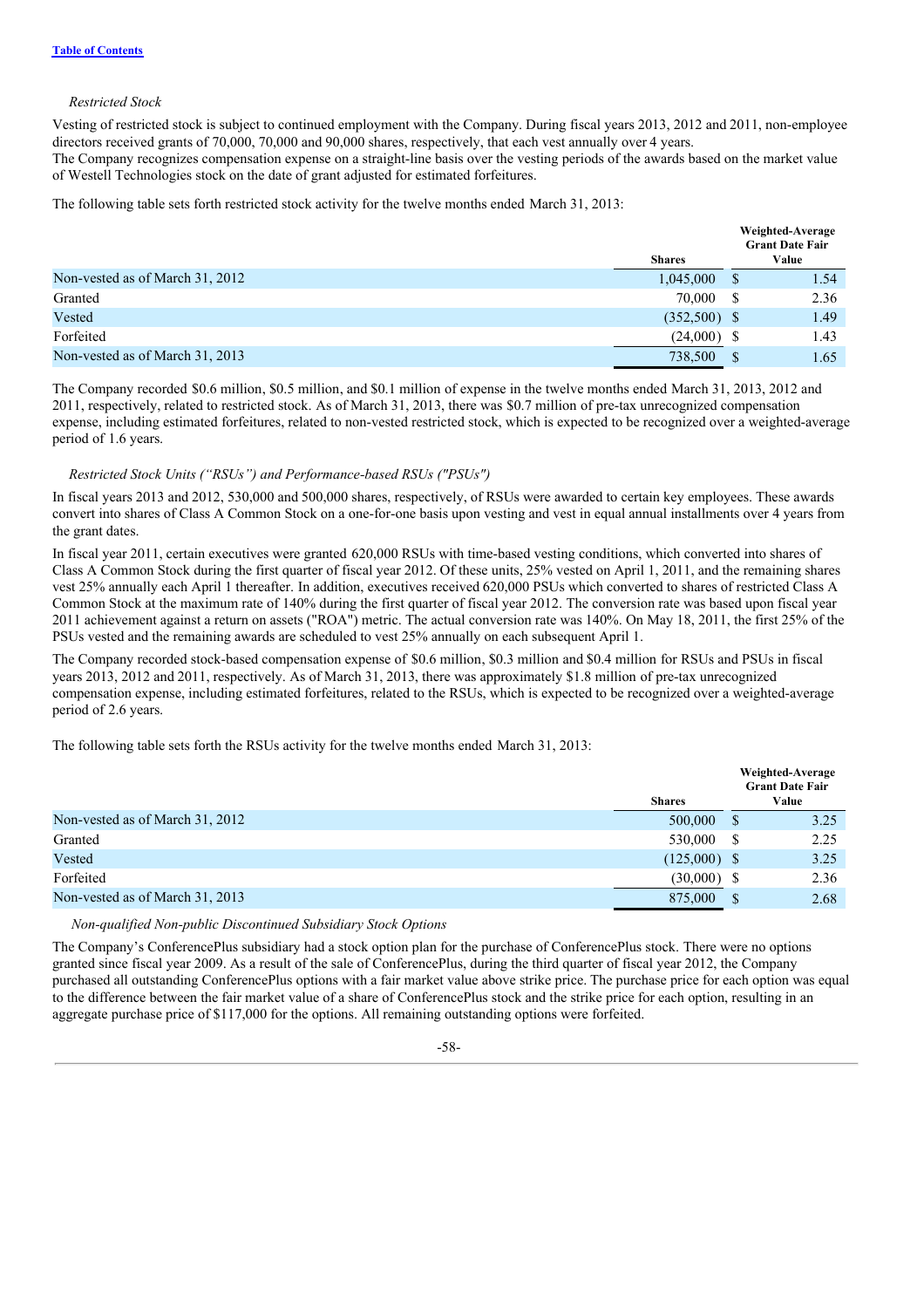During fiscal year 2011, the Company initiated a cash tender offer for certain ConferencePlus employee stock options. Pursuant to the tender offer, employees tendered for purchase 732,191 options, and the Company accepted for purchase all such options. As a result, the Company paid an aggregate of \$36,000 to the participating employees and incurred equity-based compensation expense of \$63,000 related to the remaining unamortized equity-based compensation expense associated with the options tendered in the offer and to any amounts paid in excess of fair value. As of March 31, 2011, the Company had fully recognized the expense related to these outstanding options.

#### **Note 9. Note Payable Guarantee:**

In fiscal year 2005, the Company sold its Data Station Termination product lines and specified fixed assets to Enginuity Communications Corporation ("Enginuity"). The Company provided an unconditional guarantee relating to a 10-year term note payable by Enginuity to a third-party lender that financed the transaction (the "Enginuity Note"). The Enginuity Note had an unpaid balance of \$0.3 million and \$0.5 million as of March 31, 2013, and 2012, respectively. Certain owners of Enginuity personally guaranteed the note and pledged assets as collateral. These personal guarantees will stay in place until the note is paid in full, as will the Company's. Under the Company's guarantee, the Company must pay all amounts due under the note payable upon demand from the lender; however, the Company would have recourse against the assets of Enginuity, the personal guarantees, and pledged assets.

The Company evaluated ASC 810 and concluded that Enginuity is a VIE as a result of the debt guarantee. The Company is not considered the primary beneficiary of the VIE and consolidation therefore is not required. At the time of the product sale, the Company assessed its obligation under this guarantee pursuant to the provisions of FIN 45, *Guarantor's Accounting and Disclosure Requirements for Guarantees, Including Indirect Guarantees of Indebtedness of Others*, as codified in ASC topic 460: Guarantees ("ASC 460"), and recorded a \$0.3 million liability for the value of the guarantee. The Company evaluates the fair value of the liability based on Enginuity's operating performance and the current status of the guaranteed debt obligation and determined no liability is needed as of March 31, 2013. The balance of the liability was \$25,000 as of March 31, 2012. The liability is classified as a current liability in accrued expenses on the March 31, 2012, Consolidated Balance Sheet.

### **Note 10. Segment and Related Information:**

Segment information is presented in accordance with a "management approach," which designates the internal reporting used by the chief operating decision-maker for making decisions and assessing performance as the source of the Company's reportable segments. The Company's two reportable segments are as follows:

*Westell*: The Company's Westell product family consists of indoor and outdoor cabinets, enclosures and mountings; power distribution products; network interface devices for TDM/SONET networks and service demarcation; span powering equipment; remote monitoring devices; copper/fiber connectivity panels; managed Ethernet switches for utility and industrial networks; Ethernet extension devices for providing native Ethernet service handoff in carrier applications; wireless signal conditioning and monitoring products for cellular networks; tower-mounted amplifiers; cell site antenna-sharing products for cell site optimization; and custom systems integration services. Legacy products are sold primarily into wireline markets, but the Company also is actively moving to develop revenues from wireless telecommunications products. In the quarter ended September 30, 2012, the Company completed the relocation of the production of power distribution and remote monitoring products, which were manufactured at the Company's Noran Tel subsidiary located in Regina, Saskatchewan, Canada, to its location in Aurora, Illinois. The remaining operations in Regina, Canada, are focused on power distribution product development and on sales of Westell products in Canada.

*CNS*: The Company's CNS family of broadband products enables high-speed routing and networking of voice, data, video, and other advanced services in the home. The products allow service providers to deliver services, content, and applications over existing copper, fiber, coax, and wireless infrastructures. CNS products are typically installed in consumer residences or small businesses as a key component of broadband service packages. During the quarter ended June 30, 2011, the Company completed the CNS asset sale. The Company retained a major CNS customer relationship and contract. The Company completed the remaining contracted product shipments under this contract in December 2011. During the first three quarters of fiscal year 2013, the Company continued to provide warranty services under its contractual obligations and to sell ancillary products and software on a project basis to the retained customer. The Company expects no CNS activity with that retained customer going forward. The Company also retained the Homecloud product development program. The Homecloud product family aims to provide a new suite of services into the home, with an initial focus on media and information management, sharing and delivery, and with prospective functionality applicable to enhanced security, home control, and network management. The Company is actively marketing the Homecloud technology for sale and expects limited CNS expense in fiscal year 2014.

-59-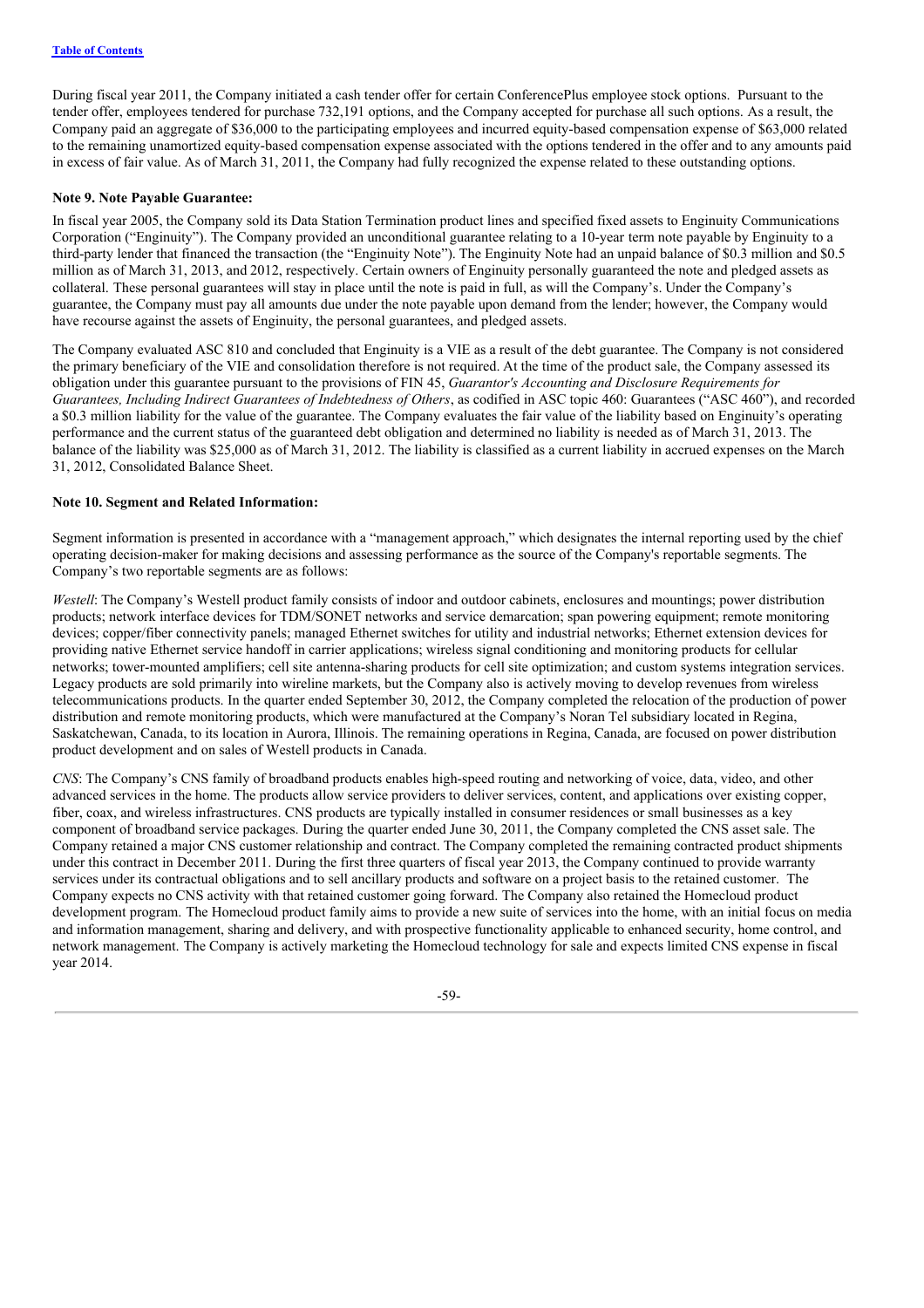The ConferencePlus segment was sold in fiscal year 2012. It is reported as discontinued operations and therefore excluded from current segment reporting.

Management evaluates performance of these segments primarily by utilizing revenue and segment operating income (loss). The accounting policies of the segments are the same as those for Westell Technologies, Inc. described in the summary of significant accounting policies. The Company defines segment operating income (loss) as gross profit less expenses, including direct expenses from research and development expenses, sales and marketing expenses, and general and administrative ("G&A") expenses. In fiscal years 2012 and 2011, certain operating expenses were allocated between the Westell and CNS segments, including rent, information technology costs, and accounting. The Westell segment was allocated 72% and 38% of these resource costs and the CNS segment was allocated 28% and 62% of the costs in fiscal years 2012 and 2011, respectively. No allocations were done in fiscal 2013 and the Westell segment carried all costs. Segment operating income (loss) excludes certain unallocated G&A costs. Unallocated costs include a portion of executive costs plus costs for corporate development, corporate governance, compliance and unutilized office space. When combined with the operating segments and after elimination of intersegment expenses, these costs total to the amounts reported in the Consolidated Financial Statements.

Segment information for the fiscal years ended March 31, 2013, 2012 and 2011, is set forth below:

|                                              | Fiscal Year Ended March 31, 2013 |         |    |            |               |                    |     |           |
|----------------------------------------------|----------------------------------|---------|----|------------|---------------|--------------------|-----|-----------|
| (in thousands)                               |                                  | Westell |    | <b>CNS</b> |               | <b>Unallocated</b> |     | Total     |
| Revenue                                      | S.                               | 38,808  | \$ | 1,236      | <sup>\$</sup> |                    | \$. | 40,044    |
| Gross profit                                 |                                  | 13,325  |    | 999        |               |                    |     | 14,324    |
| Gross margin                                 |                                  | 34.3%   |    | 80.8%      |               |                    |     | 35.8%     |
| Operating expenses:                          |                                  |         |    |            |               |                    |     |           |
| Sales & marketing                            |                                  | 7,492   |    | (53)       |               |                    |     | 7,439     |
| Research & development                       |                                  | 5,725   |    | 1,601      |               |                    |     | 7,326     |
| General & administrative                     |                                  | 4,401   |    | 600        |               | 4,909              |     | 9,910     |
| Intangible amortization                      |                                  | 887     |    | 5          |               |                    |     | 892       |
| Restructuring                                |                                  | 149     |    |            |               |                    |     | 149       |
| Goodwill impairment                          |                                  | 2,884   |    |            |               |                    |     | 2,884     |
| Operating expenses                           |                                  | 21,538  |    | 2,153      |               | 4,909              |     | 28,600    |
| Operating income (loss)                      |                                  | (8,213) | S  | (1, 154)   |               | (4,909)            |     | (14,276)  |
| Other income (expense), net                  |                                  |         |    |            |               | 175                |     | 175       |
| Income tax (expense) benefit                 |                                  |         |    |            |               | (29, 392)          |     | (29, 392) |
| Net income (loss) from continuing operations |                                  |         |    |            |               | (34, 126)          | S   | (43, 493) |

|                                              | Fiscal Year Ended March 31, 2012 |         |              |            |                    |    |           |
|----------------------------------------------|----------------------------------|---------|--------------|------------|--------------------|----|-----------|
| (in thousands)                               |                                  | Westell |              | <b>CNS</b> | <b>Unallocated</b> |    | Total     |
| Revenue                                      | S.                               | 43,629  | $\mathbb{S}$ | 26,026     | $\mathbb{S}$       | \$ | 69,655    |
| Gross profit                                 |                                  | 17,272  |              | 5,985      |                    |    | 23,257    |
| Gross margin                                 |                                  | 39.6%   |              | $23.0\%$   |                    |    | 33.4%     |
| Operating expenses:                          |                                  |         |              |            |                    |    |           |
| Sales & marketing                            |                                  | 5,573   |              | 923        |                    |    | 6,496     |
| Research & development                       |                                  | 5,117   |              | 2,610      |                    |    | 7,727     |
| General & administrative                     |                                  | 2,834   |              | 976        | 3,805              |    | 7,615     |
| Intangible amortization                      |                                  | 544     |              | 4          |                    |    | 548       |
| Restructuring                                |                                  | 275     |              | 275        |                    |    | 550       |
| Operating expenses                           |                                  | 14,343  |              | 4,788      | 3,805              |    | 22,936    |
| Operating income (loss)                      |                                  | 2,929   | \$           | 1,197      | (3,805)            |    | 321       |
| Gain on CNS asset sale                       |                                  |         |              |            |                    |    |           |
|                                              |                                  |         |              |            | 31,654             |    | 31,654    |
| Other income (expense), net                  |                                  |         |              |            | 331                |    | 331       |
| Income tax (expense) benefit                 |                                  |         |              |            | (12, 875)          |    | (12, 875) |
| Net income (loss) from continuing operations |                                  |         |              |            | 15,305             | S  | 19,431    |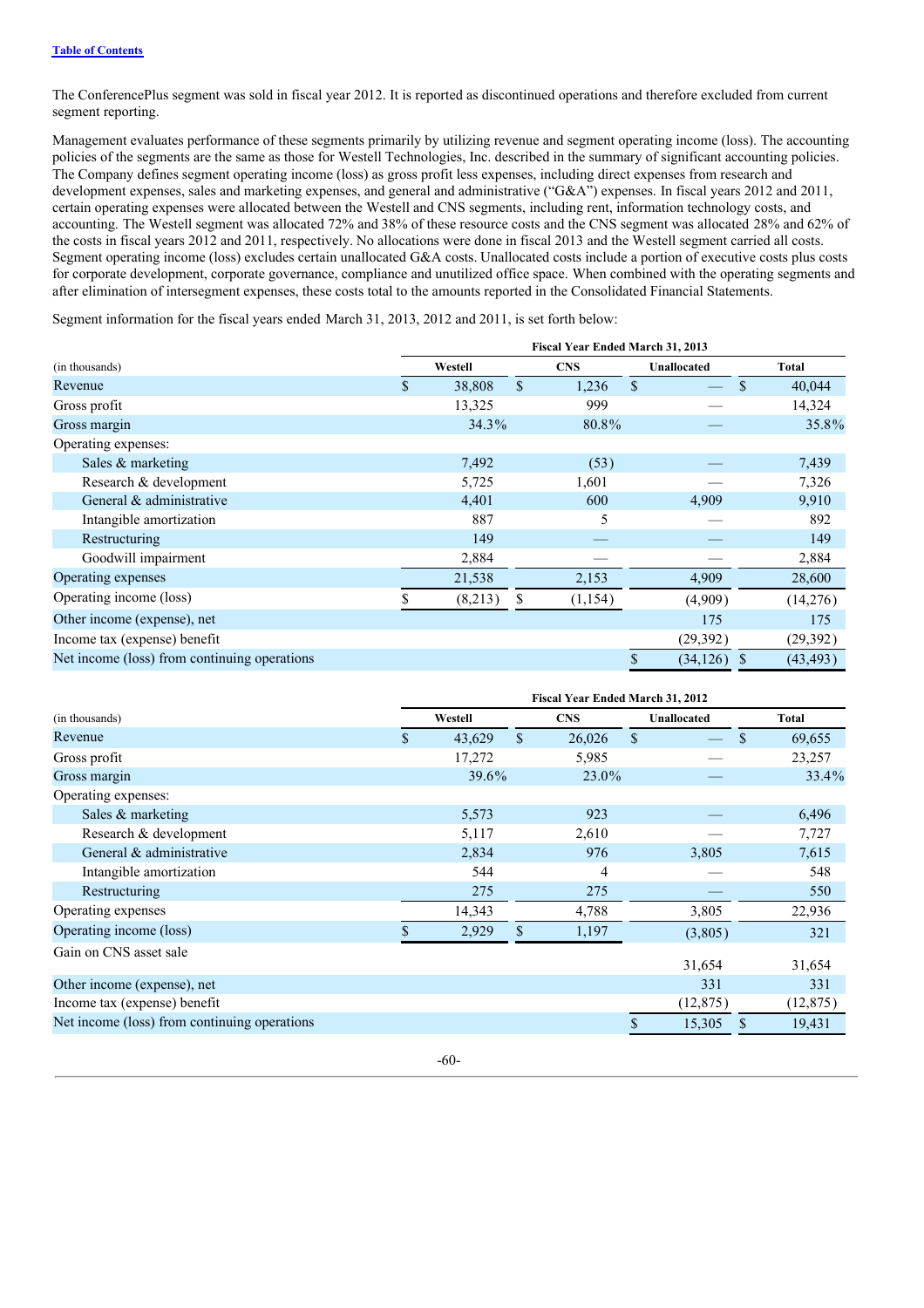#### **Table of Contents**

|                                              | Fiscal Year Ended March 31, 2011 |         |               |            |              |                    |               |          |
|----------------------------------------------|----------------------------------|---------|---------------|------------|--------------|--------------------|---------------|----------|
| (in thousands)                               |                                  | Westell |               | <b>CNS</b> |              | <b>Unallocated</b> |               | Total    |
| Revenue                                      |                                  | 58,770  | <sup>\$</sup> | 89,079     | $\mathbb{S}$ |                    | <sup>\$</sup> | 147,849  |
| Gross profit                                 |                                  | 25,667  |               | 15,885     |              |                    |               | 41,552   |
| Gross margin                                 |                                  | 43.7%   |               | 17.8%      |              |                    |               | $28.1\%$ |
| Operating expenses:                          |                                  |         |               |            |              |                    |               |          |
| Sales & marketing                            |                                  | 5,922   |               | 4,891      |              |                    |               | 10,813   |
| Research & development                       |                                  | 3,825   |               | 7,949      |              |                    |               | 11,774   |
| General & administrative                     |                                  | 2,023   |               | 3,365      |              | 3,235              |               | 8,623    |
| Intangible amortization                      |                                  | 540     |               | 5          |              |                    |               | 545      |
| Restructuring                                |                                  |         |               |            |              |                    |               |          |
| Operating expenses                           |                                  | 12,310  |               | 16,210     |              | 3,235              |               | 31,755   |
| Operating income (loss)                      |                                  | 13,357  | \$            | (325)      |              | (3,235)            |               | 9,797    |
| Other income (expense), net                  |                                  |         |               |            |              | 20                 |               | 20       |
| Income tax (expense) benefit                 |                                  |         |               |            |              | 53,304             |               | 53,304   |
| Net income (loss) from continuing operations |                                  |         |               |            | \$           | 50,089             |               | 63,121   |

| Depreciation and amortization         | <b>Fiscal Year Ended March 31.</b> |       |  |      |  |      |
|---------------------------------------|------------------------------------|-------|--|------|--|------|
| (in thousands)                        |                                    | 2013  |  | 2012 |  | 2011 |
| Westell depreciation and amortization |                                    | 1.342 |  | 955  |  | 809  |
| CNS depreciation and amortization     |                                    | 39    |  |      |  | 428  |
| Total depreciation and amortization   |                                    | .381  |  | .076 |  |      |

The Westell and CNS segments use many of the same assets. The Company does not allocate assets between the Westell and CNS segments as such information is not used in measuring segment performance or allocating resources between segments. Therefore, total asset and capital expenditure information by each of these segments is not meaningful.

### *Enterprise-wide Information*

More than 90% of the Company's revenues were generated in the United States in fiscal years 2013, 2012 and 2011.

### *Significant Customers and Concentration of Credit*

The Company is dependent on certain major companies operating in telecommunications markets that represent more than 10% of the total revenue. Sales to major customers and successor companies that exceed 10% of total revenue are as follows:

|                   |          | <b>Fiscal Year Ended March 31,</b> |          |  |  |  |  |
|-------------------|----------|------------------------------------|----------|--|--|--|--|
|                   | 2013     | 2012                               | 2011     |  |  |  |  |
| Verizon           | $19.7\%$ | $45.4\%$                           | $39.4\%$ |  |  |  |  |
| CenturyLink       | $6.8\%$  | $6.0\%$                            | $11.4\%$ |  |  |  |  |
| Frontier          | $2.4\%$  | $3.1\%$                            | $10.8\%$ |  |  |  |  |
| Telamon           | $12.0\%$ | 8.9%                               | $5.3\%$  |  |  |  |  |
| Time Warner Cable | $10.1\%$ | $2.0\%$                            | $0.6\%$  |  |  |  |  |

Major companies operating in telecommunications markets comprise a significant portion of the Company's trade receivables. Receivables from major customers that exceed 10% of total accounts receivable balance are as follows:

|                   | <b>Fiscal Year Ended March 31,</b> |          |
|-------------------|------------------------------------|----------|
|                   | 2013                               | 2012     |
| Verizon           | $11.4\%$                           | 22.4%    |
| Telamon           | $12.6\%$                           | $13.6\%$ |
| Time Warner Cable | 19.8%                              | 14.8%    |
|                   |                                    |          |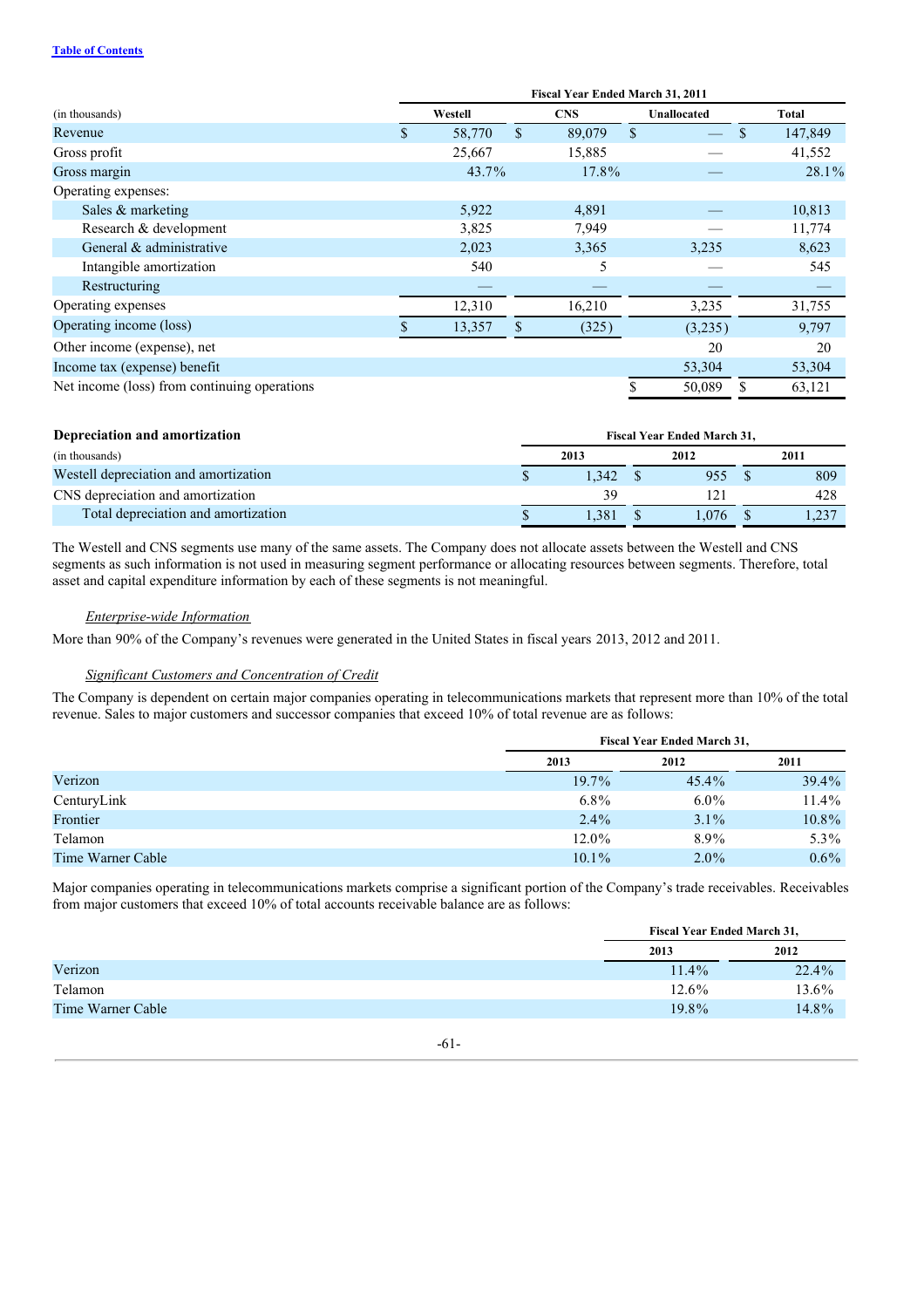### *Geographic Information*

The Company's financial information by geographic area was as follows for the fiscal years ended March 31:

| (in thousands)          |      | <b>Domestic</b> |      | <b>International</b> |    | Total    |
|-------------------------|------|-----------------|------|----------------------|----|----------|
|                         | 2013 |                 |      |                      |    |          |
| Revenue                 |      | \$<br>38,069    | -S   | 1,975                | -S | 40,044   |
| Operating income (loss) |      | (13, 410)       |      | (866)                |    | (14,276) |
| Total assets            |      | 143,441         |      | 1,731                |    | 145,172  |
|                         | 2012 |                 |      |                      |    |          |
| Revenue                 |      | \$<br>63,974    | - \$ | 5,681                | S  | 69,655   |
| Operating income (loss) |      | 798             |      | (477)                |    | 321      |
| Total assets            |      | 192,137         |      | 5,289                |    | 197,426  |
|                         | 2011 |                 |      |                      |    |          |
| Revenue                 |      | \$<br>140,848   | -S   | 7,001                | S  | 147,849  |
| Operating income (loss) |      | 9,491           |      | 306                  |    | 9,797    |
| Total assets            |      | 192,457         |      | 8,930                |    | 201,387  |

International identifiable assets, revenues and operating income (loss) are related to Noran Tel, Inc. which is located in Regina, Saskatchewan, Canada. International identifiable assets for fiscal year 2011 also include the assets of Conference Plus Global Services, Ltd., which was located in Dublin, Ireland, and London, England. Conference Plus Global Services, Ltd. was sold on December 31, 2011, with ConferencePlus.

### **Note 11. Restructuring:**

#### *Noran Tel Restructuring*

The Company recognized restructuring expense of \$149,000 and \$275,000 in fiscal year 2013 and 2012, respectively, in the Westell segment for personnel costs related to severance and other relocation costs for the Noran Tel relocation, described in Note 1. The relocation resulted in the termination of 35 employees located in Canada. The total cost of this action was \$424,000. The relocation was completed during the quarter ended September 30, 2012. As of March 31, 2013, and 2012, \$418,000 and \$0 of these costs had been paid leaving an unpaid balance of \$6,000 and \$275,000, respectively, which is presented on the Consolidated Balance Sheets within accrued compensation.

#### *ConferencePlus Restructuring*

In fiscal year 2012, in connection with the ConferencePlus sale, the Company recognized restructuring expense of \$667,000 within discontinued operations for personnel costs related to severance agreements with two former ConferencePlus executives. This expense is presented within income from discontinued operations on the Consolidated Statement of Operations. The liability was retained by the Company. As of March 31, 2012, \$329,000 was paid leaving an unpaid balance of \$338,000 which is presented on the Consolidated Balance Sheets within accrued compensation. The entire March 31, 2012, balance was paid during fiscal year 2013.

### *CNS Asset Sale Restructuring*

In the first quarter of fiscal year 2012, as a result of the CNS asset sale, the Company initiated a cost reduction action that resulted in the termination of 12 employees in the CNS segment. The total cost of this restructuring action was approximately \$397,000, offset by \$122,000 which was reimbursed by NETGEAR. As of March 31, 2012, all of these costs had been paid.

Total fiscal year 2013 restructuring charges and their utilization are summarized as follows:

|    | <b>Employee</b><br>-related |   | Other<br>costs                 |              | <b>Total</b> |
|----|-----------------------------|---|--------------------------------|--------------|--------------|
| ۰D | 561                         | D | 52                             | <sup>S</sup> | 613          |
|    | 89                          |   | 60                             |              | 149          |
|    | (644)                       |   | (112)                          |              | (756)        |
|    | 6                           |   | $\overbrace{\hspace{25mm}}^{}$ |              |              |
|    |                             |   |                                |              |              |

-62-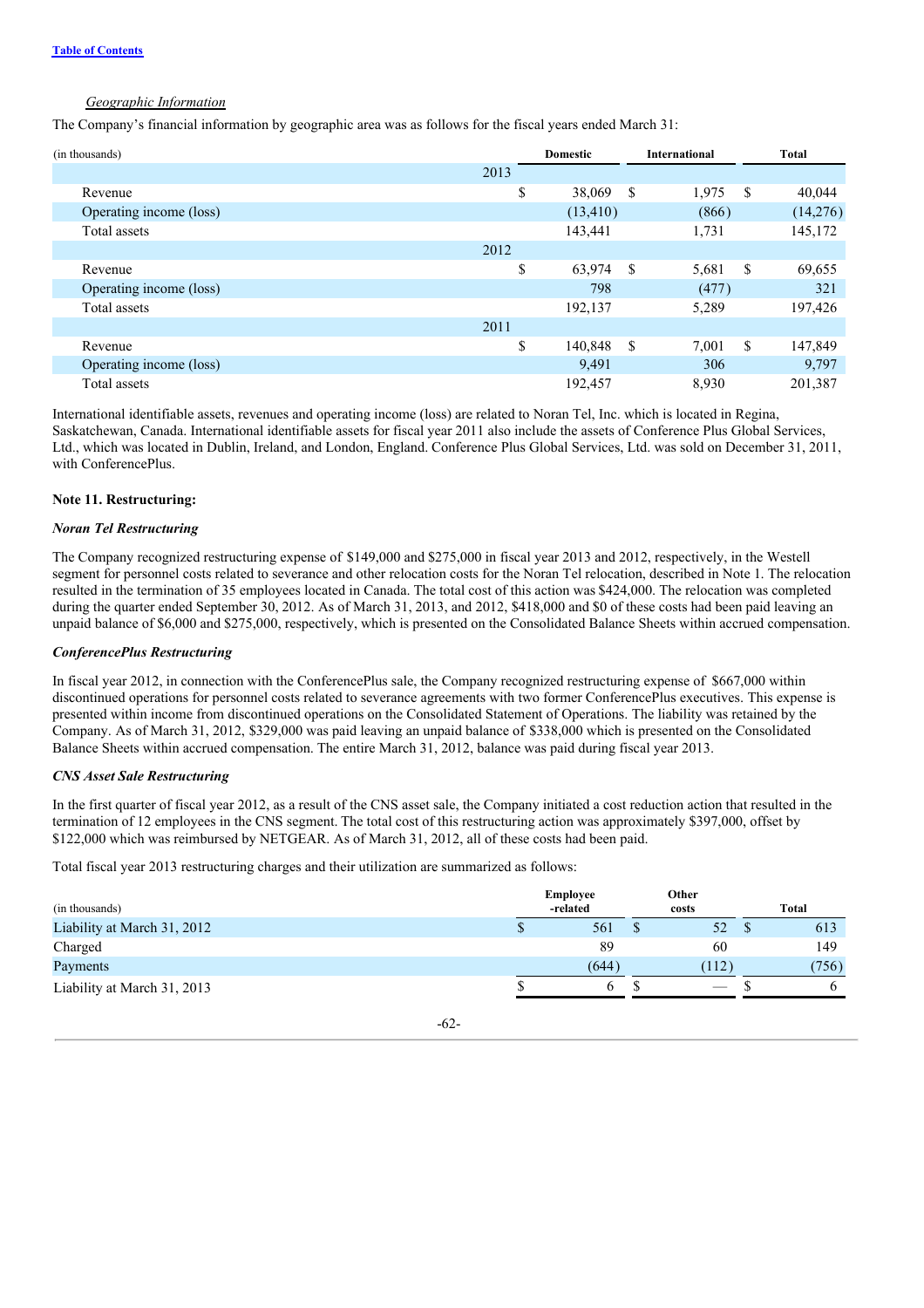#### **Table of Contents**

Total fiscal year 2012 restructuring charges and their utilization are summarized as follows:

| (in thousands)                     | <b>Employee</b><br>-related | Other<br>costs | Total |
|------------------------------------|-----------------------------|----------------|-------|
| Liability at March 31, 2011        |                             |                |       |
| Charged to continuing operations   | 498                         | 52             | 550   |
| Charged to discontinued operations | 667                         |                | 667   |
| Payments                           | (604)                       |                | (604) |
| Liability at March 31, 2012        | 561                         | 52             | 613   |

There were no restructuring expenses in fiscal year 2011.

### **Note 12. Short-term Investments:**

The following table presents short-term investments as of March 31, 2013, and 2012:

| (in thousands)                                 | <b>March 31, 2013</b> | <b>March 31, 2012</b> |
|------------------------------------------------|-----------------------|-----------------------|
| Certificates of deposit                        | 3.682                 | 6.061                 |
| Held-to-maturity, pre-refunded municipal bonds | 20.667                | 8.394                 |
| Total investments                              | 24.349                | 14.455                |

The fair value of short-term investments approximates their carrying amounts due to the short-term nature of these financial assets.

#### **Note 13. Fair Value Measurements:**

Fair value is defined by ASC 820 as the exchange price that would be received for an asset or paid to transfer a liability (an exit price) in the principal or most advantageous market for the asset or liability in an orderly transaction between market participants on the measurement date. ASC 820 establishes a three-level fair value hierarchy that prioritizes the inputs used to measure fair value. The hierarchy requires entities to maximize the use of observable inputs and minimize the use of unobservable inputs. The three levels of inputs, of which the first two are considered observable and the last unobservable, used to measure fair value are as follows:

- Level  $1 -$ Quoted prices in active markets for identical assets and
- liabilities.
- Level 2 Quoted prices in active markets for similar assets and liabilities, or other inputs that are observable for the asset or liability, either directly or indirectly, for substantially the full term of the financial instrument.
- Level 3 Unobservable inputs that are supported by little or no market activity and that are significant to the fair value of the assets and liabilities. This includes certain pricing models, discounted cash flow methodologies and similar techniques that use significant unobservable inputs.

The Company's money market funds are measured using Level 1 inputs. In fiscal year 2013, the ANTONE contingent consideration payable described in Note 1 and in fiscal year 2012, the note payable guarantee described in Note 9 are measured using Level 3 inputs.

The following table presents financial assets and non-financial liabilities measured at fair value on a recurring basis and their related valuation inputs as of March 31, 2013:

| (in thousands)                          |    | <b>Total Fair Value</b><br>of Asset or<br>Liability |    | <b>Ouoted Prices in</b><br><b>Active Markets</b><br>for Identical<br>Assets (Level 1) | <b>Significant Other</b><br><b>Observable</b><br><b>Inputs (Level 2)</b> |   | Significant<br><b>Unobservable</b><br>Inputs (Level 3) | <b>Balance Sheet</b><br><b>Classification</b> |  |
|-----------------------------------------|----|-----------------------------------------------------|----|---------------------------------------------------------------------------------------|--------------------------------------------------------------------------|---|--------------------------------------------------------|-----------------------------------------------|--|
| Assets:                                 |    |                                                     |    |                                                                                       |                                                                          |   |                                                        |                                               |  |
| Money market funds                      | S  | 52,849                                              | -S | 52,849                                                                                |                                                                          |   |                                                        | Cash and cash<br>equivalents                  |  |
| Liabilities:                            |    |                                                     |    |                                                                                       |                                                                          |   |                                                        |                                               |  |
| Contingent consideration, long-<br>term | \$ | 2,333                                               |    |                                                                                       | $\overline{\phantom{a}}$                                                 | S | 2,333                                                  | Contingent<br>consideration<br>payable        |  |
|                                         |    |                                                     |    | $-63-$                                                                                |                                                                          |   |                                                        |                                               |  |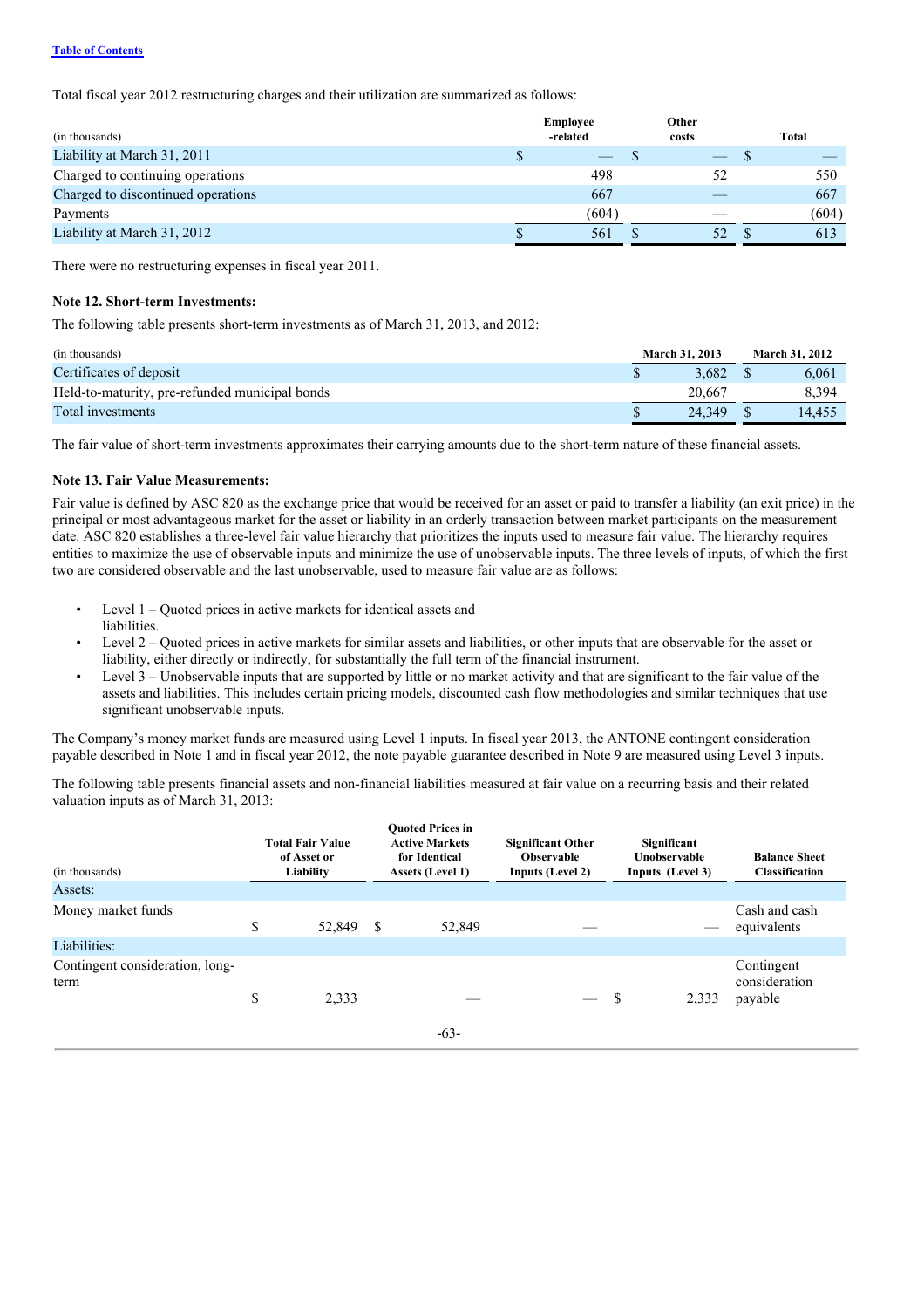The following table presents financial assets, excluding cash, and non-financial liabilities measured at fair value on a recurring basis and their related valuation inputs as of March 31, 2012:

| (in thousands)     | <b>Total Fair Value</b><br>of Asset or<br>Liability | <b>Ouoted Prices in</b><br><b>Active Markets</b><br>for Identical<br>Assets (Level 1) |        | <b>Significant Other</b><br><b>Observable</b><br><b>Inputs (Level 2)</b> | Significant<br>Unobservable<br>Inputs (Level 3) |    | <b>Balance Sheet</b><br><b>Classification</b> |  |
|--------------------|-----------------------------------------------------|---------------------------------------------------------------------------------------|--------|--------------------------------------------------------------------------|-------------------------------------------------|----|-----------------------------------------------|--|
| Assets:            |                                                     |                                                                                       |        |                                                                          |                                                 |    |                                               |  |
| Money market funds | \$<br>82.931                                        |                                                                                       | 82.931 | __                                                                       |                                                 |    | Cash and cash<br>equivalents                  |  |
| Liabilities:       |                                                     |                                                                                       |        |                                                                          |                                                 |    |                                               |  |
| Guarantee          | 25                                                  |                                                                                       |        |                                                                          |                                                 | 25 | Accrued expenses                              |  |

In connection with the ANTONE acquisition in the quarter ended June 30, 2012, payment of a portion of the purchase price is contingent upon the profitability of the acquired products for post-closing periods through June 30, 2016, and may be offset by working capital adjustments and certain indemnification claims. The Company estimates the fair value of contingent consideration as the present value of the expected payments over the term of the arrangement based on financial forecasts of future profitability of the acquired products and reaching the forecast. This estimate is subject to ongoing evaluation.

The fair value measurement of contingent consideration as of March 31, 2013, encompasses the following significant unobservable inputs:

| (\$ in thousands)                           | Unobservable Inputs |         |  |  |  |  |
|---------------------------------------------|---------------------|---------|--|--|--|--|
| Estimated earn-out contingent consideration |                     | 3,500   |  |  |  |  |
| Working capital and other adjustment        |                     | (444)   |  |  |  |  |
| Indemnification related to warranty claims  |                     | (303)   |  |  |  |  |
| Discount rate                               |                     | $7.5\%$ |  |  |  |  |
| Approximate timing of cash flows            |                     | 3 years |  |  |  |  |

The following table summarizes contingent consideration activity:

| (\$ in thousands)                                                         |       |
|---------------------------------------------------------------------------|-------|
| Balance as of March 31, 2012                                              |       |
| Contingent consideration from business acquisition                        | 3,038 |
| Contingent consideration $-$ payments                                     |       |
| Contingent consideration – change in fair value (included in G&A expense) | 42    |
| Working capital and other adjustment                                      | (444) |
| Indemnification related to warranty claims                                | (303) |
| Balance as of March 31, 2013                                              | 2.333 |

### **Note 14. Quarterly Results of Operations (Unaudited):**

The following tables present certain financial information for each of the last eight fiscal quarters. The Company believes that the unaudited information regarding each of these quarters is prepared on the same basis as the audited Consolidated Financial Statements of the Company appearing elsewhere in this Form 10-K*.* In the opinion of management, all necessary adjustments (consisting only of normal recurring adjustments) have been included to present fairly the unaudited quarterly results when read in conjunction with the audited Consolidated Financial Statements of the Company and the Notes thereto appearing elsewhere in this Form 10-K*.* These quarterly results of operations are not necessarily indicative of the results for any future period. Previously reported quarterly amounts have been adjusted for the effects of the discontinued operations described in Note 1.

The quarterly fluctuations in revenue and gross profit in fiscal year 2012 are due primarily to fluctuations in the CNS segment. The Company sold substantially all of the assets of CNS in April, 2011. The Company retained a certain major CNS customer relationship and contract. The Company completed the remaining contractually required product shipments under the retained contract in December 2011. The fiscal third quarter ending December 31 contains seasonality effects in the Westell segment. The Westell segment sells equipment that is installed outdoors and the ordering of such equipment declines during and in advance of the colder months. Budget cycles for our customers may also contribute to revenue variability in those same

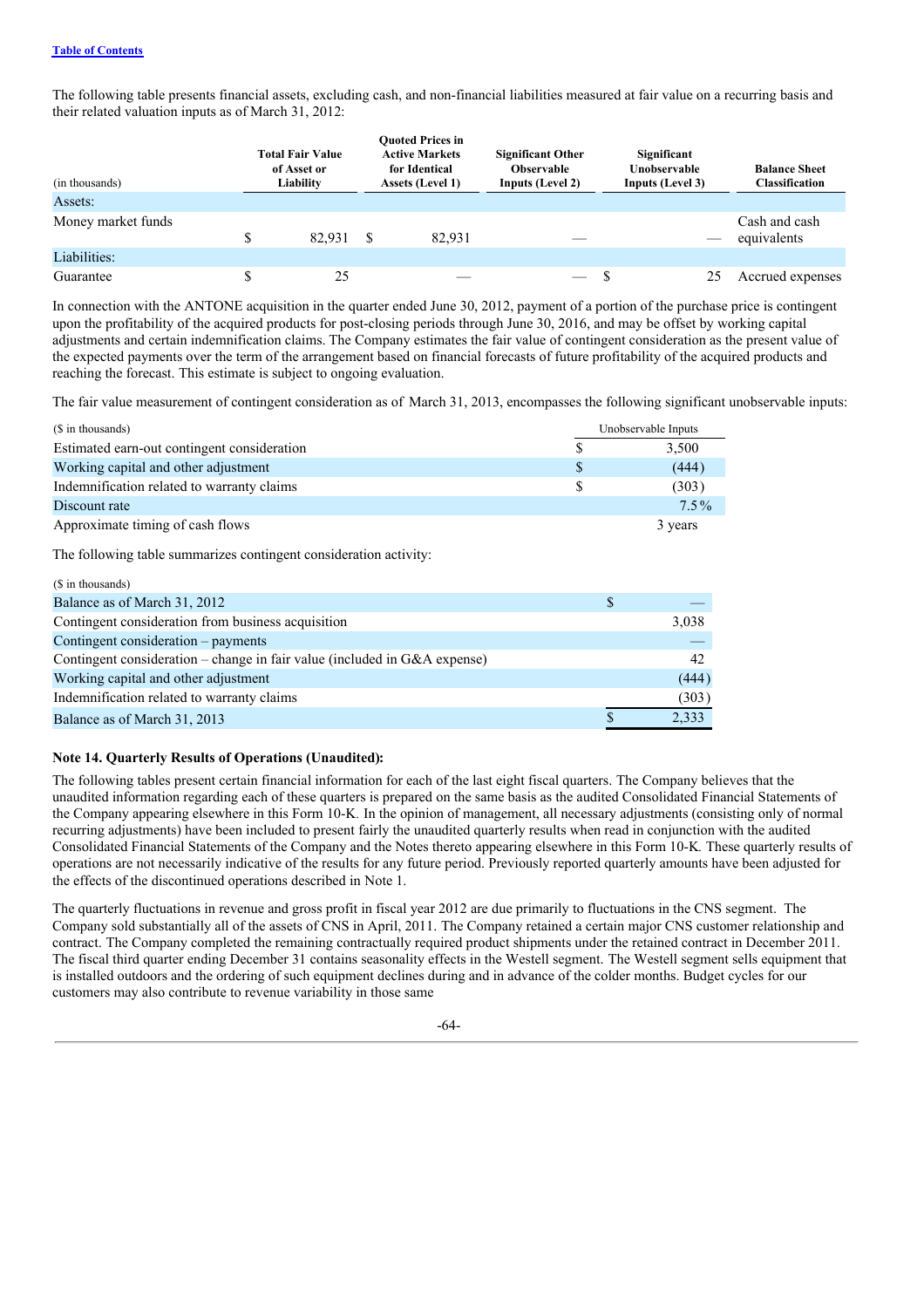periods. The third quarter of fiscal year 2012 reflected exaggerated declines in customer purchases from the Westell segment as a result of a variety of factors.

|                                                    | <b>Fiscal Year 2013 Quarter Ended</b> |               |                |             |               |             |               |               |
|----------------------------------------------------|---------------------------------------|---------------|----------------|-------------|---------------|-------------|---------------|---------------|
|                                                    |                                       | June 30, 2012 | Sept. 30, 2012 |             | Dec. 31, 2012 |             |               | Mar. 31, 2013 |
| (in thousands, except per share amounts)           |                                       |               |                |             |               |             |               |               |
| Revenue                                            | \$                                    | 10,530        | <sup>\$</sup>  | 9,922       | $\mathbf{s}$  | 8,928       | <sup>\$</sup> | 10,664        |
| Gross profit                                       |                                       | 3,796         |                | 3,448       |               | 3,143       |               | 3,937         |
| Goodwill impairment                                |                                       |               |                |             |               |             |               | 2,884         |
| Total operating expenses                           |                                       | 6,593         |                | 6,689       |               | 5,921       |               | 9,397         |
| Income (loss) before income taxes and discontinued |                                       |               |                |             |               |             |               |               |
| operations                                         |                                       | (2,713)       |                | (3,234)     |               | (2,735)     |               | (5, 419)      |
| Income tax (expense) benefit                       |                                       | 973           |                | 1,059       |               | 1,399       |               | (32, 823)     |
| Net income (loss) from continuing operations       |                                       | (1,740)       |                | (2,175)     |               | (1,336)     |               | (38,242)      |
| Income (loss) from discontinued operations, net of |                                       |               |                |             |               |             |               |               |
| tax                                                |                                       |               |                |             |               | (629)       |               | 84            |
| Net income (loss)                                  |                                       | (1,740)       |                | (2,175)     |               | (1,965)     |               | (38, 158)     |
| Net income (loss) per common share:                |                                       |               |                |             |               |             |               |               |
| <b>Basic</b>                                       | \$                                    | $(0.03)$ \$   |                | $(0.04)$ \$ |               | $(0.03)$ \$ |               | (0.66)        |
| Diluted                                            | \$                                    | $(0.03)$ \$   |                | (0.04)      | S             | (0.03)      | -S            | (0.66)        |

Operating expenses in fiscal year 2013 included the following items: the June 30, 2012, quarter included \$545,000 of excess and obsolete inventory expense; the September quarter included \$534,000 of expense for the costs of a resolution of a dispute related the CNS sale and expenses resulting from the acquisition of ANTONE; the March quarter included a \$2.9 million goodwill impairment charge.

Discontinued operations in the third quarter of fiscal year 2013 includes an after-tax charge of \$0.9 million for a pending indemnification claim related to the sale of the discontinued operations of ConferencePlus and an unrelated tax benefit of \$0.3 million that resulted from finalizing income tax filings related to the sale.

The fourth quarter of fiscal year 2013 includes an income tax charge for fully reserving deferred tax assets.

|                                                    | <b>Fiscal Year 2012 Ouarter Ended</b> |               |                |        |      |               |               |          |
|----------------------------------------------------|---------------------------------------|---------------|----------------|--------|------|---------------|---------------|----------|
|                                                    |                                       | June 30, 2011 | Sept. 30, 2011 |        |      | Dec. 31, 2011 | Mar. 31, 2012 |          |
| (in thousands, except per share amounts)           |                                       |               |                |        |      |               |               |          |
| Revenue                                            | \$                                    | 23,201        | \$             | 20,728 | -S   | 14,392        | <sup>\$</sup> | 11,334   |
| Gross profit                                       |                                       | 8,366         |                | 6,221  |      | 4,263         |               | 4,407    |
| Total operating expenses                           |                                       | 6,613         |                | 5,621  |      | 5,052         |               | 5,650    |
| Gain on CNS asset sale                             |                                       | 31,608        |                | 46     |      |               |               |          |
| Income (loss) before income taxes and discontinued |                                       |               |                |        |      |               |               |          |
| operations                                         |                                       | 33,379        |                | 760    |      | (720)         |               | (1,113)  |
| Income tax (expense) benefit                       |                                       | (13,228)      |                | 1,810  |      | 268           |               | (1,725)  |
| Net income (loss) from continuing operations       |                                       | 20,151        |                | 2,570  |      | (452)         |               | (2,838)  |
| Income from discontinued operations, net of tax    |                                       | 980           |                | 927    |      | 20,254        |               | 390      |
| Net income (loss)                                  |                                       | 21,131        |                | 3,497  |      | 19,802        |               | (2, 448) |
| Net income (loss) per common share:                |                                       |               |                |        |      |               |               |          |
| Basic                                              | \$                                    | 0.31          | -S             | 0.05   | - \$ | 0.30          | S             | (0.04)   |
| Diluted                                            | \$                                    | 0.30          | \$             | 0.05   | -S   | 0.29          | \$            | (0.04)   |

Operating expenses in fiscal year 2012 included the following items: the June 30, 2011, quarter included \$0.2 million of severance benefits for employee terminations related to the sale of CNS; the March 31, 2012, quarter included a \$0.3 million restructuring charge consisting primarily of severance benefits for employee terminations related to the plan to relocate the majority of Noran Tel operations from Canada to the United States.

-65-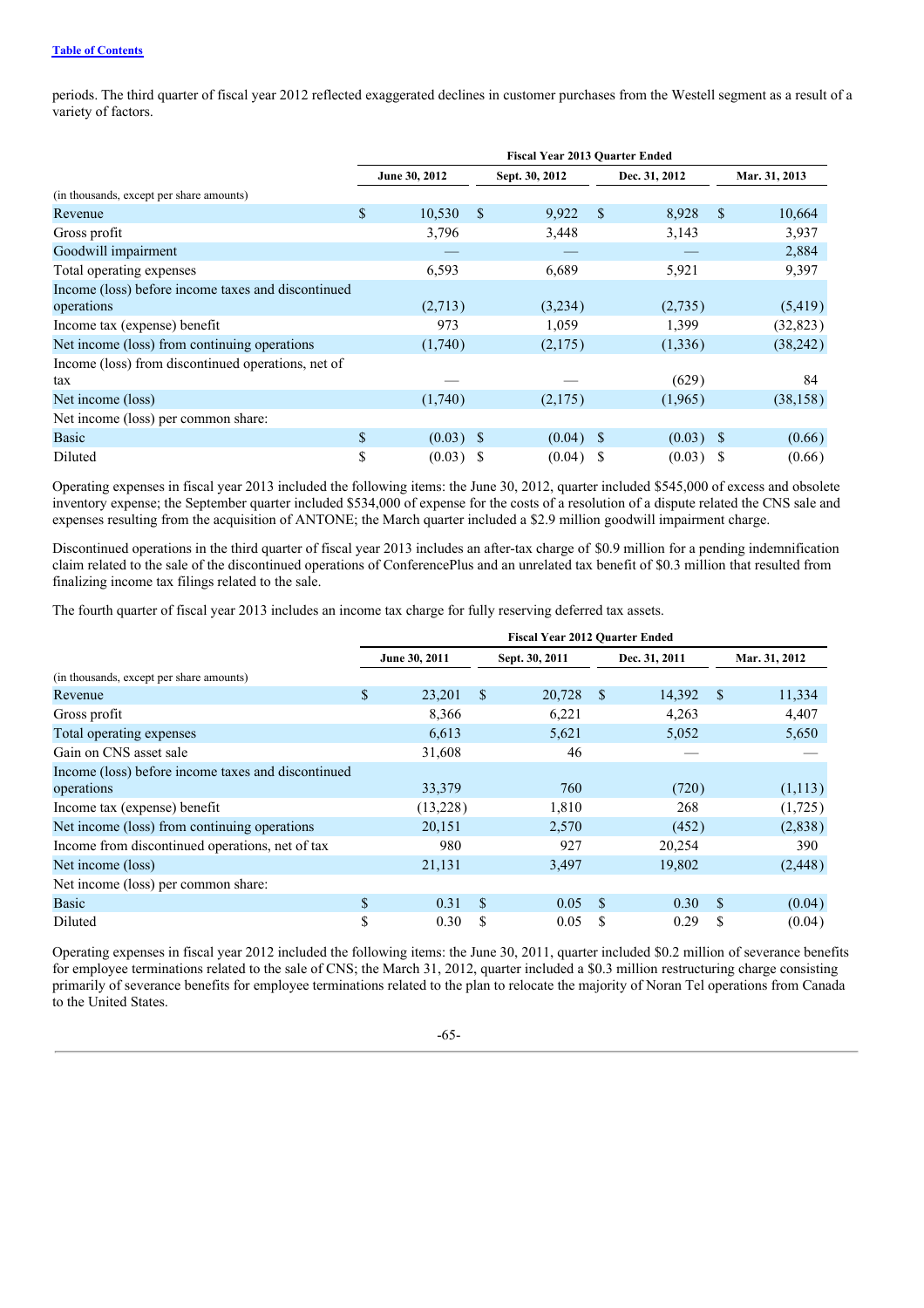#### **Note 15. Subsequent Event:**

#### *Acquisition of Kentrox Subsequent to Year-End*

On April 1, 2013, the Company's wholly-owned subsidiary, Westell, Inc. acquired 100% of the Kentrox, Inc. ("Kentrox") stock for\$30.0 million cash pursuant to an agreement dated March 15, 2013, subject to an adjustment for working capital and escrow provisions. Kentrox is a worldwide leader in intelligent site management solutions, providing comprehensive monitoring, management and control of any site. The machine-to-machine communications Kentrox provides enable service providers, tower operators, and other network operators to reduce operating costs while improving network performance. Kentrox provides solutions to customers in North and South America, Australia, Africa, and Europe.

The Company incurred \$0.3 million of related acquisition costs in fiscal year 2013 which are reflected in general and administrative costs in the Consolidated Statement of Operations. The Company expects to report Kentrox as a separate segment during fiscal year 2014. The acquisition qualifies as a business combination and will be accounted for using the acquisition method of accounting.

As a result of limited access to Kentrox information required to prepare initial accounting, together with the limited time since the acquisition date and the effort required to conform the financial statements to the Company's practices and policies, the initial accounting for the business combination is incomplete at the time of this filing. As a result, the Company is unable to provide the amounts recognized as of the Acquisition date for the major classes of assets acquired and liabilities assumed, pre-acquisition contingencies and goodwill. Also, the Company is unable to provide pro forma revenues and earnings of the combined entity. This information will be included in the Company's Quarterly Report on Form 10-Q for the quarter ended June 30, 2013.

-66-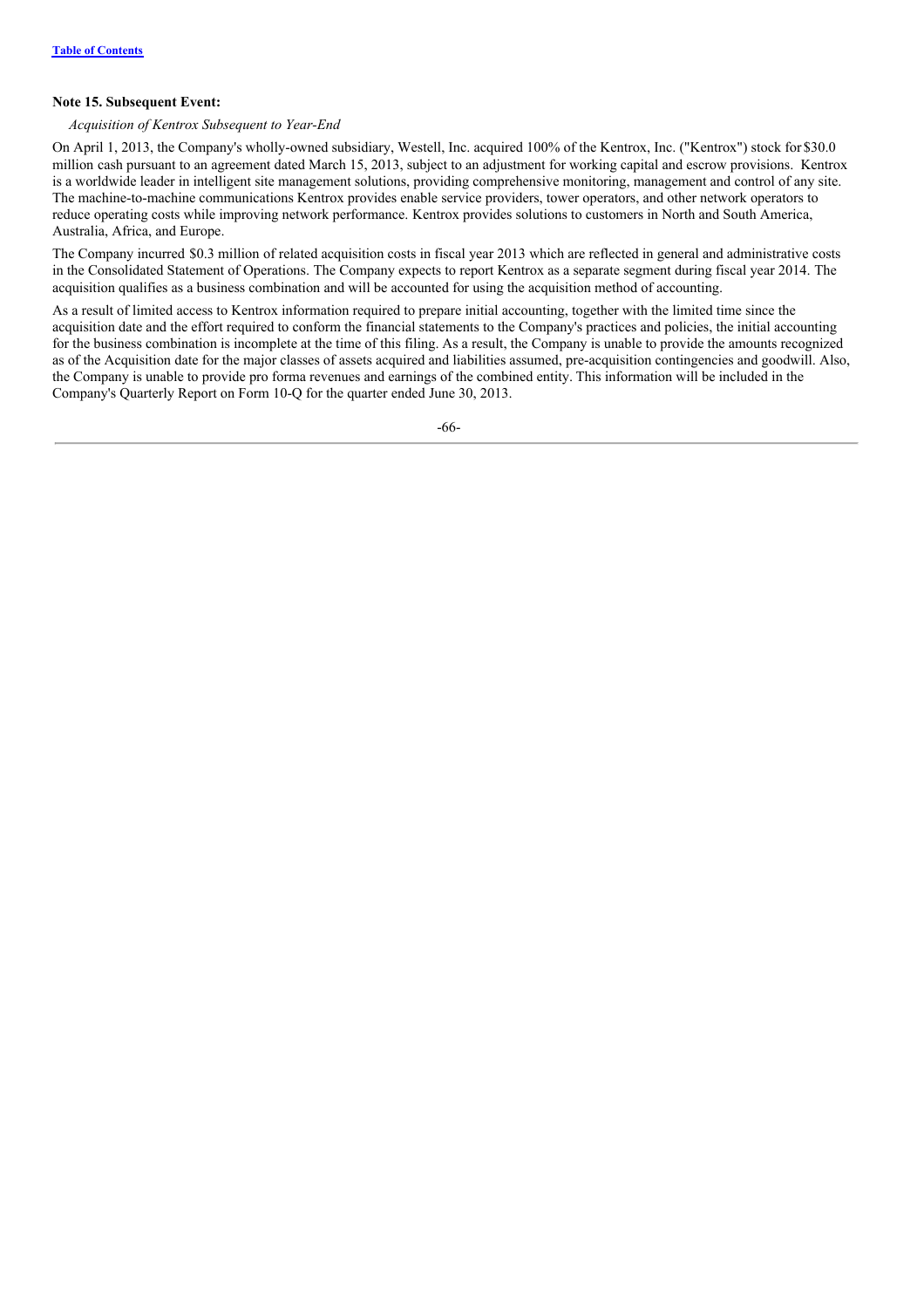## **WESTELL TECHNOLOGIES, INC. AND SUBSIDIARIES**

# **SCHEDULE II — VALUATION AND QUALIFYING ACCOUNTS**

| (In thousands)                                                        |      | <b>Balance at</b><br><b>Beginning</b><br>of Year |   | <b>Reduction from</b><br>CNS asset sale and<br>sale of<br><b>ConferencePlus</b> |    | <b>Net Additions</b><br><b>Charged to Cost</b><br>and Expenses |               | <b>Additions</b><br>(Deductions) | <b>Balance at</b><br>End<br>of Year |
|-----------------------------------------------------------------------|------|--------------------------------------------------|---|---------------------------------------------------------------------------------|----|----------------------------------------------------------------|---------------|----------------------------------|-------------------------------------|
|                                                                       | 2013 |                                                  |   |                                                                                 |    |                                                                |               |                                  |                                     |
| Accounts receivable allowances                                        | \$   | 12                                               | S |                                                                                 | S  | (2)                                                            | S             |                                  | \$<br>10                            |
| Reserve for excess and obsolete<br>inventory and net realizable value |      | 1,479                                            |   |                                                                                 |    | 1,090                                                          |               | $(537)$ <sup>(1)</sup>           | 2,032                               |
| Deferred tax assets valuation allowance                               |      | 2,253                                            |   |                                                                                 |    |                                                                |               | 34,032<br>(2)                    | 36,285                              |
| Reserve for returns                                                   |      | 13                                               |   |                                                                                 |    | 218                                                            |               | (212)                            | 19                                  |
|                                                                       | 2012 |                                                  |   |                                                                                 |    |                                                                |               |                                  |                                     |
| Accounts receivable allowances                                        | \$   | 147                                              |   | (61)                                                                            | \$ | (79)                                                           | <sup>\$</sup> | $5^{(3)}$ \$                     | 12                                  |
| Reserve for excess and obsolete<br>inventory and net realizable value |      | 1,551                                            |   | (57)                                                                            |    | 816                                                            |               | $(831)$ <sup>(1)</sup>           | 1,479                               |
| Deferred tax assets valuation allowance                               |      | 527                                              |   |                                                                                 |    |                                                                |               | $1,726$ (2)                      | 2,253                               |
| Reserve for returns                                                   |      | $\overline{7}$                                   |   |                                                                                 |    | 98                                                             |               | (92)                             | 13                                  |
|                                                                       | 2011 |                                                  |   |                                                                                 |    |                                                                |               |                                  |                                     |
| Accounts receivable allowances                                        | \$   | 237                                              |   |                                                                                 | \$ | (34)                                                           | <sup>\$</sup> | $(56)$ (3) \$                    | 147                                 |
| Reserve for excess and obsolete                                       |      |                                                  |   |                                                                                 |    |                                                                |               |                                  |                                     |
| inventory and net realizable value                                    |      | 1,691                                            |   |                                                                                 |    | 1,157                                                          |               | $(1,297)$ <sup>(1)</sup>         | 1,551                               |
| Deferred tax assets valuation allowance                               |      | 61,297                                           |   |                                                                                 |    |                                                                |               | $(60,770)$ <sup>(2)</sup>        | 527                                 |
| Reserve for returns                                                   |      | 15                                               |   |                                                                                 |    | 94                                                             |               | (102)                            | 7                                   |

(1) Inventory charged against inventory reserves.

(2) Change in valuation allowance due to change in assessment of realizability of deferred tax assets.

(3) Accounts written off, net of recoveries.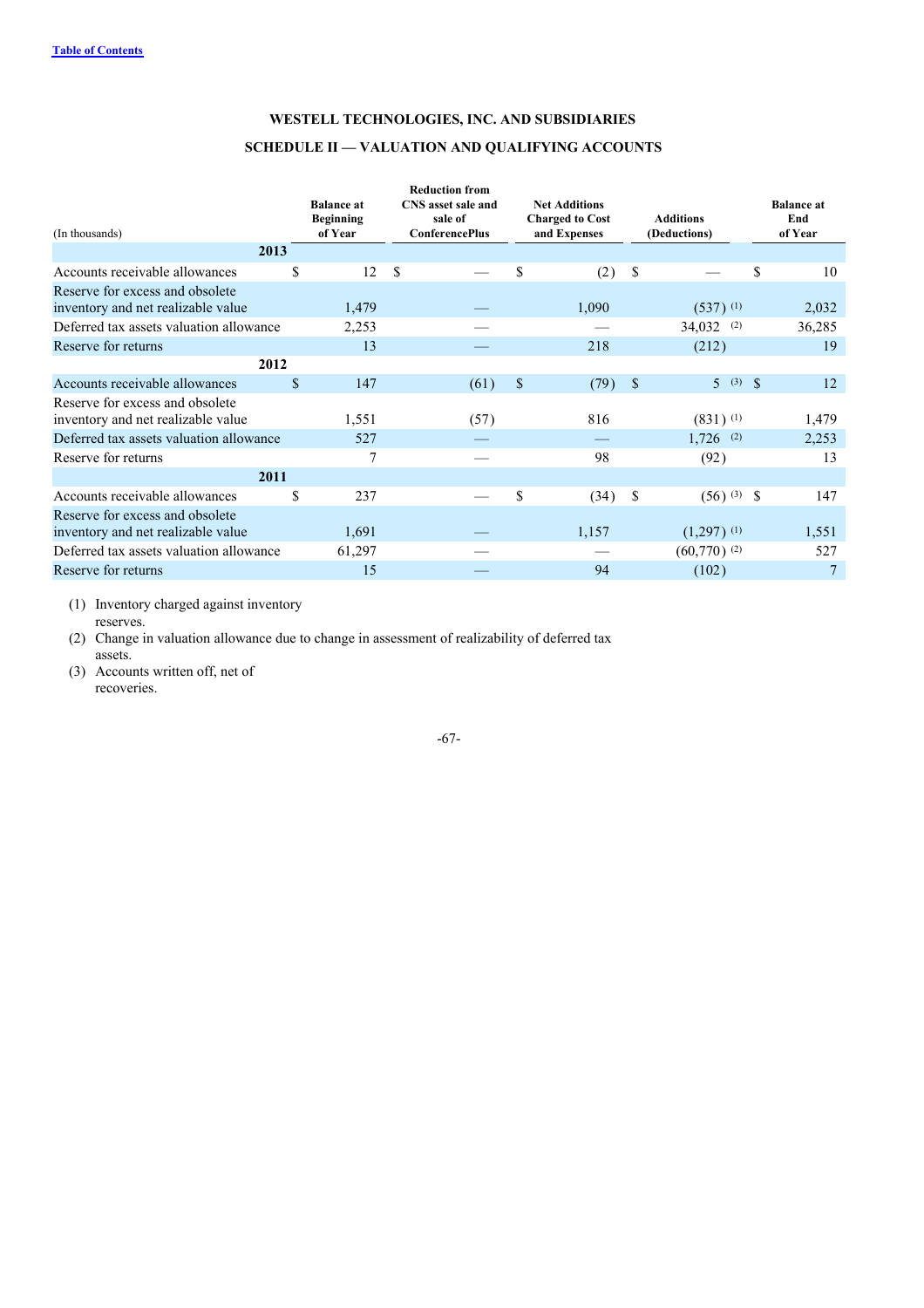# **SUBSIDIARIES OF REGISTRANT**

| Subsidiary      | <b>Jurisdiction of Incorporation</b> |
|-----------------|--------------------------------------|
| Westell, Inc.   | <b>Illinois</b>                      |
| TLT Merger LLC  | Delaware                             |
| Noran Tel, Inc. | Saskatchewan                         |
| Kentrox, Inc.   | Oregon                               |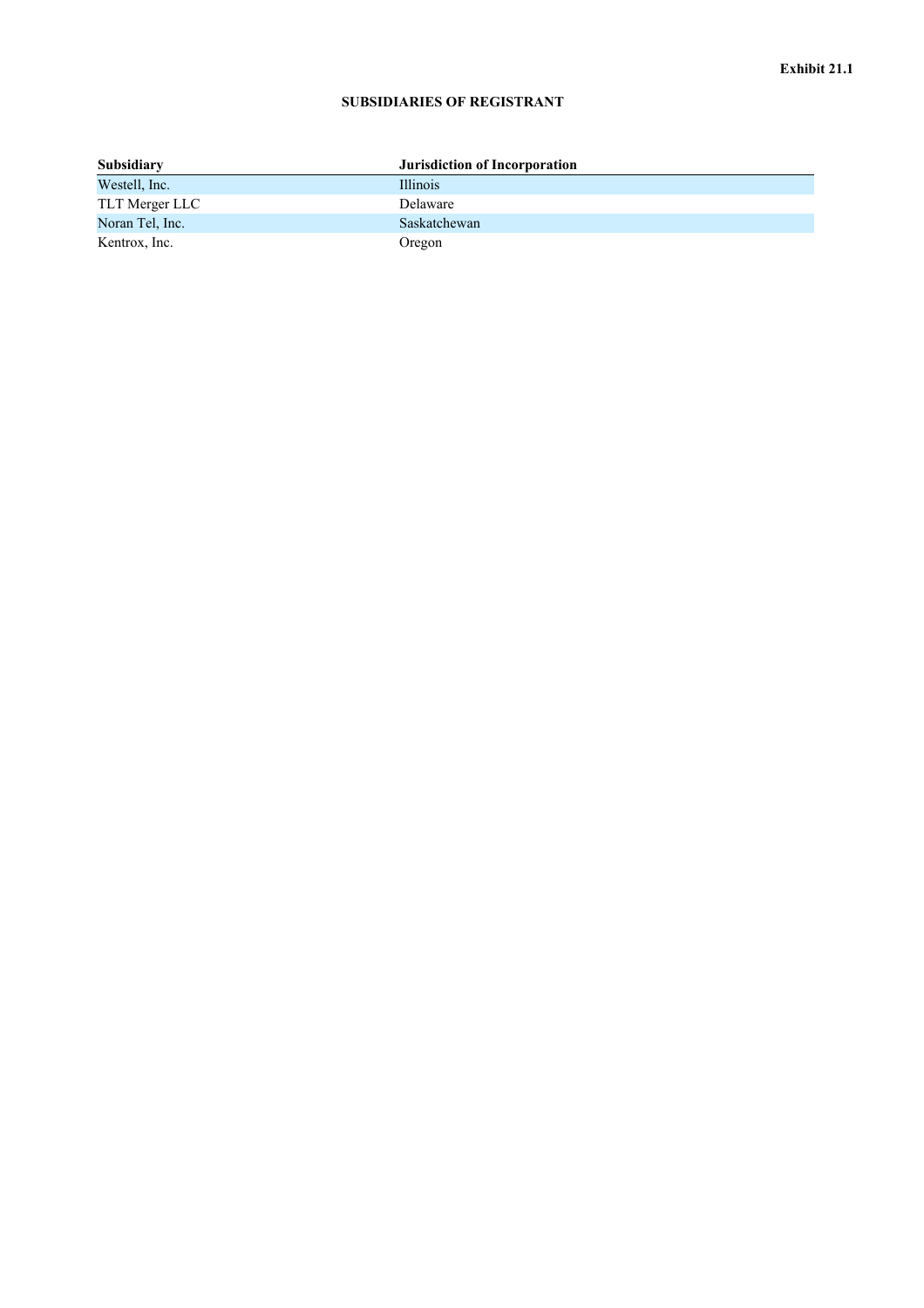### **Consent of Independent Registered Public Accounting Firm**

We consent to the incorporation by reference in the Registration Statements (Form S-3 No. 333-79407 and No. 333-100625, and Form S-8 No. 333-155211, No. 333-32646, No. 333-105926 and No. 333-119620) of Westell Technologies, Inc. and Subsidiaries and in the related Prospectuses of our reports dated May 24, 2013, with respect to the consolidated financial statements and schedule of Westell Technologies, Inc. and Subsidiaries and the effectiveness of internal control over financial reporting of Westell Technologies, Inc. and Subsidiaries, included in this Annual Report (Form 10-K) for the year ended March 31, 2013.

/s/ Ernst & Young LLP

Chicago, Illinois May 24, 2013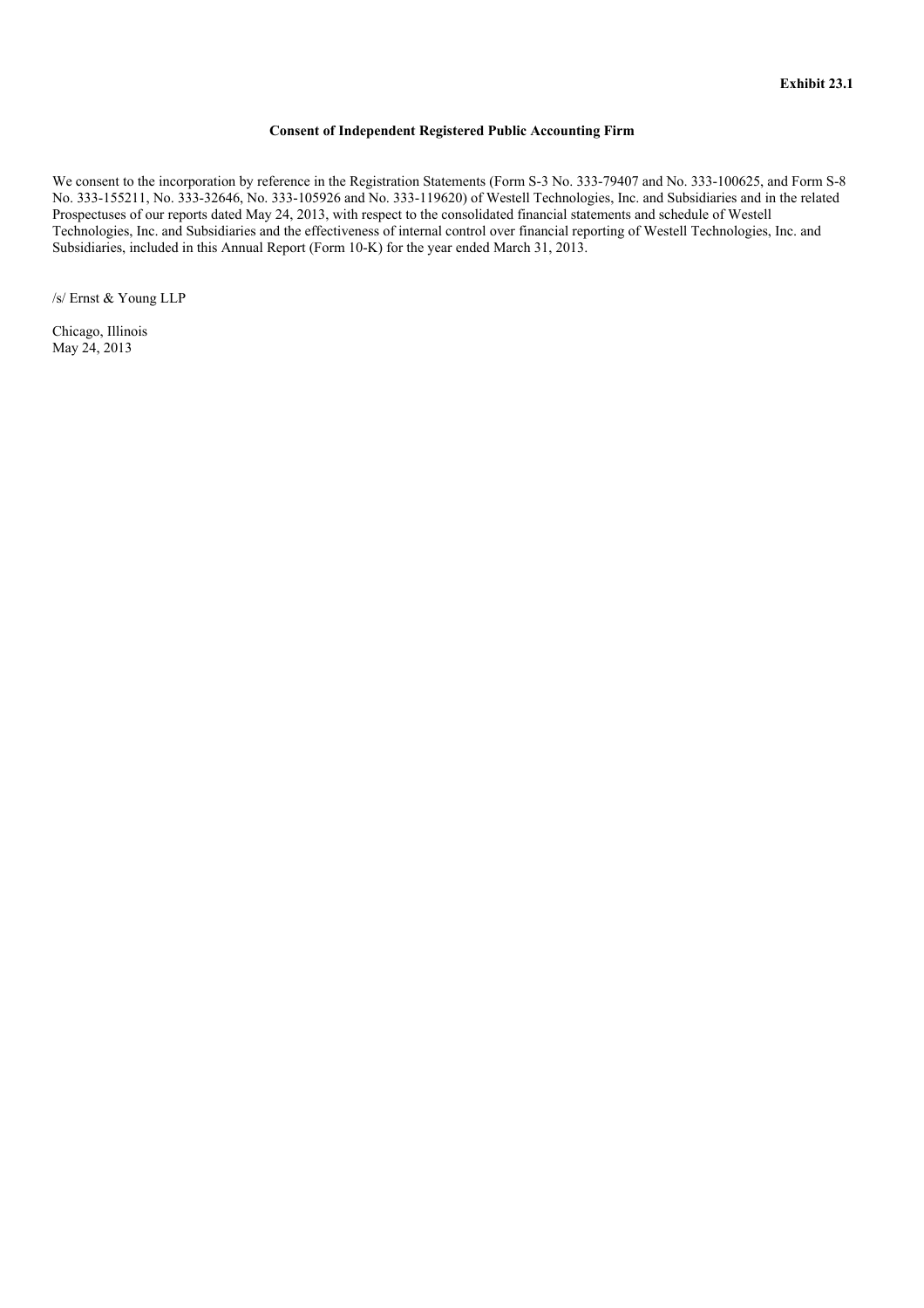## **CERTIFICATION**

I, Richard S. Gilbert, certify that:

(1) I have reviewed this annual report on Form 10-K for the period ended March 31, 2013 of the Company;

(2) Based on my knowledge, this report does not contain any untrue statement of a material fact or omit to state a material fact necessary to make the statements made, in light of the circumstances under which such statements were made, not misleading with respect to the period covered by this report;

(3) Based on my knowledge, the financial statements, and other financial information included in this report, fairly present in all material respects the financial condition, results of operations and cash flows of the Company as of, and for, the periods presented in this report;

(4) The Company's other certifying officer and I are responsible for establishing and maintaining disclosure controls and procedures (as defined in Exchange Act Rules 13a-15(e) and 15d-15(e)) and internal control over financial reporting (as defined in Exchange Act Rules 13a-15(f) and 15d-15(f)) for the Company and have:

(a) Designed such disclosure controls and procedures, or caused such disclosure controls and procedures to be designed under our supervision, to ensure that material information relating to the Company, including its consolidated subsidiaries, is made known to us by others within those entities, particularly during the period in which this report is being prepared;

(b) Designed such internal control over financial reporting, or caused such internal control over financial reporting to be designed under our supervision, to provide reasonable assurance regarding the reliability of financial reporting and the preparation of financial statements for external purposes in accordance with generally accepted accounting principles;

(c) Evaluated the effectiveness of the Company's disclosure controls and procedures and presented in this report our conclusions about the effectiveness of the disclosure controls and procedures, as of the end of the period covered by this report based on such evaluation; and

(d) Disclosed in this report any change in the Company's internal control over financial reporting that occurred during the Company's most recent fiscal quarter (the Company's fiscal fourth quarter in the case of an annual report) that has materially affected, or is reasonably likely to materially affect, the Company's internal control over financial reporting; and

(5) The Company's other certifying officer and I have disclosed, based on our most recent evaluation of internal control over financial reporting, to the Company's auditors and the audit committee of the Company's board of directors (or persons performing the equivalent functions):

(a) All significant deficiencies and material weaknesses in the design or operation of internal control over financial reporting which are reasonably likely to adversely affect the Company's ability to record, process, summarize and report financial information; and

(b) Any fraud, whether or not material, that involves management or other employees who have a significant role in the Company's internal controls over financial reporting.

Date: May 24, 2013

/s/ RICHARD S. GILBERT

Richard S. Gilbert Chief Executive Officer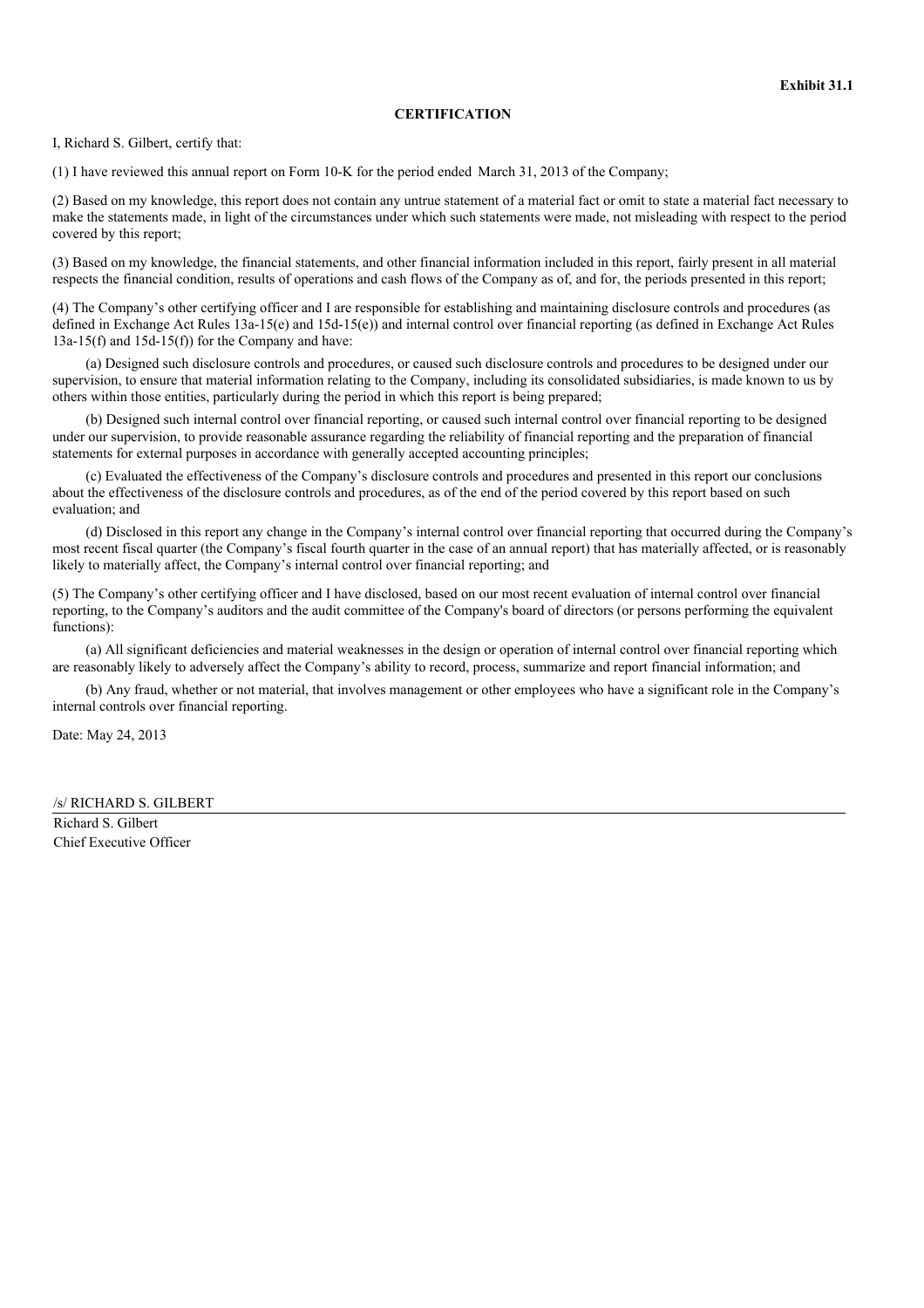## **CERTIFICATION**

I, Brian S. Cooper, certify that:

(1) I have reviewed this annual report on Form 10-K for the period ended March 31, 2013 of the Company;

(2) Based on my knowledge, this report does not contain any untrue statement of a material fact or omit to state a material fact necessary to make the statements made, in light of the circumstances under which such statements were made, not misleading with respect to the period covered by this report;

(3) Based on my knowledge, the financial statements, and other financial information included in this report, fairly present in all material respects the financial condition, results of operations and cash flows of the Company as of, and for, the periods presented in this report;

(4) The Company's other certifying officer and I are responsible for establishing and maintaining disclosure controls and procedures (as defined in Exchange Act Rules 13a-15(e) and 15d-15(e)) and internal control over financial reporting (as defined in Exchange Act Rules 13a-15(f) and 15d-15(f)) for the Company and have:

(a) Designed such disclosure controls and procedures, or caused such disclosure controls and procedures to be designed under our supervision, to ensure that material information relating to the Company, including its consolidated subsidiaries, is made known to us by others within those entities, particularly during the period in which this report is being prepared;

(b) Designed such internal control over financial reporting, or caused such internal control over financial reporting to be designed under our supervision, to provide reasonable assurance regarding the reliability of financial reporting and the preparation of financial statements for external purposes in accordance with generally accepted accounting principles;

(c) Evaluated the effectiveness of the Company's disclosure controls and procedures and presented in this report our conclusions about the effectiveness of the disclosure controls and procedures, as of the end of the period covered by this report based on such evaluation; and

(d) Disclosed in this report any change in the Company's internal control over financial reporting that occurred during the Company's most recent fiscal quarter (the Company's fiscal fourth quarter in the case of an annual report) that has materially affected, or is reasonably likely to materially affect, the Company's internal control over financial reporting; and

(5) The Company's other certifying officer and I have disclosed, based on our most recent evaluation of internal control over financial reporting, to the Company's auditors and the audit committee of the Company's board of directors (or persons performing the equivalent functions):

(a) All significant deficiencies and material weaknesses in the design or operation of internal control over financial reporting which are reasonably likely to adversely affect the Company's ability to record, process, summarize and report financial information; and

(b) Any fraud, whether or not material, that involves management or other employees who have a significant role in the Company's internal controls over financial reporting.

Date: May 24, 2013

/s/ BRIAN S. COOPER

Brian S. Cooper Chief Financial Officer